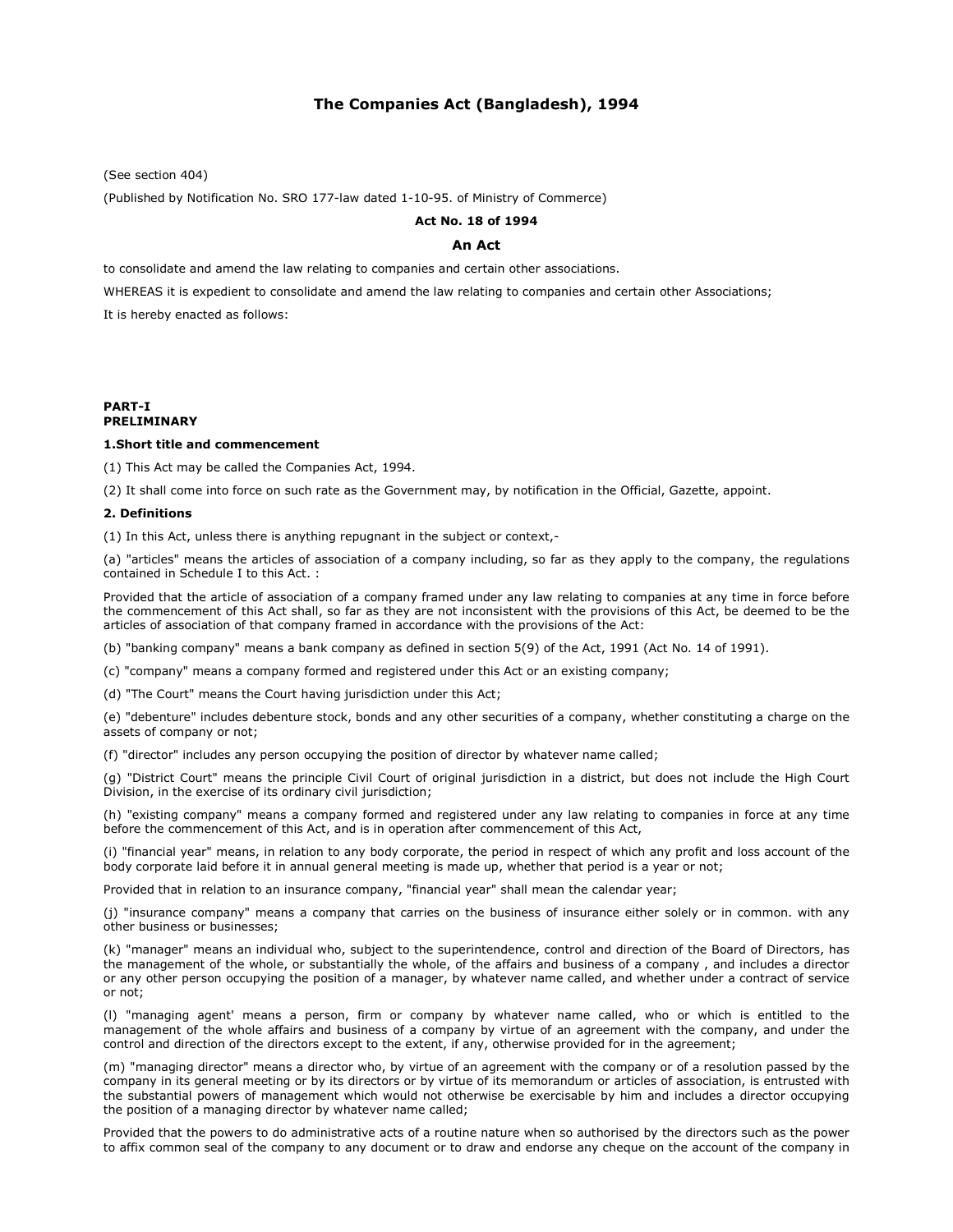any bank or to draw and endorsed negotiable instrument or to sign any certificate of share or to direct registration of transfer of any shares shall not be deemed to be included within the substantial powers of management:

Provided further that a managing director of a company shall exercise his powers subject to the superintendent control and direction of the directors.

(n) "memorandum" means the memorandum of association of a company as originally framed or as altered in pursuance of the provisions of this Act;

(o) "officer" means a director, managing agent, manager secretary or any other officer of a company and also includes--

(i) where the managing agent is a firm any partner in the firm;

(ii) where the managing agent is a body corporate, any director or manager of the body corporate;

(iii) where the secretary is a body corporate;

Provided that. except for the purpose of sections 331, 332, and 333, the form "officer" shall not include an auditor.;

(p) "prescribed" means as respects the provisions of this Act relating to the winding up of companies, prescribed by rules made by the Supreme Court and, as respect the other provisions of this Act, prescribed by the Government;

(q) "private company" means a company which by its articles--

(i) restricts the right to transfer its shares, if any;

(ii) prohibits any invitation to the public to subscribe for its shares or debenture, if any;

(iii) limits the number of its members to fifty not including persons who are in its employment;

Provided that where two or more persons hold one or more shares in a company jointly, the shall, for the purposes of this definitation be treated as a single member;

(r) "public company" means a company incorporated under this Act or under any law at any time in force before the commencement of this Act and which is not a private company;

(s) "Registrar" means a Registrar or any other officer, by whatever designation, performing under this Act the duty of registration of companies;

(f) "Schedule" means a schedule to this act;

(u) "secretary" means any individual possessing the prescribed qualifications appointed to perform the duties which may be performed by a secretary under this Act and any other ministerial or administrative duties, and

(v) "share" means a share in the capital of the company, and includes stock except when a distinction between stock and shares is expressed or implied.

(2) For the purposes of this Act, a company shall subject to the provisions sub-section (4), be deemed to be a subsidiary of another, if--

(a) that other contrats the composition of Board of Directors of the first mentioned company.

(b) the first mentioned company, being an existing company, has before the commencement of this Act, issued preference shares the holders of which have the same voting right in all respects as the holders of equity shares and that other company exercises or controls more than half of the total voting power of the first mentioned company; or

(c) the first mentioned company is not a subsidiary within the meaning of clause (b), but that other company holds more than half in nominal value of its equity share capital; or

(d) the first mentioned company is a subsidiary of a third company with is that other's subsidiary.

(3) For the purposes of sub-section (2), the composition of a company's Board of Directors shall be deemed to be controlled by another company if, that other company, by the exercise of some power exercisable by it at its discretion without the consent or concurrence of any other person, can appoint or remove the holders of all or a majority of the directors, and for the purposes of this sub-section that other company shall be deemed to have power to appoint to a directorship with respect to which any of the following conditions is satisfied, that is to say--

(a) that power of appointment cannot be exercised except in favour of an individual,

(b)) that an individuals appointment thereto follows necessarily from his appointment as director, managing agent, secretary or manager of or to any other office of employment in, that other company; or

(c) that the directorship is held by an individual nominated by that other company or a subsidiary thereof.

(4) In determining whether one company is a subsidiary of another the following conditions shall be applicable namely:--

(a) any shares held or power exercisable by that other company in a fiduciary capacity shall be treated as not held or exercisable by it.

(b) subject to the provisions of clauses (c) and (d) any shares held or power exercisable shall be deemed to be the shares held or power exercisable by that other company, if--

(i) the shares are held or the power is exercisable by a person as a nominee and on behalf of that other company, but this clause shall not apply to the holding of such shares or to the exercise of such powers by such person where that other company is concerned in a fiduciary capacity.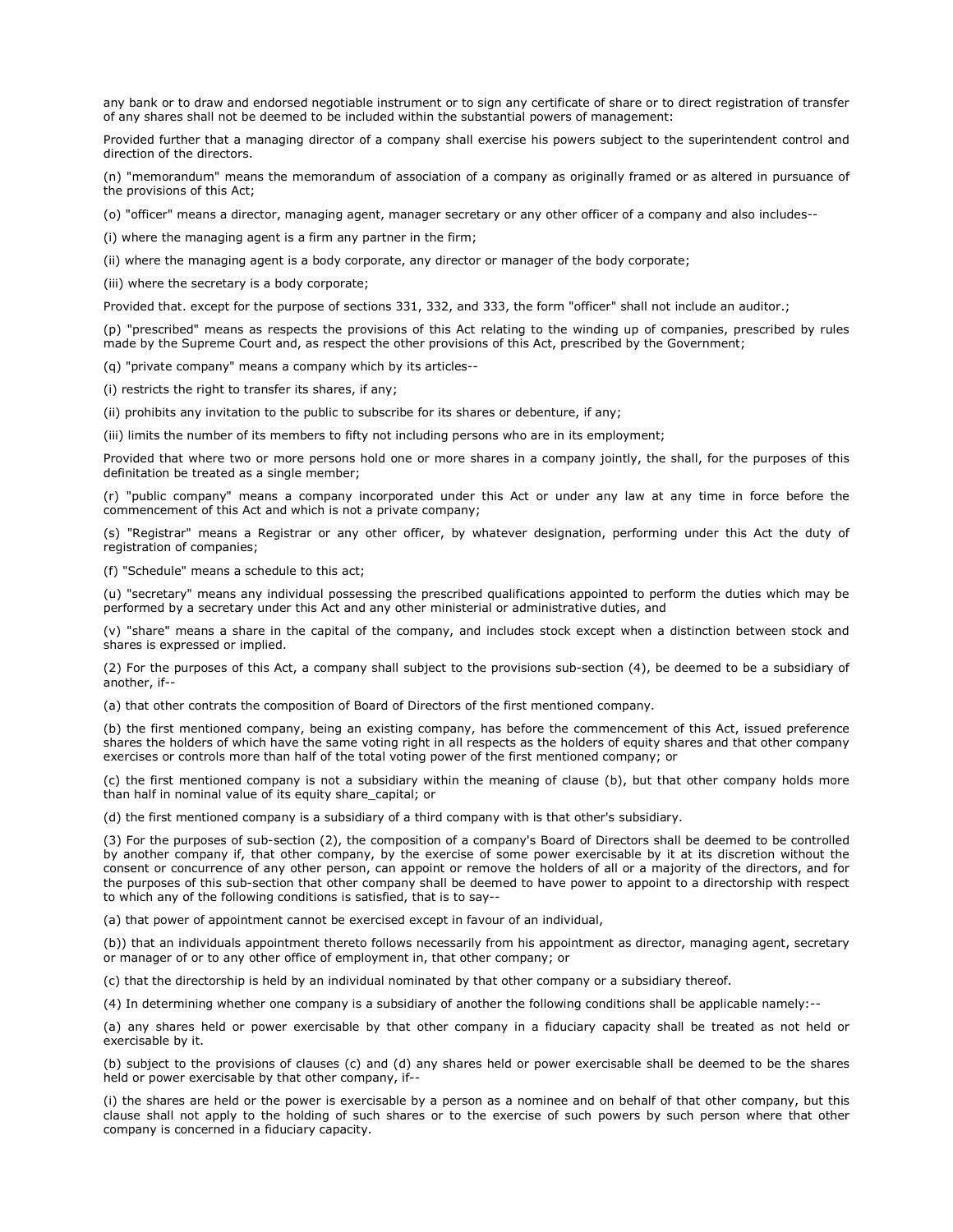(ii) the shares are held or the power is exercisable by a subsidiary of that other company or by a nominee of such subsidiary, but this clause shall not apply to the holding of such shares or to the exercise of such powers by the subsidiary or by its nominee where the subsidiary is concerned in a fiduciary capacity;

(c) any shares held or power exercisable by any person by virtue of the provisions of any debentures of the first-mentioned company or of a trust deed for securing any issue of such debentures shall disregarded;

(d) if any shares are held or power is exercisable, not being held of exercisable as mentioned in clause (c),--

(i) by that other company or by its subsidiary or by a nominee of that other or its subsidiary as the case may be, and

(ii) the ordinary business of that other company or as the case may be of its subsidiary includes the lending of money and such shares are held or the power is exercisable by way of security of the loan [then such power shall not be treated as being held or exercisable by such company or its nominee.]

(5) For the purposes of this Act' a company shall be deemed to be the holding company of another if, and only if, that other is its subsidiary.

## 3. Jurisdiction of the Court.

(1) The Court having jurisdiction under this Act shall be High Court Division;

Provided that the Government may be notification in the Official Gazette and subject to such restrictions and conditions as it thinks fit, empower any District Court to exercise all or any of the jurisdiction by this Act conferred upon the Court, and in that case such District Court shall as regards the jurisdiction so conferred, be the Court in respect of all companies having their registered office in the district.

Explanation.--For the purposes to wind up companies the expression "registered office" means the place where the registered office of the company, during the six months immediately preceding the presentation of the petition of winding up was situated.

(2) Nothing in this section shall invalidate a proceeding by reason of its being taken in a wrong Court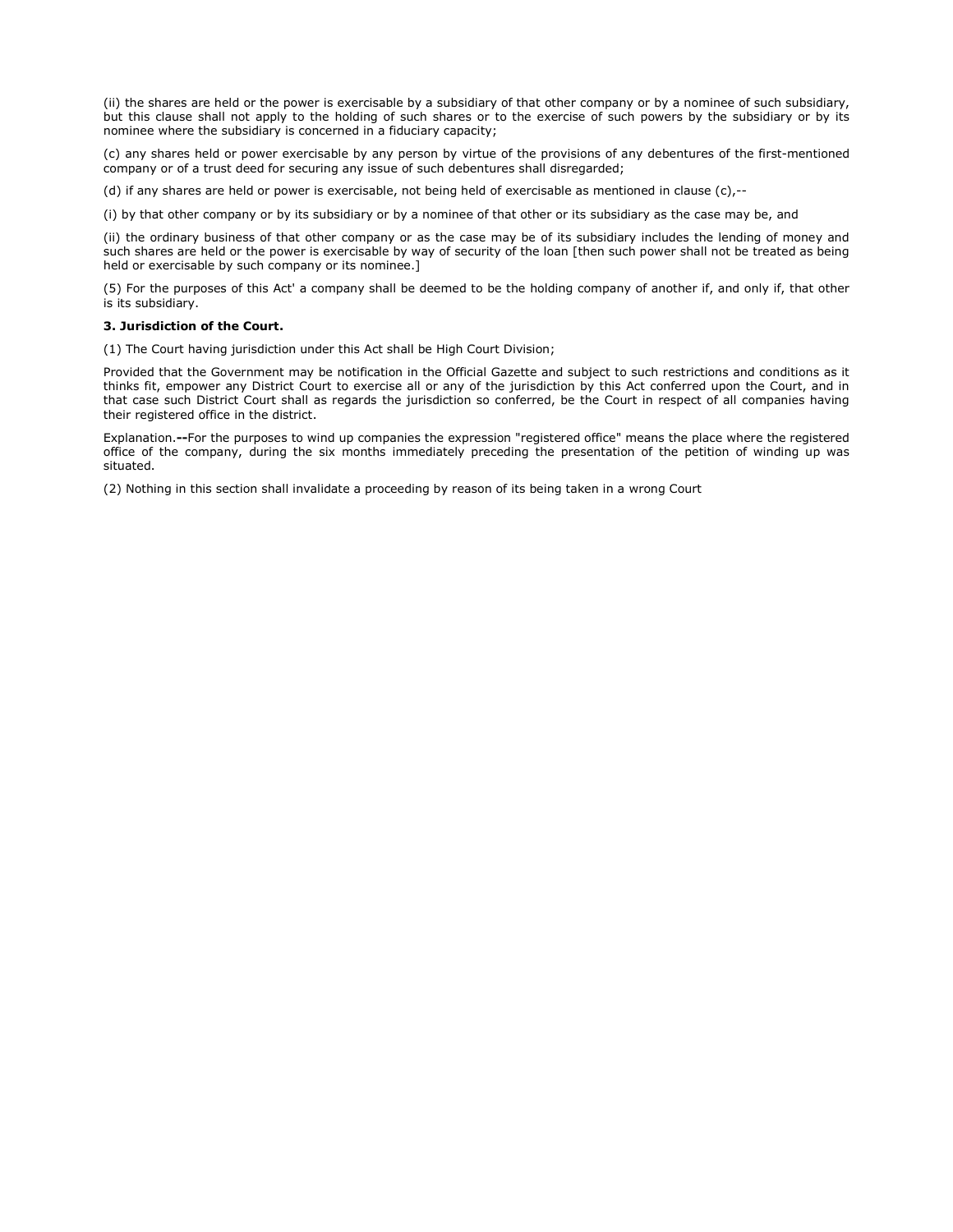## PART-II CONSTITUTION AND INCORPORATION

## 4. Prohibition of partnership exceeding certain number:

(1) Nor company, association or partnership consisting of more than ten persons shall be formed or a the purpose of carrying on the business of banking unless it is registered as a company under this Act or is formed by or under any other Act of Parliament.

(2) No company association or partnership consisting of more than twenty persons shall be formed for the purpose of carrying on any other business that has for its objects the acquisition of gain by the company, association or partnership, or by the individual members thereof unless it is registered as a company under this Act or is formed by or under any other Act of Parliament.

(3) This section shall not apply to joint family carrying on joint family business or trade.

Provided that for the purposes of this section, in computing the number of persons of a partnership, association or company comprising two or more joint families, minor members of such families shall be excluded.

(4) Every member of a company, association or partnership carrying on business in contravention of this section shall be personally liable for all liabilities incurred in such business.

(5) Any person who is a member of a company, association or partnership formed in contravention of this section shall be punishable with fine not exceeding five thousand taka.

### Memorandum of Association

### 5. Mode of forming incorporated company.

Any seven or more persons or, where the company to be formed will be a private company, any two or more persons associated for any lawful purpose may, be subscribing their names to a memorandum of association and otherwise with the requirements of this Act in respect or registration form an incorporated company, with or without limited liability, that is to say, either--

(a) a company limited by shares, that is to say, a company having the liability of its member limited by the memorandum to the amount, if any, unpaid on the shares respectively held by them; or

(b) a company limited by guarantee, that is to say, a company having the liability of its members limited by the memorandum to such amount as the members may respectively thereby undertake to contribute to the assets of the assets of the company on the event of its being wound up; or

(c) an unlimited company, that is to say, a company having no limit on the liability of its members.

### 6. Memorandum of company limited by sharees.

In the case of a company limited by shares.-

(a) the memorandum shall state.--

- (i) the name of the company, with "limited" as the last word in its name;
- (ii) The address of the registered office;
- (iii) the objects of the company, and, except in the case of trading companies, the territories to which they extend;
- (iv) that the liability of the members is limited;

(v) the amount of share capital with which the company proposes to be registered, and the divisions thereof into shares of a fixed amount;

(b) each subscriber of the memorandum shall take at least one share;

(c) each subscriber shall write opposite to his name the number of shares he takes.

#### 7. Memorandum of company limited by guarantee.

In the case of a company limited by guarantee--

- (a) the memorandum shall state--
	- (i) the name of the company, with "limited" as the last word in its name.
	- (ii) the address of the registered office;
	- (iii) the objects of the company, and, except in the case of trading companies, the territories to which they extend;
	- (iv) that the liability of the members is limited;

(v) that each member undertakes to contribute to the assets of the company in the event of its being wound up while he is a member or within one year afterwards, for payment of the debts and liabilities of the company contracted before he ceases to be a member, ad of the charges and expenses of winding up, and for adjustment of the right of the contributories among themselves, such amount as may be required, not exceeding a specified amount;

(b) if the company has a share capital--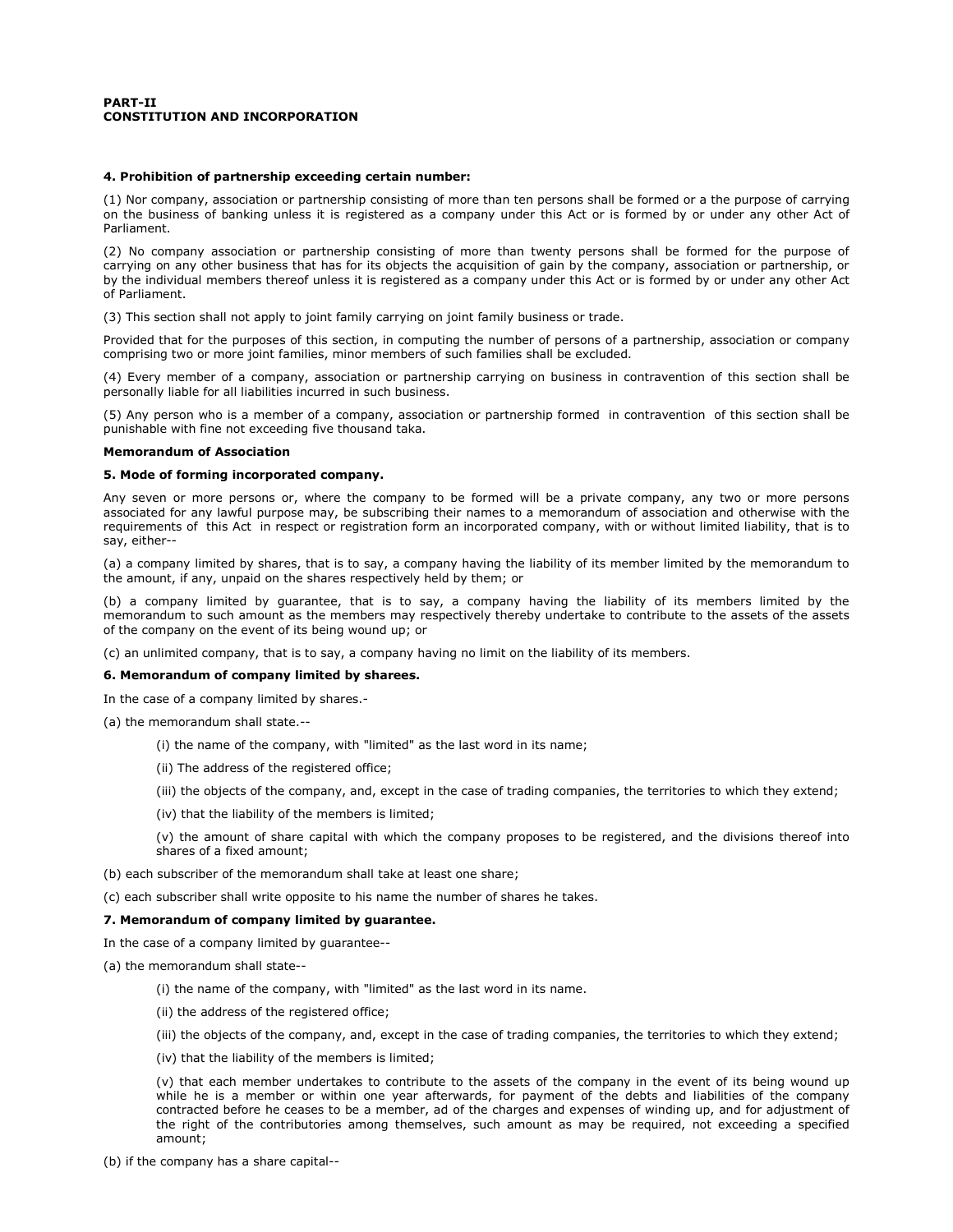(i) the memorandum shall also state the amount of share capital with which the company proposes to be registered and the division thereof into shares of a fixed amount;

- (ii) each subscriber of the memorandum shall take at least one share;
- (iii) each subscriber shall write opposite to his name the number of shares he takes.

## 8. Memorandum of unlimited company.

In the case of an unlimited company

- (a) the memorandum shall state-
	- (i) the name of the company;
	- (ii) the address of the registered office of the company;
	- (iii) the objects of the company and, except in the case of trading companies, the territories to which they extend.

(b) if the company has a share capital-

- (i) each subscriber of the memorandum shall take at least one share;
- (ii) each subscriber shall write opposite to his name the number of shares he takes.

## 9. Printing and signature of memorandum.

The memorandum of every company shall--

(a) be printed;

(b) be divided into paragraphs numbered consecutively; and

(c) be signed by each subscriber, who shall add his address and description in the presence of at least two witnesses who shall attest the signature.

## 10. Restriction on alteration of memorandum.

(1) A company shall not alter the conditions on continued in its memorandum except provisions is made in the Act.

(2) Only those provisions which by any other specific provision contained in this Act, are required to be stated in the memorandum of the company concerned shall be deemed to be the conditions contained in its memorandum.

(3) Other provisions contained in the memorandum, including those relating to the appointment of director, managing agent or manager may be altered in the same manner as the articles of the company, but if there is any express provision in this Act permitting the alteration of such provisions in any other manner, they may also be altered in such other manner.

(4) All reference to the articles of a company in this Act shall be construed as including references to the other provisions contained in its memorandum as referred to in sub-section (3).

### 11. Name of company and change of name.

(1) A company shall not be registered by a name identical with that by which a company in existence is already registered, or so nearly resembling the name that there is likelihood of using the name to deceive, except where the company in existence is in the course of being dissolved and signifies its written consent in such manner as the Registrar requires.

(2) If a company, through inadvertence or otherwise, is, without the consent referred to in sub-section (1), registered by a name identical with that by which a company in existence is previously is registered, or so nearly resembling the name that there is likelihood of using the name to deceive, the first mentioned company shall, on he direction of the Registrar, change its name within a period of one hundred and twenty days.

(3) If a company makes a default in complying with the direction made under sub-section (2), the company shall be punishable with fine of five hundred take for every day during which the default continues and every officer who is in default shall be punishable with fine of one hundred taka for every day during which the default continues.

(4) Except with the previous consent in writing of the Government, no company shall be registered by a name which is declared by the Government by notification in the official Gazette, as undesirable:

Provided that nothing in this sub-section shall apply to companies registered before the commencement of this Act.

(5) No company shall be registered by a name containing in any form the name or any abbreviation of the name of the United Nations or of any subsidiary body set up by the United Nations or of the World Health Organisation unless the company has obtained the previous authorisation in writing of the Secretary General in the case of the United Nations or the subsidiary body as aforesaid or of the Director General of the World Health Organisation in the case of that Organisation.

(6) Any company may, by special resolution and subject to the approval of the Registrar signified in writing, change it name.

(7) Were a company changes its name, the Registrar shall enter the new name on the register in place of the former name, and shall issued a certificate of incorporation in its new name to meet the circumstances of the case and on the issue of such a certificate, the change of name shall be complete.

(8) The change of name shall not change any rights or obligations of the company, or render defective any legal proceedings by or against the company; and any legal proceedings that might have been continued or commenced against it by its former name may be continued or commenced against it by its new name.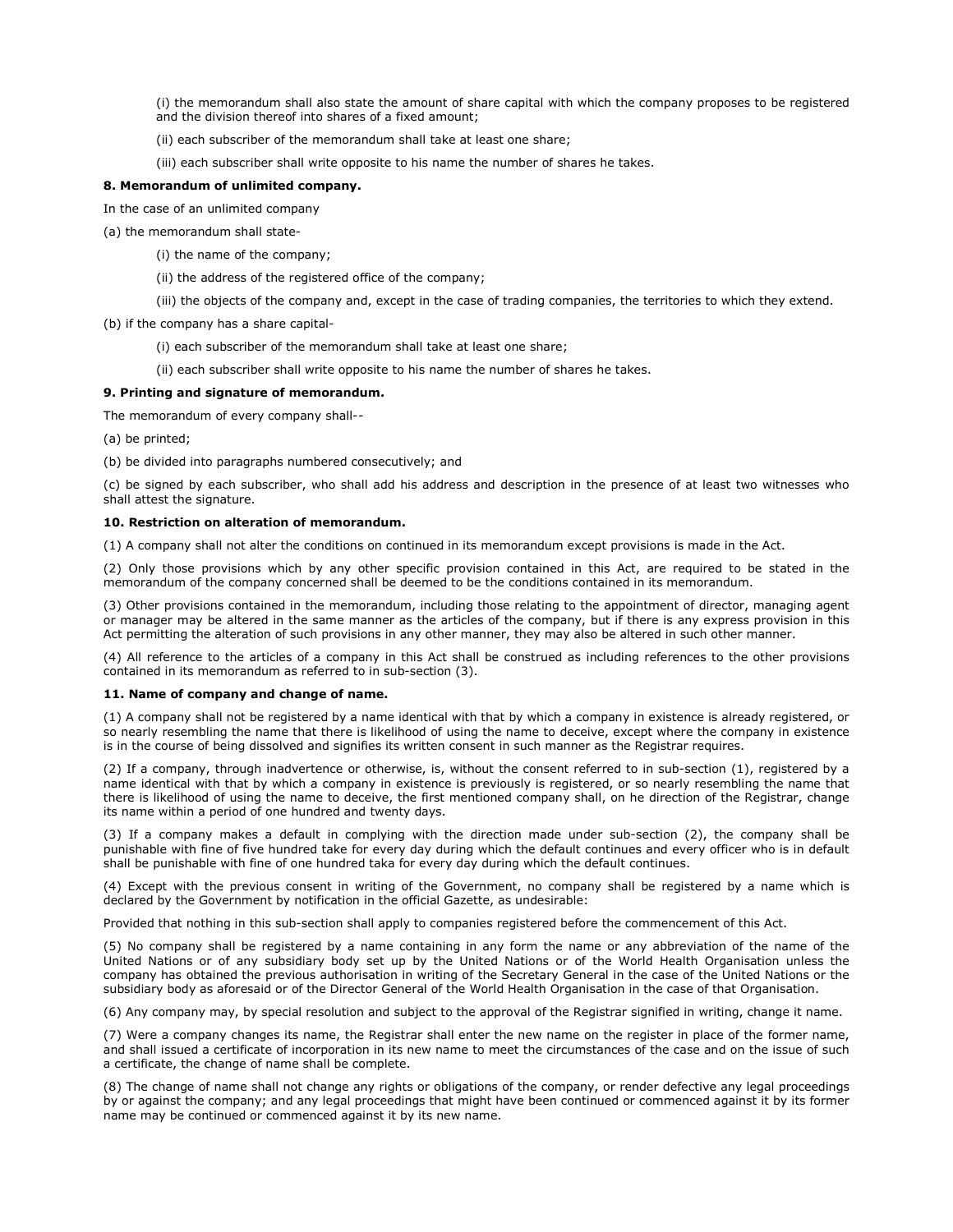(9) A company may, on payment of such fee as may be prescribed, apply to the Registrar for information whether any company is registered or proposed to be registered by a name specified in the application and the Registrar shall furnish the required information within a period of thirty days from the date of receipt of the application.

## 12. Alternation of memorandum.

(1) Subject to the provisions of this Act, a company may, by special resolution, alter the provisions of its memorandum with respect to the objects of the company, so far as may be required to enable it--

- (a) to carry on its business more economically or more efficiently; or
- (b) to attain its main purpose by new or improved means; or
- (c) to enlarge or change the local area of its operations; or

(d) to carry on some business which, under the existing circumstances. may conveniently or advantageously be combined with the business of the company; or

- (e) to restrict or abandon any of the objects specified in the memorandum; or
- (f) to sell or dispose of the whole or any part of the undertaking of the company; or
- (g) to amalgamate with any other company or body of persons.

(2) The alteration shall not take effect until and except in so far it is confirmed by the Court on petition.

(3) Before confirming the alteration, the Court must be satisfied--

(a) that sufficient notice has been given to every holder of debentures of the company, and to any person or class of person whose interest will, in the option of the Court, be affected by the alteration; and

(b) that, with respect to every creditor who in the opinion of the Court is entitled to object, and who signifies his objections in manner directed by the Court, either his consent to the alteration has been obtained or his debt or claim has been discharged or has been determined, or has been secured to the satisfaction of the Court;

Provided that the Court may, in the cases of any person or class, for special reasons, dispense with the notice required by this section.

## 13. Power of Court when confirming alteration.

The Court may make an order confirming the alteration either wholly or in part, and on such terms and conditions as it thinks fit, and may make such order as to costs as it thinks proper.

## 14. Exercises of discretion by Court.

The Court shall, in exercising its discretion under sections 12 and 13, have regard to the class of them, as well as to the rights and interests of the creditors, and may if it thinks fit, adjourn the proceedings in order that an arrangement may be made to the satisfaction of the Court for the purchase of the interests of dissenting members; and may give such directions and make such orders as it may think expedient for facilitating or carrying into effect any such arrangement;

Provided that no part of the share capital of the company may be expended in any such purchase.

### 15. Procedure on confirmation of the alternation.

A certified copy of the order confirming the alternation, together with a printed copy of the memorandum as altered, shall be filed by the company with the Registrar within ninety days from the date of the order or within such time as may be extended by the court, and he Registrar shall register the same. and shall certify the registration under his hand, and the certificate shall be conclusive evidence that all the requirements of this Act, with respect to the alteration and the confirmation thereof, have been complied with, and hence forth the memorandum so altered shall be the memorandum of the company.

16. Effect of failure to register within extended time.--No such alteration shall have any operation until registration thereof has been duly effected in accordance with the provisions of section 15, and if such registration is not effected within the period specified in that section such alteration and the order of the Court confirming the alteration, and all proceedings connected there with shall, at the expiration of the period specified under that section become absolutely null and void :

Provided that the Court may, on sufficient cause shown, revive the order on application made within a further period of thirty days after the said period.

## Articles of Association,

### 17. Registration of articles.

(1) A company limited by guarantee and an unlimited company shall, and a company limited by shares may. have an articles of association herein provision shall be made for regulating the affairs of the company; and the article shall be signed by the subscribers of the memorandum and be registered together with the memorandum.

(2) Articles of association may adopt all or any of the regulations contained in Schedule I, and shall in any event be deemed to contain regulations identical with or to the same effect as regulation 56, 66, 71, 78, 79, 80, 81, 82, 95, 97, 105, 108, 112, 113, 114, 115, and 116 contained in that Schedule :

Provided that regulations 78, 79, 82, 81, and 82 shall not be deemed to be included in the articles of any private company except a private company which is the subsidiary company of a public company :

Provided further that regulation, 108 shall be deemed to require that a statement of the reasons why of the whole amount of any item of expenditure which may in fairness be distributed over several years, only a portion thereof is charged against the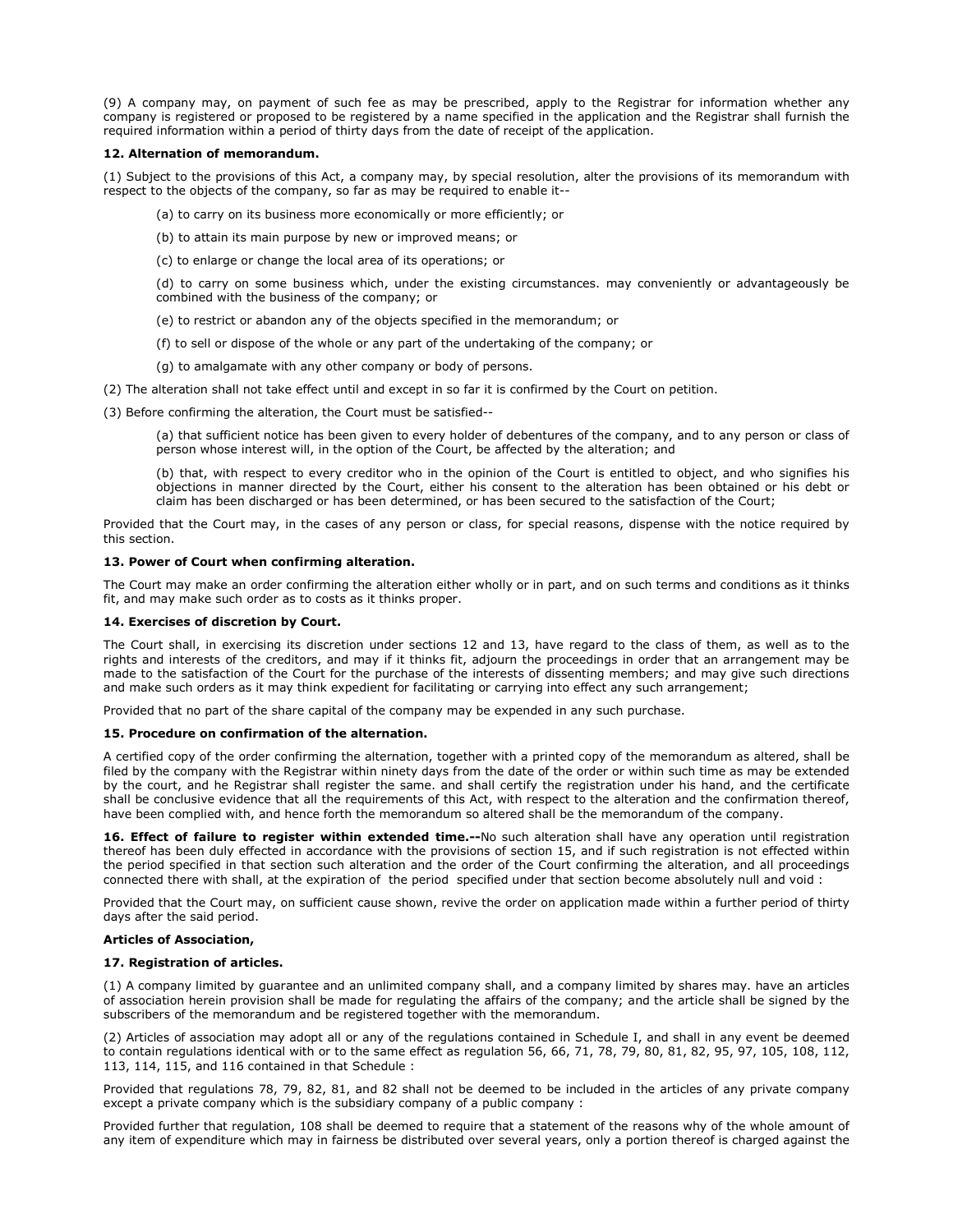income of the year, shall be shown in the profit and, loss account, unless the company in general meeting shall determine otherwise.

(3) In the case of an unlimited company or a company limited by guarantee, the articles, if the company has a share capital, shall state the amount of share capital with which the company proposes to be registered.

(4) In the case of an unlimited company or a company limited by guarantee, if the company has not a share capital, the articles shall state the number of members with which the company proposes to the registered; and on the basis of such number the Registrar shall determine the fees payable on registration.

## 18. Application of Schedule I.

In the case of a company limited by shares and registered after the commencement of this Act, if articles not registered, or, if articles are registered, in so far as the articles do not exclude or modify the regulations in Schedule I, those regulations shall, so far as applicable be the regulations of the company in the same manner and to the same extent as if they were contained in the duly registered articles.

## 19. Form and signature of articles.

Articles shall

- (a) be printed;
- (b) be divided into paragraphs numbered consecutively;

(c) be signed by each subscriber of the memorandum, who shall add his address and description in the presence of at least two witness who shall attest the signature.

## 20. Alteration of articles by special resolution.

Subject to the provisions of this Act and to the conditions contained in its memorandum, a company may by special resolution alter, exclude from or add to its articles: and any alteration, exclusion or addition so made shall be as valid as if originally contained in the articles, and be subject in like manner to alteration, exclusion or addition by special resolution.

### 21. Effect of alteration in memorandum or articles.

Notwithstanding any thing in the memorandum or articles of a company,, no member of the company shall be bound by an alteration made in the memorandum or articles after the due on which he becomes, member, if and so far as the alteration requires him to take or subscribe for more shares than the number held by him at the date on which the alteration is made, or in any way increases his liability is at that date to contribute to the share capital of, or otherwise to pay money to the company.

### General Provisions

### 22. Effect of memorandum and articles.

(1) The memorandum and articles shall when registered bind the company and the members hereof to the same extent as if they respectively had been signed by each member and contained a convenient on the part of each member his heirs and leal representatives to observe all the provisions of the memorandum and of the articles subject to the provisions of this Act.

(2) All money payable by any member to the company under the memorandum or articles shall be a debt one from him to the company.

### 23. Registration of memorandum and articles.

(1) The memorandum and articles if any shall be field with the Registrar who if satisfied that the requirements of this Act have been complied with shall retain and register them within thirty days from the date of their receipt and in the event of refusal he shall communicate the grounds within ten days after that period to the company.

(2) An person on being aggrieved by a refusal of the Registrar under sub-section (1) may make an appeal to the Government within thirty days of the receipt of the refusal order.

(3) The petition of appeal shall be accompanied by a treasury challan showing of a fee of two hundred fifty taka to be credited under the head of account specified in this behalf.

(4) The decision of the Government in an appeal under this section shall be final.

## 24. Effect of registration.

(1) On the registration of the memorandum of a company the Registrar shall certify under his hand that the company is incorporated and in the case of a limited company that the company is limited.

(2) From the date of incorporation mentioned in the certificate of incorporation the subscribers of the memorandum together with such other persons as may from time to time become members of the company shall be a body corporate by the name contained in the memorandum capable forthwith of exercising all the functions of an incorporated company and having perpetual succession and a common seal but with such liability on the part of the members to contribute to the assets of the company in the event of its being wound up as is mentioned in this Act.

### 25. Conclusiveness of certificate of incorporation.

(1) A certificate of incorporation given by the Registrar in respect of any association shall be conclusive evidence that all the requirements of this Act in respect of registration and of matters precedent and incidental thereto have been complied with and that the association is a company authorised to the registered and duly registered under this Act.

(2) A declaration by an advocate entitled to appear before the High Court Division who is engaged in the formation of a company or by a person named in the articles as a director manager or secretary of the company of compliance with all or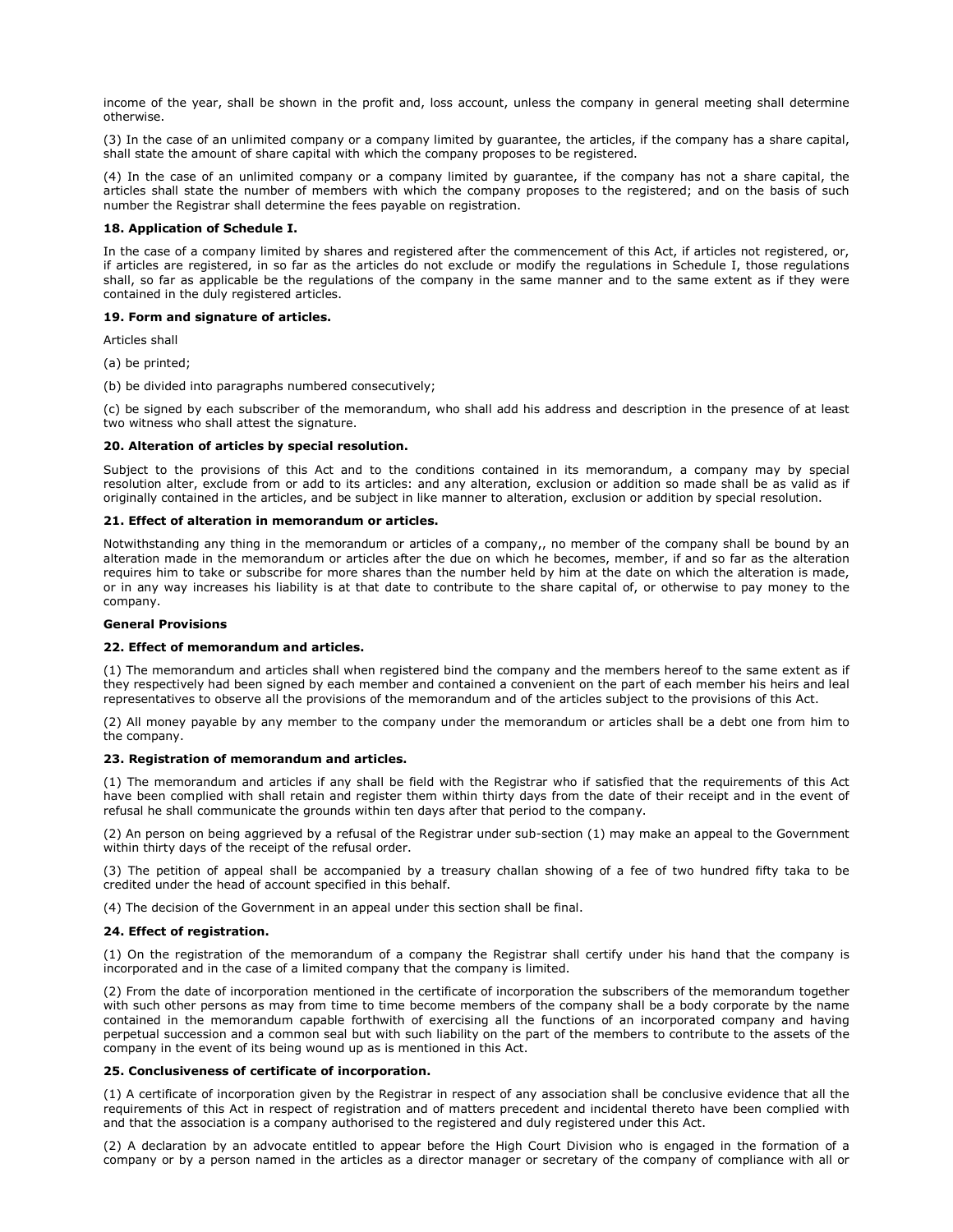any of the said requirements shall be filed with the Registrar and the Registrar may accept such a declaration as sufficient evidence of compliance.

## 26. Copies of memorandam and articles to be given to members.

(1) Every member of a company may request for a copy of the memorandum, and also for a copy of the articles, if any, and if such request is made in writing alongwith a fee of taka fifty or such less fee as may fixed by the company, the company shall, within fourteen days from the date of such request, send the copy to that member.

(2) If a company makes default in complying with the requirements of this section, it shall be liable for each offence to a fine not exceeding two hundred taka and every officer of the company who is knowingly and willfully in default shall be liable to like penalty.

## 27. Alteration of memorandum of articles to be noted in every copy.

(1) Where an alteration is made in the memorandum or articles of a company, every copy of the memorandum or articles issued after the date of the date of the alteration shall be in accordance with the alteration.

(2) If, where any such alteration has been made the company at any time after the date of the alteration, issues any copies of the memorandum or article which are not in accordance with the alteration, it shall be liable to a fine not exceeding one hundred taka for each copy so issued, and every officer of the company who is knowingly and willfully in default shall also bearable to a like penalty.

## Association not for profit

## 28. Power to dispense with Limited In name of charitable and other companies.

(1) Where it is proved to the satisfaction of the Government that an association capable of being formed as a limited company has been or in about to be formed for promoting commerce, art, science, religion, charity, or any other useful object, and appllies or intends to apply its profits, if any or other income in promoting its objects and to prohibit the payment of any dividence to its membners the Government may, by licence with approval of one of its Secretaries, direct that the association be registered as a company with limited liability, without the addition of the word "Limited" to its name, and the association may be registered accordingly.

(2) A licence by the Government under this section may be granted on such conditions and subject to such restrictions as the Government thinks fit and those conditions and restrictions shall be binding on the association and shallif the Government so directs be inserted in the memorandum and articles or in one of those documents.

(3) The association shall on registration enjoy all the privuleges of limited companies and be subject to all their obligations except those of using the word "Limited" as any part of its name and of publishing its name or of sending lists of members to the Registrar.

(4) A licence under this section may at any time be cancelled by the Government and upon cancellation the Registrar shall enter the word "Limited" at the end of the name of the association upon the register and the association shall cease to enjoy the exemptions and privileges granted by this section:

Provided that before a licence is sop cancelled the Government shall give to the association a notice in writing of its intention and the grounds their of and shall afford the association an opportunity of submitting a representation in opposition to the cancellation.

## Companies Limited by Guarantee

### 29. Provision as to companies limited by guarantee.

(1) In the case of company limited by guarantee and not having a share capital and registered after the commencement of this Act every provision in the memorandum or articles or in any resolution of the company purporting to give any person a right to participate in the divisible profits of the company otherwise than as a member shall be void.

(2) For the purpose of this section and the other provisions of this Act. relating to the memorandum of a company limited by guarantee every provision in the memorandum or articles, or in any resolution, of any company limited by guarantee and registered after the commencement of this Act. purporting to divide the undertaking of thecompany into shares or interests shall be treated as a provision for as share capital notwithstanding that the nominal amount or number of the shares or interests is not specified thereby.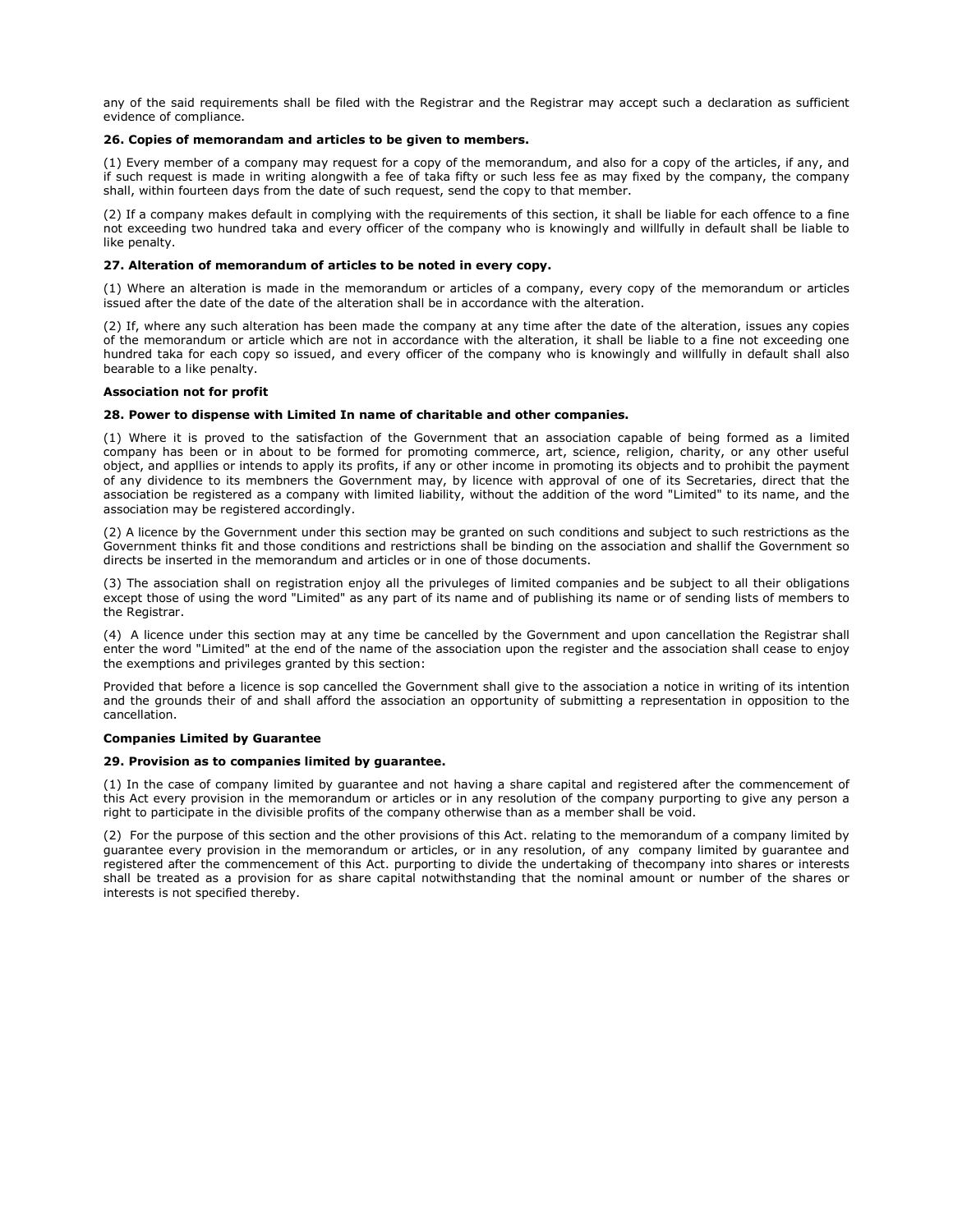# PART III

# SHARE CAPITAL, REGISTRATION OF UNLIMITED COMPANY AS LIMITED AND UNLIMITED LIABILITY OF **DIRECTORS**

### Distribution of Share Capital

#### 30. Nature of shares.

(1) The shares or other interests of any member a company shall be deemed to be movable property and shall be transferable in manner provided by the articles of the company.

(2) Each share in a company having a share capital shall be distinguished by the appropriate number.

#### 31. Certificate of shares or stock.

A certificate under the common seal of the company specifying any shares or stock held by any member shall be prima facie evidence of the title of the member to the shares or stock therein specified.

#### 32. Definition of Member.

(1) Every subscriber of the memorandum of company shall be deemed to have agreed to become a member of the company and on its registration shall be entered as a member in its register of members.

(2) Every other person who agrees to become a member of a company, and whose name is entered in its register of members shall be a member of the company.

#### 33. Membership of holding company

(1) Except in the cases mentioned in this section a body corporate cannot be a member of a company which is its holding company and any allotment or transfer or shares in a company to its subsidiary shall be void.

(2) Nothing in this section shall apply; namely--

(a) Where the subsidiary is the legal representative of a deceased member of the holding company; or

(b) Where the subsidiary is concerned as trustee unless the holding company or a subsidiary thereof is beneficially interested under the trust and is not so interested only by way of security for the purposes of a transaction entered into by it in the ordinary course of business which includes the lending of money.

(3) This section shall not prevent a subsidiary from continuing to be a member of its holding company if it was a member thereof either at the commencement of this Act or before becoming a subsidiary of the holding company; but except in the cases referred to in sub-section (2), the subsidiary shall have no right to vote at meetings of the holding company or of any class of members thereof.

(4) Subject of sub-section (2) sub-sections (1) and (3) shall apply in relation to a nominee for a body corporate which is a subsidiary as if reference in the said sub-sections (1) and (3) to such a body corporate and a subsidiary included reference to a nominee for it.

(5) In relation to a holding company which is either a company limited by guarantee or an unlimited company the reference in this section to shares shall, whether or not the company has a share capital be construed as including a reference to the interest of its members as such whatever be the form of that interest.

#### 34. Register of member

(1) Every company shall keep in one on or more books of register of its members, and enter therein the following particulars:--

(i) the name and addresses, and the occupations, if any of the members;

(ii) in the case of a company having a share capital, a statement of the shares held by each member, distinguishing each share by its number, and of the amount paid or agreed to be considered as paid on the shares of each member;

- (iii) the date at which each person was entered in the register as a member;
- (iv) the date at which any person ceased to be a member.

(2) If a company makes default in complying with the requirements of this section. It shall be liable to as fine not exceeding one hundred taka for everyday during which the default continues and every officer of the company who knowingly and willfully authorise or permits the default shall also be liable to a like penalty.

## 35. Index of members of company

(1) Every company having more than fifty member shall, unless the register of members is in such a form as to constitute in itself an index, keep an index of the names of the members of the company and shall within fourteen days after the date on which any alteration is made in the register members make any necessary alteration in the index.

(2) The index which may be in the form of a card index shall in respect of each member contain a sufficient indication to enable the account of that member to be readily found.

(3) If default is made in complying with the section the company shall be liable to a fine not exceeding five hundred taka and every officer of the company who is knowingly and willfully in default shall be liable to a like penalty.

#### 36. Annual list of members and summary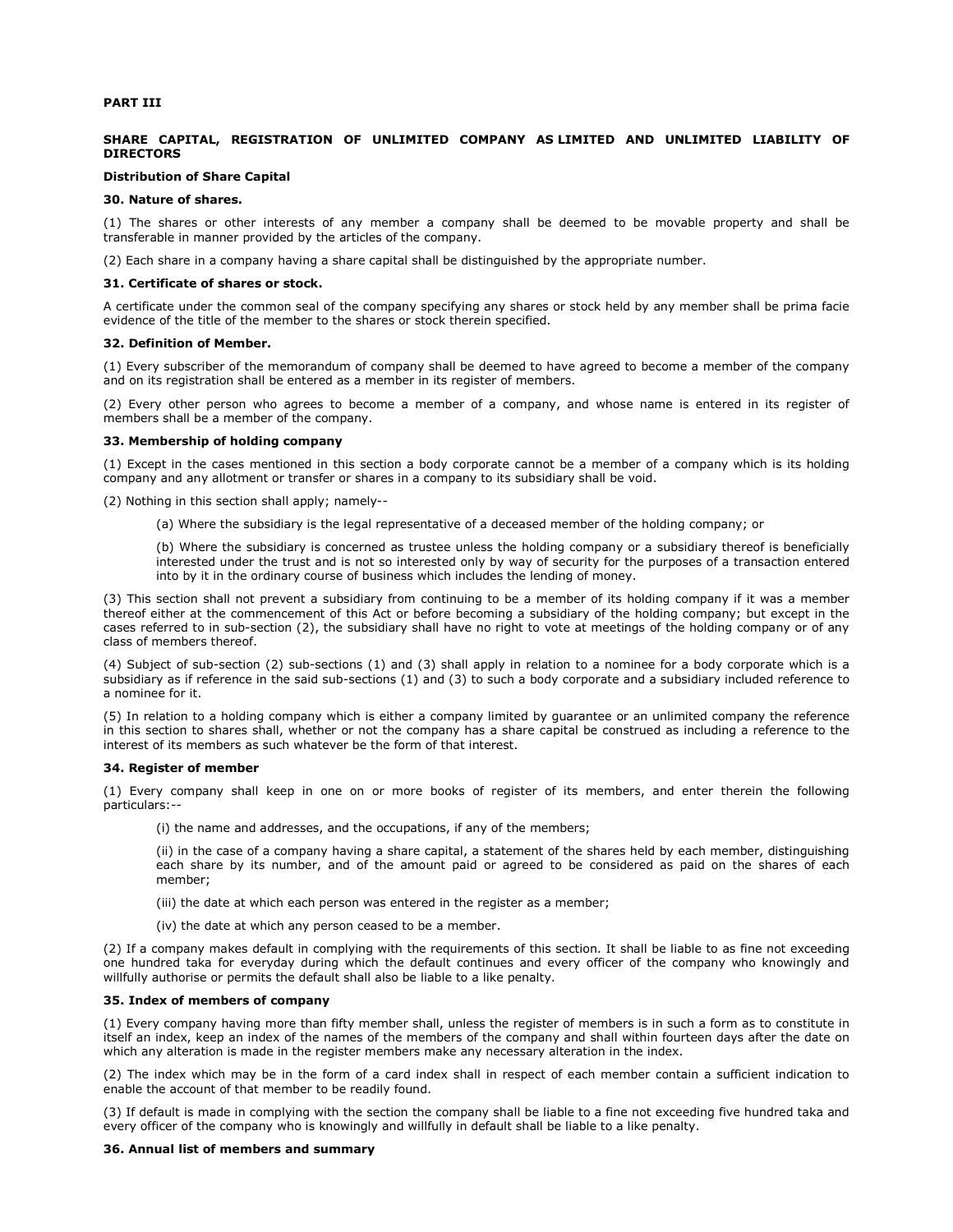(1) Every company having a share capital shall within eighteen months from its incorporation and thereafter once at least in every year make a list of all persons who on the day of the first or only ordinary general meeting in the year are members of the company, and of all persons who have ceased to be members since the date of the last return or in the case of the first return of the incorporation of the company.

(2) The following shall be stated in the list namely:--

(a) the names, addresses, nationality and occupation of all past and [present members;

(b) the number of shares held by each of the existing members at the date of return specifying the shares transferred since the date of last return or, in the case of first return, since the date of incorporation, by persons who are still members and by persons who have ceased to be members respectively and also the dates of registration of such transfer; and

(c) a summary distinguishing between shares issued for cash and shares issued as fully or partly paid up otherwise than in cash and specifying the following:-

- (1) the amount of the share capital of the company, and the number of the shares into which it is divided;
- (2) the number of shares taken from the commencement of the company up to the date of the return;
- (3) the amount called up on each share;
- (4) the total amount of calls received;
- (5) the total amount of calls unpaid;

(6) the total amount of the sums, if any, paid by way of commission in respect of any share or debentures, or allowed by way of discount, in respect of any shares or debentures, since the date of the last return or so much thereof as has not been written of at the date of the return.

- (7) the total number of shares forfeited;
- (8) the total amount of shares or stock for which share warrants are outstanding at the date of the last return;

(9) the total amount of share-warrants issued and surrendered respectively since the date of the last return;

(10) the latest date on which the general meeting should have been held and whether it was actually so held;

(11) the number of shares or amount of stock comprised in each sharewarrant;

(12) the names and addresses of the persons who at the date of terurn are the directors of the company and of the persons, if any, who at the said date are the managers managing agents or auditors of the company, and the changes in the personnel of the directors, managers managing agents since the last return together with the dates on which the took place; and

(13) the total amount of debt due from the company in respect of all mortgages and charges which are required to be registered with the Registrar under this Act.

(3) The above list and summary shall be contained in a separate part of the register of members, and shall be completed within twenty-one days after the day of the first or only ordinary general meeting in the year; and the company shall, within that period file with the Registrar a copy signed by two directors, including the managing director, or where there is no managing director, by a director, and manging agent or manager or secretary of the company together with a certificate from such persons that the list and summary state the facts as they stood on the day aforesaid.

(4) A private company shall send with the annual return required by subsection (1) a certificate signed by a director or other officer of the company that the company has not, since the date of the last return or in the case of a first return since the date of the incorporation of the company, issued any invitation to the public to subscribe for any shares or debentures of the company, and where the annual return discloses the fact that the number of members of the company exceeds fifty, also a certificate so signed that the excess consists wholly of persons who under sub-clause (ii) of clause (g) of sub-section (1) of section 2 are not be included in reckoning the number o fifty.

(5) If a company makes default in complying with the requirements of this section, it shall be liable to a fine not exceeding two hundred taka for every day during which the default continues, and every officer of the company who knowingly and willfully authorises or permits the default shall be liable to the like penalty.

#### 37. Trust not to be entered on register

No notice of any trust, expressed, implied or constructive, shall be entered on the register, or be receivable by the Registrar.

#### 38. Transfer of shares

(1) An application for the registration of the transfer of shares in a company may be made either by the transferer or the transfere, provided where such application is made by the transferer no registration shall in case of party paid shares be effected unless the company gives motive of the application to the transferee and subject to the provisions of sub-section (7) the company shall, unless objection is made by the transferee two weeks from the date of receipt of the notice, enter in its register of members the name of the transferee in the same manner and subject to the same conditions as if the application for registration was made by the transferee.

(2) For the purpose of sub-section (1), notice to the transferee shall be deemed to have been duly given if despatched by prepaid post to the transferee at the address given in the instrument of transfer and shall be deemed to ave been delivered in the ordinary course of post.

(3) It shall not be lawful for the company to register a transfer of share in or debentures of the company unless the proper instrument of transfer duly stamped and executed by the transferor and the transferee has been delivered to the company along with script: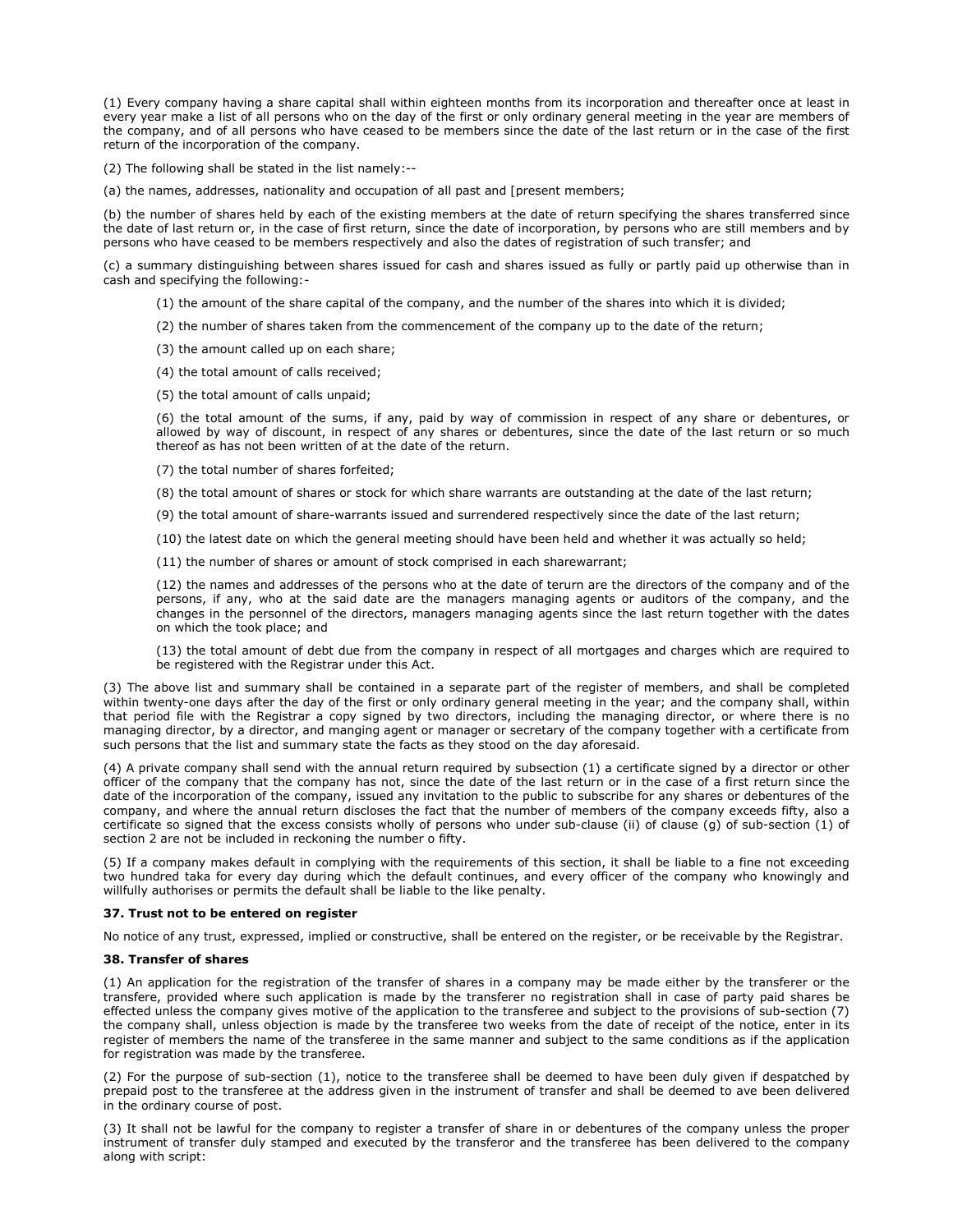Provided that, where it is proved to the satisfaction of the directors of the company that an instrument of transfer signed by the transferor and transferee has been lost, the company may, if the directors think fit, on an application in writing made by the transferee and bearing the stamp required by an instrument of transferor register the transfer on such terms as to indemnity as the directors may think fit.

(4) If a company refuses to register the transfer of any shares or debentures the company, shall, within one month from the date on which the instrument of transfer was lodged with the company, send to the transferee and the transferor notice of the refusal.

(5) If default is made in complying with sub-section (4) of this section, the company shall be liable to a fine not exceeding one hundred taka for everyday during which the default continues and every director, manager secretary other officer who is knowing by a party to the default shall, be liable to a like penalty.

(6) Nothing in sub-section (3) shall prejudice any power of the company to register as shareholder or debenture holder any person to whom the right to any shares in or debentures of the company has been transmitted by operation of law.

(7) Nothing in this section shall prejudice any power of the company under its articles to refuse to register the transfer of any shares.

## 39. Certification of transfer.

(1) The certification by a company of any instrument of transfer of shares in, or debentures of, the company, shall be taken as a representation by the company to any person acting on the faith of the certification that there have been produced to the company such documents as on the face of them show a prime facie title to the shares or debentures in the transfer named in the instrument of transfer, but not as a representation that transferor has complete title to the shares or debentures.

(2) Where any person acts on the faith of an erroneous certification made by a company negligently, the company shall be under the same liability to him as if the certification has been made fraudulently.

(3) For the purposes of this section-

(a) an instrument of transfer shall be deemed to have certificated if it bears the words 'certificate lodged" or words to the like effect;

(b) the certification of an instrument of transfer shall be deemed to be made by a company, if-

(i) the person issuing the certificated instrument is a person authorise to issue such instruments of transfer on the company's behalf; and

(ii) the certification is signed by any officer or servant of the company or any other person authorised to certificate transfers on the company's behalf, or if a body corporate has been so authorised by any officer or servant of that body corporate;

(c) a certification shall be deemed to be signed by any person if it purports to be authenticated by his signature, unless it is shown that the signature was placed there neither by himself nor by any person authorised to use the signature for the purpose of certificating transfers on the company's behalf.

### 40. Transfer by legal representative.

A transfer of the share or other interest of a decease member of a company made by his legal representative shall, although the legal representative is not himself a member, be as valid, as if he had been a member at the time of the execution of the instrument of transfer.

### 41. Inspection of register of members.

(1) The register of members commencing from the date of the registration of the company and where section 35 applies also the index of members shall be kept at the registered office of the company, and such register and index shall, except when closed under the provisions of this Act shall during business hours subject to such reasonable restrictions as the company in general meeting impose, so that not less than two hours in each day be allowed for inspection, be kept open to the inspection of any member free of cost and to the inspection of any other person on payment of one hundred taka or such less sum as the company may prescribe for each inspection, and any such member or other person may make extract therefore.

(2) Any member or other person may require a copy of the register or of any part thereof or of the list and summary required by this Act or any part thereof, on payment of five taka for every hundred words or fractional part thereof required to be copied and the company shall cause any copy so required by any person to be sent to that person within a period of ten days commencing on the day next after the day on which the requirement is received by the company.

## Explanation:

For the purpose of this sub-section in reckoning the ten working days, the non-working days and days on which the transfer books of the company remain closed shall be excluded.

(3) If any inspection required under this section is refused or if any copy required under this section is not sent within the proper period the company and every officer of the company who is in default shall be liable in respect of each offence to a fine not exceeding one hundred taka and to a further fine not exceeding one hundred taka for everyday during which the refusal or default continues, and the Court may by an order compel an immediate inspection of the register and index or direct that copies required shall be sent to the persons requiring them.

### 42. Power to close register.

A company may on giving seven day's previous notice by advertisement in some newspaper circulating in the district in which the registered office of the company is situated close the register of members for any time or times not exceeding in the whole forty-five days in each year but bot exceeding thirty days at a time.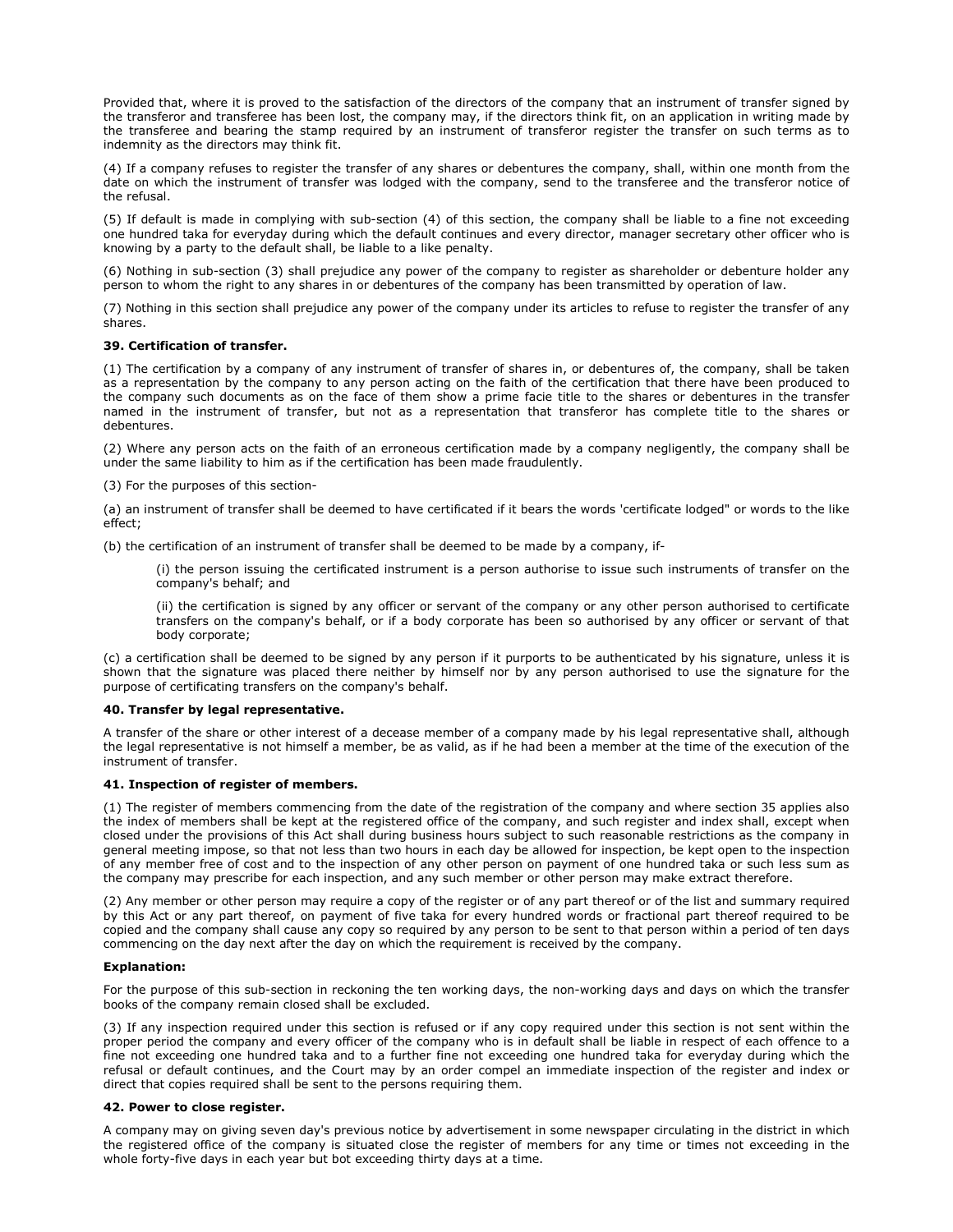## 43. Power of Court to rectify register

(1) If

(a) the name of any person is without sufficient cause entered in or omitted from the register of members of a company; or

(b) default is made or unnecessary delay takes place in entering on the register the fact of any person having become, or ceased to be, a member,

the person aggrieved, or any member of the company, or the company, may apply to the Court for rectification of the register.

(2) The Court may either refuse the application, or may order rectification of the register and payment by the company of any damages sustained by any party aggrieved and may also make such order as costs as it may consider proper.

(3) On any application under this section the Court may decide any question relating to the title of any person who is a party to the application to have his name entered in or omitted from the register whether the question arises between members or alleged members or between members or alleged members on the one hand and the company on the other hand and generally may decide any question necessary or expedient to be decided for rectification of the register and may also decide any issue involving any question of law.

## 44. Notice to Registerar for rectification of register.

In the case of a company required by this Act to file a list of its members with the Register, the Court when making an order for rectification of the register shall by its order direct notice of the rectification to be filed with the Registrar within from the date of completion of the order.

## 45. Register to be evidence.

The register of members shall be primafacie evidence of any matter by this Act directed authorised to be inserted therein.

## 46. Issue of share warrants to bearer

(1) A company limited by shares if so authorised by its articles may with respect to any fully paid-up shares or to stock issue under its common seal a warrant stating that the bearer of the warrant is entitled to the shares on stock therein specified and may provide by coupons or otherwise for the payment of the future dividends on the shares or stock included in the warrant in this Act termed as share-warrant.

(2) Nothing in this section shall apply to a private company.

## 47. Effect of sharewarrant.

A share warrant shall entitle the bearer thereof to the shares or stock therein specified and the shares or stock may be transferred by delivery of the warrant.

## 48. Registration of name of bearer of share warrant.

The bearer of a sharewarrant shall subject to the articles of the company, be entitled, on surrendering it for cancellation, to have his name entered as a member in the register of members; and the company shall be responsible for any loss incurre by any person by reason of the company entering in its register the name of a bearer of a share- warrant in respect of the share of stock therin specified without the warrant being surrendered and cancelled.

### 49. Position of bearer of Share-warrant.

The bearer of a share warrant may, if the articles of the company so provide be deemed to be a member of the company within the meaning of this Act either to the full extent or for any purpose defined in the articles except that he shall not be qualified in respect of the shares or stock specified in the warrant for being a director or manager of the company in cases where such a qualification is required by the articles.

## 50. Entries in register when share-warrant issued.

(1) On the issue of share-warrant, the company shall strike out of its register of members the name of the member then entered therein as holding the shares or stock specified in the warrant, as if he had ceased to be a member and shall enter in the Register the following particulars namely:-

- (i) the fact of the issue of the warrant;
- (ii) a statement of the shares or stock included in the warrant, distinguishing each share by its number; and
- (iii) the date of issue of the warrant.

(2) If a company makes default in complying with the requirements of this section it shall be liable to a fine not exceeding two hundred taka for every day during which the default continues and every officer of the company who knowingly and willfully continues or permits the default shall also be liable to a like penalty.

### 51. Surrender of Share warrant.

Until the warrant is surrendered, the above particulars shall be deemed to be the particulars required by this Act to be entered in the register of members; and on the surrender the date of the surrender shall be entered as if it were the date at which a person ceased to be a member.

## 52. Power of company to arrange for different amounts being paid on shares

A company, if so authorised by its articles may do any one or more of the following things, namely--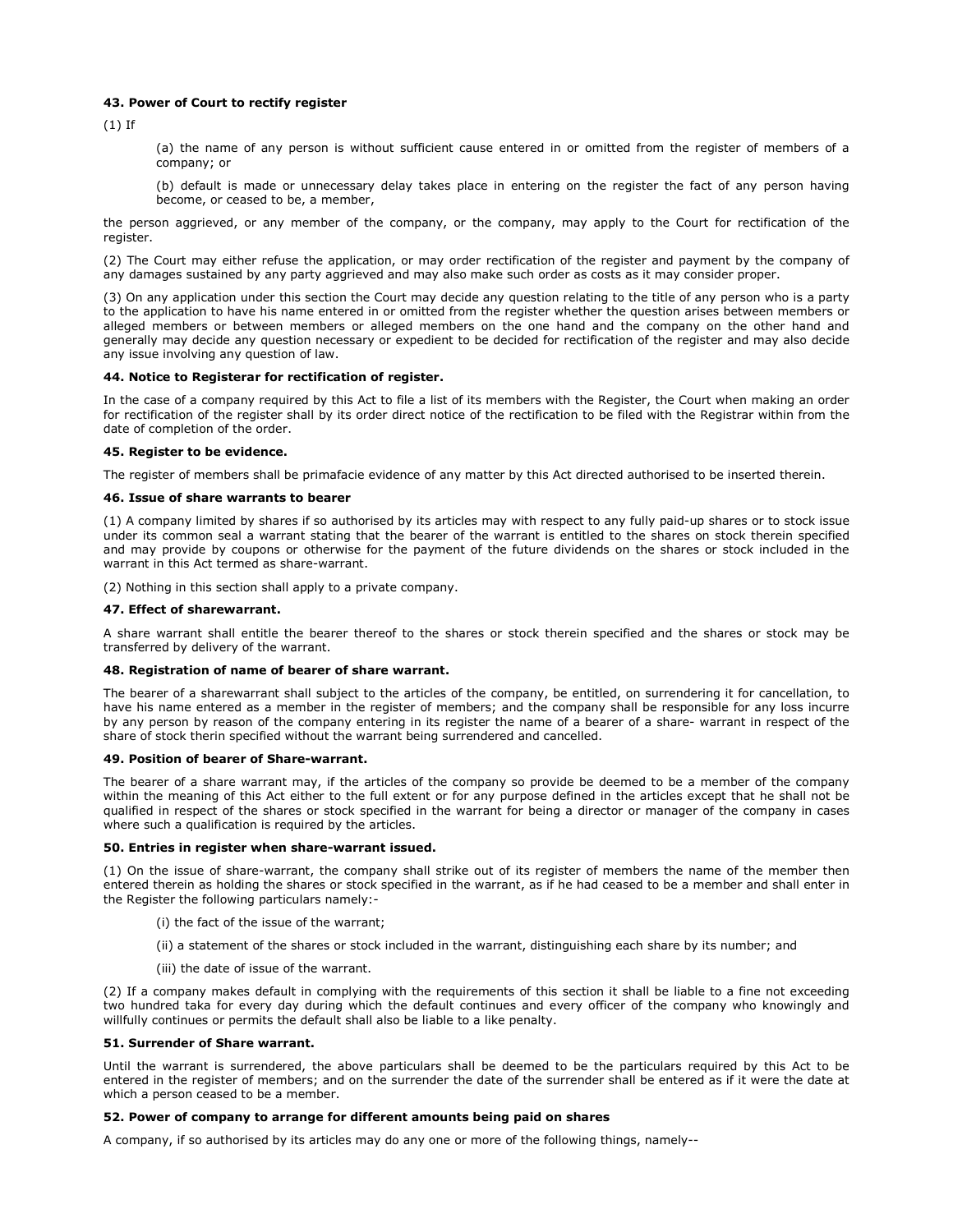(i) make arrangements on the issue of shares for a difference between he shareholders in the amounts and times of payment of calls on their shares;

(ii) accept from any member who assents thereto the whole or a part of the amount remaining unpaid on any shares held by him although no part of that amount has been called up;

(iii) pay dividend in proportion to the amount paid-up on each share where a larger amount is paid-up on some shares than on others.

## 53. Power of company limited by shares to alter its share capital.

(1) A company limited by shares if so authorised by its articles may alter the conditions of its memorandum, as follows that is to say it may--

- (a) increase its share capital by the issue of new shares of such amount as it thinks expedient;
- (b) consolidate and divide all or any of its share capital into shares of larger amount than its existing shares;

(c) convert all or any of its paid-up shares into stock and reconvert that stock into paid-up shares of any denomination.

(d) sub-divided ist shares, or any of them, into shares of smaller amount than is fixed by the memorandum, so that in the sub-division the proportion between he amount paid and the amount, if any, unpaid on each reduced share shall be the same as it was in the case of the share from which the reduced share is derived;

(e) cancel shares which, at the date of the passing of the resolution in that behalf, have not been taken or agreed to be taken by any person, and diminish the amount of its share capital by the amount of the share so cancelled.

(2) the powers conferred by this section can only be exercised by the company in its general meeting.

(3) A cancellation of shares in pursuance of this section shall not be deemed to be a reduction of share capital within the meaning of the other provisions of the Act.

(4) The company shall file with the Registrar notice of the exercise of any power referred to tin clause (d) or clause (e) of sub-section (1) within fifteen days from the exercise thereof.

## 54. Notice to Registrar for consolidation of share a capital, conversion of shares into stock etc.

(1) Where a company having a share capital has consolidated and divided its share capital into shares of larger amount than its existing shares or converted any of the shares into stock or re-converted stock into shares, it shall within fifteen days of the consolidation and division, conversion or re-conversion, file notice with the Registrar of the same, specifying the share consolidated and divided, or converted or the stock re-coverted.

(2) If a company makes default in complying with the requirements of this section, it shall be liable to a fine not exceeding two hundred taka for everyday during which the default continues, and every officer of the company who knowingly and willful authorises or permits the default shall also be liable to the like penalty.

### 55. Effect of conversion of shares into stock.

Where a company having a share capital has converted any of its shares into stock and filed notice of the conversion with the Register all the provisions of this Act which are applicable to shares only shall cease as to so much of the share capital as is converted into stock; and the register of members of the company, and the list of members to be filed with the Registrar shall show the amount of stock held by each member instead of the amount of shares and the particulars relating to shares hereinbefore required by this Act.

### 56. Notice of increase of share capital or of members.

(1) Where a company having a share capital, whether its shares have or have not been converted into stock, has increased its share capital, beyond the registered capital, and where a company not having a share capital has increased the number of its members beyond the registered number, it shall file with the Registrar, in the case of an increase of share capital, within fifteen days after the passing of the resolution authorising the increase and in the case of an increase of members within fifteen days after the increase was resolved on or took place, notice of the increase of capital or members, and the Registrar shall record the increase.

(2) The notice under sub section (1) shall include particulars of the classes of shares, affected and the conditions, if any, subject to which the new shares are to be issued.

(3) If a company makes a default in complying with the requirements of this section, it shall be liable to a fine not exceeding two hundred taka for every day during which the default continues, and every officer of the company who knowingly and willfully authorises or permits the default shall be liable to a like penalty.

### 57. Application of premiums received on issue of shares.

(1) Where a company issues shares at a premium, whether for cash or otherwise, a sum equal to the aggregate amount or value of the premiums on those shares, shall be transferred to an account, to be called "the share premium account" and the provisions of this Act relating to the reduction of the share capital of a company shall, except as provided in this section, apply as if the share premium account were paid-up share capital of the company.

(2) The share premium account may be applied by the company--

- (a) in paying up unissued shares of the company to be issued to member of the company as fully paid bonus shares;
- (b) in writing of the preliminary expenses of the company,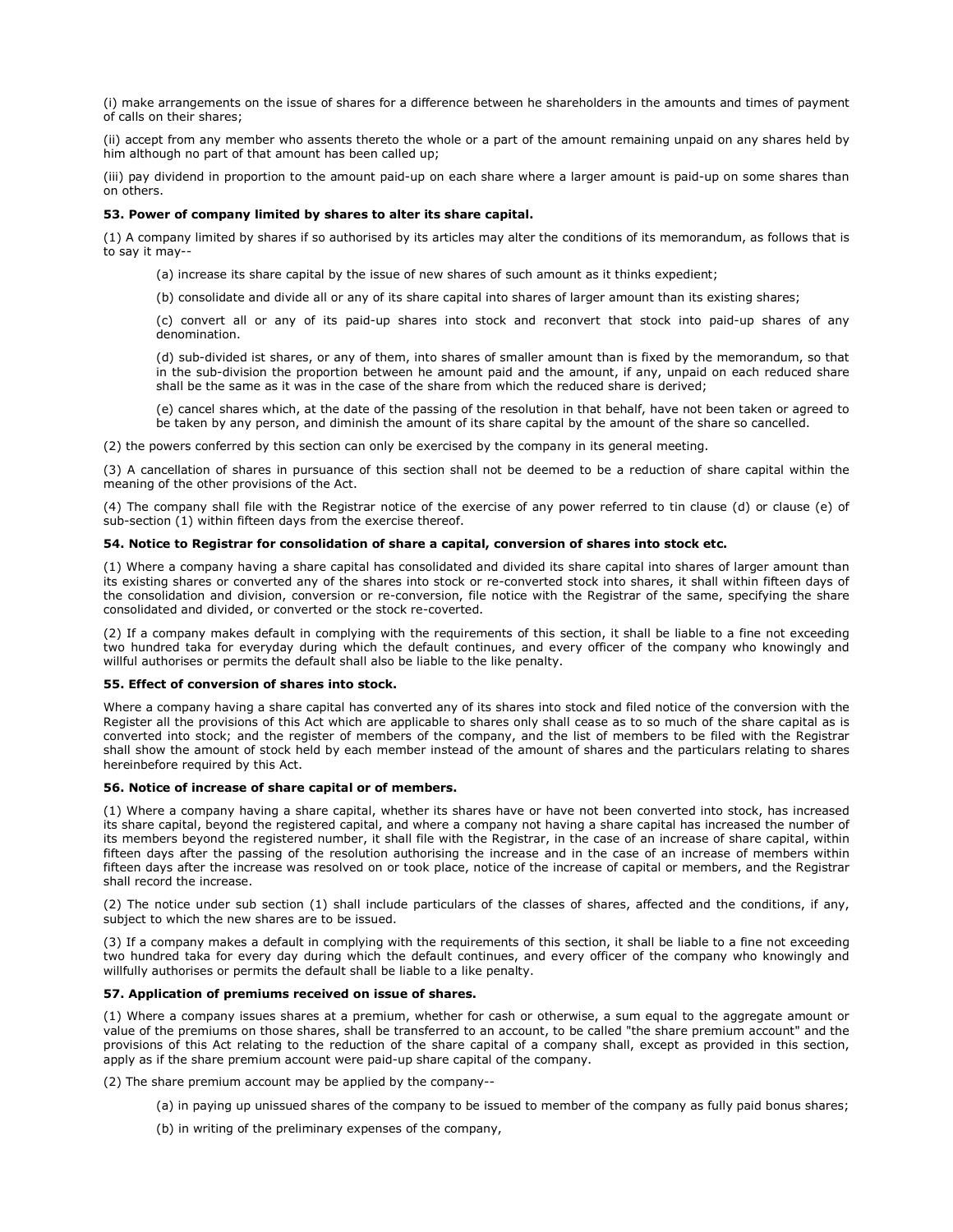(c) in writing off the expenses of, or the commission paid or discount allowed, on any issue of shares or debentures of the company; or

(d) in providing for the premium payable on the redemption of any redeemable preference shares or of any debentures of the company.

(3) Where is company has, before the commincement of this Act issued any shares at a premium this section shall apply as if the shares had been issued after the commencement of this Act:

Provided that any part of the premium which has been so applied that it does not at the commencement of this Act form an identificable part of the company's reserves within the meaning of Schedule XI shall be disregarded in determining the sum to be included in the share premium account.

### Reduction of Share Capital

## 58. Restriction on purchase by company or loans by Company for purchase of its own shares

(1) No company limited by shares shall have power to buy its own shares or the shares of a public company of which it is a subsidiary company, unless the consequent reduction of capital is effected and sanctioned in the manner provided by sections 59 to 70.

(2) No company limited by shares other than private company or a subsidiary company of a public company, shall give whether directly or indirectly, and whether by means of a loan guarantee the provision of security or otherwise any financial assistance for the purpose of or in connection with a purchase made or to be made by any person of any shares in the company:

Provided that nothing in this section shall, where the lending of money is part of the ordinary business of a company, be taken to prohibit the lending of money by the company in the ordinary course of its business.

(3) If a company acts in contravention of this section, the company, are every officer of the company who is knowingly and willfully in default shall be liable to a fine not exceeding five thousand taka.

(4) Nothing in this section shall affect the right of a company to redeem any shares issued under section 154.

## 59. Reduction of share capital.

(1) Subject to confirmation by the Court, a company limited by shares, if so authorised by its articles, may by special resolution reduce its share capital in any way, and in particular the company may, as part of this general power--

(a) extinguish or reduce the liability on any of its shares in respect of share capital not paid-up;

(b) either with or without extinguishing or reducing liability on any of its shares, cancel any paid-up share capital which is lost or presented by available assets;

(c) either with or without extinguishing or reducing liability on any of its shares, pay off any paid-up share capital which is in excess of the wants of the company;

(d) so far as is necessary, alter its memorandum by reducing the amount of its share capital and of its shares accordingly.

(2) A special resolution under this section is in this Act called a resolution or reducing share capital.

### 60. Application to Court for confirming order

Where a company has passed a resolution for reducing share capital it shall apply by petition to the Court for an order confirming the reduction.

## 61. Addition to name of company of "and reduced"

On and from the passing by a company of a resolution for reducing share capital, or where the reduction does not involve either the diminution of any liability in respect of un-paid share capital or the payment to any share holder of any paid-up share capital, then on and from the making of the order by the Court confirming by the reduction the company shall add to its name, until such date as the Court may fix, the words "and reduced" as the last words in its name and those words shall until that date be deemed to be part of the name of the company:

Provided that where the reduction does not involve either the diminutior of any liability in respect of unpaid share capital or the payment to any shareholder of any paid-up share capital, the Court may, if it thinks expedient dispense altogether with the addition of words "and reduced".

## 62. Objections by creditors and settlement of list of objecting creditors:

(1) Where the proposed reduction of share capital involves either diminution of liability in respect of unpaid share capital or the payment to any shareholder of any paid-up share capital, without permission of the Court and in any other case if the Court so permits every creditor of the company, who at the date fixed by the Court is entitled to any debt or claim which if that date were the commencement of the winding up of the company would be admissible in proof against the company shall be entitled to object to the reduction.

(2)The Court shall settle a list of creditors so entitle to object, and for that purpose shall ascertain as far as possible without requiring an application from any creditor the names those creditors and the nature and amount of their debts or claims and may issue notices fixing a day or days within which creditors not entered on the list are to claim to be so entered on to be excluded from the right of objecting to the reduction; and after consideration such claims the Court shall finalise the list.

### 63. Power to dispense with consent of creditor on security being given for his debt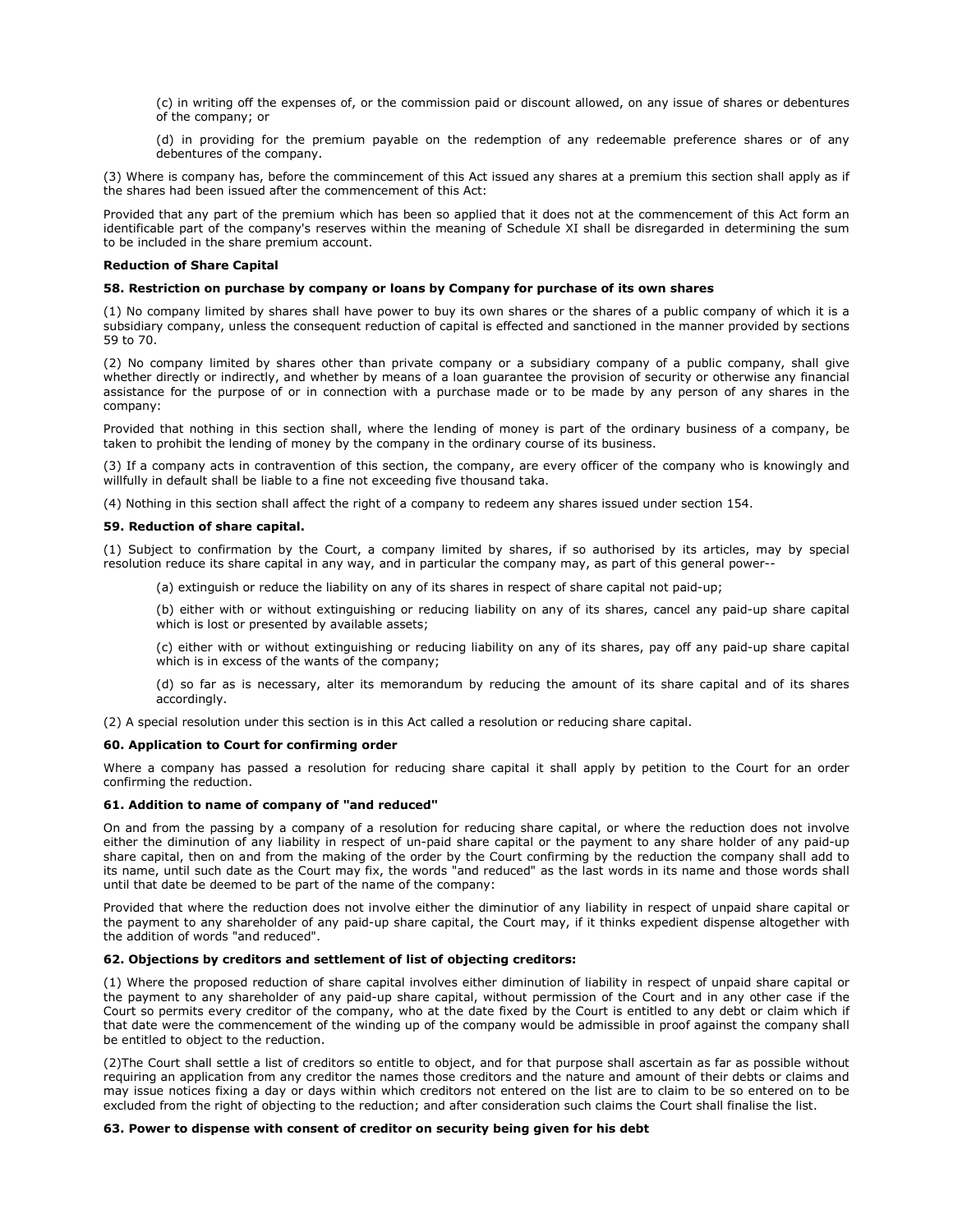Where a creditor entered on the list of creditors whose debt or claim is not discharged or determined does not consent to the reduction, the Court may, if it thinks fit dispense with the consent of the creditor on the company securing payment of his debt or claim by appropriating as the Court may direct the following amount that is to say--

(i) if the company admits the full amount of his debt or claim or though not admitting it is willing to provide for it then the full amount of the debt or claim;

(ii) if the company does not admit or is not willing to provide for the full amount of the debt or claim, or if the amount is contingent or not ascertained, then an amount fixed by the Court after the like inquiry and adjudication as if the company were being wound up by the Court.

### 64. Order confirming reduction

The Court if satisfied with respect to every creditor of the company who under this Act is entitled to object to the reduction, that either consent tot he reduction has been obtained or his debt or claim has been discharged or has been determined or has been secured may make an order confirming the reduction on such terms and conditions as it thinks fit.

## 65. Registration of order minutes of reduction

(1) The Registrar shall, on production to him, register the following documents, namely:--

(a) the certified copy of the order of the Court confirming the reduction of the share capital of a company.

(b) a copy of the minutes approved by the Court, showing the following :

- (i) the amount of the reduced share capital;
- (ii) the number of shares into which it is to be divided;
- (iii) the nominal value of each such share;.
- (iv) the amount, if any, at the date of registration, deemed to be paid up on each such share.

(2) On the registration under sub-section (1) and not before, the resolution for reducing share capital as confirmed by the order so registered shall take effect.

(3) Notice of the registration shall be published in such manner as the Court may direct.

(4) The Registrar shall certify under his hand the registration of the order and minutes, and his certificate shall be conclusive evidence that all the requirements of this Act with respect to reduction of share capital have been complied with, and that the share capital of the company is such as is stated in the minute.

## 66. Minutes to form part of memorandum

(1) The minutes when registered shall be deemed to be substituted for the corresponding part of the memorandum of the company, and shall be valid and alterable as if it had been originally contained therein, and it shall be embodied in every copy of the memorandum issued after its registration.

(2) If a company makes default in complying with the requirements of this section, it shall be liable to a fine not exceeding one hundred taka for each copy in respect of which default is made, and every officer of the company who knowingly and willfully authorises or permits the default shall be liable to a like penalty.

### 67. Liability of members in respect of reduced shares

(1) member of the company, past or present, shall not be liable in respect of any share to any call or contribution exceeding in amount the difference, if any, between the amount paid, or, as the case may be, the reduced amount, if any, which is to be deemed to have been paid, on the share and the amount of the share as fixed by the minutes:

Provided that, if any creditor, entitled in respect of any debt or claim to object to the reduction of share capital, is by reasons of his ignorance of the proceedings for reduction or of their nature and effect with respect to his claim, not entered on the list of creditors, and, after the reduction, the company is unable, within the meaning of the provisions of this Act or with respect to winding up by the Court, to pay the amount of his debt or claim, then--

(i) every person who was a member of the company at the date of the registration of the order for reduction and minute, shall be liable to contribute for the payment of that debt or claim an amount not exceeding the amount which he would have been liable to contribute if the company had commenced to be wound up on the day before that registration; and

(ii) if the company is wound up, the Court on the application of any such creditor and proof of his ignorance as aforesaid, may, if it thinks fit, settle accordingly a list of persons so liable to contribute, and make and enforce calls and orders on the contributors settle on the list as if they were ordinary contributories in a winding up.

(2) Nothing in this section shall after the rights of the contributories amount themselves.

### 68. Penalty on concealment of name of creditor:

If any officer of the company willfully conceals the name of any creditor entitled to object to the reduction or willfully misrepresents the nature or amount of the debt or claim of any creditor, or if any officer of the company abets, any such concealment or misrepresentation as aforesaid every such officer shall have punishable with imprisonment which may extend to two years, or with fine, or with both.

### 69. Publication of reasons for reduction:

In any case of reduction of share capital, the Court may require the company to publish, as the Court directs, the reasons for reduction or such other information in regard thereto as the Court may think expedient with a view to giving proper information to the public, and, if the Court think fit, also causes which led to the reduction.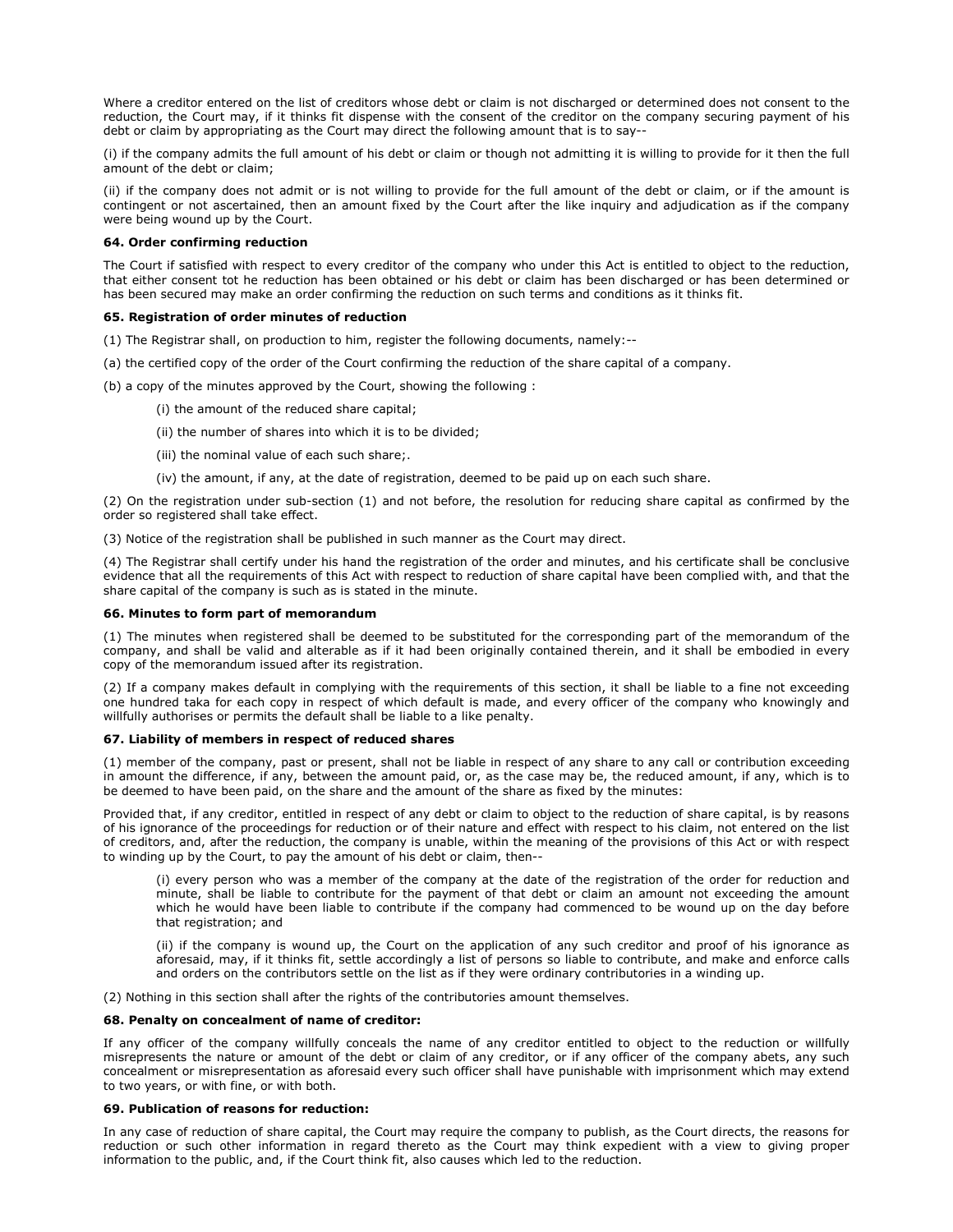### 70. Increase and reduction of share capital of a company limited by guarantee:

A Company limited by guarantee and registered after the commencement of this Act may, if it has a share capital and is so authorised by its articles, increase or reduce its share capital in the same manner and subject to the same conditions in and subject to which a company limited by shares may increase or reduce its share capital under the provisions of this Act.

## Variation of Shareholder's Rights

## 71. Rights of holders of special classes of shares:

(1) If in the case of a company, the share capital of which is divided into different classes of shares, provision is made by the memorandum or articles authorising the variation of the rights attached to any class of shares in the company, subject to the consent of any specified proportion of the holders of the issued shares of that class or the sanction of are solution passed at a separate meeting of the holders of those shares, and in pursuance of the said provision the rights attached to any class of shares are at any time varied, the holders of the less in the aggregate than ten per cent of the issued shares of that class, being persons who did not consent to or vote in favour of the resolution for the variation, may apply to the Court to have the variation cancelled, and where any such application is made, the variation shall not have effect unless and until it is confirmed by the Court.

(2) An application under sub-section (1) must be made within fourteen days after the date on which the consent was given or the resolution was passed, as the case may be, under that sub-section and may be made on behalf of the shareholders entitled to make the application by such one or more of their numbers as they may appoint in writing for the purpose.

(3) On any such application, the Court, after hearing the applicant and any other persons who apply to the Court to be heard and appear to the Court to be interested in the application, may if it is satisfied having regard to all the circumstances of the case that the variation would unfairly prejudice the shareholders of the class represented by the applicant, disallow the variation and shall, if not so satisfied, confirm the variation.

(4) The decision of he Court on any such application shall be final.

(5) The company shall, within fifteen days after the service on the company of any order made on any such application, forward a copy of the order to the Registrar, and if default is made in complying with this provision, the company shall be liable to a fine not exceeding two hundred taka and every officer of the company who is knowingly and willfully in default shall be liable to a like penalty.

(6) The expression "variation" in this section includes "abrogation" and the expression "varied" shall be construed accordingly.

## Registration of Unlimited Company as Limited

#### 72. Registration of unlimited company as limited:

(1) Subject to the provisions of this section, any company registered as unlimited may register under this Act as limited and any company registered before the commencement of this Act as a limited company may re-register under this Act, but the registration of an unlimited company as a limited company shall not affect any debts, liabilities, obligations or contracts incurred or entered into by, to, with or on behalf of, the company before the registration, and those debts, liabilities, obligations and contracts may be enforced in manner provided by part VIII of this Act in the case of a company registered in pursuance of that Part.

(2) On registration in pursuance of this section, the Registrar shall close the former registration of the company, and may dispense with the delivery to him of companies of any documents with copies of which he was furnished on the occasion of the original registration of the company; but, save as aforesaid, the registration shall take place in the same manner and shall have effect as if it were the first registration of the company under this Act.

## 73. Power of unlimited company to provide for reserve share capital on registration

(1) An unlimited company having a she capital may, by its resolution for registration as a limited company in pursuance of this Act, do either or both of the following things, namely:--

(a) increase the nominal amount of its share capital by increasing the nominal amount of each of its shares, but subject to the condition that no part of the amount by which its capital is so increased shall be capable of being called up except in the event and for the purpose of the company being wound up;

(b) provide that a specified portion of its uncalled share capital shall not be capable of being called up except in the event and for the purpose of the company being wound up.

(2) the portion of the share capital increased or specified under sub- section (1) shall be called the reserved share capital.

### Reserve Capital of Limited Company

### 74. Reserve Capital of Limited company:

A limited company may by special resolution, determine that any portion of its share capital which has not been already called up shall not be capable of being called up, except in the event and for the purposes of the company being wound up, and thereupon that portion of its share capital shall not be capable of being called up except in the event and for the purposes aforesaid; and such portion shall be called reserved share capital.

## Unlimited Liability of Directors

## 75. Limited company may have directors with unlimited liability

(1) In a limited company the liability of the directors or of any director may, if so provided by the memorandum, be unlimited.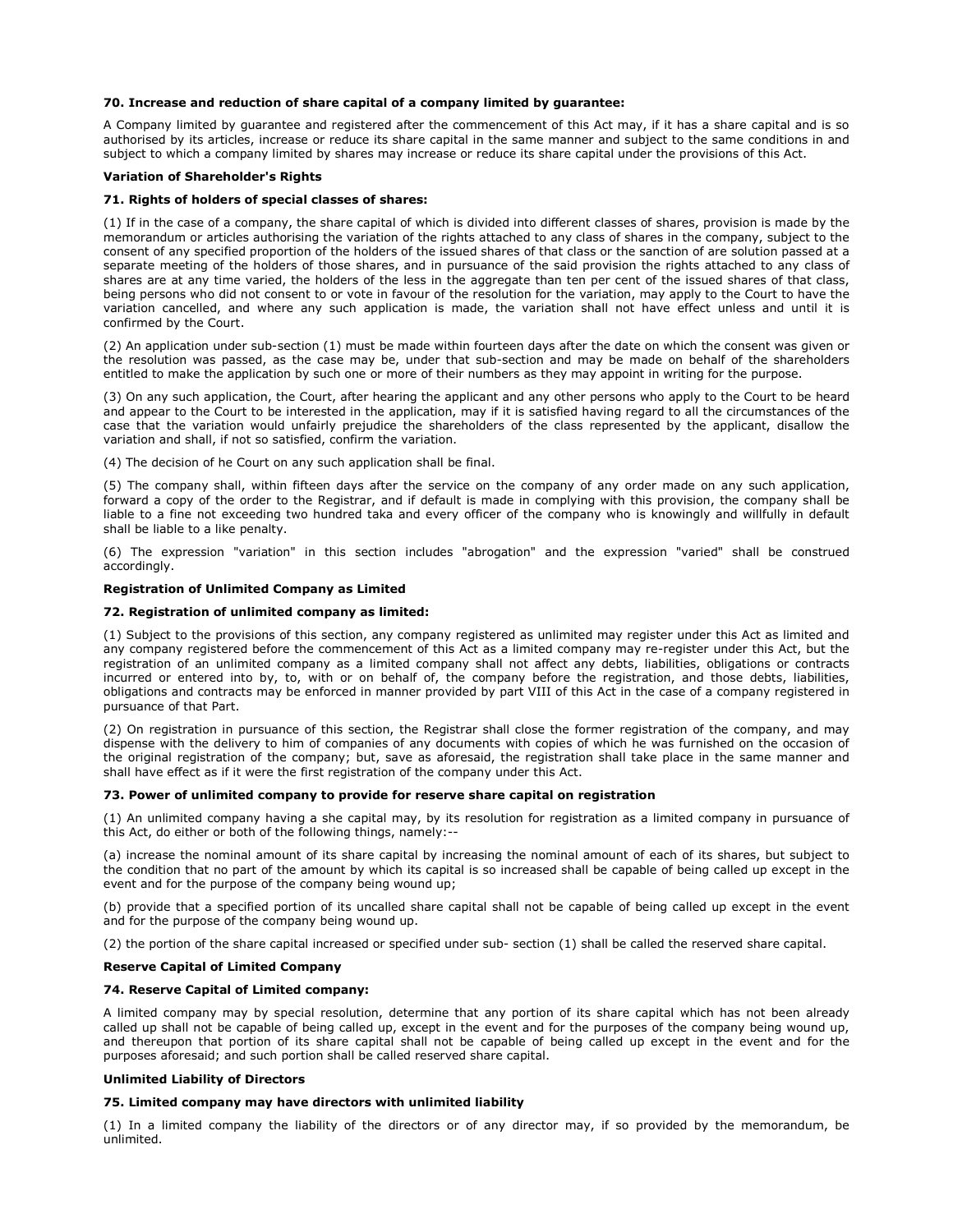(2) In a limited company in which the liability of any director is unlimited, the directors of the company, if any, and the member, who proposes a person for election or appointment to the office of director, shall add to that proposal a statement that the liability of the person holding that office will be unlimited and the promoter and officers of the company or one of them shall, before the person accepts the office or acts therein, give him notice in writing that his liability will be unlimited.

(3) If any director or proposer makes default in adding a statement as required by sub-section (1), or if any promoter or officer of the company makes default in giving a notice as required by that sub- section, the shall be liable to a fine not exceeding five thousand taka and shall also be liable for any damage which the person so elected or appointed may sustain from the default, but the liability of the person elected or appointed shall not be affected by the default.

#### 76. Special resolution of limited company making liability of directors unlimited.

(1) A limited company if so authorised by its articles may, by special resolution, alter its memorandum so as to render unlimited the liability of its directors or of any director. (2) Upon the passing of any special resolution under sub-section (1), the provisions thereof shall be valid as if they had been originally contained in the memorandum.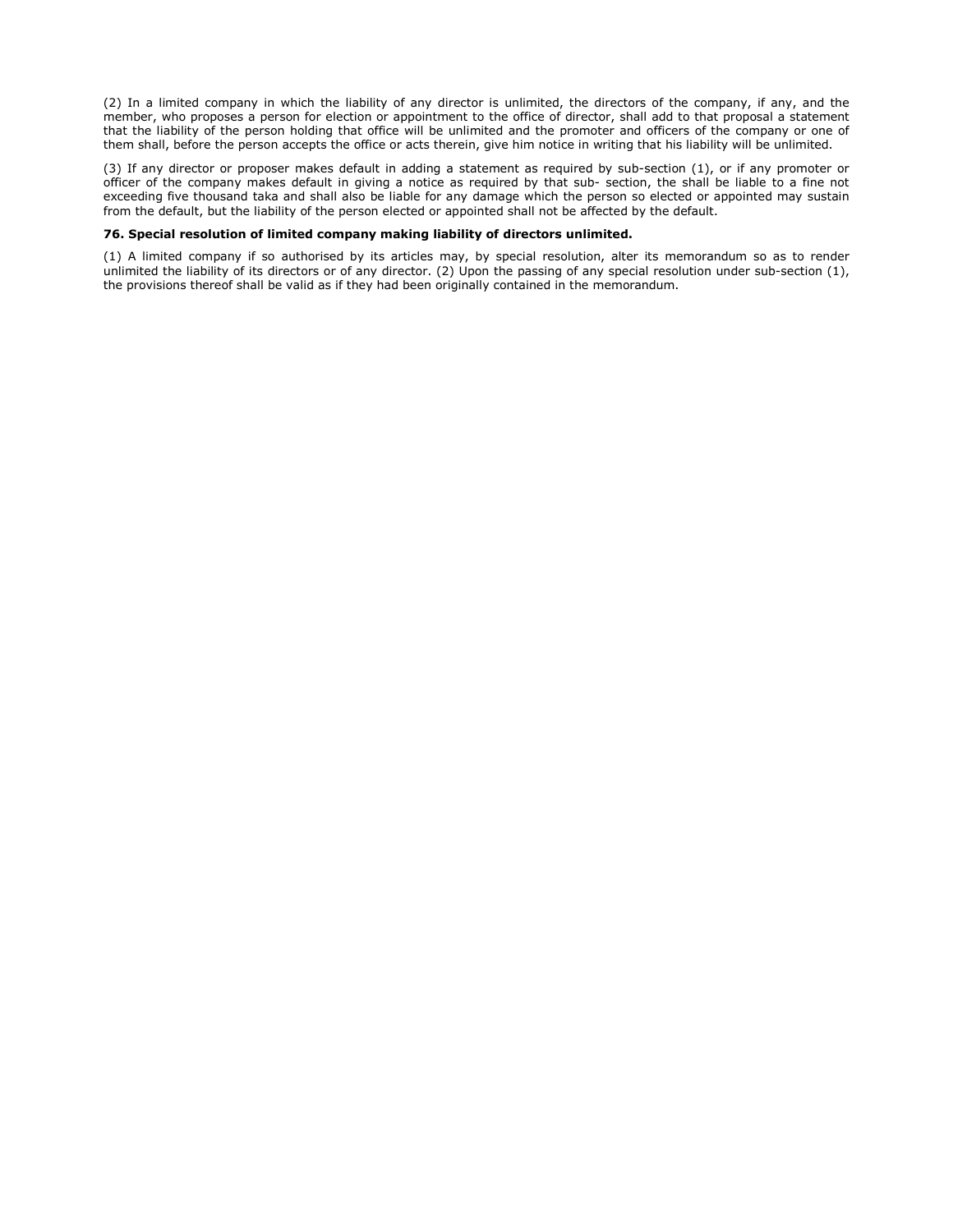## PART IV

# MANAGEMENT AND ADMINISTRATION

## Office and Name

77. Registered office of company - (1) A company shall as from the day on which it begins to carry on business or as from the twenty-eight day after the date of its incorporation, whichever is earlier, have a registered office to which all communications and notices may be addressed.

(2) Notice of the situation of the registered office and of any change therein shall be given within twenty-eight days after the date of the incorporation of the company or of the change, as the case may be, to the Registrar who shall record the same.

(3) The inclusion in the annual return of a company of the statement as to the address of its registered office shall not be taken to satisfy the obligation imposed by this section.

(4) If a company carries on business without complying with the requirements of this section, it shall be liable to a fine not exceeding two hundred taka for every day during which it so carries on business.

### 78. Publication of name by a limited company - Every limited company-

(a) Shall paint or affix, and keep painted or affixed, in letters easily legible and in Bengali or English characters, its name in a conspicuous position on the frontside of every office or place in which its business is carried on:

(b) shall have its name engrave in legible characters on its seal;

(c) shall have its name mentioned in legible Bangali or English characters in all bill-heads, letter papers and in notices, advertisements and other official publications of the company, and in all bills of exchange, hundis, promissory notes, endorsements, cheques and orders for money or goods purporting to be singed by or on behalf of the company, and in all bills of parcels; invoices, receipts and letters credit of the company.

79. Penalties for non-publication of name - (1) If a limited company maines default in complying with the provisions of section 78 (a), it shall be liable to a fine not exceeding five hundred taka for everyday during which the default continues and every officer of the company, who knowingly and willfully authorises or permits the default, shall be liable to a like penalty.

(2) If any officer of a limited company, or any person on its behalf--

(a) uses or authorises the use of any seal purporting to be a seal of the company whereon its name is not engraven as required by section 78 (b); or

(b) issues or authorises the issue or any bill-head, letter paper, notice, advertisement or other official publication of the company, or signs or authorises on be signed on behalf of the company any bill of exchange hundi, promissory note, endorsement, cheque or order for money or goods, or issues or authorises to be issued any bill of parcels, invoice, receipt or letter of credit of the company, wherein its name is not mentioned as required by section 78 (b);

he shall be liable to a fine not exceeding one thousand taka, and shall further be personally liable to the holder of any such bill, hundi, promissory note, cheque or order for the amount thereof, unless the same is duly paid by the company.

80. Publication of authorised as well as subscribed and paid-up capital---(1) Where any notice, advertisement or other official publication of a company contains a statement of the amount of the authorised capital of the company, such notice, advertisement or other official publication shall also contain a statement in an equally prominent position and in equally conspicuous characters of the amount of the capital which has been subscribed and the amount paid-up.

(2) Any company which makes default in complying with the requirements of this section and every officer of the company who is knowingly a party to the default shall liable to a fine not exceeding five thousand taka.

### Meeting and Proceeding

81. Annual general meeting--(1) Every company shall in each year of the Grogorian calendar hold in addition to any other meetings a general meeting as its annual general meeting and shall specify the meeting as such in the notices calling it; and not more than fifteen months shall elapse between the date of one annual general meeting of a company and that of the next:

Provided that a company may hold its first annual general meeting within a period of not more than eighteen months from the date of its incorporation; and if such general meeting is held within that period, it shall not be necessary for the company to hold any annual general meeting in the year of its incorporation or in the following year;

Provided further that the Registrar may, on an application made by a company within thirty days from the date of expiry of the period specified for holding the annual general meeting as aforesaid, extend the time within which any annual general meeting, not being the first annual general meeting shall be held, by a period not exceeding ninety days or not exceeding the 31st December of the calendar year in relation to which the annual general meeting is required to be held, whichever is earlier.

(2) If a company defaults in complying with the provisions of sub-section (1), the Court may, on the application of any member of the company, call or direct the calling of a general meeting of the company and give such ancillary or consequential direction as the Court thinks expedient in relation to the calling holding and conducting of the meeting.

82. Penalty for default in complying with section 81--If default is made in holding a meeting of the company in accordance with sub- section (1) of section 81, or in complying with any directions of the Court under sub-section (2) thereof, the company and every officer of the company who is in default, shall be punishable with fine which may extend to ten thousand taka and in case of a continuing default, with a further fine which may extend to two hundred fifty taka for every day after the first day during which such default continues.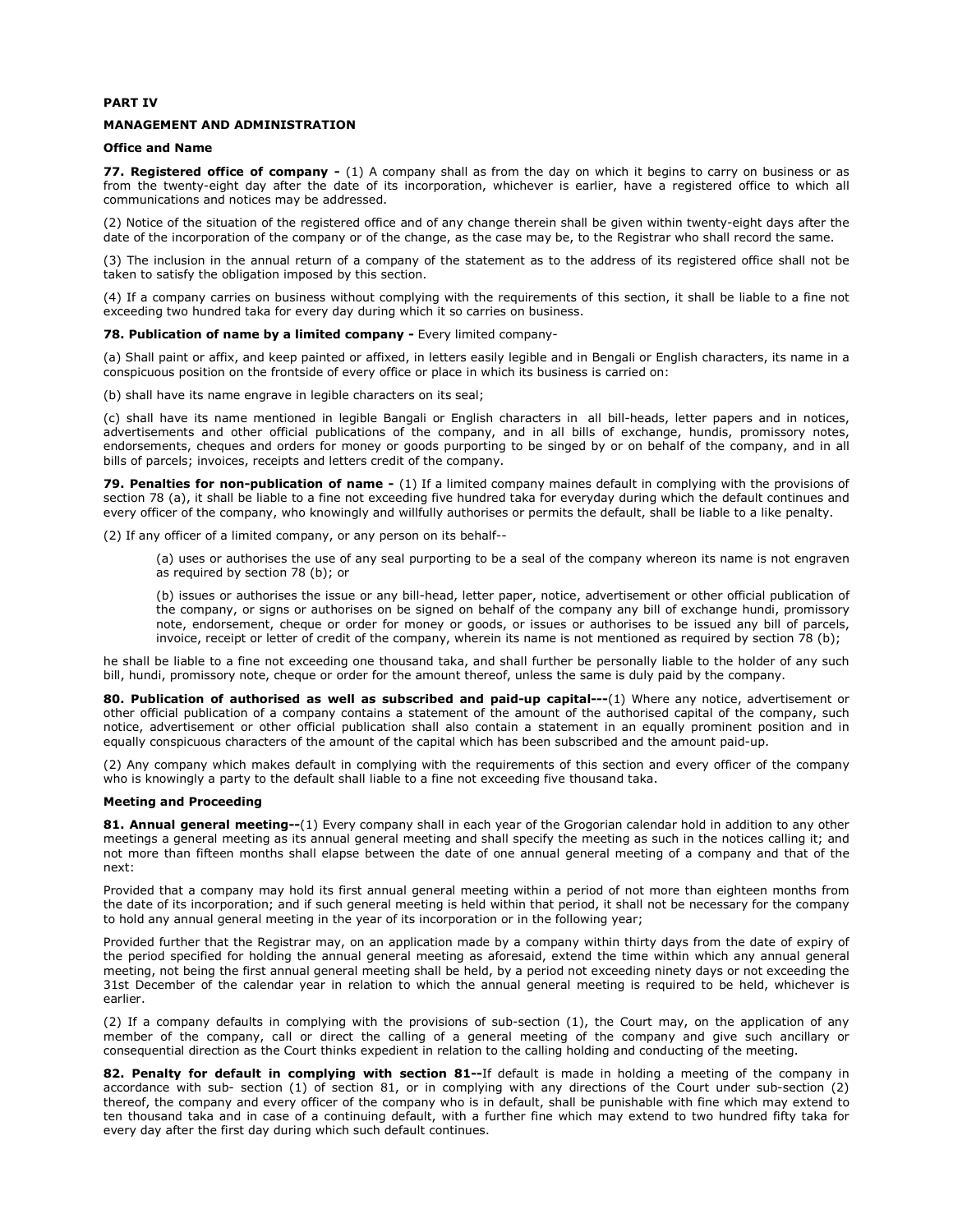83. Statutory meeting and statutory report of company--(1) Every company limited by shares and every company limited by guarantee and having a share capital shall, within a period of not less than one month and not more than six months from the date at which the company is entitled to commence business, hold a general meeting of the members of the company; in this Act such meeting is referred to as "the statuary meeting".

(2) The Board of Directors shall, in accordance with the other provision of this Act, prepare a report, in this Act referred to as 'statutory report" and shall at least 21 days before the day on which the statutory meeting is not be held, forward the report to very member of the company:

Provided that if the report is forwarded later than the time as is required above, it shall notwithstanding that fact, be deemed to have been duly forwarded if any member entitled to attend and vote at the meeting does not object to such forwarding.

(3) The statutory reports shall set out the following namely--

(a) the total number of shares allotted, distinguishing the shares allotted as fully or partly paid-up, otherwise than in cash, and stating in the case of shares partly paid-up, the extent to which they are so paid up, and in either case, the consideration for which they have been allotted;

(b) the total amount of cash received by the company in respect of all the shares allotted, distinguished as aforesaid;

(c) showing under separate proper headings--

(i) an abstract of receipts of the company and of the payments made thereout up to a date within seven days prior to the date of the report;

(ii) the receipts of the company from the shares and debentures and other sources, the payments made thereout and particulars of the concerning balance remaining in hand;

(iii) any commission or discount paid or to be paid on the issue or sale of shares or debentures; and

(iv) an account or estimate of the preliminary expenses of the company;

(d) the names, addresses and occupations of the directors of the company and of its auditors; and also, if there be any, of its managing agent, manager and secretary. and the change, if any which have occurred in such names addresses in and occupations since the date of the incorporation of the company;

(e) the particulars of any contract which, or the modification or the proposed modification of which is to be submitted to the meeting for its approval, together with the particulars of the modification or proposed modification of such contract;

(f) the extent, if any, due on calls from every director, from managing agent, every partner of the managing agent, every firm in which the managing agent is a partner, and where the managing agent is a private company, every director thereof;

(h) the particulars of any commission or brokerage paid or to be paid in connection with the issue or sale of shares or sale of shares or debentures to any director, or to the managing agent, any partner of the managing agent, any firm in which the managing agent is a partner and, where the managing agent is a private company, to any director thereof.

(4) The statutory report shall be certified as correct by not less than two directors of the company, one of whom shall be the managing director where there is one.

(5) After the statutory report has been certified as required by sub-section (4), the Board of Directors the company shall, in so far as the report relates to the shares allotted by the company, the cash received in respect of such shares and the receipts and payments of the company, get it certified as correct by the auditors of the company.

(6) The Board of Director shall cause a copy of the statutory report certified as if required by this section to be delivered to the Registrar for registration forthwith, after copies thereof have been sent to the members of the company.

(7) The Board of Directors shall prepare a list showing the names, addresses and occupation of the members of the company, and the number of shares held by them respectively, to be produced at the commencement of the statutory meeting and to remain open and accessible to any member of the company during the continuance of the meeting.

(8) The members of the company present at the meeting shall be at liberty to discuss any matter relating to the formation of the company or arising out of the statutory report, whether previous notice has been given or not; but no resolution may be passed of which notice has not been given in accordance with the provisions of this Act.

(9) The meeting may adjourn from time to time and at any adjourned meeting, any resolution of which notice has been given in accordance with the provisions of this Act, Whether before or after the former meeting, may be passed; and the adjourned meeting shall have the same powers as an original meeting.

(10) If a petition is presented to the Court in the manner provided by Part V for winding up of the company on the ground of default in filing the statutory report or in holding the statutory meeting the court may, instead of directing that the company be wound up, give directions for the presentation of the report or for holding the meeting or make such other order as may be just.

(11) If default is made in complying with the provisions of this section, every director or other officer of the company who is in default shall be punishable with fine which may extend to five thousand taka.

(12) Nothing in this section shall apply to a private company.

84. Calling of extraordinary general meeting on requisitions--(1) Notwithstanding anything contained in the articles, the directors of a company which has a share capital, shall on the requisition of the holders of not less than one tenth on the issued share capital of the company upon which all calls or other sums then due have been paid, forthwith proceed to call an extraordinary general meeting of the company, and in the case of a company not having a share capital the directors thereof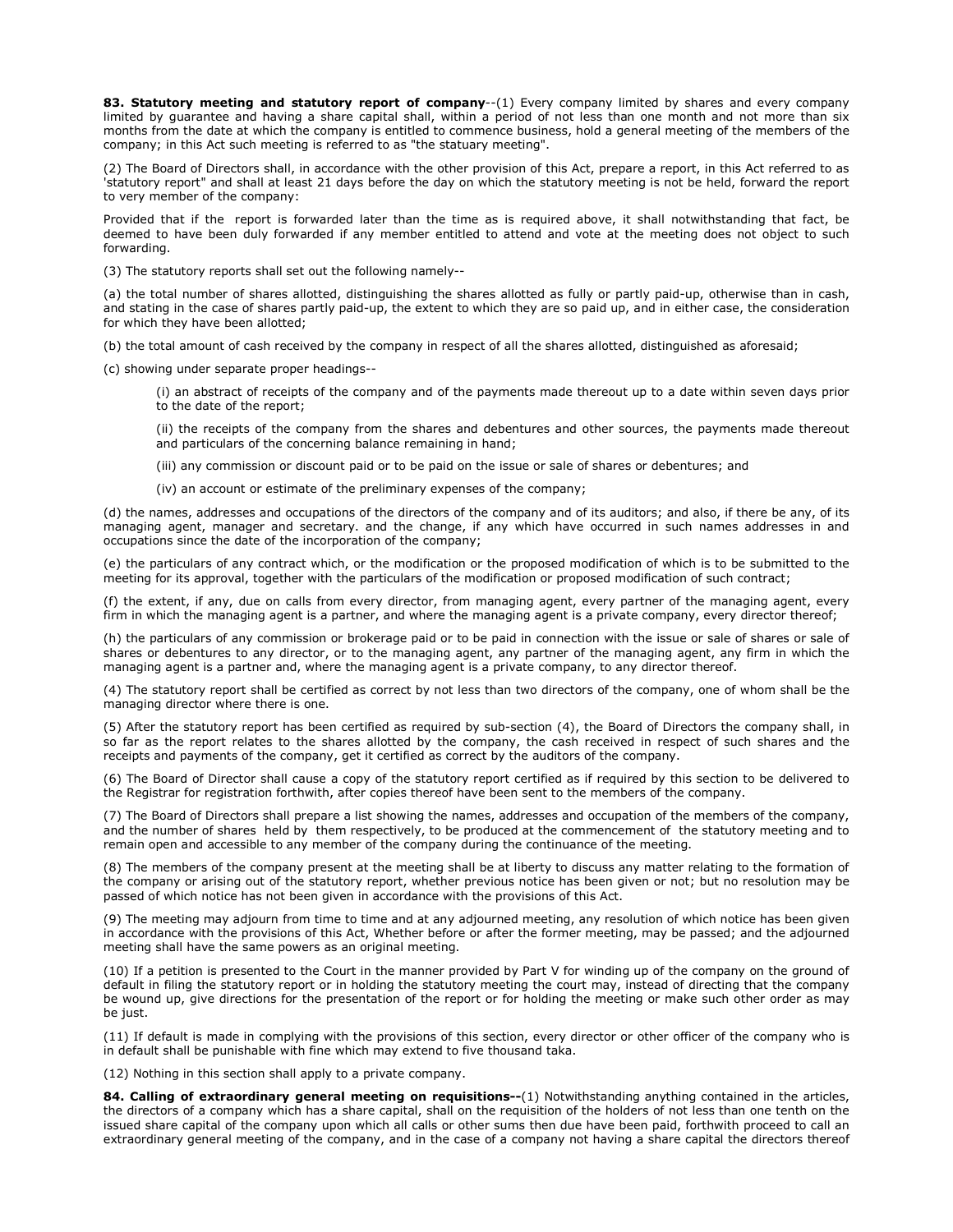shall call such meeting on the requisition of such members as have, on the date of submitting the requisition, not less than one tenth of the total voting power in relation to the issues on which the meeting is called.

(2) The requisition must state the objects of the meeting and must be signed by the requisitioned and deposited at the registered office of the company, and may consist of several documents in like form, each signed by one or more requisitioned.

(3) If the directors do not, within twenty one days from the date of deposit of the requisition, proceed duly to call a meeting on a day not later than forty-five days from the date of the deposit of the requisition, then the requisitioned, or a majority of them in value, may themselves call the meeting, but any meeting so called shall be held before the expiration of three months from the date of the deposit of the requisition.

(4) Any meeting called under this section by the requisitionnists shall be called in the same manner, as nearly as possible, as that in which meetings are to be called by directors.

(5) Any reasonable expenses incurred by the requisitioned by reason of the failure of the directors duly to call a meeting shall be repaid to the requisitionists by the company, and any sum so repaid shall be retained by the company, out of any sums due or to become due from the company by way of fees or other remuneration for their services to such of the directors as were in default.

85. Provision as to meeting and votes---(1) The following provisions shall have effect with respect to meeting of a company notwithstanding any provisions made in the articles of association of the company in this behalf:

(a) an annual general meeting may be called by fourteen days notice in writing, and a meeting other than an annual general meeting or a meeting for the passing of a special resolution may be called by twenty one day's notice in writing: Provided that a meeting may be called by shorter notice than aforesaid, if it is so agreed in writing--

(i) in the case of an annual general meeting, by all the members entitled to attend and vote thereat; and

(ii) in the case of any other meeting by the members of the company holding, if the company has a share capital not less than 95 percent of such part of the paid-up share capital of the company as gives a right to vote at the meeting, or having if the company has no share capital, not less than 95 percent of the total voting power exerciseable at the meeting;

(b) notice of the meeting of a company with the statement of the business to be transacted at the meeting shall be served on every member in the manner in which notices are required to be served by Schedule 1; but accidental omission to give notice to, or the non-receipt of notice by, any members shall not invalidate the proceedings at any meeting;

(c) five members present in person or by proxy, or the chairman of the meeting, or any member or members holding not less than one-tenth of the issued capital which carries voting rights shall be entitled to demand a poll: Provided that in the case of a private company, if not more than seven members are personally present, one member, and if more than seven members are personally present, two members, shall be entitled to demand a poll:

(d) an instrument appointing a proxy, if  $*$  the form set out i regulation 68 of Schedule I, shall not be questioned on the ground that if fails to comply with any special requirements specified for such instruments by the articles; and

(e) any shareholder whose name is entered in the register of shareholders of the company shall enjoy the same rights and be subject to the same liabilities as all other shareholders of the same class.

(2) The following provisions shall have effect if so far as the articles of the company do not make other provision in this behalf:--

(a) two or more members holding not less than one-tenth or the total share capital paid-up or, if the company has not a share, capital, not less than five percent in number of the members of the company may call a meeting.

(b) in the case of a private company whose number of members does not exceed six, two members and if such number exceeds six, three members, and in the case of any other company, five members personally present shall be a quorum;

(c) any member elected by the members present at a meeting may be chairman thereof.

(d) in the case of company originally having a share, capital, every member shall have one vote in respect of each, share or each hundred taka of stock held by him, and in any other cases very member shall have one vote;

(e) on a poll, votes may be given either personally or by proxy;

(f) the instrument appointing a proxy shall be in writing under the hand or the appoint or of his attorney duly authorised in writing or if the appointer is a corporation or a company, either under seal or under the hands of an officer or an attorney duly authorised: Provided that the appointment of proxy shall not be allowed in case of companies formed under section 28 and a proxy may or may not be a member of the company.

(3) If for any reason it is impracticable to call a meeting of a company in any manner in which meeting of that company may be called or to conduct the meeting of the company in manner prescribed by the articles or this Act the Court may either of its own motio or on the application of any director of the company or of any member of the company who would be entitled to vote at the meeting, order a meeting of the company to be called, held and conducted in such manner as the Court thinks fit, and where any such order shall for all purposes be deemed to be a meeting of the company duly called, held and conducted.

86. Representation of companies at meetings of other companies of which they are members-- A company which is a member of another company may, by resolution of the directors, authorise any of its official or any other person to act as its representative at any meeting of that other company, and the person so authorised shall be entitled to exercise the same powers on behalf of the company which he represents as if he were an individual shareholder of that other company.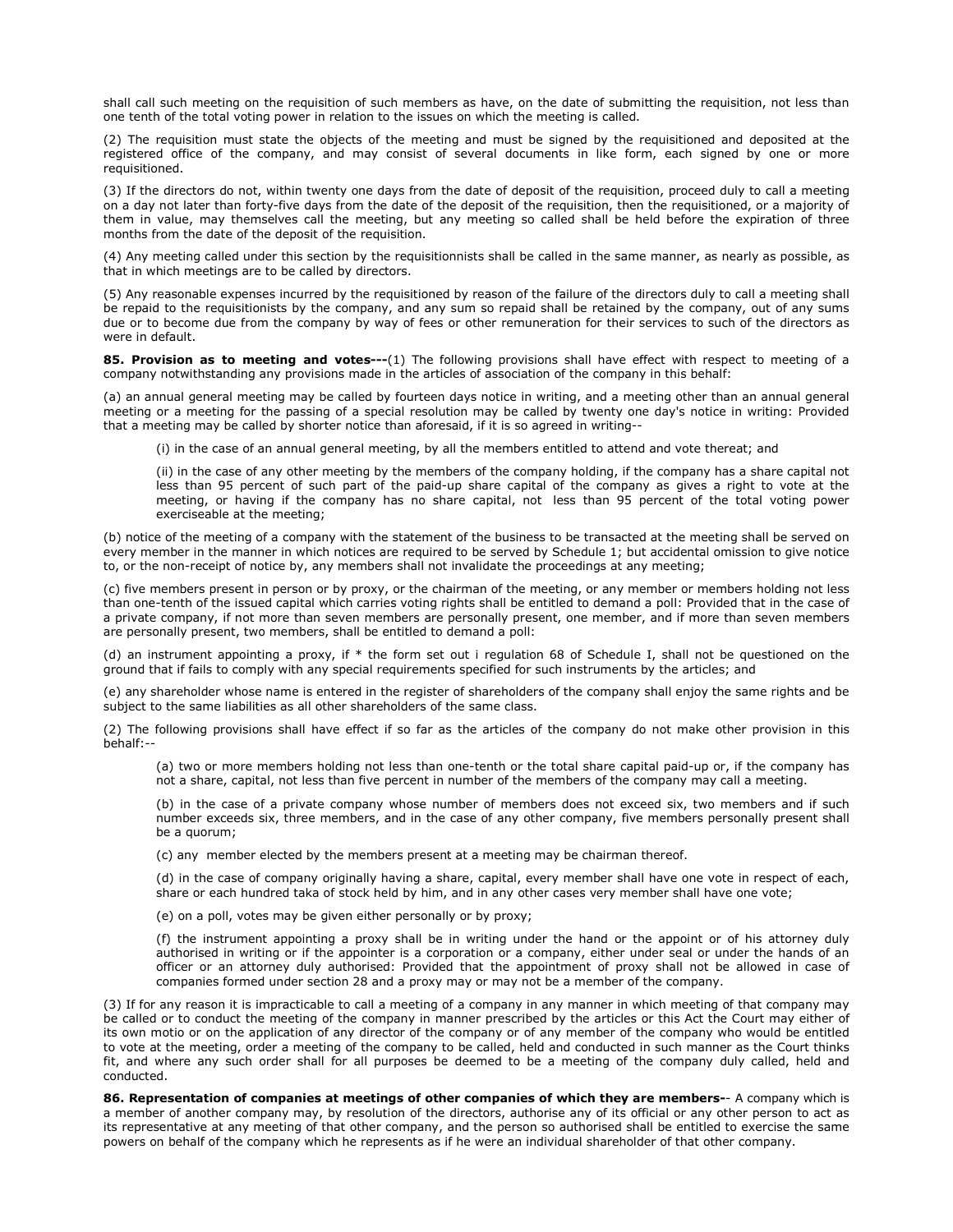87. Extraordinary and special resolution--(1) A resolution shall be a extraordinary resolution when it has been passed by a majority of not less than three fourths of such members entitled to vote as are present in person or by proxy, where proxies are allowed, at a general meeting of which notice specifying the intention to propose the resolution as an extraordinary resolution has been duly give.

(2) A resolution shall be a special resolution when it has been passed by such a majority as is required for the passing of an extraordinary resolution and at a general meeting of which not less than twenty-one day's notice specifying the intention to propose the resolution as a special resolution has been duly given;

Provided that, if all the members entitled to attend and vote at any such meeting so agree, a resolution may be proposed and passed as a special resolution at a meeting of which less than twenty-one day's notice has been given.

(3) At any meeting at which an extraordinary resolution or a special resolution is submitted to be passed a declaration of the chairman on a show of hands that the resolution is carried shall, unless a poll is demanded, be conclusive evidence of the fact without proof of the number or proportion of the votes recorded in favour of or against the resolution.

(4) At any meeting at which an extraordinary resolution or a special resolution is submitted to be passed a poll may be demanded.

(5) Where a poll is demanded, the poll may in accordance with the articles, be taken in such manner as the chairman may direct; and if the chairman so directs it be taken at the meeting at which it is demanded.

(6) Where a poll is demanded in accordance with this section, in computing the majority on the poll, reference shall be had to the number of votes top which each member is entitled by the articles of the company or under this Act.

(7) For the purposes of this section, notice of a meeting shall be deemed to be duly given and the meeting to be duly held when the notice is given and the meeting held in manner prescribed by the articles or under this Act.

88. Registration and copies of special and extraordinary resolution:--(1) A copy of every special and extraordinary resolution shall, within fifteen days from the passing thereof, be printed or typewritten and duly certified under the signature of an officer of the company and filed with the Registrar who shall record the same.

(2) Where articles have been registered, a copy of every special resolution for the time being in force shall be embodied in or annexed to every copy of the articles issued after the date of the resolution.

(3) Where articles have not been registered, a copy of every special resolution shall be forwarded in print to any member at his requiest on payment of fifty taka or such less sum as the company may direct.

(4) If a company makes defalt in so filing with the registar copy of a special or extraordinary resolution it shall be liable to a fine not exceeding one hundred taka for every day during which the default continues.

(5) If a company makes default in embodying in complying with the provisions of sub-section (2) or (3) it shall be liable to a fine not exceeding fifty taka for each copy in respect of which default is made.

(6) Every officer of a company, who knowingly and wilfully authorise or permits any default by the company in complying with the requirement its of this section, shall be liable to the like penalty as is imposed by this section on the company for that default.

89. Minutes of proceedings of general meeting and of its directors--(1) Every company shall cause minutes of all proceedings of general meeting and meetings of its directors to be entered in books kept for that purpose.

(2) Any such minute, if purporting to be signed by the chairman of the meeting at which the proceedings were had. or by the chairman of the next succeeding meeting shall be evidence of the proceedings.

(3) Until the contrary is proved--

(a) A general meeting of the company or a meeting of its directors, in respect of the proceedings of which minutes have been made, shall be deemed to have been duly called and held: and

(b) the proceedings of such meeting shall be deemed to have been held as described in the minutes and the appointments of directors or liquidators at such meeting shall be deemed to be valid:

(4) The books containing the minutes of proceedings of any general meeting of a company shall be kept at the registered office of the company and shall during business hours a subject to such reasonable restrictions as the company may by its article or in general meeting impose so that no less than two hours in each day be allowed for inspection be open to the inspection of any member without charge.

(5) Any member shall at any time after fourteen days from the meeting, be entitled to be furnished within seven days after he has made a request in that behalf to the company with a copy of any minutes referred to in subsection (4) at a change not exceeding ten taka for every hundred words.

(6) If any inspection required under sub-section (4) is refused, on if any copy required under sub-section (5), is not furnished within the time specified in sub-section (5), the company and every officer of the company who is knowingly and wilfully in default or who authorises or permits default shall be liable in respect of each offence to a fine not exceeding taka one hundred and to a further fine not exceeding one hundred taka for every day during which the default continues.

(7) In the case of any such refusal or default the Registrar may by order compel an immediate inspection of the books in respect of all proceedings of general meeting or direct that the copies required shall be sent to the person requiring them.

## Directors

90. Directors obligatory - (1) Every public company and a private company which is a subsidiary of a public company shall have at least three directors.

(2) Every private company other than a private company mentioned in sub-section (1) shall have at least two directors;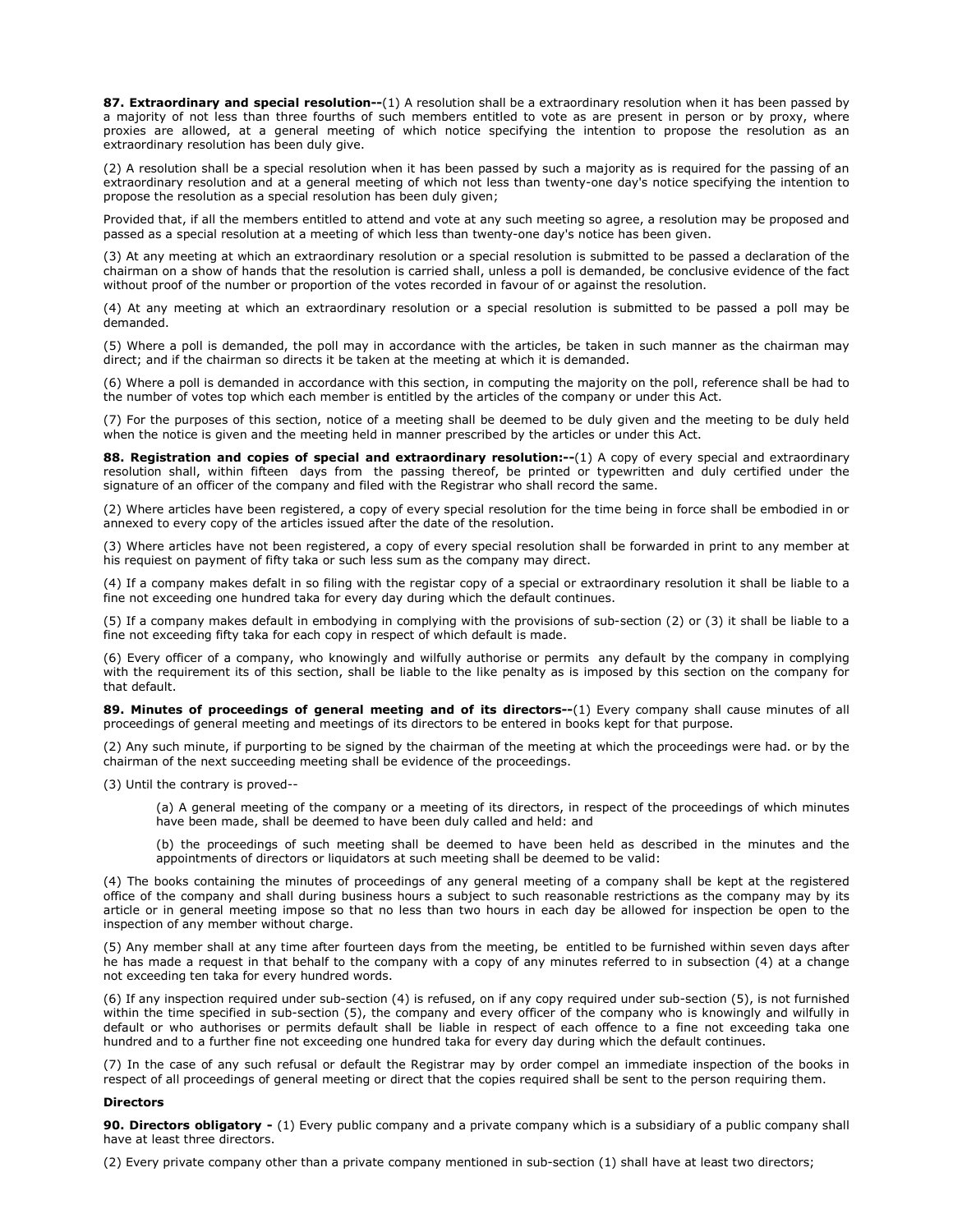(3) Only a natural person may be appointed a director.

91. Appointment of directors:  $-$  (1) Notwithstanding anything contained in the articles of a company--

(a) the subscribers of the memorandum shall be deemed to be the directors of the company until the first director are appointed.

(b) the directors of the company shall be elected by the members from among their number in general meeting; and

(c) any casual vacancy occurring among the directors may be filled in by the other directors but the person the appointed shall be a person qualified to be elected a director under clause (b) and shall be subject to retirement at the same time as if he had become a director on the day on which the director in whose place he is appointed was last appointed a director.

(2) Notwithstanding anything contained in the articles of a company other than a private company not less than one third of the whole number of directors shall be persons whose period of office is liable to determination at any time by retirement of directors rotation.

92. Restrictions on appointment or advertisement of director - (1) A person shall not be capable of being appointed director of a company by the articles and shall not be named as a director or proposed director of a company in any prospectus issued by or on behalf of the company or in relation to any intended company or in any statement in lieu of prospectus filed by or on behalf of a company unless before the registration of the articles or the publication of the prospectus, or the filing of he statement in lieu of prospectus, as the case may be, he has by himself or by his agent authorised in writing -

(a) signed and filed with the Registrar a consent in writing to act as such director; and

(b) in the case of companies having a share capital -

- (i) signed the memorandum for a number of shares not less than his qualification shares; or
- (ii) taken from the company and paid or agreed to pay for his qualification shares; or

(iii) signed and filed with the registrar a contract in writing to take form the company and pay for his qualification shares; or

(iv) made and filed with the Registrar any affidavit to the effect that a numbert of shares not less than his qualifications share are registered in his name.

(2) On the application for registration of the memorandum and article, if any, of a company, the applicant shall file with the Registrar a list of the persons who have consented to be directors of the company, and, if this list contains the name of any person who has not so consented, the applicant shall be liable to fine not exceeding two thousand taka:

Provided that nothing in this section shall apply to the appointment of the chief executive, by whatever name called, of any insurance company or a banking company as a director of that company if the article; thereof provides for such appointment.

93. Consent of candidate for directorship - (1) Every person, proposed as a candidate for the office of a director shall sign, and file with the company, his consent in writing to act as a director, if appointed.

(2) A person shall not act as a director of the company unless he has, within thirty days of his appointment, signed and field with the Registrar his consent in writing to act as such director.

94. Disqualifications of directors - (1) A person shall not be capable of being appointed director of a company, if -

- (a) he has been found to be of unsound mind by a competent court and the finding is in force; or
- (b) he is an undischarged insolvent; or
- (c) he has applied to be adjudicated as an insolvent and his application is pending; or
- (d) he has not paid any call in repect of shares of the company held by him, whether alone or jointly with others, and six months have elapsed from the last day fixed for the payment of the call; or
- (e) he is a minor.

(2) A company may in its articles provide additional grounds for disqualification of a director.

95. Notice of meetings:--Notice of every meeting of the Board of Directors of a company shall be given in writing to every director for the time being in Bangladesh and at his address in Bangladesh.

96. Meeting of Board:--In the case of every company a meeting of its Board of Directors shall be held at least once in every three and at least four such meetings shall be held in every year.

97. Qualification of Director:--(1) Without prejudice tot he restrictions imposed by section 92, it shall be the duty of every director to hold qualification share to be specified in the articles and, if he is not already qualified, he shall obtain his qualification within sixty days after his appointment, or such shorter time as may be fixed by the articles.

(2) If, after the expiration of the period mentioned in sub-section (1) any unqualified person acts as a director of the company, he shall be liable to a fine not exceeding two hundred taka for every day between the expiration of the said period and the last day on which it is proved that he acted as a director (both days inclusive).

98. Validity of act of director:--The acts of a director shall be valid notwithstanding any defect that may afterwards be discovered in his appointment of qualification:

Provided that nothing in this section shall be deemed to give validity to act done by a director after the appointments of such director has been shown to be invalid.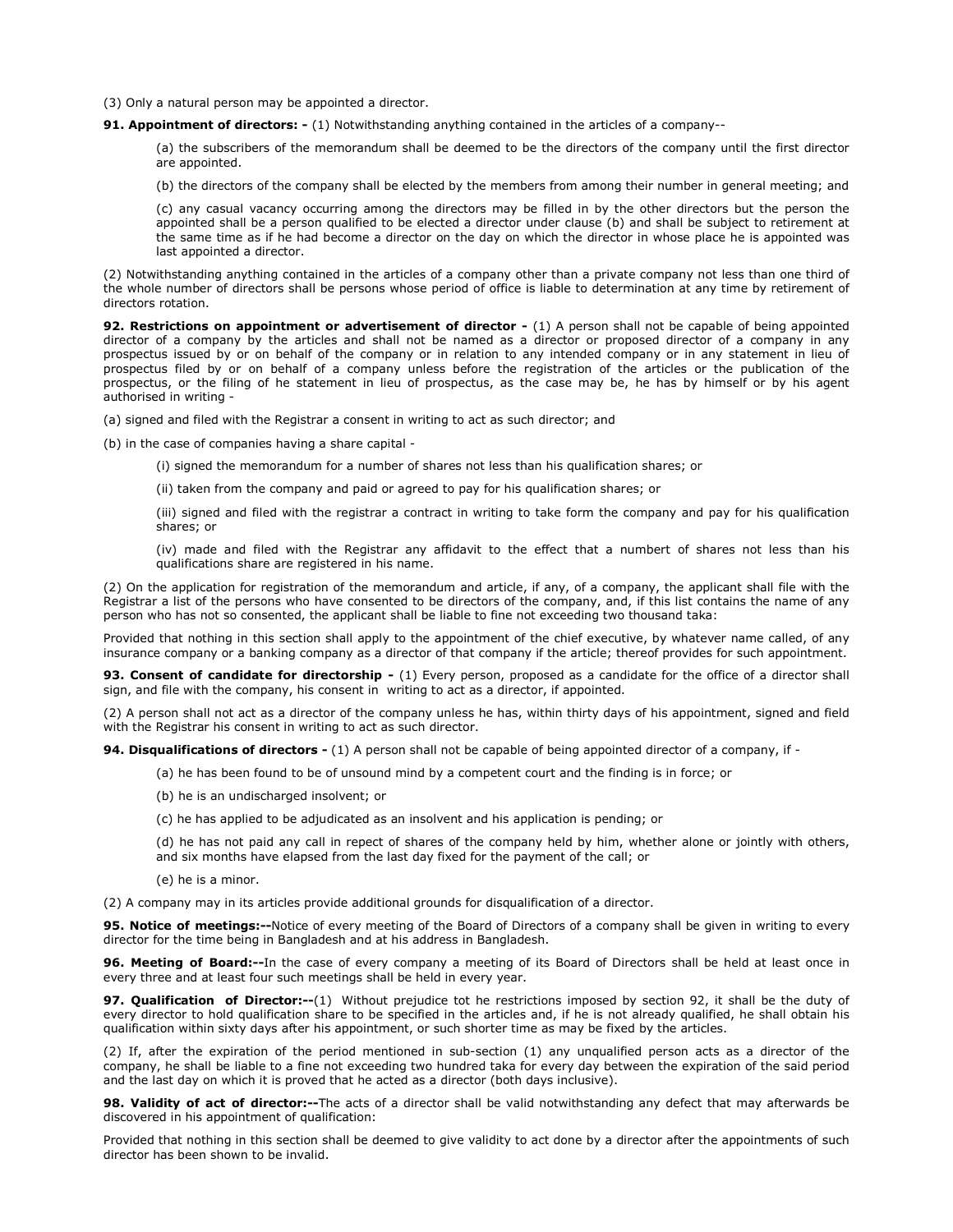99. Ineligibility of brankrupt to act as director:--(1) If any person being an undischarged insolvent acts as director or managing agent or manager of any company, he shall be liable to imprisonment for a term not exceeding two years or to a fine not exceeding five thousand taka or to both.

(2) In this section the expression "company" includes a company incorportated outside Bangladesh which has an established place of business within Bangladesh.

100. Probitition on assignment of office by director:-- Any assignment of his office made after the commencement of this Act by any director shall void and shall be of no effect.

101. Appointment and terms and office of alternate directors-- (1) The Board of Directors of a company may, if so authorised by its articles or by a resolution passed by the company in general meeting, appoint an alternate director, to act for a director hereinafter in this section called the original director during his absence for a continuous period of not less than three months from Bangladesh.

(2) An alternate director appointed under sub-section (1) shall not hold office as such for a period longer than that permissible to the original director in whose place he has been appointed and shall vacate the office, immediately after he receives information that the original director has returned to Bangladesh.

(3) If the term of office of the original director is determined before he so returns to Bangladesh any provision for automatic reappointment of retiring directors in default of another appointment shall apply to the original and not to the alternate director.

102. Avoidance of provisions relieving liability of directors:--Save as provided in this section, any provision, whether contained in the articles of a company or in any contract with a company or otherwise, hereafter in this section referred to as the said provision, for exempting any director, manager or officer of the company or any person, whether an officer of the company or not, employed by the company as auditor from, or for indemnifying him against, any liability which by virtue of any rule of law would otherwise attach to him in respect of any negligence, default, breach of duty or breach of trust of which he may be guilty in relation to the company shall be void;

#### Provided that--

(a) nothing in this section shall operate to deprive any person of any exemption or right to be indemnified in respect of anything done or omitted to be done by him while the said provision was in force before the commencement of this Act; and

(b) a company may, in pursuance of the said provision indemnify any such director, manager, officer or auditor against any liability incurred by him in defending any proceedings, whether civil or criminal, in which judgement is given in his favour or in which he is acquitted or in connection with any application under section 3 of this Act in which relief is granted to him by the Court.

103. Loan of Director--(1) No company, hereinafter in this section referred top as the lending company, shall make any loan or give any guarantee or provide any security in connection with a loan made by a third party to--

(a) any director of the lending company

- (b) any firm in which any director of the lending company is a partner;
- (c) any private company of which any director of the lending company is a director or member; or

(d) any public company, the managing agent manager or director where of is accustomed to act in accordance with the directions or instruction of any director of the lending company:

Provided that nothing in this section shall apply to the making of a loan or giving of any guarantee or providing any security by a lending company. if--

(i) such company is a banking company or a private company not being a subsidiary of a public company, or if such company as a holding company makes the loan or gives the guarantee or provide the security to its subsidiary; and

(ii) the loan is sanctioned by the Board of Directors of any company and approved by the general meeting and, in the balance sheet, there is a specific mention of the loan, guarantee or security, as the case may be:

Provided further that, in no case the total amount of the loan shall exceed 50% of the paid up value of the shares held by such director in his own name

(2) In the event of any contravention of sub-section (1) every person who is a party to such contravention including in particular any person to whom a loan is made or on whose behalf a guarantee is given to or security provided shall be punishable with the fine which extend to five thousand taka or simple imprisonment for six months in lieu of fine and shall be liable jointly and severally to the lending company for the repayment of such loan or for making good any sum which the lending company may be called up to pay under the guarantee given or security provided by the lending company.

(3) this section shall apply to any transaction represented by a book debt which was from its inception in the nature of a loan or an advance.

104. Director not to hold office of profit--No director or firm of which such director is a partner of private company of which such director is a Director shall, without the consent of the company in general meeting, hold any office of profit under the company except that of a managing director or manager or a legal or technical adviser or a banker.

Explanation:--For the purpose of this section, the office of managing agent shall not be deemed to be an office of profit under the company.

105. Sanction of Directors necessary for certain contracts--Except with the consent of the directors, a director of the company, or the firm of which he is a partner or any partner of such firm or the private company of which he is a member or director, shall not erter into any contract for the sale, purchase or supply of goods and materials with the company.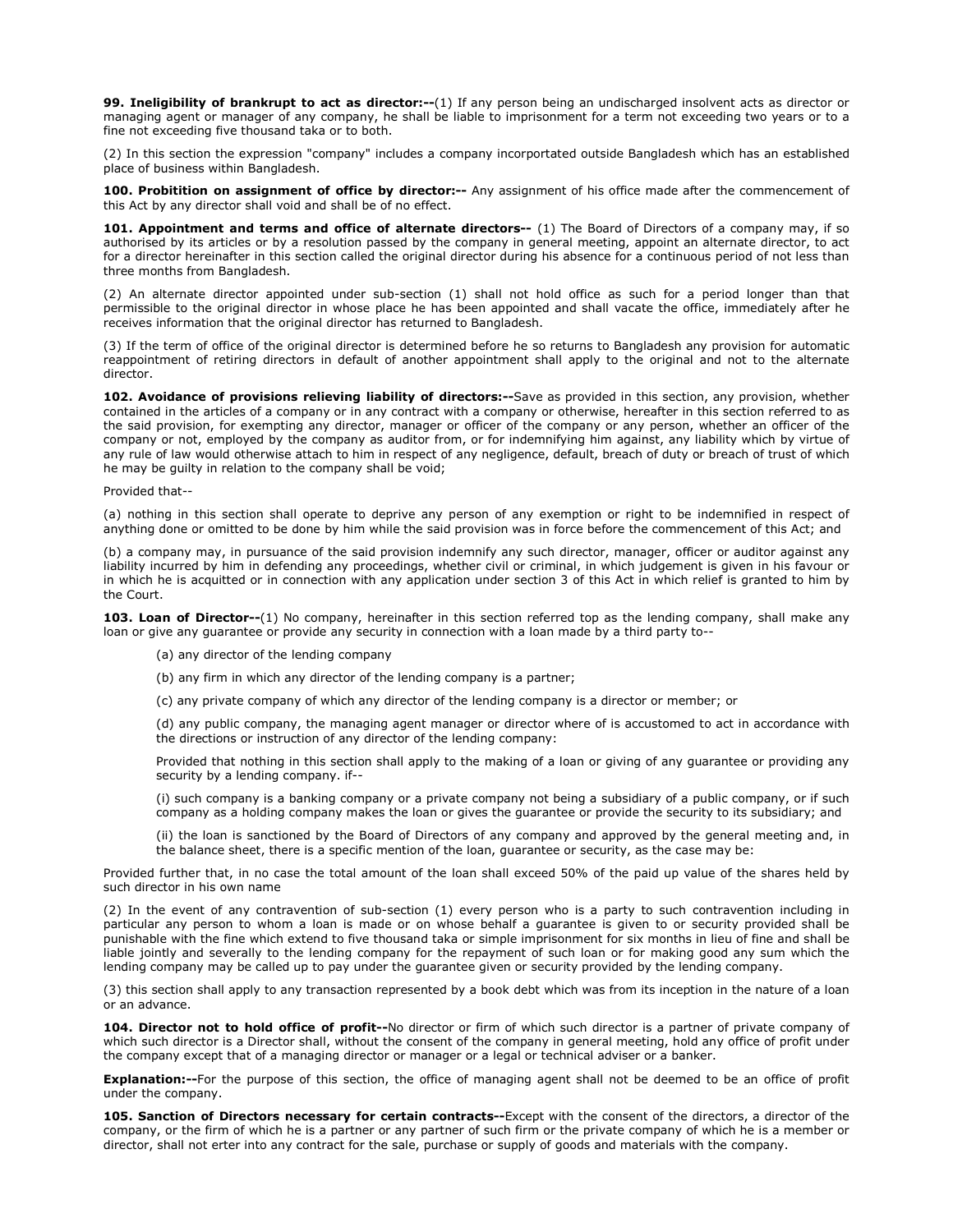106. Removal of directors--(1) The company may be extraordinary resolution remove any share-holder director before the expiration of his period of office and may by ordinary resolution appoint another person in his stead and the person so appointed shall be subject to retirement at the same time as if he had become a director on the day on which the director in whose place he is appointed was last elected director.

(2) A director so removed shall not be re-appointed a director by the Board of Directors.

107. Restrictions on power of directors--The directors of a company or of a subsidiary company of a public company shall not, except with the consent of the company concerned in general meeting--

(a) sell or dispose of the undertaking of the company; and

(b) remit any debt due by a director.

108. Vacation of office of director-- $(1)$  The office of a director shall be vacant, if--

(a) he fails to obtain within the time specified in section 97 (1) or at any time thereafter ceases to hold, the qualifications--hares, if any, necessary for his appointment; or

(b) he is found to be of unsound mind by a competent court; or

(c) he is adjudged an insolvent; or

(d) he fails to pay calls made on him in respect of shares held by him within six months from the date of such calls being made; or

(e)he or any firm of which he is a partner or any private company of which he is a director, without the sanction of the company in general meeting accepts or holds any office of profit under the company other than that of a managing director or manager or a legal or technical adviser or a banker; or

(f) he absents himself from three consecutive meeting of the directors or from all meetings of the directors for a continuous period of three months, whichever is the longer, without leave of absent from the Board of Directors; or

(g) he or any firm of which he is a partner or any private company of which he is a director accepts a loan or guarantee from the company in contravention of section 103; or

(h) he acts in contravention of section 105.

(2) A company may provide by its articles that the office of director shall be vacated on grounds additional to those specified in sub-section (1).

109. Restriction on Managing Director---(1) No public company and no private company which is a subsidiary of public company shall, after the commencement of this Act, appoint any person as managing director, if he is a managing director or manager of an other company.

Provided the no appointment under this section shall be made without the consent of the company in a general meeting.

(2) Notwithstanding anything contained in sub-section (1) the government may, by order, permit any person to be appointed as a managing director of more than two companies if the government is satisfied that it is necessary that the companies should, for their proper working, function as a single unit and have a common managing director.

110. Managing director not to be appointed for more than five years at a time. $-(1)$  No company shall, after the commencement of this Act, appoint or employ any individual as its managing director for a term exceeding five years at a time.

(2) Any individual holding, at the commencement of this Act, the office of the managing director in a company shall, unless his term expires earlier, be deemed to have vacated his office immediately on the expiry of five years from the commencement of this Act.

(3) Nothing contained in sub-section (1) shall be deemed to prohibit the re-employment or the extension of the term of office of any person as managing director for a further period not exceeding five years on each occasion.

Provided that no such re-appointment, re-employment or extension of term of office shall be made without the consent of the company in general meeting.

## Compensation for Loss of Office

111. Compensation for loss of office not permissible to managing or whole time directors or directors who are managers.--(1) Payment may be made by a company, except in the cases specified in sub-section (3) and subject to the limit specified in sub-section (4), to a managing director, or a director holding the office of manager or in the whole time employment of the company, by way of compensation for loss of office or as consideration for retirement from office, or in connection with such loss or retirement.

(2) No payment mentioned in sub-section (1) shall be made by the company to any other director.

(3) No payment shall be made to a managing or other director in pursuance of sub-section (1) in the following cases namely:--

(a) where the director resigns his office in view of the reconstruction of the company, or of its amalgamation with any other body corporate or bodies corporate, and is appointed as the managing director, managing agent, manager or other officer of the reconstructed company or of the body corporate resulting from the amalgamation;

(b) where the director regigns his office otherwise than on the reconstruction of the company or its amalgamation as aforesaid.

(c) where the office of the director is vacated by virtue of any provision of this;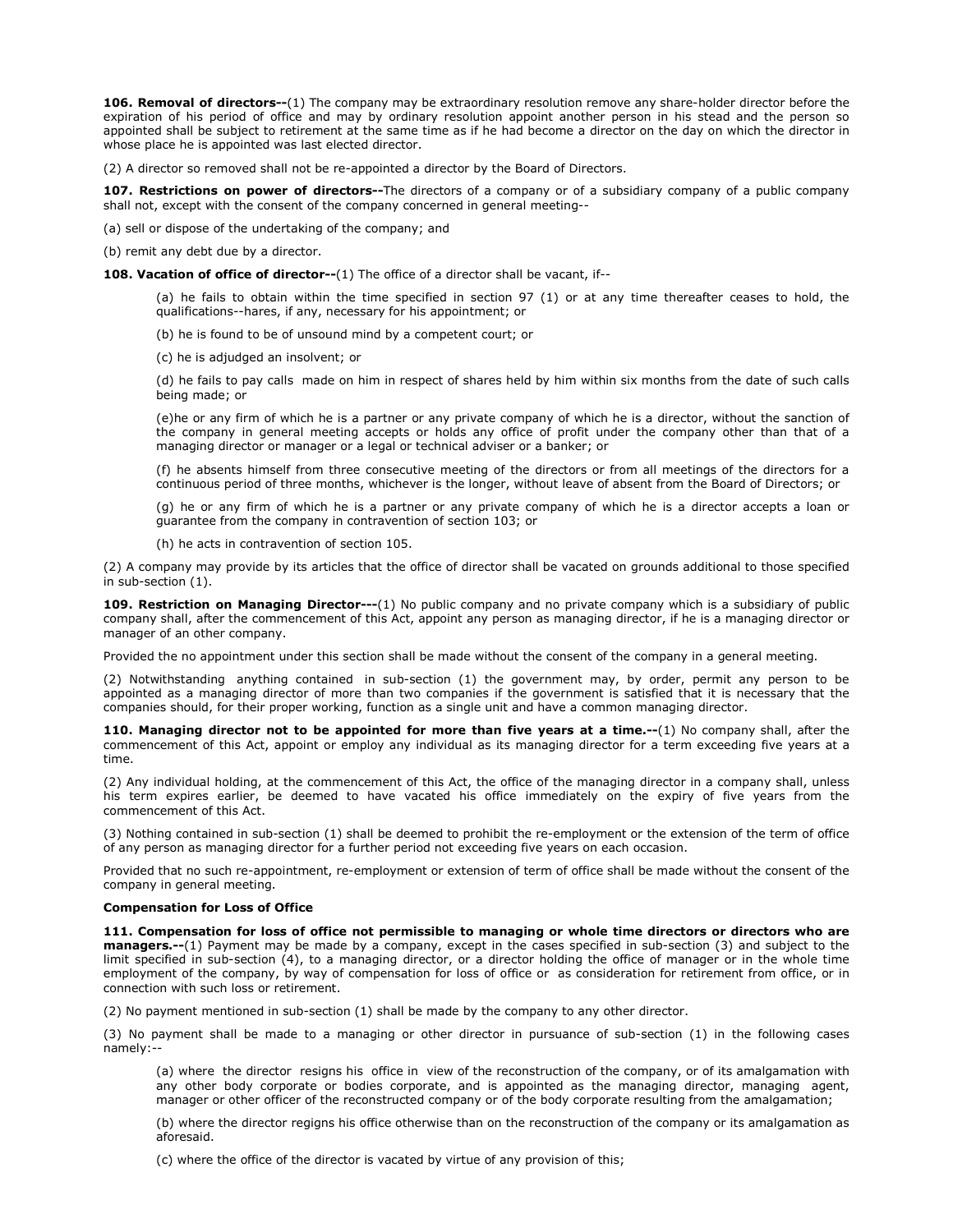(d) where the company is being wound up, whether by or subject to the supervision of the Court or voluntarily., Provided the winding up was due to the negligence or default of the director;

(e) where the director has been guilty of fraud or breach of trust in relation to, or of gross negligence in, or gross mismanagement of, the conduct of the affairs of the company or any subsidiary or holding company thereof;

(f) where the director has instigated, or has taken part directly or indirectly in bringing about, the termination of his office.

(4) Any payment made to a managing or other director in pursuance of sub-section (1) shall not exceed the remuneration which he would have earned if he had been in office for the unexpired residue of his term or for three years, whichever is shorter, and such remuneration shall be calculate on the basis of--

(a) the average remuneration received by him during the period of three years immediately preceding the date on which he acased to holdthat office; and

(b) where he held that office for a period of less than three years, the overage remuneration received by him during the period for which he held the office:

Provided that no such payment shall be made to the director in the event of the commencement of the winding up of the company, whether before, or at any time within twelve months after, the date on which he ceused to hold office, if the assets of the company on the winding up after deducting the expenses thereof, are not sufficient to repay to the share holders the share capital including the premiums, if any, contributed by them.

(5) Nothing in this section shall be deemed to prohibit the payment to a managing director, or a director holding the office of manager, of any remuneration for service rendered by him to the company in any other capacity.

112. Payment to director, etc. for loss of office, etc. in connection with transfer of undertaking or property.--(1) No Director of a company shall, in connection with the transfer of the whole or any part of any undertaking or property of the company, receive any payment, by way of compensation for loss of office, or as consideration for retirement from office, or in connection with such loss or retirement from the transferee of such undertaking or property or from any other person, unless particulars with respect to the payment proposed to be made by such transferee or person, including the amount thereof, have been disclosed to the members of the company and the proposal has been approve by the company in general meeting.

(2)Where a director of a company receives payment of any amount in contravention of sub-section (1), the amount shall be deemed to have been received by him in trust for the company.

(3) Sub-sections (1) and (2) shall not affect in any manner the operation of section 111.

113. Payment to director for loss of office etc. in connection with transfer of shares.--(1) Where in connection with the transfer to any persons of all or any of the shares in a company, being a transfer resulting from--

(i) an offer made to the general body of shareholders:

(ii) an offer by or on behalf of some other body corporate with a view to the company becoming a subsidiary of such body corporate or a subsidiary of its holding company;

(iii) an offer made by or on behalf of an individual with a view to his obtaining the right to exercise, or control the exercise, of not less than one-third of the total voting power at any general meeting of the company; or

(iv) any other offer which is conditional on acceptance to a given extent; and as a result of such transfer a director of the company losses his office or retires therefrom he shall not receive any payment by way of compensation for loss of office, or as consideration for retirement from office or in connection with such loss of retirement from the company of the transferee or from any other person.

Provided that on fulfilment of the requirements of the other provisions of this section, such director may receive such payment from the said transferee or other person.

(2) In the case referred to the proviso to sub-section (1) it shall be the duty of the director concerned to take all reasonable steps to secure that particulars with respect tot he payment proposed to be made by the transferee or other person including the amount thereof are included in or sent with the notice required to sent under section 112(2) to shareholders.

 $(3)$  If -

(a) any such director fails to take reasonable step in pursuance of sub section (2); or

(b) any person who has been properly required by any such director to include the particulars referred to in subsection (2), in such notice or to send them with such notice.

he shall be punishable with fine which may extend to five hundred taka.

(4) For the purpose of approving any payment referred to in the proviso to sub-section (1), the company shall call a meeting of the shareholders who were such holders on the date of the offer referred to that sub-section and also of the holders of the shares of the same class, in this meeting the person making the said offer or his nominee, and if the offerer is a company the nominee of such company or of any of its subsidiary shall not be called; and if the payment is approved in the meeting the director shall be entitled to receive it.

(5) If, at a meeting called for the purpose of approving any payment as required by sub-section (4), a quorum is not present and, after the meeting has been adjourned to a later date, a quorum is again not present, the payment shall, for the purpose of that sub-section, be deemed to have been approved.

 $(6)$  If -

(a) the concerned director fails to comply with the requirements of subsection (2); or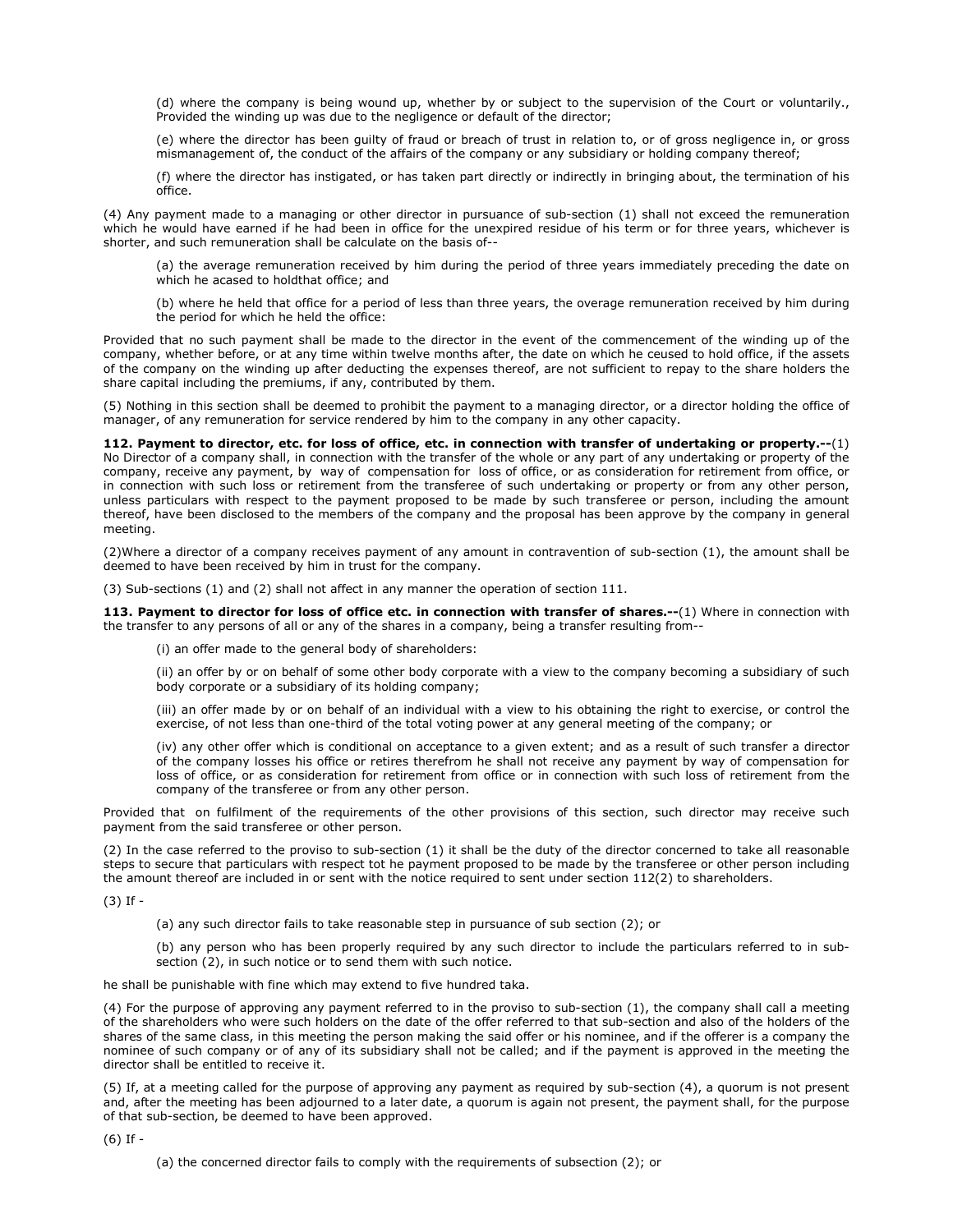(b) the said director receives the payment referred to in the proviso to sub-section (1). before it is approved under sub-section (4).

the payment shall be deemed to have been received by him in trust for any persons who have sold their shares as a result of the aforesaid offer, and the expenses incurred by him in distributing that sum amongst those persons shall be borne by him.

114. Provisions supplementary to section 111, 112 and 113.--(1) Where in proceedings for the recovery of any payment as having, by virtue of sub-section (2) of section 112 or sub-section (4) of section 113 been received by any person in trust, it is proved that--

(a) the payment was made in pursuance of any arrangement entered into as part of the agreement for the transfer in question. or within one year before, or within two years after, that agreement or the offer leading thereto; and

(b) the company or any person to whom the transfer was made privy to that arrangement. The payment shall be deemed, except on so far as the contrary is shown, to be on one to which that provision applies.

(2) If, in connection with any such transfer as is mentioned in section 112 or in section 113--

(a) the price to be paid to a director of the company whose office is to be abolished or who is to retire from office, for any shares in the company held by him is in excess of the price which could, at the time, have been obtained by other holders of the like shares; or

(b) any valuable consideration is given to any such director.

the excess or the money value of the consideration, as the case may be shall, for the purposes of that section, be deemed to have been a payment. made to him by way of compensation for loss of office, or as consideration for retirement from office, or in connection with such loss or retirement.

(3) References in sections 111, 112 and 113 to payments made to any director of a company by way of compensation for loss of office, or as consideration for retirement from office, or in connection with such loss or retirement do not include any bonafide payment by way of damages for breach of contract or by way of pension in respect of past services, and for the purposes of this sub-section, the expression "pension" includes any superannuation allowance, superannuation gratuity or similar payment.

(4) Nothing in section 112 and 113 shall be taken to prejudice the operation of any rule of law requiring disclosure to be made with respect to any such payments as are therein mentioned or with respect to any other like payments made or to be made to the directors of a company.

115. Register of directors, managers and managing agents--(1) Every company shall keep at its registered office a register of its directors, manager and managing agents containing with respect to each of them the following particulars, that is to say--

(a) in the case of an individual, his present name in full, any former name or surname in full, his usual residential address, his nationality and, if that nationality is not the nationality of origin, his nationality of origin and his business, occupation, if any, and if he holds any other directorship or directorships the particulars of such directorship or directorships;

(b) in the case of a body corporate its corporate name and registered or principal office, and the full name address and nationality of each of its directors; and

(c) in the case of a firm, the full name, address and nationality of each partner, and the date on which each became a partner.

(2) The company shall within the periods specified below send to the Registrar a return in the prescribed form containing the particulars specified in the said register and a notification in the prescribed form of any change among its directors, managers or managing agents or in any of the particulars contained in the register--

(a) in the case of the particulars specified in sub-section (1), within a period of fourteen days from the appointment of the first directors of the company;

(b) in the case of any change in such particulars, within a period of fourteen days from the day change takes place.

(3) The register to be kept under this section shall, during business hours and subject to such reasonable restriction, as the company may by its articles or in general meeting impose so that not less than two hours in each day be allowed for inspection, be open to the inspection of any member of the company without charge and of any person on payment of ten taka or such less sum as the company may impose for each inspection.

(4) If any inspection required under this section is refused or if default is made in complying with sub-section (1) or (2) of this section, the company and every officer of the company who is knowingly and wilfully in default shall be liable to a fine of five hundred taka.

(5) In the case of any such refusal, the Court, on application made by the person to whom inspection has been refused and upon notice to the company, may, by order, direct an immediate inspection of the register.

### MANAGING AGENT

116. Duration of appointment of managing agent.--(1) No managing agent shall, after, the commencement of this Act, be appointed to hold office for a term of more than ten years at a time and no managing agent shall hold office for more than twenty years.

(2). Notwithstanding anything to the contrary contained in the articles of a company or in any agreement with the company, a managing agent of a company appointed before the commencement of this Act shall not continue to hold office after the expiry of ten years from such commencement unless than reappointed thereto.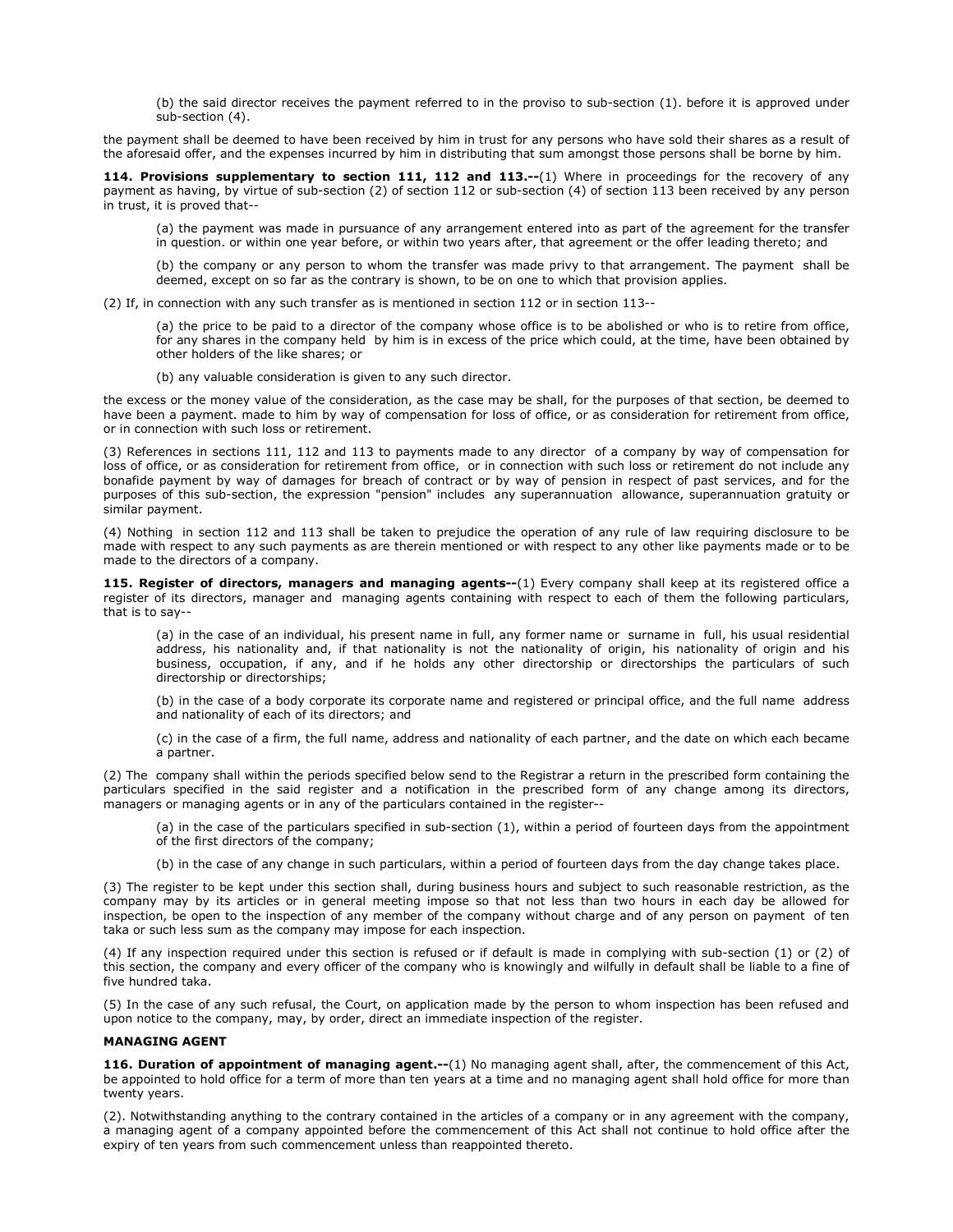(3) A managing agent whose office is terminated by virtue of the provisions of sub-section (2) shall, upon such termination, be entitled to a charge upon the assets of the company by way of indemnity for all liabilities or obligations property incurred by the managing agent on behalf of the company subject to existing charges and encumbrances, if any.

(4) The termination of the office of a managing agent by virtue of the provisions of sub-section (2) shall not take effect until all moneys payable to the managing agent for loans made to or remuneration due up to date of such termination from company are paid.

(5) Nothing in this section shall apply to a private company which is not the subsidiary company of a public company.

117. Conditions applicable to managing agents.--Notwithstanding anything to the contrary contained in the articles of the company or in any agreement with the company.

(a) a company may, by resolution passed at a general meeting of which notice has been given to the managing agent in the same managers as to members of the company, remove a managing agent if he is convicted of an offence in relation to the affairs of the company and the offence is non-bailable within the meaning of the provisions of the code of Criminal Procedure, 1898 (Act V of 1898):

Provided that where the managing agent is a firm or company and offence committed by a member of such firm or a director or an officer holding a general power of attorney from such company shall be deemed to be an offence committed by such firm or company:

Provided further that a managing agent shall not be liable to be removed under the provisions thereof if the offending member, director or officer as aforesaid is expelled or dismissed by the managing agent within thirty days from the date of his conviction or if his conviction is set aside, on appea;

(b) the office of a Managing agent shall be deemed to be vacant if he is adjudged insolvent;

(c) a transfer of his office by a managing agent is a firm, a change in the partners thereof shall not be deemed to operate as a transfer of the office of managing agent, so long as one of the original partners shall continue to be a partner of the managing agent's firm;

(d) a charge or assignment of his remuneration of any part thereof effected by a managing agent shall be void as against the company:

(e) if a company is wounded up either by the Court or voluntarily, any contract of management made with a managing agent shall be thereupon determined without prejudice, however, to the right of the managing agent to recover any moneys recoverable by the managing agent from the company:

Provided that where the Court finds that the winding up is due to the negligence or default of the managing agent himself, the managing agent shall not be entitled to receive any compensation for the premature termination of his contract of management; and

(f) the appointment of a managing agent, the removal of managing agent and variation of a managing agent's contract of management shall not be valied unless approved by the company by a resolution at a general meeting of the company notwithstanding anything to the contrary in section 104:

Provided that nothing contained shall apply to the appointment of a company's firs agent made prior to the issue of the prospectus or statement in lieu of prospectus where the terms of the appointment of such managing agent are set forth therein.

118. Investigation of managing agents, etc. $-(1)$  If the Government has reason to believe that the managing agent of a public company--

(a) has, in connection with the conduct or management of the affairs of the company, been guilty of fraud, misfeasance or breach of trust: or

(b) has been conduction the affairs of the company for a fraudulent or unlawful purpose; or

(c) has so conducted or managed the affairs of the company as to deprive the shareholders thereof of a reasonable return on their investment;

the Government may, after giving the managing agent an opportunity of being heard, appoint and investigator to enquire into the affairs of the company and to report on the conduct of the managing agent in such manner and within such period as the Government may direct.

Explanation.---The shareholders of a company shall be deemed to have been deprived of a reasonable return on their investment if, having regard to enterprises similarly placed for a continuous period of three years.

(2) The investigator appointed under sub-section (1)--

(a) may, at any time, for the purpose of making any enquiry which he considers necessary, enter the premises of the company or the office of the managing agent and may call for and inspect the books of accounts or documents in the possession of the company or managing agent and may seal or take into custody any books of accounts or documents for so long as may be necessary;

(b) shall have the same powers as are vested in a Court when trying a suit under the Code of Civil Procedure, 1908 (Act V of 1908), in respect of the following matters, namely:--

(i) summoning and enforcing the attendance of any director or officer of the company or of the managing agent and examining him on oath or affirmation;

- (ii) compelling the production of any books of accounts or documents; and
- (iii) issuing commissions for the examination of witnesses;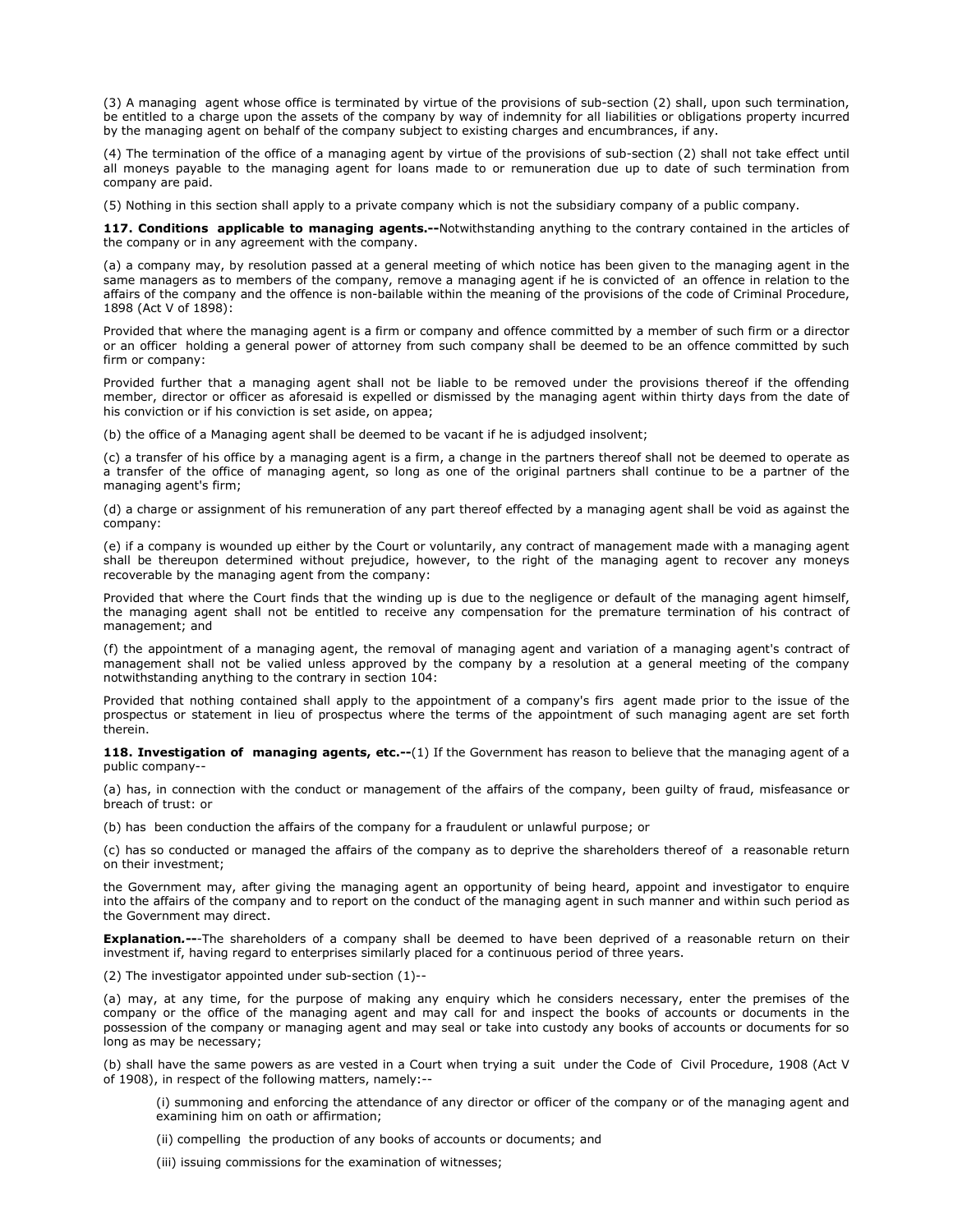(3) Any proceeding before the investigator shall be deemed to be a judicial proceeding within the meaning of sections 193 and 228 or the Penal Code (Act XLV of 1860).

(4) If the Government after considering the report submitted under subsection (1), is of opinion that it is necessary to do so in the interest of the efficient management of the affairs of the company, the Government may, without prejudice to any other action that may be taken under this Act or any other law, by order in writing--

(a) modify the terms of the managing agent's agreement of management with the company.

(b) require the managing agent to carry out such changes in the management or accounting procedures, within such time, as may be specified in the order; or

(c) remove from office the managing agent or the director of the company nominated by the managing agent, or both the managing agent or the director so nominated:

Provided that before taking any action under this sub-section, the managing agent shall be given an opportunity of presenting his case as to the proposed action.

(5) A managing agent or director removed from office under sub-section (4), shall not be entitled to or be paid any compensation or damages for loss or termination of office.

(6) A managing agent of a company who is removed from office under sub-section (4) shall not be appointed to such office of that company until after the expiration of a period of five years from the date of such removal.

(7) Where the managing agent removed from office under sub-section (4) is firm or a company, no partner of such firm and no director or officer holding a general power of attorney from such company shall hold the office of a director or any other office connected with the conduct or management or the affairs of the company of which it was managing agent, until after the expiration of a period of five years from the date of such removal.

(8) Where the managing agent of a company is removed from office under sub-section (4), the Government may by order in writing, appoint an Administrator, hereinafter referred to as the Administrator, to manage the affairs of the company subject to such terms and conditions as many be specified in the order.

(9) The Administrator shall receive such remuneration as the Government may determine.

(10) The management of the affairs of the company shall, on and from the date of appointment of the Administrator, vest in him.

(11) Where it appears to the Administrator that any purchase, sales or agency contract has been centered into, or any employment given to benefit the managing agent or his nominees and to the detriment of the interest of general shareholders, the Administrator may, with the previous approval writing of the Government, terminate such contract or employment.

(12) No person shall be entitled to or be paid any compensation or damages for the termination of any contract or employment under sub-section(11).

(13) If at any time it appears to the Government that the purpose of the order appointing the Administrator has been fulfilled, it may permit the company to appoint another person to the office of managing agent, and on the appointment of new managing agent, the Administrator shall cease to hold office.

(14) Save as provided in sub-section (15), no suit, prosecution or other legal proceeding shall lie against the Administrator personally for anything which is in good faith done or intended to be done by him in pursuance of this section or of any rules made thereunder, and anything so done shall be deemed to have been done by the company.

(15) Any person aggrieved by any order of the Government under sub-section (4) or of the Administrator under sub-section (11) may, within sixty days from the date of the order, appeal against such order to the High Court Division.

(16) If any person fails, without reasonable cause, to furnish any books of accounts or documents called for under clause (a) of sub-section (2) or to comply with any order under clause (a) of clause (b) sub-section (4) or contravenes the provisions of sub-section (6) or sub-section (7) the Government may, by order in writing, direct that such person shall pay by way of penalty a sum which may extend to ten thousand taka, and in the case of continuing failure or contraception, a further sum which may extend to one thousand taka for every day after the first day during which the failure or contraception continues.

(17) The Government may, by notification in the official Gazette, direct that any power conferred upon it by this section shall, subject to such conditions, if any, as may be specified in the direction, be exercisable also by such person or authority as may be so specified.

(18) The Government may, by notification in the official Gazette, make rules to carry out the purpose of this section.

(19) The provisions of this section shall have effect notwithstanding anything contained in any other provision of this Act or any other law, contract, or the memorandum or articles of a company.

119. Remuneration of managing agent.--(1) Where a company appoints a managing agent, it shall, in the documents of appointment specify the following---

(a) the remuneration of the managing agent which shall be a sum based on fixed percentage of the net annual profits of the company; and

(b) a minimum payment, in the case of absence or inadequacy of profits, together with office allowance.

(2) Any stipulation for remuneration additional to, or in any form other than, the remuneration specified in sub-section (1) shall not be binding on the company unless sanctioned by a special resolution of the company.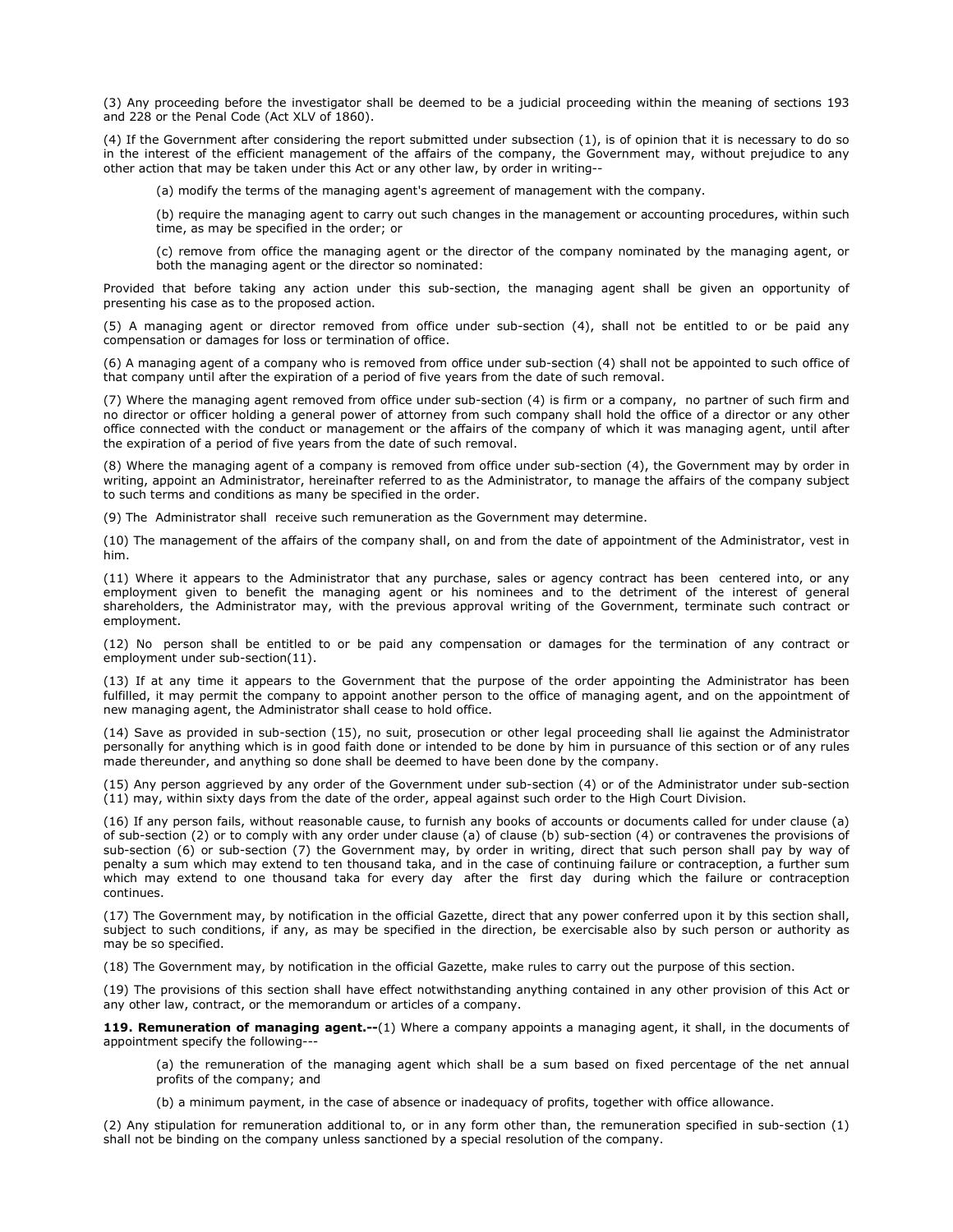(3) For the purpose of this section net profits' means the profits of the company calculated after allowing for all the usual working charges, interest on loans and advances, repairs and outgoing, depreciation, bounties, depreciation, bounties or subsidies received from Government or from a public statutory body profits by way of premium of the whole or part of the undertaking of the company, but without any deduction in respect of income-tax or super-tax, or any other tax or duty on income or for expenditure by way of intersection debentures or otherwise on capital account or on account of any sum which may be set aside in each year to of the profits for reserve of any other special fund.

(4) This section shall not apply to a private company except a private company which is the subsidary company of a public company or to any company whose principal business is the business of insurance.

120. Loans to managing agents.--(1) No company shall make to managing agent of the company or to any partner of the firm if the managing agent is a firm or to any member of director of the private company if the managing agent is a private company any loan out of moneys of the company or guarantee any loan made to a managing agent.

(2) Nothing contained in this section shall apply to any credit held by a managing agent in current account by the company with the managing agent for the purpose of the business of the company:

Provided that the Board of Directors may specify the limit of such credit.

(3) In the event of any contraception of sub-section (1) any director of the company who is a party to the making of the loan or giving of the guarantee shall be punishable with fine which may extend to five thousand taka and, if default is made in repayment of the loan or discharging the guarantee, shall be liable jointly and severally for the amount unpaid.

(4) Nothing in this section shall apply to a private company except a private company which is the subsidiary of a public company.

(5) Except with the consent of three-fourths of the directors present and entitled to vote on the resolution, a managing agent of the company, or the firm of which he is a partner, or any partner of such firm or, if the managing agent is a private company a member or director thereof, shall not enter into any contract for the sale, purchase or supply for goods and materials with the company.

121. Loans to or by companies under the same management.--(1) No company incorporated under this Act which is under the management of a managing agent shall make any loan to or guarantee any loan made the any company under management of the same managing agent:

Provided that nothing herein contained shall apply to loans made or guarantees given by a company to or on behalf of a company under its own management or loans made by or to a company to or by a subsidiary thereof or to guarantees given by a company on behalf of a subsidiary thereof.

(2) In the event of any contraception of the provisions of this section, any director or officer of the company making the loan or giving the guarantee, who is knowingly and wilfully in default, shall be liable to a fine not exceeding five thousand taka and shall jointly and severally be liable for any loss incurred by the company in respect such of loan or guarantee.

122. Purchase by company of shares of company under same managing agent.-- A company other than an investment company, that is to say, a company whose principal business the acquisition and holding of shares, stocks, debentures or other securities, shall not purchase shares or debentures of any company under management by the same managing agent, unless the purchase as been previously approved by unanimous decision of the Board of Directors of the purchasing company.

123. Restriction on managing agent's powers of management.-- A managing agent shall not exercise, in respect of any company of which he is a managing agent, a power to issue debentures or, except with the authority of the directors and within the limits fixed by them, a power to invest the funds of the company and any delegation of any such powers by a company to a managing agent shall be void.

124. Managing agent not to engage in business competing with the business of managed company. -- A managing agent shall not on his own account an engage in any business which is of the same nature as and directly competes with the business carried on by a company under his management or by a subsidiary company of such company.

125. Limit on number of director appointed by managing agent.--- Notwithstanding anything contained in the articles of a company other than a private company, the directors appointed by the managing agent shall not exceed in number onethird of the whole number of directors.

## **CONTRACTS**

126. Validity of written and unwritten contracts.--(1) Contracts on behalf of a company may be made as follows, that is to say--

(i) any written contract which, if made between individual, would be by law required to be in writing, signed by the parties to be charged therewith, may be made on behalf of the company in writing signed by any person acting under its authority, express or implied, and may in the same manner be varied or discharged; and

(2) All contract made according to this section shall be effectual in law and shall bind the company and its successors and all other parties thereto, their heirs, of legal representatives, as the case may be.

127. Bills of exchange and promissory note.--A bill of exchange, hundi or promissory note shall be deemed to have been made, drawn, accepted or endorsed on behalf of a company if made, drawn, accepted or endorsed in the name of, or on behalf or on account of, the company by any person acting under its authority express or implied.

128. Execution of deeds.-- A company may, by writing under its common seal empower any person, either generally or in respect of any specified matters, as its attorney to execute deeds on its behalf in any place, either in or outside Bangladesh; and every deed signed by such attorney, on behalf of the company and under his seal, where sealing is required, shall bind the company and have the same effect as if it were under its common seal.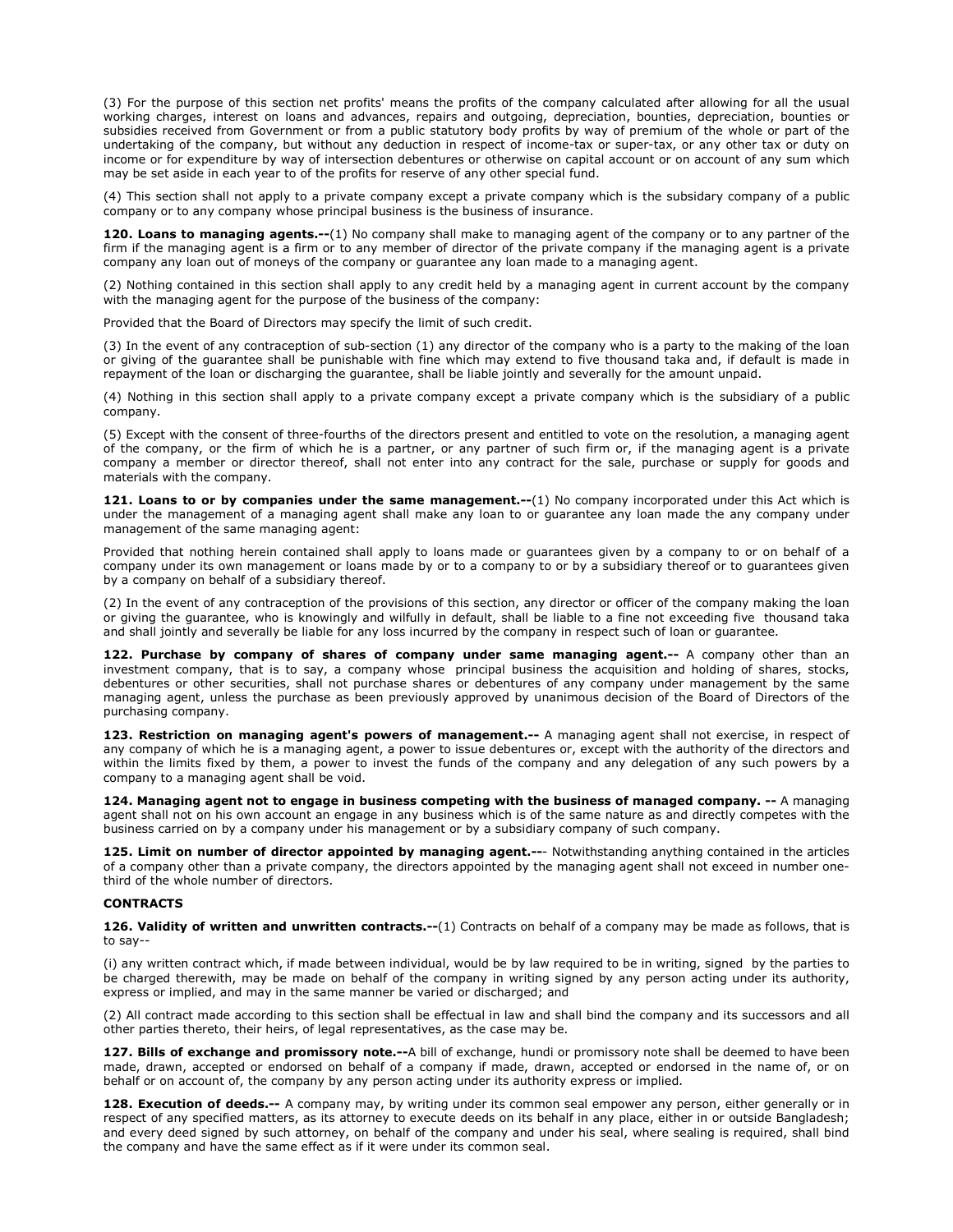129. Power of company to have official seal for use abroad. $-(1)$  A company whose objects require or comprise the transaction of business beyond the limits of Bangladesh may, if authorised buy its articles, have for use in any territory, district or place not situated in Bangladesh, an official seal which shall be a facsimile of the common seal of the company with the addition on its face of the name of every territory, district of place where it is to be used.

(2) A company having such an official seal may, by writing under its common seal, authorise any person appointed for the purpose in any territory, district or place not situated in Bangladesh to affix the same to any deed or other document to which the company is party in that territory, district or place and such person shall be the agent for purpose of using the said seal.

(3) The authority of any such agent shall, as between the company and any person dealing with the agent, continue during the period, if any, mentioned in the instrument conferring the authority, or if no period is there mentioned, then until notice of the revocation or determination of the agent's authority has been given to the person dealing with him.

(4) The person affixing any such official seal shall, by writing under his hand, on the deed or other document to which the seal is affixed, certify the date and also the territory, district or place or affixing the same.

(5) A deed or other document to which an official seal is duly affixed shall bind the company as if it had been sealed with the common seal of the company.

130. Disclosure of interest by director in respect of contract etc.-- (1) Every director who is directly or indirectly concerned or interested in any contract or arrangement entered into by or on behalf of the company shall disclose the nature of his interest at the meeting of the directors at which the contract or arrangement is determined on, of his interest then exists, or, in any other case, at the first meeting of the directors after the acquisition of his interest or the making of the contract or arrangement:

Provided that general notice that a director is a director or a member of any specified company or of any specified firm, and is to be regarded as interested in any subsequent transaction with such firm or company, shall as regards any such transaction be sufficient disclosure within the meaning of there is sub-section and after such general notice, it shall not be necessary to give any special notice relating to any particular transaction with such firm or company.

(2) Every director who contravenes the provisions of sub-section (1) shall be liable to a fine not exceeding five thousand taka.

(3) A register shall be kept by the company in which shall be entered particulars of all contracts or arrangements to which sub-section (1) applies, and which shall be open to inspection by any member of the company at the registered office off the company during business hours.

(4) Eery officer of the company who knowingly and willfully acts in contravention of the provisions of sub-section (2) shall be liable to a fine not exceeding one thousand taka.

131. Prohibition of voting by interested director.--(1) No director shall, as a director, vote on any contract or arrangement in which he is either directly or indirectly concerned or interested, nor shall his presence count for the purpose of forming a quorum at the time of any such vote, and if he does so vote, his vote shall not be counted:

Provided that the directors or them may vote on any contract of indemnity against any loss which they or any one or more of them may suffer by reason of becoming or being sureties or surety for the company.

(2) Every director who contravences the provision of sub-section (1) shall be liable to a fine not exceeding five thousand taka.

(3) This section shall not apply to a private company:

Provided that where a private company is subsidiary company of a public company, this section shall apply to all contracts or arrangements made on behalf of the subsidiary company with any person other than the holding company.

132. Disclosure to members in case or contract appointing a manager.--(1) Where a company enters into a contract for the appointment of a manager or managing agent or the company in which contract any director of the company is directly of indirectly concerned or interested, or varies any such existing contract, the company shall, within twenty-one days from the date or entering into the contract or the verying of the contract, send an abstract of the terms of such contract or variation, as the case may be together with a memorandum clearly indicating the nature of the interest of the director in such contract, or in such variation, to every member; and the contract shall be open to inspection of any member at the registered office of the company.

(2) If a company makes default in complying with the requirements of sub-section (1), it shall be liable to a fine not exceeding five thousand taka; and every officer of the company, who is knowingly and willfully in default, shall be liable to the like penalty.

133. Contracts by agents of company in which company is undisclosed principal.---(1) Every manger or other agent of a company other than a private company, not being the subsidiary company of a public company, who centers into a contract for or on behalf of the company in which contract the company is an undisclosed principal shall, at the time of entering into the contract, make, a memorandum in writing of the contract, and specify therein the person with whom it has been made.

(2) Every such manager or other agent shall forthwith deliver the memorandum aforesaid to the registered office of company and send copies to the directors, and such memorandum shall be filed in the office of the company and laid before the directors at the next directors meeting.

(3) If any such manager or other agent makes default in complying with the requirements of this section--

(a) the contract shall, at the option of the company, be void as against the company; and

(b) such manager or other agent shall be liable to a fine not exceeding five hundred taka.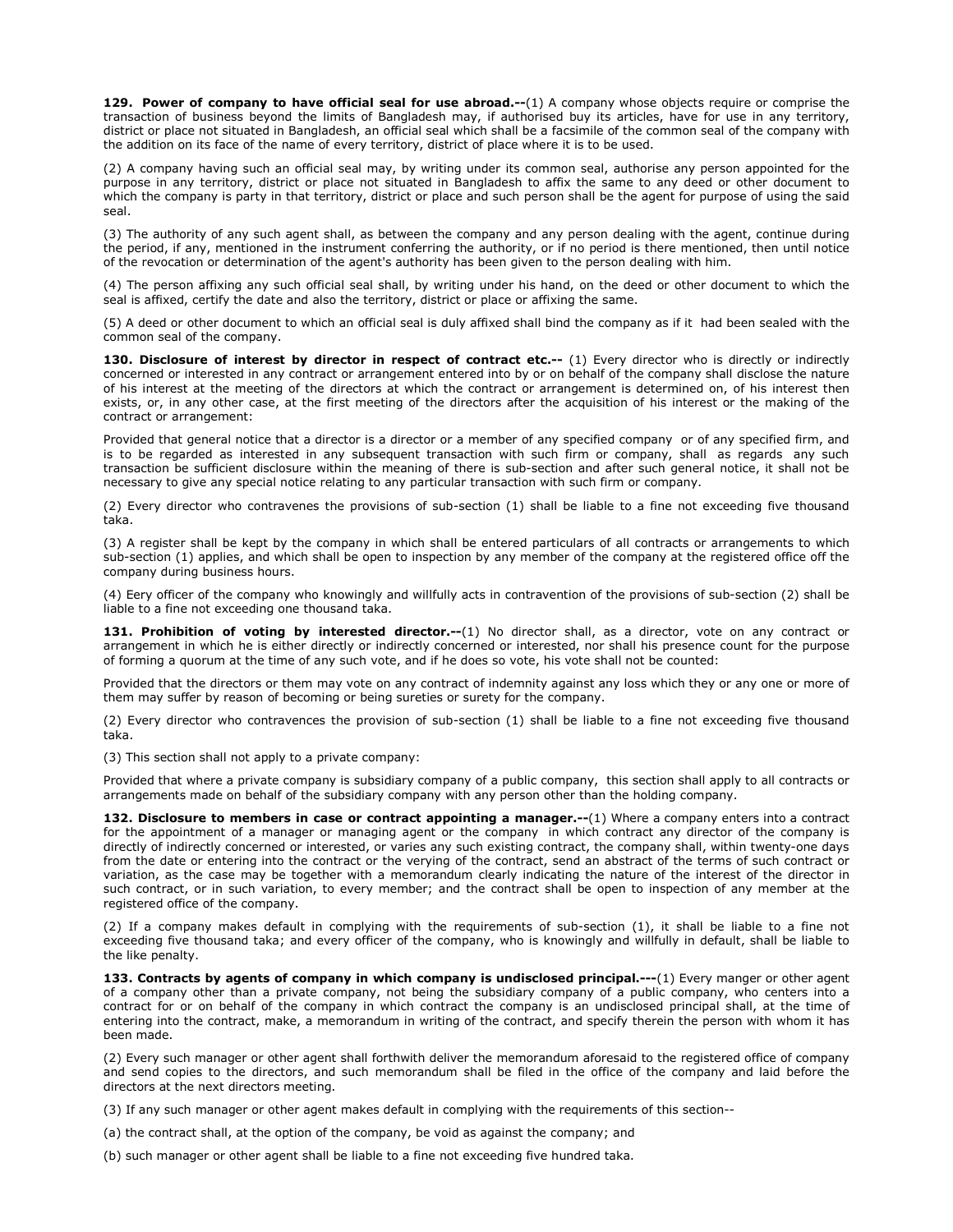#### Prospectus

134. Dating of prospectus.---A prospectus issued by or on behalf of a company or in relation to an intended company shall be dated, and that date shall, unless the contrary is proved, be taken as the date of publication of the prospectus.

135. Matters to be stated and reports to be set out in prospectus.--(1) Every prospectus issued by or on behalf of a company, or by on behalf of any person who is or has been engaged or interested in the formation of a company shall state the matters and set out the reports specified in parts I and II respectively of schedule III; and the said Parts I and II shall have effect subject to the provisions contained in Part III of the said Schedule.

(2) Where an applicant for shares or debentures of a company it required to accept a condition which has the effect of waiving the compliance with any of the requirements of this section, or which purports to effect him with notice of any contract document of matter not specifically referred to in the prospectus, such condition shall be void.

(3) No person shall issue any form of application for shares in or debentures of a company, unless the form is accompanied by a prospectus which complies with the requirements of this section:

Provided that this sub-section shall not apply if it is shown that the form of application was issued either--

- (a) in connection with a bonafide invitation to a person to enter into an underwriting agreement with respect to the shares or debentures; or
- (b) in relation to shares or debentures which were not offered to the public.

(4) If any person acts in contravention of the provision of sub-section (3) he shall be punishable with fine which may extend to five thousand taka.

(5) A director or other person responsible for the prospectus shall not incur any libaility by reason of any non compliance with, or contravention of, any of the requirements of this section if--

- (a) as regards any matter not disclosed, he proves that he had no knowledge thereof; or
- (b) he proves that the non-compliance or contravention arose form an honest mistake of the fact on his part; or

(c) the non-compliance or contravention in respect or matters which in the opinion of the court dealing with the case, were inmaterial or was otherwise such as ought, in the opinion of that court, having regard to all the circumstances of the case, reasonably to be excused :

Provided that no director or other person shall incur any liability in respect of the failure to include in a prospectus a statement with respect to the matters specified in clause 18 of Part I of Schedule III, unless it is proved that he had knowledge of the matters not disclosed.

(6) This section section not apply--

(a) to the issue to existing members or debentures holders of a company of a prospectus or form of application relating to shares in or debentures of the company, whether an applicant for shares or beberture will or will not have the right to renounce in favour of other persons :

(b) to the issue of a prospectus or form of application relating to shares or debentures which are, or are to be, in all respects uniform with shares or debentures previously issued and for the time being dealt in of quoted on a recognised stock exchange;

but subject as aforesaid, this section shall apply to a prospectus or a form of application, whether issued on or with reference to the formation of a company or subsequently.

(7) Nothing in this section shall limit or diminish any liability which any person may incur under any other law or under this Act apart from this section.

136. Expert to be unconnected with formation or management or company.-- A prospectus inviting persons to subscribe for shares in or debentures of a company shall not include a statement purporting to be made by and expert, unless the expert is a person who is not, and has not been, engaged or interested in the formation or promotion or management of the company.

137 Expert's consent to issue of prospectus containing statement by him.--A prospectus inviting persons to subscribe for shares in or debentures of a company and including a statement purporting to be made by and expert may be issued, if---

(a) he has given his written consent to the issue thereof , with the statement included in the form and context in which it is included, and has not withdrawn such consent before the delivery of a copy of the prospectus for registration; and

(b) another statement that he has given and has not withdrawn his consent as aforesaid appear's in the prospectus.

138. Registration of prospectus.---(1) No prospectus shall be issued by or on behalf of a company or in relation to an intended company unless, on or before the date of its publication, there has been delivered to the Registrar for registration a copy thereof signed by every person who is named there in as a director or proposed director of the company, or by his agent authorised in writing.

(2) The copy of the prospectus delivered to the Registrar for registration under sub-section (1) shall have endorsed thereon or attached thereto--

(a) any consent of the issue of the prospectus required by section 137 from any person as an expert; and

(b) in the case of a prospectus issued generally, also--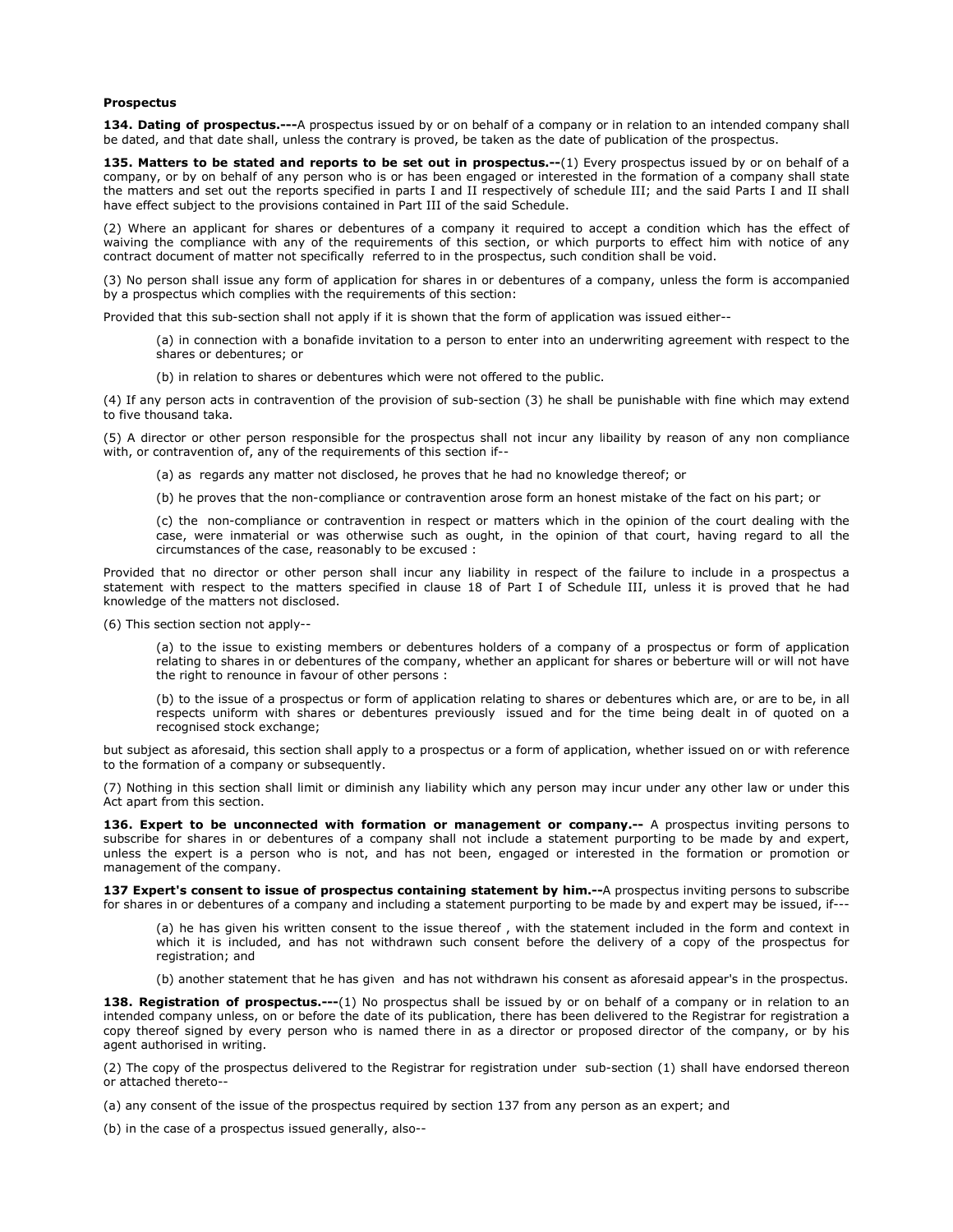(i) a copy of every contract specified in clause 16 of part of a Schedule III or in the case of a contract not reduced into writing a memorandum giving full particulars thereof; and

(ii) where the persons making any report required by Part II of that Schedule Have made therein, or have, without giving the reasons, indicated therein, any such adjustments as are mentioned in clause persons setting out the adjustments and giving the reasons therefor.

(3) Every prospectus to which sub-section (1) applies shall, on the face of it--

- (a) state that a copy has been delivered for registration as required by this section;
- (b) specify any document required by this section to be endorsed on or attached to the copy so delivered; and
- (c) a list of statements included in the prospectus.

(4) The Registrar shall not register a prospectus unless the requirements of section 134, 135, 136 and 137 and sub-section (1), (2) and (3) of this section have been complied with and the prospectus is accompanied by the consent in writing of the person, if any , named therein as the auditor, legal adviser, attorney, solicitor, banker or broker of the company or intended company, to act in that capacity.

(5) No Prospectus shall be issued more than ninety days after the date on which a copy there of is delivered for registration, and if a prospectus is so issued, it shall be deemed to be a prospectus a copy of which has not been delivered under this section to the Registrar.

(6) If a prospectus is issued without a copy thereof being delivered under this section to the Registrar or without the copy so delivered having been endorsed thereon or attached thereto the required consent or documents, the company, and every person who is knowingly and willingly a party to the issue of the prospectus, shall be punishable with the fine which may extend to five thousand taka.

139. Penalty for contravention of section 136 and 137.--(1) If any prospectus is issued in contravention of sections 136 or 137, the company and every person. who is knowingly a party to the issue thereof, shall be punishable with fine which may extend to five thousand taka.

(2) For the purposes of this section and section 136 and 137, the expression "expert" includes an engineer, a valuer, an accountant and any other person whose profession gives authority to a statement made by him.

140. Allotment of shares and debentures to be dealt in on stock exchange---Where a prospectus, whether issued generally or not, states that an application has been or will be made for permission for the shares or debentures offered thereby to be dealt in one or more recognised stock exchanges, such prospectus shall state the name of the stock exchange or , as the case may be, each such stock exchange. and any allotment made on an application in pursuance of the prospectus shall be void, if the permission has not been applied for before the tenth day after the first issue of the prospectus, or where such permission has been applied for before issue of prospectus, if the permission has not been granted by the first issue of the prospectus, or where such permission has been applied for before issue of prospectus, if the permission has not been granted by the stock exchange or each such stock exchange, as the case may by, within six weeks after the date of the closing of the subscription.

(2) Where the permission referred to in sub-section (1) has not been applied for or, such permission having been applied for, has not been granted as specified in that sub-section, the company shall repay without interest all moneys received from applicants in pursuance of the prospectus, and if any such money is not repaid within thirty days after the tenth day or as the case may be, the six weeks as specified in that sub-section, the directors of the company shall be jointly and severally liable to repay that money with interest at the rate of five percent above the bank rate :

Provided that a director shall not be liable if be proves that the default in he payment of the money was not due to any misconduct or negligence on his part.

(3) All moneys received as subscription for the allotment of shares or debentrures shall be kept in a separate bank account and shall be repaid within the time and the manner specified in sub-section (2) and if default is made in complying with this sub-section the company and every officer of the company who is knowingly and willfully in default shall be punishable with fine not exceeding five thousand taka,

(4) Where an applicant for shares or debentures is required to accept a condition has the which has the effect of waiving compliance with any requirement of this section shall be void.

(5) For the purposes of this section, permission shall not be deemed to be refused if it is intimated that the application for it will be given further consideration.

(6) The other provisions of this section shall have effect---

(a) in relation to any shares or debentures agreed to be taken by a person underwriting an offer thereof by a prospectus, as if he had applied thereof in purpsuance of the prospectus;

(b)74 in relation to prospectus offering shares for sale, with the following modifications, namely :---

(i) references in the said other provisions to sale shall be substituted for references to allotment;

(ii) the persons by whom the offer is made, and not the company, shall be liable under sub-section (2), to repay money received from applicants, and references to the company's liability under that sub-section shall be construed accordingly; and

(iii) for the reference in sub-section (3) to "the company" and "every officer of the company who is knowingly and willfully in default," there shall be substituted a reference to "any person by or through whom the offer is made" and who is knowingly and willfully guilty or, willfully, authorises or permits, the defaults" respectively.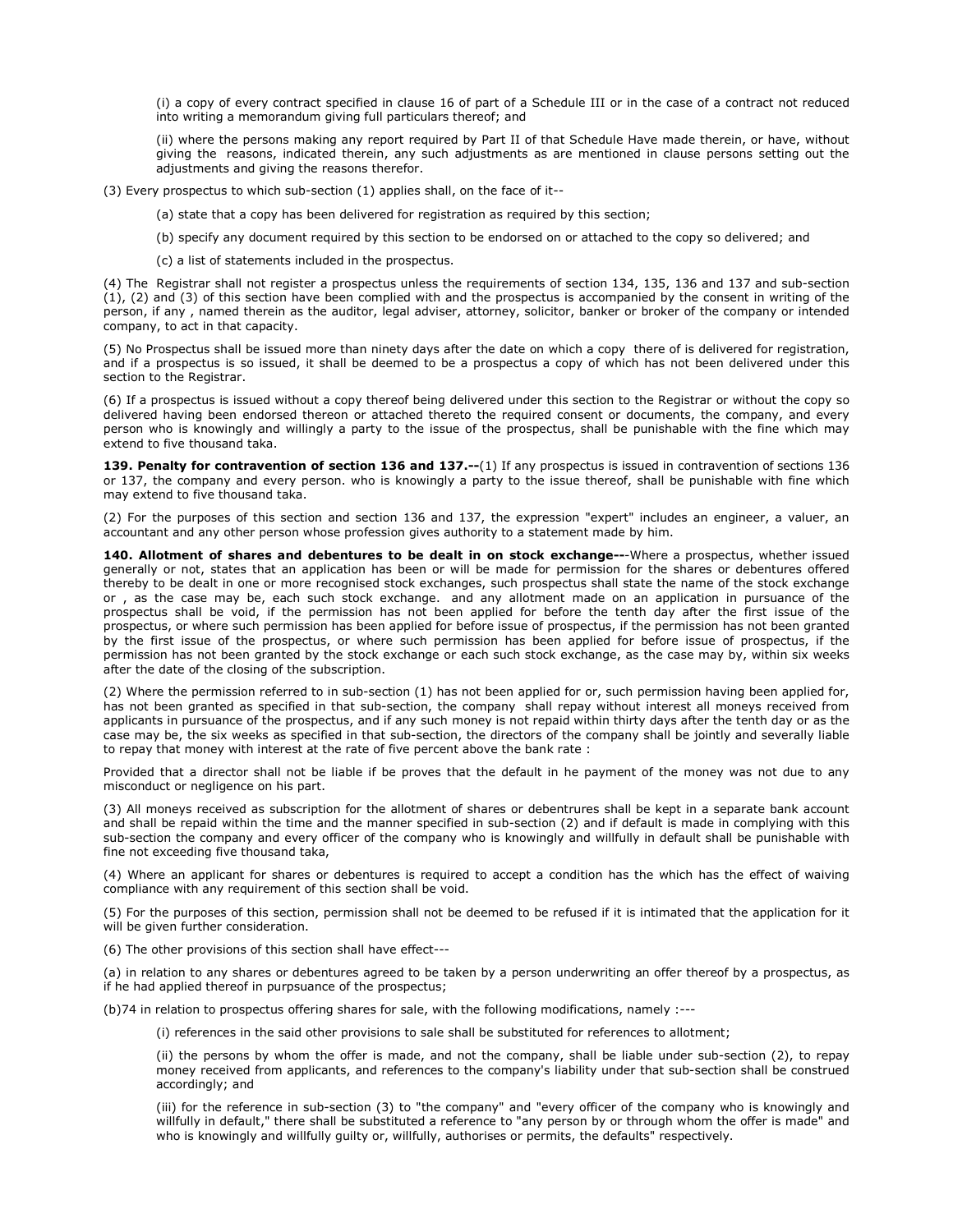(7) No prospectus shall state that application has been made for permission for the shares or debentures offered there by for being dealt an stock exchange, unless it is a recognised stock exchange.

141. Obligations of companies where o prospectus issued.---(1) A company having a share capital which does not issue a prospectus on or with reference to its formation, on which has issued such a prospectus but has not proceeded to allot any of its shares or debentures offered to the public for subscription shall not allot any of its shares or debentures unless within three days after the first allotment of either shares or debentures, there has been delivered to the Registrar for registration a statement in lieu of prospectus, signed by every person who is named therein as director or proposed director of the company or his agent authorised in writing in the form and containing the particulars set out in part I of Schedule IV and, in the cases mentioned in Part II of that Schedule, setting out the reports specified therein, and the said Part I and II shall have effect subject to the provisions contained in Part III of that Schedule.

(2) Every statement in lieu of prospectus delivered under sub-section (1) shall, where the persons making many such report as specified that sub-section have made therein, or have without giving the reasons indicated therein, any such adjustments as are mentioned in Part III of the Schedule IV have endorsed thereon or attached thereto a written statement signed by those person, setting out the adjustment and giving the reasons thereof.

(3) This section shall not apply to a private company.

(4) If a company acts in contravention of sub-section (1) or (2) the company and every director of the company and every director of the company who knowingly and willfully authorise; or permits the contravention, shall be punishable with fine which may extend to two thousand taka.

(5) Where a statement in lieu of prosperous delivered to the Registrar under sub-section (1) includes any untrue statement, any person who authorised or permitted the delivery of the statement in lieu of prospectus for registration shall be punishable with imprisonment for a ten years or with fine which may extend to two years or with fine which may extend five thousand taka or with both, unless he proves either that the statement was immaterial or that he had reasonable ground to believe, and did up to the time of the delivery for registration of the statement lieu of prospectus believe, that the statement was true

(6) for the purposes of this section---

(a) a statement included in a statement in lieu of prospectus shall be deemed to be untrue, if it is misleading in the form and context in which it is included; and

(b) where the omission from a statement in lieu of prospectus of any matter is calculated to mislead, the statement in lieu of prospectus shall be deemed, in respect to such omission, to be a statement in lieu of prospectus containing an untrue statement.

(7) For the purposes of sub-section (5) and clause (a) of sub-section (6) the expression "included", when used with reference to a statement in lieu of prospectus, means included in the statement in lieu of prospectus itself of contained in any report or memorandum appearing on the face thereof or by reference incorporated therein, or issued therewith.

142. Document containing offer of shares or debentures for sale to be deemed a prospectus---(1) where a company allots or agrees to allot any shares in or debentures of the company with a view to all or any of those shares or debentures being offered for sale to the public, any document by which the offer for sale to the public is made shall, for all purposes be deemed to be a prospectus issued by the company, and all enactment's and rules of law as to the contents of prospectus and as to liability in respect of statements in and omissions from prospectus, or otherwise relating to prospectus, shall apply and have effect accordingly, if the shares or debentures had been offered to the public for subscription and as if the persons accepting the offer in respect of any shares or debentures were subscribers for those shares or debentures but without prejudice to the liability, if any, of the persons by whom the offer is made in respect of misstatements contained in the document or otherwise in respect thereof.

(2) For the purposes of this Act, it shall, unless the contrary is proved, be evidence that an allotment or an agreement to allot shares or debentures was made with a view to the shares or debentures being offered for sale to the public if it is shown---

(a) that an offer of the shares or debentures or of any of them for sale to the public was made within one hundred and eighty days, after the allotment or agreement to allot; or

(b) that at the date when the offer was made, the whole consideration to be received by the company in respect of the shares or debentures had not been so received.

(3) In case of the document, mentioned in sub-section (1), section 135 shall have effect as if it required a prospectus to state, in addition to the matters required by that section to be stated, in a prospectus---

(a) the net amount of the consideration received or to be received by the company in respect of the shares or debentures to which the offer relates; and

(b) the place and time at which the contract under which the said shares or debentures have been or are to be allotted may be inspected.

(4) Section 138 shall apply to the person of persons making the offer mentioned in sub-section (1) as though they were person named in a prospectus as directors or proposed directors of a company.

(5) Where the persons making an offer mentioned in sub-section (1) is a company or firm, it shall be sufficient if the document referred in sub-section(1) is signed on behalf of the company or firm by two directors of the company or by not less than one-half of the partners in the firm, as the case may be, and any such director or partner may sigh by his agent authorised in writing.

143. Interpretation of provisions relation to prospectus.---(1) For the purposes of the provisions relating to prospectus---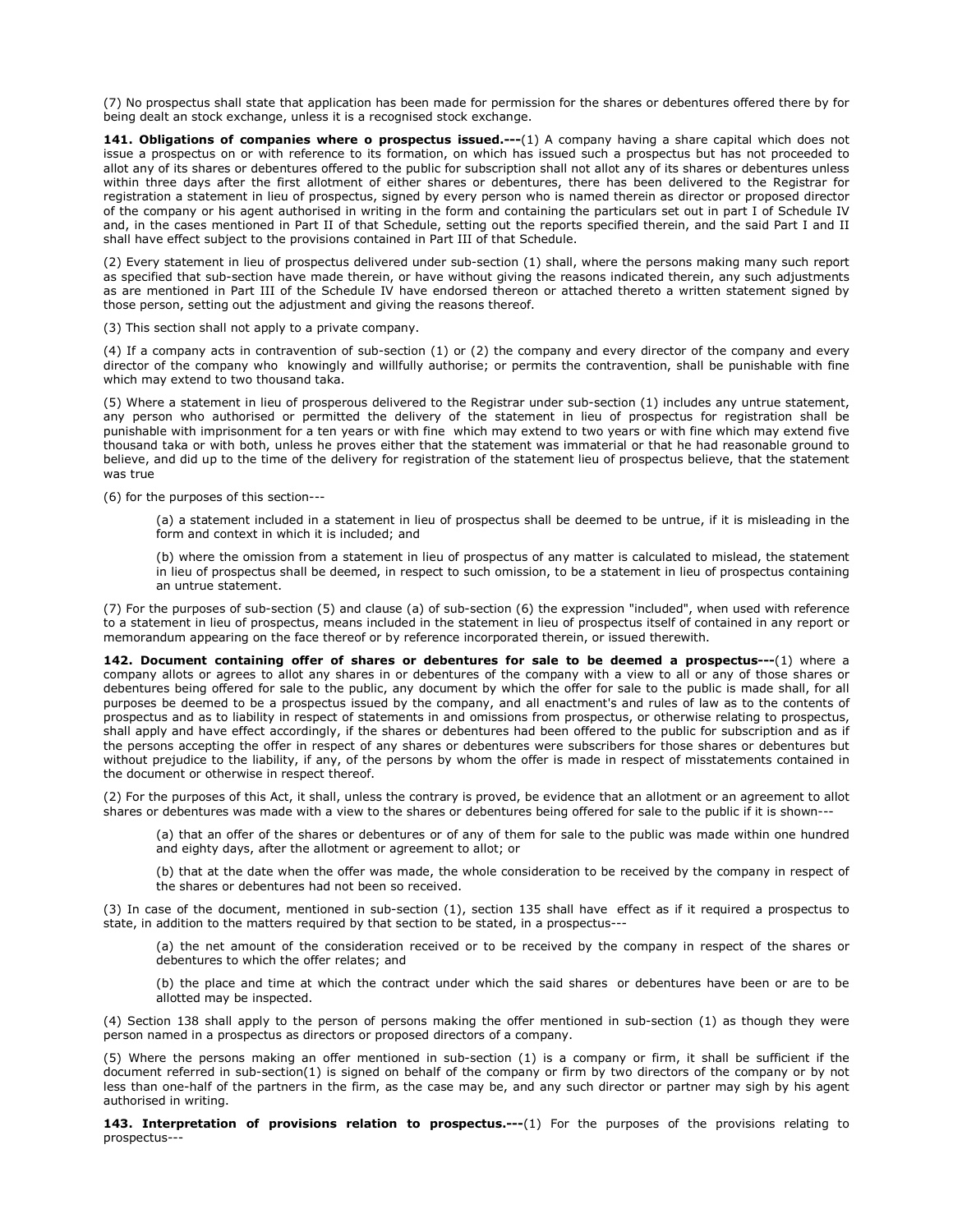(a) a statement included in a prospectus shall be deemed to be unture, if the statement is misleading in the form and context in which it is included; and

(b) where the omission from a prospectus of any matter is calculated to mislead, the prospectus shall be deemed in respect of such omission to be a prospectus containing untrue statement.

(2) For the purposes of section 145, 146 and clause (a) of sub-section (1) of this section, the expression "included" when used with reference to a prospectus, means included in the prospectus itself or contained in any report of memorandum appearing on the face thereof or by reference incorporated therein or issued therewith.

144. Restriction on alteration of terms of prospectus or statement in lieu of prospectus.--- A company shall not, at nay time, very the terms of a contract referred to in the prospectus or statement in lieu of prospectus, except with the approval of, or except under an authority given by, the company in general meeting.

145. Civil liability for misstatement in prospectus.---(1) Subject to the provisions of this section, where a prospectus invites members of the public to subscribe for shares in or debentures of a company, the following persons shall be liable to pay compensation to every person who subscribes for any shares or debentures on the faith of the prospectus for any loss or damage he may have sustained by reason of any untrue statement included therein, that is to say---

(a) every person who is a director of the company at the time of the issue of prospectus;

(b) every person who has authorised himself to be named and is named in the prospectus either as a director, or as having agreed to become a director, either immediately or after an interval of some time;

- (c) every person who is a promoter of the company; and
- (d) every person who has authorised the issue of the prospectus :

Provided that where, under section 138, the consent of a person is required to the issue of a prospectus and he has given that consent, or where the consent of a person named in a prospectus is required and he has given that consent, he shall not, by reason of having given such consent, be liable under this sub-section as a person who has, as referred to in claused (d), authorised the issue of the prospectus, except in respect of an untrue statement, if any, which is included in accordance with section 137 with the consent or under the authority of a person purporting to be an expert. (2) No person shall be liable under sub-section (1), if he proves---

(a) that having consented to become a director of the company, he withdrew his consent before the issue of the prospectus, and that it was issued without his authority or consent; or

(b) that the prospectus was issued without his knowledge or consent, and that on becoming aware of its issue he forthwith gave reasonable public notice that it was issued without his knowledge or consent; or

(c) that, after the issue of the prospectus and before allotment thereunder, he, on becoming aware of any untrue statement therein, withdrew his consent to the prospectus and gave reasonable public notice of the withdrawal and of the reason therefor; or

#### (d) that---

(i) as regards every untrue statement not purporting to be made on the authority of an expert or of a public official document or statement, he had reasonable ground to believe, and did up to the time of the allotment of the shares or debentures, as the case may be, believe that the statement was true; and

(ii) as regards every untrue statement purporting to be a statement by an expert or contained in what purports to be a copy of or an extract from a report or valuation of an expert, it was a correct and fair presentation of the statement, or a correct copy of or a correct and fair extract from, the report and valuation; and he had reasonable ground to believe, and did up to the time of the issue of the prospectus believe, that the person making the statement was competent to make it and that person had given the consent required by section 137 to the issue of the prospectus and had not withdrawn that consent before delivery of a copy of the prospectus for registration or, to the defendant's knowledge, before allotment thereunder: and

(iii) as regards every untrue statement purporting to be a statement made purporting to be a statement made by an official person or contained in what purports to be a copy of or extract from a public official document, it was a correct and fair representation of that statement, or correct copy of or a correct and fair extract from, the document :

Provided that this sub-section shall not apply in the case of a person liable by reason of his having given a consent required of him by section 137 as a person who has authorised the issue of the prospectus in respect of an untrue statement purporting to be made by him as an expert.

(3) A person who, would, under sub-section (1) be liable by reason of his having given a consent required of him by section 137 as a person who has authorised the issue of a prospectus in respect of an untrue statement purporting to be made by him as an expert, shall not be so liable, if he proves-

(a) that having given his consent under section 137 to the issue of the prospectus, he withdrew it in writing before delivery of a copy of the prospectus for registration; or

(b) that, after delivery of a copy of the prospectus for registration and before allotment thereunder, he, on becoming aware of the untrue statement, withdrew his consent in writing and gave reasonable public notice of the withdrawal and of the reason therefor; of

(c) that he was competent make the statement and that he had reasonable ground to believe, and did up to the time of the allotment of the shares or debentures, believe, that the statement was true.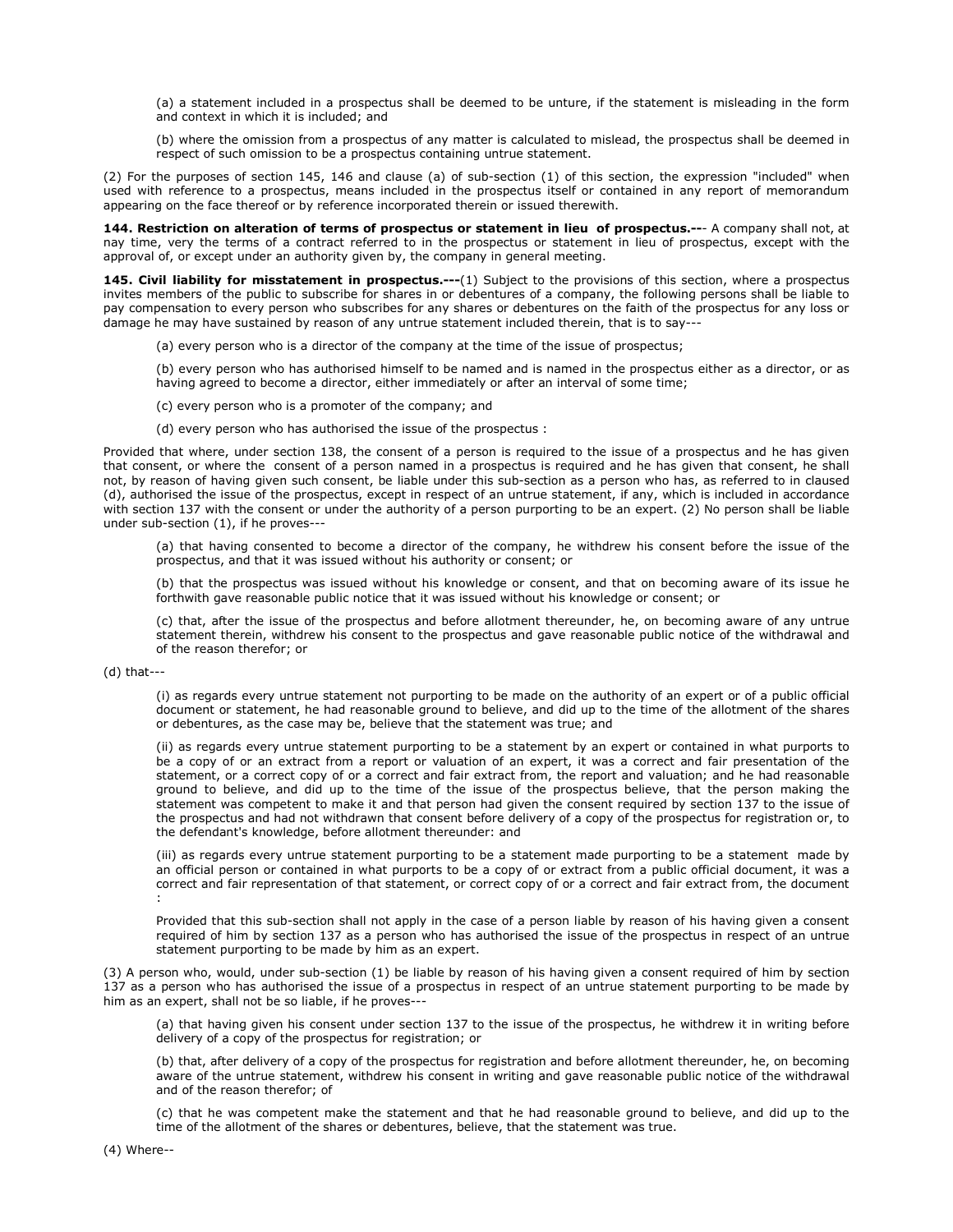(a) the prospectus specifies the name of a person as a director of the company, or as having agreed to become a director thereof, and he has not consented to become a director, or has withdrawn has consent before the issue of the prospectus, and has not authorised or consented to the issued thereof; or

(b) the consent of a person is required under section 137 to the issue of the prospectus and be either has not given that consent or has withdrawn it before issue of the prospectus.

the directors of the company excluding those without whose knowledge or consent the prospectus was issued and every other person who authorised the issue thereof, shall be liable to indemnify the person referred to in clause (a) or clause (b), as the case may be,, against all damages, costs and expenses to which be may be made liable by reason of his name having been interested in the prospectus or of the inclusion therein of a statement purporting to be made by him as an expert, as the case may be, or in defending himself in any suit or legal proceeding brought against him in respect thereof:

Provided that a person shall not for the purposes of this sub-section be deemed to have authorised the issue pf a prospectus by reason only of his having given the consent required by section 137.

(5) Every person who, becomes liable to make any payment by virtue of this section may recover contribution, as in cases of contract, from any other person who, if issued separately, would have been liable to make the same payment, unless the former person was, and the later person was not, guilty of fraudulent misrepresentation.

(6) For the purposes of this section---

(a) the expression "promoter" means a promoter who was a party to the preparation of the prospectus or of the portion thereof containing the untrue statement, but does not include any person by reason of his acting a professional capacity for persons engaged in procuring the formation of the company; and

(b) the expression "expert" has the same meaning as in section 139.

146. Penalty for unture statement in prospectus.--- (1) Where a prospectus issued after the commencement of this Act includes any untrue-statement every person who authorised the issue of the prospectus shall be punishable with imprisonment for a term which may extend to two years, or with fine which may extend to five thousand taka or with both, unless he proves either that the statement was immaterial or that he had reasonable ground to believe, and did, up to the time of the issue of the prospectus, believe the statement was true.

(2) A person shall not be deemed for the purposes of this section to have authorised the issue of a prospectus by reason only of his having given---

(a) the consent required by section 137 to the inclusion therein of statement purporting to be made by him as an expert ; or

(b) the consent required by sub-section (4) of section 138.

147. Penalty for fraudulently inducing persons to invest money : Any person who either by knowingly or recklessly making any statement, promise or forecast which is false, deceptive of misleading, or by induce another person to enter into, or to offer into---

(a) any agreement for, or with a view to acquiring, disposing of, subscribing for, or underwriting shares or debentures; or

(b) any agreement, the purpose or pretended purpose of which is to secure a profit to any of the parties from the yield of shares or debentures, or by reference to fluctuation in the value of shares or debenture.

shall be punishable with imprisonment for a term which may extend to five years or with fine which my extend to fifteen thousand taka or with both.

148. Restriction as to allotment.--- (1) No allotment shall be made of any share capital of a company offered to the public for subscription, unless the following amount and at least 5% of that amount have been paid in cash to the company, namely---

(a) the amount stated in prospectus as the minimum amount which in the opinion of the directors, must be raised by the issue of share capital in order to provide for the matters specified in sub-section (2);

(b) if any part of the minimum amount is to be defrayed in any other manner, the balance of the minimum amount after deduction the amount required to be so defrayed.

(2) The matters for which provision for the raising of a minimum amount of share capital must be made by the directors are the following namely---

(a) the purchase price of any property purchased or to be purchased which is to be defrayed in whole or in part out of the proceeds of the issue ;

(b) any preliminary expenses payable by the company and any commission so payable to any person in consideration of his agreeing to subscribe for or of his procuring or agreeing to procure subscriptions for any shares in the company;

(c) the repayment of any moneys borrowed by the company in respect of the foregoing matters ; and

(d) working capital.

(3) The amount referred to in sub-section (1) as the amount stated in the prospectus shall be reckoned exclusively of any payable otherwise than in cash and is in this Act referred to as the minimum subscription.

(4) All moneys received from applicants for shares shall be deposited and kept in a scheduled bank as defined in the Bangladesh bank Order, 1972 (PO No. 127 of 1972 ), until returned in accordance with the provisions of sub-section (7) or until the certificate to commence business is obtained under section 150(2).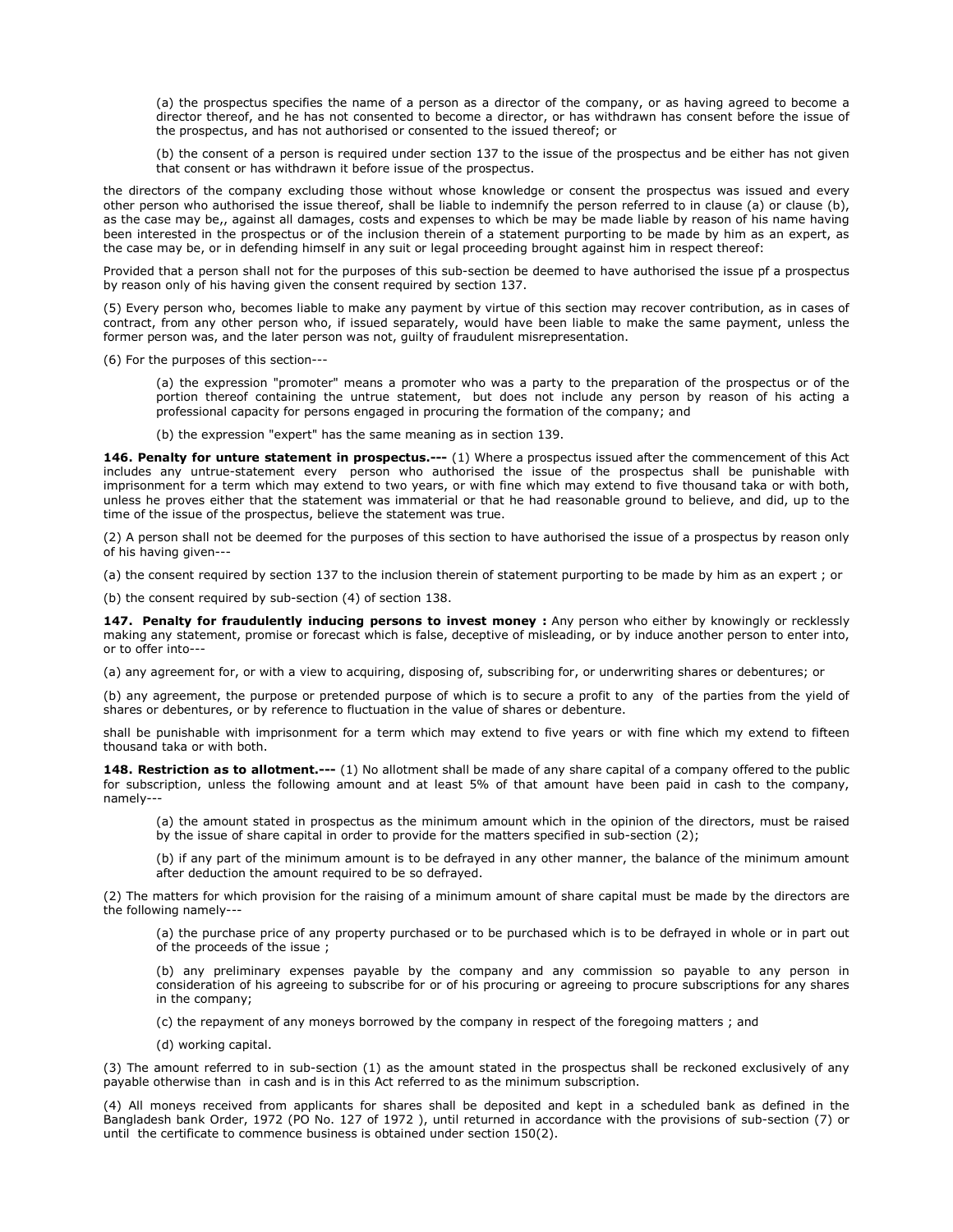(5) In the event of any contravention of the provisions of sub-section (4) every promoter, director or other person knowingly responsible for such contravention shall be liable to a fine not exceeding five thousand taka.

(6) The amount payable on application on each share shall not be less than five percent of the nominal amount of the share.

(7) If the conditions aforesaid have not been complied with within a period not exceeding one hundred and eighty days the first issue of the prospectus, or within forty days from the closing date of subscription-list as specified in the prospectus, whichever is earlier, all moneys received form applicants of shares or debentures shall be forthwith repaid to them without interest, and if any which money is not so repaid within the aforesaid period, the directors of the company, shall be jointly and severally liable to repay that money with interest at the rate of five percent above the bank after expiry of the aforesaid period.

(8) No allotment shall be made of any shares in, or debentures of, a company in pursuance of a prospectus issued and no proceedings shall be taken on applications made in pursuance of a prospectus so issued, until the beginning of the eight day after that on which the prospectus is first so issued or such later time, if any as may be specified in the prospectus.

Provided that where, after a prospectus is first issued, a public notice is given by some person responsible under section 145 for the prospectus which has the effect of excluding, limiting or diminishing his responsibility, no allotment shall be made until the beginning of the eighth day after that on which such public notice is first given.

(9) An application for shares in, or debentures of, a company, which is made in pursuance of a prospectus issued shall not be revocable until after the expiration of the eighth day after the time of the opening of the subscription list, or the giving, before the expiry of the said eighth day by some person responsible under section 145 for the prospectus, of a public notice having the effect under that section of excluding, limiting or diminishing the responsibility of the person giving it.

(10) Where an applicant for shares or debentures is required to accept condition which has the effect of waiving compliance with any requirement of this section shall be void.

(11) This section, except sub-section (6) thereof, shall not apply to any allotment of shares subsequent to the first allotment of shares offered to the public for subscription.

(12) In the case of the first allotment of share capital payable in cash of any company which does not issue any invitation to the public to subscribe for its shares, on allotment shall be made unless the minimum subscription, that is to say---

(a) the amount, if any fixed by the memorandum or articles and named in the prospectus or in the statement in lieu of prospectus as the minimum subscription upon which the director may proceed to allotment; or

(b) if no amount is so fixed and named, the whole amount of the share capital other than that issued or agreed to be issued as fully or partly paid up otherwise than in cash;

has been subscribed and an amount not less than five percent of the nominal amount of each share payable in cash has been paid to and received by the company.

(13) Sub-section (12) shall not apply to a private company or to a company which has allotted any shares or debentures before the commencement of this Act.

149. Effect of irregular allotment. --- (1) An allotment made by a company to an applicant in contravention of the provision of section 141 or section 148 shall be voidable at the instance of the applicant within one month after the holding of the statutory meeting of the company and not later or, in any case where the company is not required to hold a statutory meeting or where the allotment is made after the holding of the statutory meeting, within one month after the date of the allotment and not later, and shall be so voidable notwithstanding that the company is in the course of being wound up.

(2) If any director of a company knowingly contravenes or permits or authorises the contravention of any of the provisions of section 141 or section 148 with respect to allotment, he shall be liable to compensate the company and the allottee for any loss, damages or costs which the company or the allottee may have sustained or incurred thereby :

Provided that Proceedings to recover any such loss, damages or costs shall not be commenced after the expiration of two years from the date of the allotment.

150. Restrictions or commencement of Business.--- (1) A company shall not commence any business or exercise any borrowing powers unless---

(a) shares held subject to the payment of the whole amount thereof in cash have been allotted to an amount not less in the whole than the minimum subscription; and

(b) every director of the company has, out of the shares taken or contracted to be taken by him, paid in cash on each of the shares.

(i) where the shares are offered for public subscription, an amount equal to the amount to be paid on application for shares by the members of the public; or

(ii) where the shares are not offered, and amount payable in cash by the director on such share :

(c) there has been field with the Registrar a duly verified declaration by the secretary or one of the directors in the prescribed from, that the aforesaid conditions have been complied with; and

(d) in the case of a company which does not issue a prospectus inviting the public to subscribe for its shares, there has been filed with the Registrar a statement in lieu of prospectus.

(2) The Registrar shall, on the filing of a duly verified declaration, in accordance with the provisions of sub-section (1) certify that the company is entitled to commence business, and that certificate shall be conclusive evidence that the company is so entitled :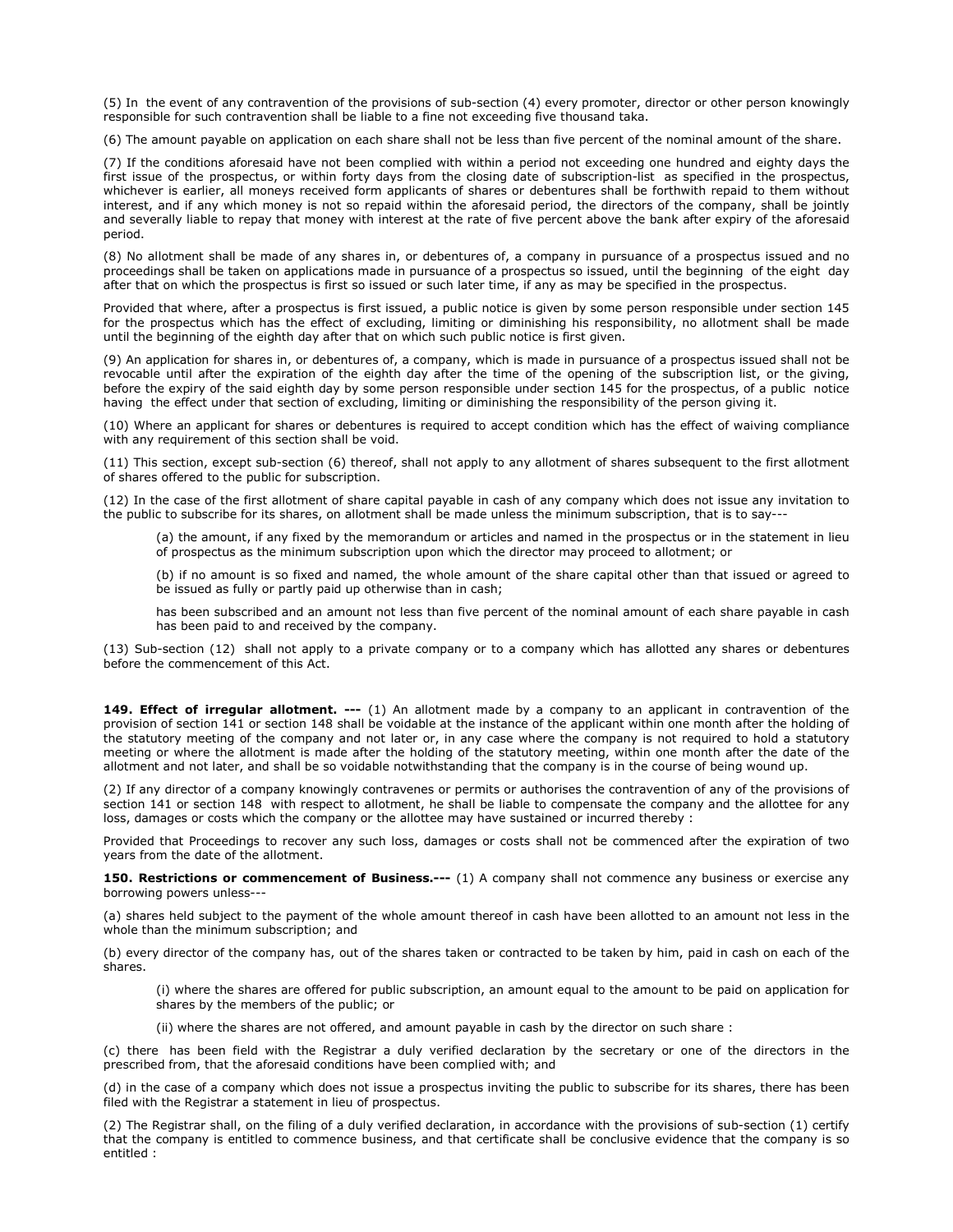Provided that in the case of a company which does not issue a prospectus inviting the public to subscribe for its shares, the Registrar shall not give such a certificate unless a statement in lieu of prospectus has been filed with him.

(3) Any contract made by a company before the date at which it is entitled to commence business shall be provisional only, and shall not be binding on the company until that date and on that date it shall become binding.

(4) Nothing in this section shall prevent the simultaneous offer for subscription or allotment of any shares, and debentures or the receipt of any money payable on application for shares or debentures.

(5) If any company commences business or exercises borrowing powers in contravention of this section, every person who is responsible for the contravention shall, without prejudice to any other liability, be liable to a fine not exceeding one thousand taka for every day during which the contravention continues.

(6) Nothing in this section shall apply to a private company, or to a company which does not issue a prospectus inviting the public to subscribe for its shares, and the provisions of this section in so far as they relate to shares, shall not apply to a company limited by guarantee and not having a share capital.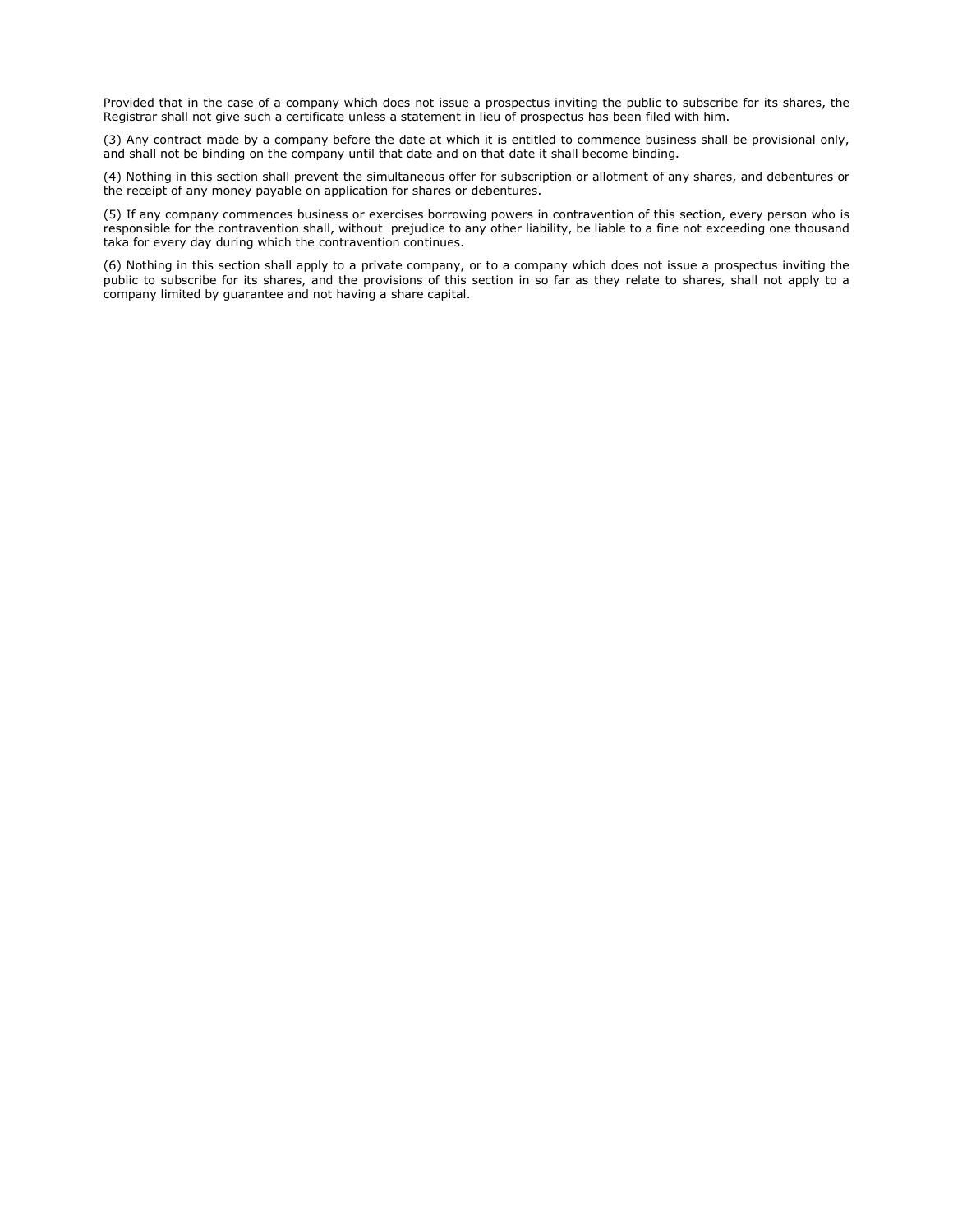# PART IV

## MANAGEMENT AND ADMINISTRATION

## Office and Name (Continued)

151. Return as to allotment.-(1) Where a company having a share capital makes any allotment of its shares, the company shall within sixty days thereafter, file with Registrar the following documents, namely :--

(a) a return of the allotments, stating the number and nominal amount of the shares comprised in the allotment, the name address nationality and other descriptions of the allottees, and the amount, if any, paid or due and payable on each share, and

(b) in the case of shares allotted as fully or partly paid up otherwise than in cash, the copies of the following agreements duly stamped and verified in the prescribed manner namely :-

(i) vendor's agreement, that is the agreement which constitutes the title of the allotee to the allotment; and

(ii) the contract of sale or service or to other consideration in respect of which the allotment was made;

(c) the number and nominal value of the allotted shares referred to in clause (b); and

(d) the deed of sale of any immovable property, if the consideration for allotment of shares referred to in clause (b) is sought to the paid by the allottee by way of transfer of such property.

(2) Where a contract mentioned in sub-section (1) is not reduced to writing, the company shall, within one month after the allotment, file with the Registrar the prescribed particulars of the contract stamped with the same stamp duty as would have been payable if the contract had been reduced to writing, and these particulars shall be deemed to be an instrument within the meaning of the Stamp Act, 1899 (II of 1899) and the Registrar may, as a condition of filing the particulars, require that the stamp duty payable thereon be adjudicated under section 31 of that Act.

(3) If the Registrar is satisfied that in the circumstances of any particular case the period of sixty days specified in subsection (1) and (2) for compliance with the requirements of these section is inadequate, he may, on an application made by the company before expirys of the sixty days, extend that period as he thinks fit, and if he does so, the provisions of subsection (1) and (2) shall have effect in that particular case as if for the extended period allowed by Registrar specified in those sub-sections.

(4) If a company defaults in complying with the requirements of this section, every officer of the company who is knowingly a party to the default shall be liable to a fine not exceeding one thousand taka for every day during which the default continues :

Provided that, in case of default in filling with the Registrar within the time specified in sub-section (1) and (2) any document required to be filed by this section, the company or any person liable for the default may apply to the Court for relier, and the Court, if satisfied that the commission to file the document was accidental or due to inadvertence or that on other grounds it is just and equitable to grant relief, may make an order extending the time for the filing of the document for such a period as the Court may think proper.

### Commissions and Discounts

152. Restrictions on payment of commissions, discounts, etc.- (1) It shall be lawful for a company to pay a commission to any person in consideration of his subscribing or agreeing to subscribe, whether absolutely or conditionally, for any shares in the company, for procuring or agreeing to procure subscription, whether absolutely or conditionally for any shares in the company, if---

(a) the payment of the commission is authorised by the articles and the commission paid or agreed to be paid does not exceed the amount or rate so authorised; and

(b) if the amount or rate of percentage of the commission paid or agreed to be paid is---

(i) in the case of shares offered to the public for subscription, in the prospectus; and

(ii) in the case of shares not offered to the public for subscription, disclosed in the statement lieu of prospectus or in a statement in the prescribed form signed in like manner as a statement in lieu of prospectus and filed with the Registrar and, where a circular of notice, not being a prospectus inviting subscription for the shares is issued, also disclosed in that circular or notice.

(2) Save as provided in sub-section (1) and section 153, no company shall allot any of its shares or apply any its moneys either directly of indirectly in payment of any commission. discount or allowances, to any person in confederation of his subscribing or agreeing to subscribe, whether absolutely or conditionally, for any shares of the company or procuring or agreeing to procure subscriptions, whether absolutely or conditionally, for any shares in the company, and the shares shall not be so allotted or the money shall not be so applied by adding to the purchase-money of any property acquired by the company or the contract price of any work to be executed for the company or the money to be paid out of the nominal purchase money or contract price, or otherwise.

(3) Nothing in this section shall affect the power of any company to pay such brokerage as it has heretofore been lawful for a company to pay and a vender to, promoter of, or other person who received payment in money or shares from, a company shall have and shall be deemed always to have had power to apply any part of the money or shares so received in payment of any commission, the payment of which, if made directly by the company, would have been legal under this section.

153. Power to issues share at a discount. - (1) Subject to the provisions of this section, it shall be lawful for a company to issue at a discount shares in the company of a class already issued :

Provided that -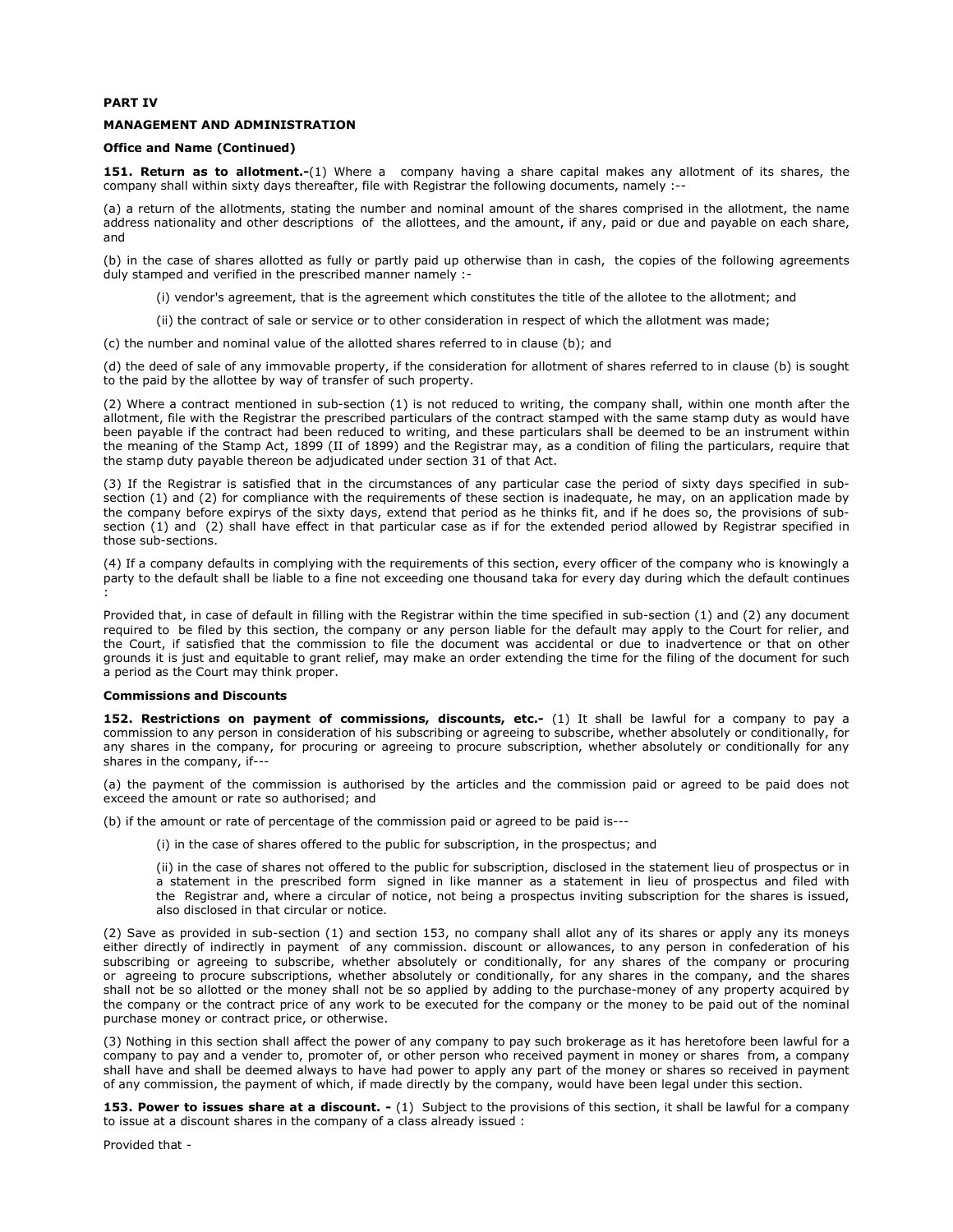(a) the issued of the shares at a discount must be authorised by resolution passed in general meeting of the company and must be sanctioned by the Court;

(b) the resolution must specify the maximum rate of discount, not exceeding ten percent in any case, at which shares are to be issued;

(c) not less than one year must at the date of issued have clasped since the date on which the company was entitled to commence business;

(d) the shares to be issued at a discount must be issued within six months after the date on which the issue is sanctioned by the Court or within such extended time as the Court may allow.

(2) Every prospectus relating to the issue of the shares and every balance sheet issued by the company subsequently to the issue must contain particulars of the discount allowed on the issue of the shares or of so much of that discount as has not been written off at the date of the issue of the document in question.

(3) If accompany defaults in complying with sub-section (2) the company and also every officer of the company who is in default shall be liable to a fine not exceeding five hundred taka.

154. Issue of redeemable preference shares. - (1) Subject to the provisions of this section, a company limited by shares may, if so authorised by its articles, issue preference shares which are, or at the option of the company are to be or liable to be redeemed :

Provided that -

(a) no such shares shall be redeemed except out of profits of the company which should otherwise be available for dividend or out or the proceeds of a fresh issue of shares made for the purposes of the redemption or out of sale proceeds of any property of the company.

(b) no such shares shall be redeemed unless they are fully paid;

(c) where any such shares are redeemed otherwise than out of the proceeds of a fresh issue, there shall, out of profits which would otherwise have been available for dividend, be transferred to a reserve fund, to be called "the capital redemption reserve fund" a sum equal to the amount applied in redeeming the shares, and the provisions of this relating to the reduction of the shares capital of a company shall, except as provided in this section, apply if the capital redemption reserve fund were paid up share capital of the company;

(d) where any such share are redeemed out of the proceeds of a fresh issue, the premium, if payable on redemption, must be provided for out of the profits of the company before the shares are redeemed.

(2) In every balance-sheet of a company which has issued redeemable preference shares the following shall be included, namely : ---

(a) a statement specifying what part of the issued capital of the company consists of such shares; and

(b) the date on or before which those shares are, or are to be, liable to be, redeemed or where no definite date is fixed for redemption, the period of notice to be given for redemption.

(3) Subject to the provisions of this section, the redemption of preference shares may be effected on such terms and in such terms and in such manner as may be provided by the articles of the company.

(4) Where in pursuance of this section a company has redeemed or is about to redeem any preference shares, it shall have power to issue shares up to the nominal amount of the shares redeemed or to be redeemed, as if those had never been issued, and accordingly the share capital of the company shall not, for the purpose of calculating the fees payable under section 384, be deemed to be increased by the issue, of shares in pursuance of this sub-section :

Provided that, where new shares are issued before the redemption of the old shares, the new shares shall not, so far as they relate to stamp duty, be deemed to have been issued in pursuance of this sub-section, unless the old shares are redeemed within one month after the issue of the new shares.

(5) Notwithstanding anything in the other provisions of this section, where redeemable preference shares deemed, under sub-section (4), to have never been issued are, or are to be, redeemed for the purpose of allotting them as fully paid up bonus shares to the members of the company, the redemption reserve fund may be applied by the company up to the nominal value of the new shares referred to in sub-section (1) (c) for such redemption.

(6) If a company defaults in complying with any of the provisions of this section, the company and also every officer of the company who is in default shall be liable to a fine not exceeding two thougsand taka.

155. Further issue of capital. - (1) Where the directors decided to increase the subscribed capital of the company by issue of further shares within the limit of the authorised capital -

(a) such further shares shall be offered to the members in proportion, as nearly as circumstances admit, to the capital paid up on the existing share held by such member, irrespective of class, at the date of the offer;

(b) such offer shall be made by notice specifying the number of shares offered and specifying the time limit. not being less than fifteen days from the date of the offer, within which the offer if not accepted, will be deemed to have been declined;

(c) after the expiry of the time specified in the notice aforesaid, or on receipt of earlier intimation from the members to whom such notice is given that he declines to accept the shares offered, the directors may dispose of the same in such manner as they may think most beneficial to the company.

(2) Notwithstanding anything contained in sub-section (1) the further shares aforesaid may be offered to any person whether or not those person include its person referred to in clause (a) of that sub-section in manner whatsoever.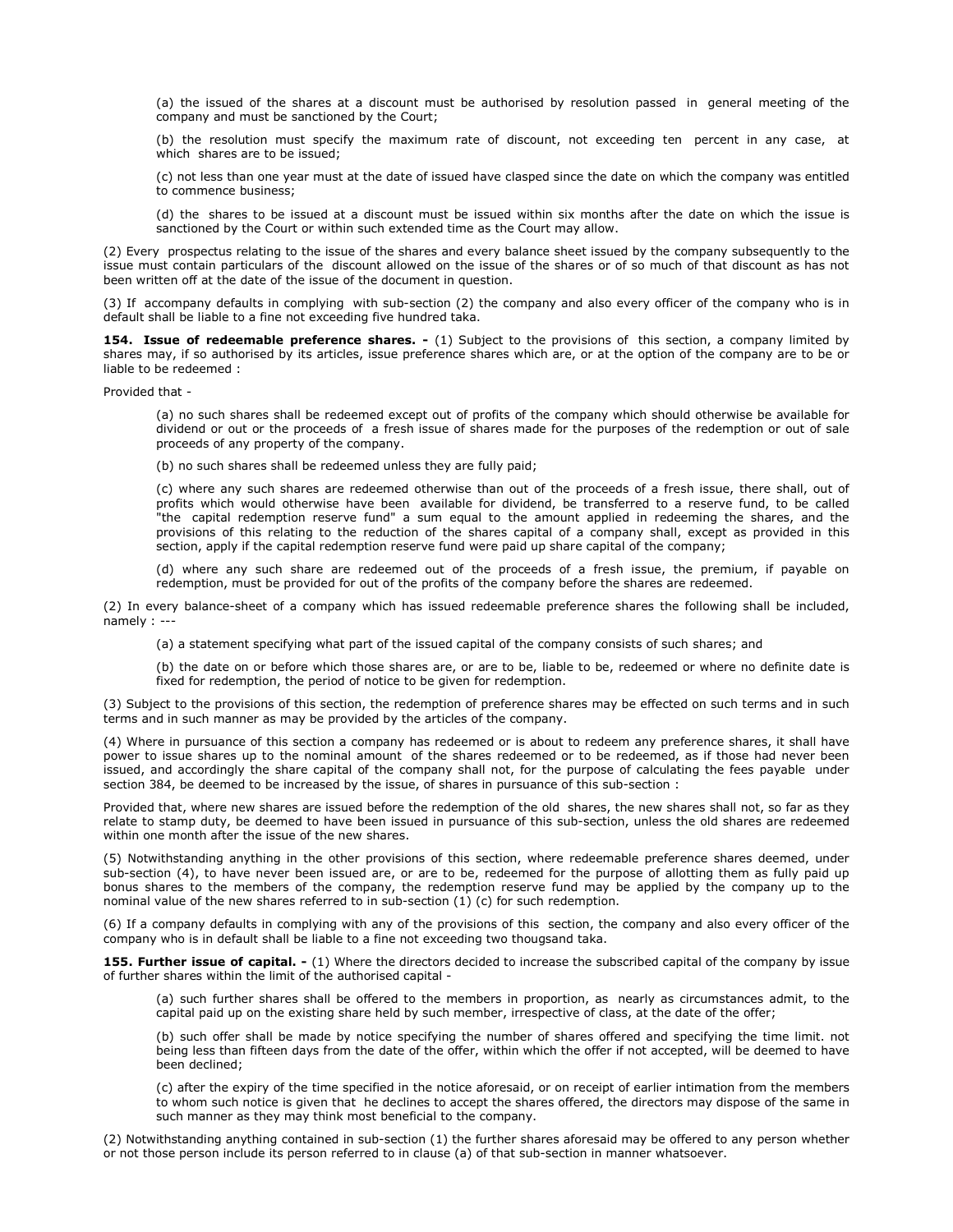156. Statement in balance sheet as to commissions and discounts. - Where a company has paid any sums by way of commission in respect of any shares or debentures or allowed any sums by way of discount in respect of any debentures, the total amount so paid or allowed or so much thereof as has not been written off, shall be stated in every balance sheet of the company until the whole amount thereof has been written off.

### Payment of Interest out of Capital

157. Power of company to pay interest out of capital in certain cases. - Where any shares of a company are issued for the purpose of raising money to defray the expenses of the construction of any works or building or the provision of any plant which cannot be made profitable for a lengthened period, the company may pay interest on so much of that share capital as is for the time being paid up for the period and subject to the conditions and restrictions in this section mentioned and may charge the same to capital as part of the cost of construction of the work or building or the provision of plant :

#### Provided that -

(a) no such payment shall be made unless the same is authorised by the articles or by special resolution;

(b) no such payment whether authorised by the articles or by special resolution, shall be made without the previous sanction of the government; and such sanction shall be conclusive evidence for the purposes of this section that the shares of the company in respect of which such sanction is given have been issued for a purpose specified in this saction;

(c) before sanctioning any such payment the government may, at the expense of the company, appoint a person to inquire and report to the Government as to the circumstances of the case, and may, before making the appointment, require the company to give security for the payment of the costs of the inquiry;

(d) the payment shall be made only for such period and may be determined by the Government, and such period shall in no case extend beyond the close of the half-year nest after the half-year during which the works or buildings have been actually completed or the plant provided;

(e) the rate of interest shall in no case exceed four percent per annum or such lower rate as the Government, may, by notification in the official Gazette, prescribe;

(f) the payment of the interest shall not operate as a reduction of the amount paid up on the shares in respect of which it is paid;

(g) the accounts of the company shall show the share capital on which, and the rate at which, interest has been paid out of capital during the period to which the accounts relate.

#### Certificates of Shares, etc.

158. Limitation of time for issue of certificates. - (1) Every company shall, within ninety days after the allotment of any of its shares, debentures or debenture-stock, and within ninety days after the registration of transfer of any such shares, debentures or debenture-stock complete and have ready for delivery the certificates of all shares, debentures, and the debenture-stock allotted or transferred unless the conditions of issue of the shares, debentures or debenture-stock otherwise provide.

(2) If default is made in complying with the requirements of this section, the company, and also every officer of the company who is knowingly a party to the default shall be liable to a fine not exceeding five hundred taka for every day during which the default continues.

### Information as to Mortgages, Charges, etc.

159. Certain mortgages and charges to be void if not registered - (1) Every mortgage or charge created after the commencement of this Act by a company and being either -

- (a) a mortgage or charge for the purpose of securing any issue of debentures; or
- (b) a mortgage or charge on uncalled share capital of the company, or
- (c) a mortgage or charge on any immovable property wherever situated or any interest therein, or
- (d) a mortgage or charge on any book debts or the company, or
- (e) a mortgage or charge, not being a pledge on any moveable property of the company except stock-in- trade, or

(f) a floating charge on the undertaking or shall so far as any property of the company, security on the company's property or undertaking is thereby conferred, be void against the liquidator and any creditor of the company, unless the prescribed particulars of the mortgage or charge, together with the instrument, if any, by which the mortgage or charge is created or evidenced or a copy thereof verified in the prescribed manner are filed with the Registrar for registration in manner required by this Act within twenty-one days after the date of its creation ; put any contract or obligation for repayment of the money thereby secure shall not be prejudiced; and when a mortgage or charge becomes void under this section, the money secured thereby shall immediately become payable.

Provided that -

(i) in the case a mortgages or charge created out of Bangladesh comprising solely property situate outside Bangladesh the said twenty one days shall be counted by excluding the period which would be necessary to receive the instrument in Bangladesh in due course had it been posted with due diligence; and

(ii) where the mortgage of charge is created in Bangladesh comprises property outside Bangladesh the instrument creating or purporting to create the mortgage or charge or a copy thereof verified in the prescribed manner may be filed for registration notwithstanding that further proceedings may be necessary to make the mortgage or charge valid or effectual according to the law of the country in which the property is situate; and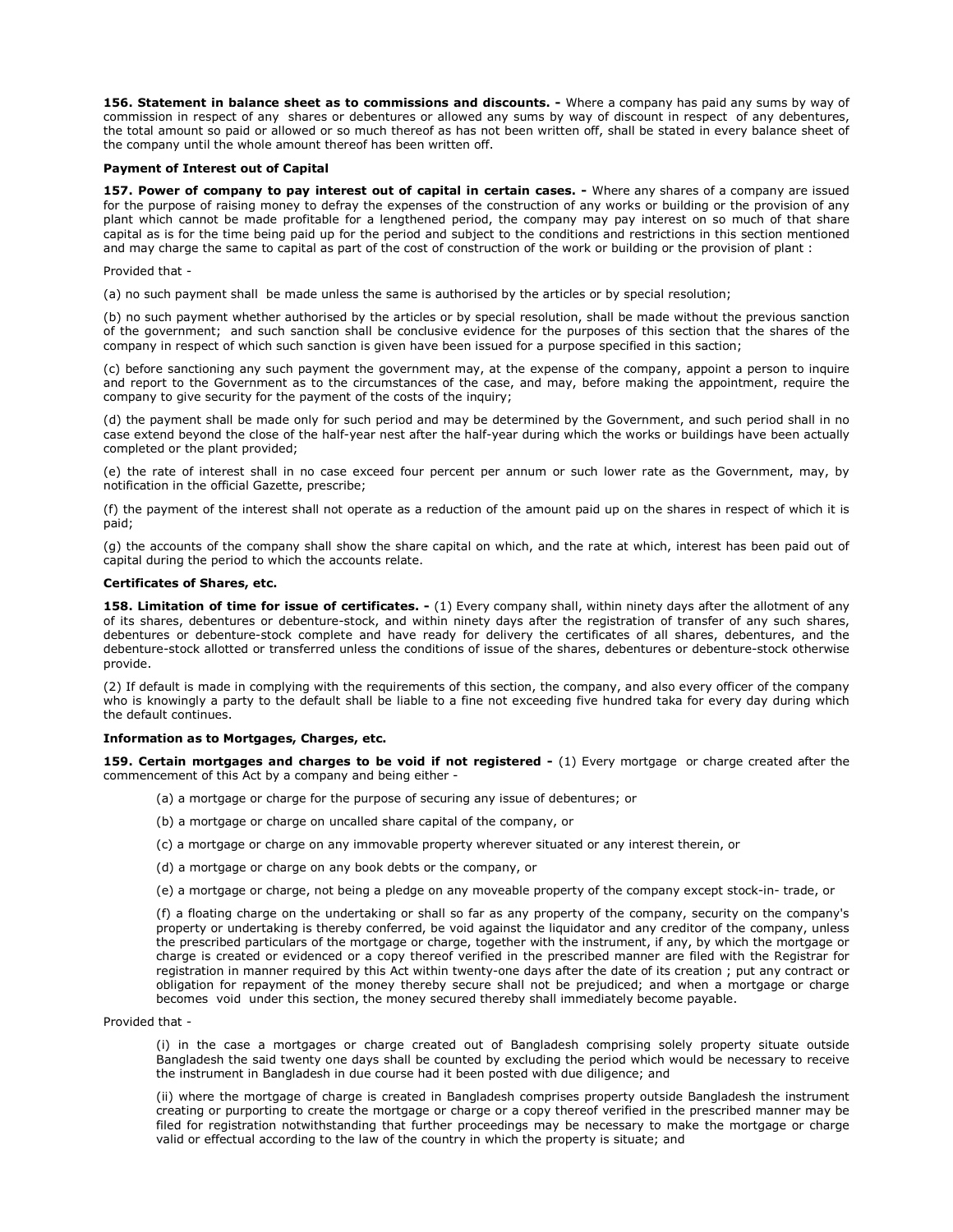(iii) where a negotiable instrument has been given to secure the payment of any book debts of a company, the deposit of the instrument for the purpose of securing an advance to the company shall no for the purposes of this section be treated as a mortgage or charge on those book debts; and

(iv) the holding of debentures entitling the holder to a charge on immovable property shall not be deemed to be an interest in immovable property.

(2) Where any mortgage or charge on any property of a company require to be registered under this section has been so registered, any person acquiring such property or any part thereof or any share or interest therein, shall be deemed to have notice of the said mortgage or charge as from the date of such registration.

160. Registration of charge on properties acquired subject to charge. - (1) Where a company registered in Bangladesh acquires any property which is subject to a charge on any such kind as would, if it had been created by the company, after the acquisition of the property, have been required to be registered under this Part, the company shall couse the prescribed particulars of the charge together with a copy certified in the prescribed manner to be a correct copy of the instrument, if any, by which the charge was created or its evidenced, to be delivered to the Registrar for registration in manner required by this Act within twenty-one days after the date on which the acquisition completed

Provided that if the Property is situated and the charge was created outside Bangladesh the said twenty-one days shall be counted by excluding the period which would be necessary to receive the instrument in Bangladesh in due course of post had it been despatched with due diligence.

(2) If a company defaults in complying with the provisions of this section the company and also every officer of the company, who is knowingly and willfully in default, shall be liable to a fine not exceding one thousand taka.

161. Particulars in case of series of debentures entitling holders pari passu. - (1) Where a series of debentures containing, or giving by reference to any other instrument, any charge to the benefit of which the debentures. holders of that series are entitled pari passu is created by a company, it shall be sufficient for the compliance of section 159 if there are filed with the Registrar with twenty-one days after the execution of the deed containing the charge or, if there is no such deed, after the execution of any debentures of the series, the following :-

(a) the total amount secured by the whole series;

(b) the dates of the resolutions authorising the issue of the series and the date of the covering deed, if any, by which the security is created or defined;

- (c) a general description of the property charged;
- (d) the names of the trustees, if any, from the debenture-holders; and
- (e) the deed or a copy thereof varified in the prescribed manner containing the charge or if there is no such deed one of the debentures of the series ;

Provided that, where more than one issue is made of debentures in the series, there shall be filed with the Registrar for entry in the register particulars of the date and amount of each issue, bu an omission to do this shall no affect the validity of the debentures issued.

(2) The Registrar shall register the particulars and the deeds filed under sub section (1).

162. Particulars in case of commission, etc. on debentures--- Where any commission, allowance or discount has been paid or made either directly or indirectly by the company to any person in consideration of his subscribing of agreeing to subscribe, whether absolutely or conditionally, for any debentures of the company, or for procuring or agreeing to procure subscriptions, whether absolutely or conditionally for any such debentures, the particulars required to be filed for registration under section 159 and 161 shall include particulars as to the amount or rate percent of the commission, discount or allowance so paid or made, but an ommission to do this shall not affect this validity of the debentures issued :

Provided that the deposit of any debentures as security for any debt of the company shall not for the purposes of this provision be treated as the issue of debentures at a discount.

163. Registers of mortgages and charges.---(1) The registrar shall keep, with respect to each company, a register in the prescribed form of all mortgages and charges created by the company after the commencement of this Act and requiring registration under section 159 and shall, on payment of the prescribed fee, enter in the register, with respect to every such mortgage or charge, the date of creation, the amount secured by it, short particulars of the property mortgaged or charged and the names of the mortages or the persons entitled to the charge.

(2) After making the entry required by sub-section (1) the Registrar shall return the instrument, if any, or the verified copy thereof, as the case may be, filed in accordance with the provisions of section 159 or 161 to the person filling the same.

(3) The register kept in pursuance of this section shall be open to inspection by any person on payment of the fee, as specified in Schedule II.

164. Index to register of mortgages and charges.---The Registrar shall keep a chronological index, in the prescribed form and with the prescribed particulars of the mortgages and charges registered with him under this Act.

165. Certificate of registration.---The Registrar shall give a certificate under his hand of the registration of any mortgage or charge registered in pursuance of section 159, stating the amount thereby secured, and the certificate shall be conclusive evidence that the requirement of sections 159 to 163 as to registration have been complied with.

166. Endorsement of certificate of registration on debentures or certificate of debenture-stock.-- The company shall cause a copy of every certificate of registration, given under section 165 to be endorsed on every debenture or certificate of debenture-stock which is issued by the company, and the payment of which is secured by the mortgage or charge so registere :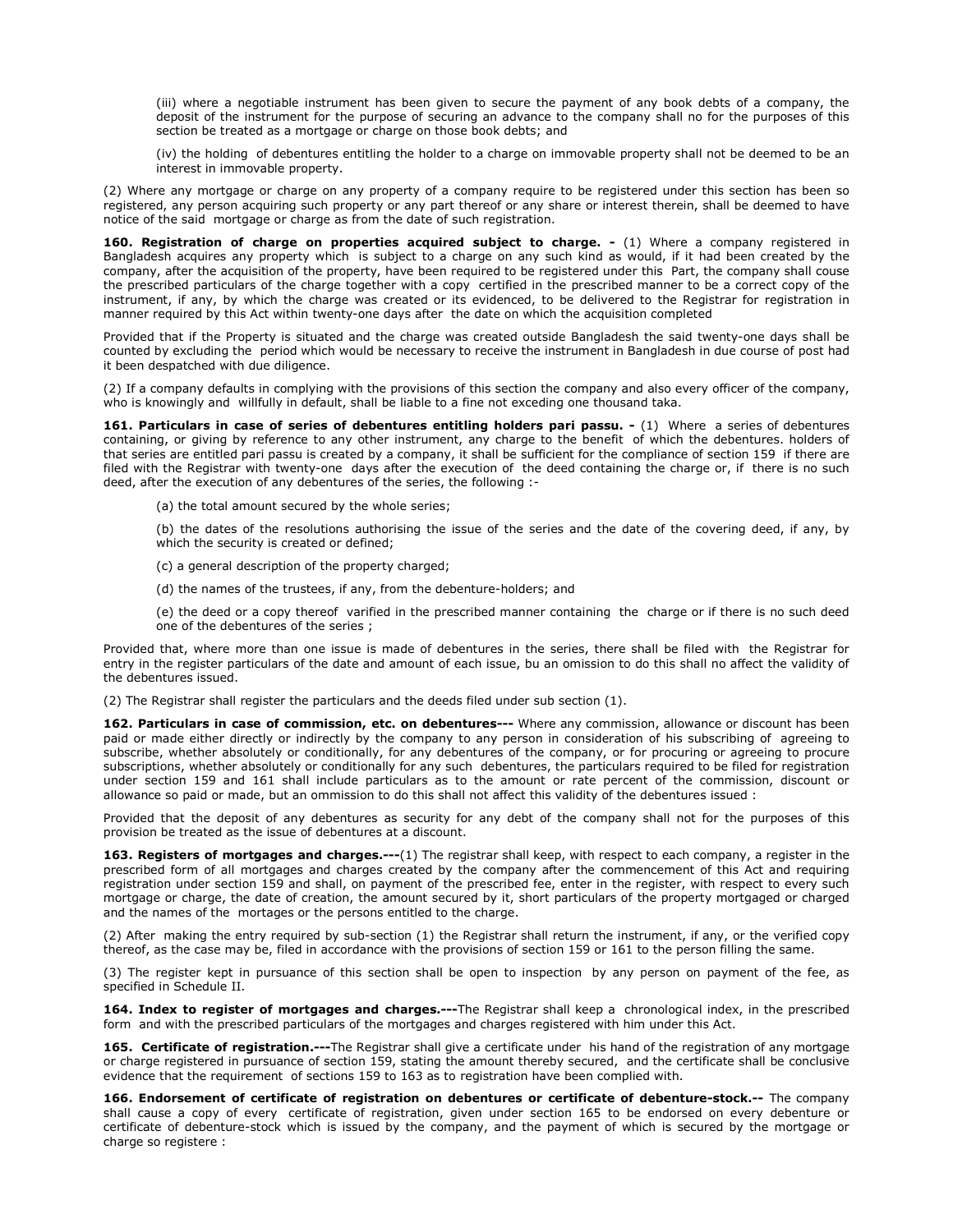Provided that nothing in this section shall be construed as requiring a company to cause a certificate of registration of any mortaged or charge so given to be endoresed on any debenture or certificate of debenture-stock issued by the company before the mortgage or charge was created.

167. Duty of company and right of interested party as regards registration --- (1) Every company to file with the Registrar for registration the prescribed particulars of every mortgage or charge created by the company and of the issues of debentures of a series, requiring registration under section 159, and registration of any such mortgage or charge may be also effected on the application of any person interested therein.

(2) Where the registration is effected on the application of some person other than the company, that person shall be entitled to recover from the company the amount of any fees properly paid by him to the Registar on the registration.

(3) Whenever the terms of conditions or extent or operation of any mortgage or charge registered under this section are modified, it shall be the duty of the company to send to the Registrar the particulars of such modification and the provisions of this section as to registration of the mortgage or charge shall apply to such modification of the mortgage or charge as aforesaid.

168. Copy of instrument creating mortgage or charge to be kept at registered office.--Every company shall cause a copy of every instrument creating any mortgage or charge requiring registration under section 159 to be kept at the registered office of the company;

Provided that, in the case of a series of uniform debentures, a copy of one such debenture shall be sufficient.

169. Registration of appointment or receiver-(1) I any person obtains an order for the appointment of a receiver of the property of a company, or appoints such a receiver under any powers contained in any instrument, he shall within fifteen days from the date of the order or of the appointment under the powers contained in the instrument, file notice of the fact with the Registrar and the Registrar, shall on payment of the prescribed fee, enter the fact in the register of mortgages and charges.

(2) If any person makes default in complying with the requirements of this section, he shall be liable to a fine not exceeding two hundred taka for everyday during which the default continues.

170. Filling of accounts of Receivers-(1) A receiver referred to in section 169 of any property who had taken possession shall for every financial year during such possession and also on ceasing to act as receiver, file with the Registrar an abstract in the prescrived from of his receipts and payment during the period to which the abstract relates and shall also, on ceasing to act as receiver, file with the Registrar, notice to that effect and the Registrar shall inter the notice in the register of mortgages and charges.

(2) Where a receiver of the property of a company has been appointed, every invoice, order for goods, or business letter issued by or on behalf of the company, or the receiver of the company, being a document on or in which the name of the company appears, shall contain a statement that a receiver has been appointed.

(3) For every default in complying with the requirements of this section, the company, and also every officer of receiver as the case may be of the company, who knowingly and willfully authorises or permits the default, shall be liable to a fine not exceeding five hundred taka.

171. Rectification of register of mortgages - (1) If the Court satisfied that-

(a) the omission to register a mortgage or charge within the time required by section 159, or the omission or misstatement of any particular with respect to any such mortgage or charge, or the omission to give intimation to the Registrar of the payment or satisfaction of a debt from which the mortgage or charge was created, was accidental or due to inadvertence or to some other sufficient cause, or

(b) the omission is not of a nature to prejudice the position of creditors or share-holders of the company, or

(c) on other grounds it is just and equitable to grant to relief the court may, on the application of the company or any person interested and on such terms and conditions as seem to the court just and expedient, order that the time for registration be extended or, as the case may be, that the omission or mis-statement be rectified, and may make such order as to the costs to be paid to the applicant as it thinks fit.

(2) Where the Court extends the time for the registration of mortgage, or charge, the order shall not prejudice any right, as acquired in respect of the property concerned prior to the time when the mortgage, or charge is actually registered.

172. Registration of Satisfaction of mortgages and charges--(1) The company shall give intimation to the Registrar of the payment of satisfaction of any mortgage or charge required to be registered under section 159 within twenty-one days from the date of the payment or satisfaction thereof.

(2) The Registrar shall, on receipt on such intimation, cause a notice to be sent to the mortgage, calling upon him to show cause, within a time not exceeding fourteen days to be fixed by such notice, why the payment or satisfaction of the charge or mortgage should not be recorded.

(3) The Registrar shall, if no cause is shown, order that a memorandum of satisfaction he entered on the register and shall, if required, furnish the company with a copy thereof.

(4) Where cause is shown the Registrar shall record a note to the effect in the register, and shall inform the company that he has done so

173. Penalties--(1) If any company makes default in filing with the Registrar for registration the particulars-

(a) of any mortgage or charge created by the company, or

(b) of the payment or satisfaction of a debt in respect of which a mortgage or charge had been registered under section 159 or section 160, or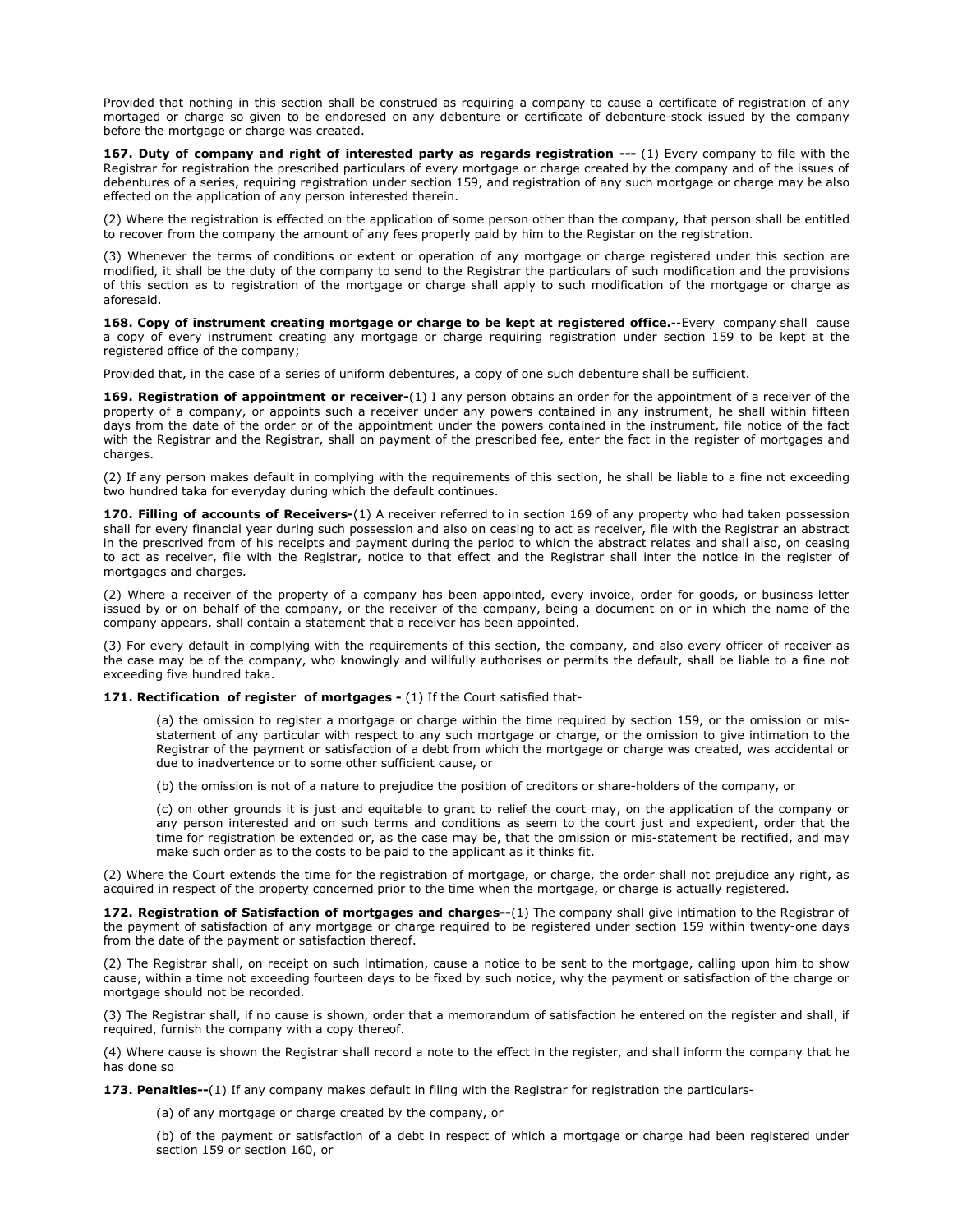(c) of the issue of debentures of a series; requiring registration with the Registrar under the foregoing provision of this Act, then unless the registration had been effected on the application of some other person, the company, and also every officer of the company or other person who is knowingly a party to the default, shall, on conviction be liable to a fine not exceeding one thousand taka for everyday during which the default continues.

(2) Subject as aforesaid, if any company makes default in complying with any of the requirements of this Act as to the registration with the Registrar of any mortgage or charge created by the company, the company, and also every officer of the company, who is knowingly and willfully a party to the default, shall, without prejudice to any other liability, be liable on conviction to a fine not exceeding two thousand taka.

(3) If any person knowingly and willfully authorises or permits the delivery of any debenture or certificate of debenture-stock requiring registration with the Registrar under the foregoing provisions of this Act the certificate of registration being endorsed upon it as required by section 166, he shall, without prejudice to any other liability, be liable of conviction to a fine not exceeding two thousand taka.

174. Company's register of mortgages:--(1) Every company shall keep register of mortgages and enter therein all mortgage and charges specifically affecting property of the company and all floating charge on the under taking or on any property of the company, giving in each case a short description of the property mortgaged or charged the amount of the mortgage or charge and, except in the case of securities to bearer, the name of the mortgages of persons entitled thereto.

(2) If any director, manager or other officer of the company knowingly and willfully authorieses or permits the omission of any entry required to be made in pursuance of this section, he shall be liable to a fine not exceeding two thousand taka.

175. Right to inspect copies of instruments creating mortgages and charges and company's register of mortgages :- (1) The copies kept at the registered office of the company in pursuance of section 168 or instruments creating any mortgage or charge requiring registration under this Act with the Registrar and register of mortagges kept in pursuance of section 174, shall kept be open at all reasonable times to the inspections of any creditor or member of the company without fee, and the register of mortgages shall also be kept open to the inspection of any other person on payment of such fee, not exceeding ten taka for each inspection, as the company may prescribe.

(2) If inspection of the said copies or register is refused the company shall be liable to a fine not exceeding one hundred taka for the first day and to a further fine not exceeding fifty taka for everyday during which the refusal continues, and every officer of the company, who knowingly authorises or permits the refusal, shall incur the like penalty, and in addition to the above penalty, the Court may be order compel an immediate inspection of the copies or register.

176. Right to inspect resister of debenture-holders and to have copies of trust deeds:--(1) A company shall keep open every register of the debenture holders for he inspection its debenture-holders and share- holders and every such holder may require a copy of the register or part thereof on payment of fees specified in Schedule II:

Provided that-

(a) the register shall not be inspected during such period or periods not exceeding in the whole thirty days in any year, as may be specified in the articles; and

(b) subject to such reasonable restrictions as may be imposed by the general meeting, the register shall be kept open for inspection for at least two hours in a day during the permissible period.

(2) A copy of any trust-deed for securing any issue of debentures shall be forwarded to every holder of any such debentures at his request on payment, in the case of a printed trust deed, of the sum of ten taka or such less sum as may be fixed by the company, or where the trust-deed is not printed, the fees specified in schedule-II.

(3) If inspection is refused or a copy is refused or not forwarded, the company shall be liable to a fine not exceeding one hundred taka for the first and to a further fine not exceeding fifty taka for every day subsequently during which the refusal continues, and every officer of the company who knowingly authorises or permits the refusal shall incur the like penalty; and the Court may be order compel an immediate inspection of the register.

### Debenture and Floating Charges

177. Perpetual debentures:- A conditions contained in any debenture or in any deed for securing any debentures, whether issued or executed before or after the passing of this Act shall not be invalid by reason only that thereby the debentures are made irredeemable or redeemable only on the happening of a contingency, however, remote, or on the expiration of a period however long.

178. Power to re-issue redeemed debentures in certain cases:- (1) Where either before or after the commencement of this Act, a company has redeemed any debenture previously issued, the company shall have right, and shall be deemed to have had the right, to keep the debentures alive for the purposes of re-issue, unless-

(a) the articles of the conditions of issue expressly otherwise provides; or

(b) the debentures have ben redeemed in pursuance of any obligation on the company so to do, not being an obligation enforceable only by the person to whom the redeemed debentures were issued or his assigns.

(2) In the exercise of the right under sub-section (1), the company shall have power, and shall be deemed always to have power, to re-issue the debentures either by re-issuing the same debentures or by issuing other debentures in their place.

(3) Upon such re-issue, the person entitled to the debentures shall have, and shall be deemed always to have had, the same rights and priorities as if the debentures had not previously been issued.

(4) Where with the object of keeping debentures alive for the purpose of re-issue they have, either before or after the commencement of this Act, been transferred to a nominee of the company, a transfer from that nominee shall be deemed to be a re-issue for the purposes of this section.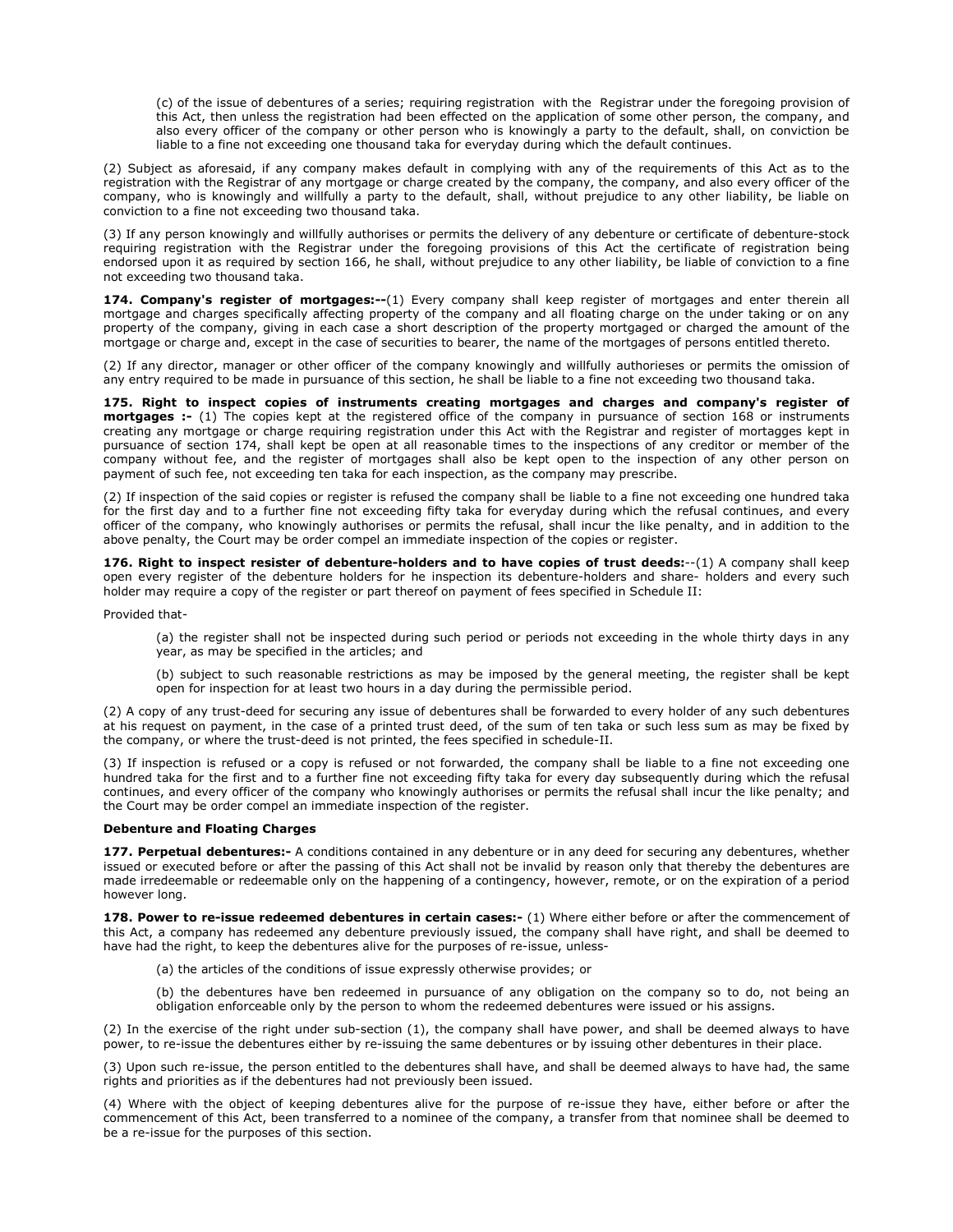(5) Where a company has, either before or after the commencement of this Act, deposited any of its debentures to secure advances from time to time on current account or otherwise, the debentures shall not be deemed to have been redeemed by reason only of the account of the company having ceased to be in debt whilst the debentures remained so deposited.

(6) The re-issue of a debenture or the issue of another debenture in its place under the power by this section given to, or deemed to have been possessed by a company, whether the re-issue or issue was made before or after the commencement of this Act, shall be treated as the issue of a new debenture for the purposes of stamp duty, but its shall not be so treated for the purposes of any provision limiting the amount or number of debentures to be issued:

Provided that any person leading money on the security of a debenture re-issued under this section which appears to be duly stamped may give the debenture in evidence in any proceedings for enforcing his security without payment of the stampduty or any penalty in respect thereof, unless he had notice or, but for his negligence, might have discovered that the debenture was not duly stamped, but in any such case the company shall be liable to pay the proper stamp-duly and penalty.

(7) Nothing in this section shall prejudice any power to issue debenture in place of any debentures paid off or otherwise satisfied or extinguished, reserved to a company by its debentures or the securities for the same.

179. Specific performance of contract to subscribe for debentures:- A contract with a company to take up and pay for any debentures of the company may be enforced by a decree for specific performance.

180. Payment of certain debts out of assets subject to floating charged in priority to claims under the Charge :- (1) Where either a receiver is appointed on behalf of the holders of any debentures of a company secured by a floating charge, or possession is taken by or on behalf of those debenture-holder of any property comprised on or subject to the charge, then if the company is not the time in course of being wound up, the debt, which in every winding up are under the provisions of Part-V relating to preferential payments are to be paid in priority to all other debts, shall be paid forthwith out of nay assets coming to the hands of the receiver or the other person taking possession as aforesaid in priority to any claim for principal or interest in respect of the debentures.

(2) The periods of time mentioned in the said provisions of Part-V shall be reckoned from the date of the appointment of the receiver of possession being taken as aforesaid, as the case may be.

(3) Any payments made under this section shall be recouped, as far as may be, out of the assets of the company available for payment of general creditors.

# BALANCE-SHEET, STATEMENTS, BOOKS ETC.

#### 181. Books to be kept by company and penalty for not keeping them:-

(1) Every company shall keep proper books of account with respect to-

(a) all sums of money received and expended by the company and the matters in respect of which the receipt and expenditure take place;

- (b) all sales and purchases of goods by the company;
- (c) the assets and liabilities of the company; and

(d) in the case of a company engaged in production, distribution, marketing, transportation, processing, manufacturing, milling extraction and mining activities, such particulars relating to utilisation of material, labour and other items of overhead cost.

(2) For the purpose of sub-section (1), proper books of account shall not be deemed to be kept with respect to the matters specified therein if there are not kept such books as are necessary to give a true and fair view of the state of the affairs of the company and to explain its transactions.

(3) The books of account shall be kept at the registered office of the company and shall at all times be open to inspection by directors during business hours:

Provided that all or any of the books of account may, for a period not exceeding six months, be kept at such other place in Bangladesh as the board of Directors may decide and when the board of Directors so decides, the company shall within seven days of the decision, file with the Registrar a notice in writing giving the full address of that other place.

(4) where a company has a branch office, whether in or outside Bangladesh, the company shall be deemed to have complied with the provisions of sub-section (1), if proper books of account relating to the transactions effected at the branch office are kept at that office and proper summarised returns, made upto date at intervals of not more than three months, are sent by the branch office to the company at its registered office or the other place referred to in sub-section (3).

(5) The books of account of every company relating to a period of not less than twelve years immediately preceeding the current year together with vouchers relevant to any entry in such books of account shall be preserved in good order;

Provided that in the case of a company incorporated less than twelve years before the current year, the books of account for the entire period preceeding the current year together with the vouchers relevant to any entry in such books of account shall be so preserved.

(6) If any of the persons referred to in sub-section (7) fails to take all reasonable steps to secure compliance by the company with the requirements of this section, or has, by his own wilful act, been the cause of any default by the company thereunder, he shall, in respect of each offence, be punishable with imprisonment for a term which may extend to six months or with which may extend to five thousand taka or with both.

(7) The persons referred to in sub-section (6) are the following, namely:-

(a) where the company has a managing agent, managing director executive director, general manager or manager, such managing agent, managing director, executive director, general manager or manager and all officers but excluding the bankers, auditors and legal advisers;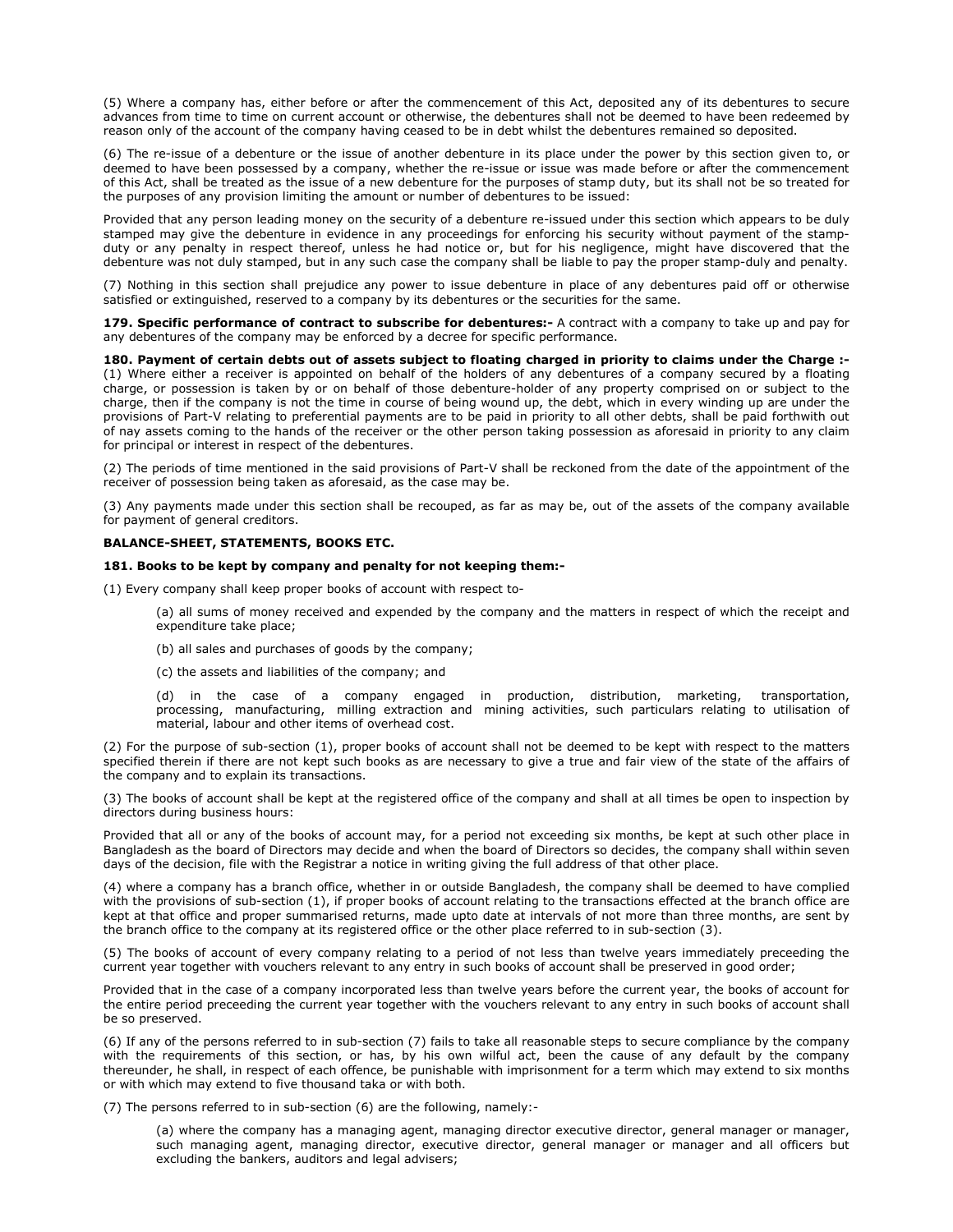- (b) where such managing agent is a firm, every partner in the firm;
- (c) where such managing agent is a body corporate, every director of such body corporate;
- (d) where the company has neither a managing agent nor managing director nor executive director nor general manager nor manager, every director of the company.

#### 182. Inspection of books of account, etc. of companies :-

(1) The books of account and other books and papers of every company shall be open to inspection during business hours by the Registrar or by such other Government officer as may be authorised by the Government in this behalf.

(2) It shall be the duty of every director or other officer of the company to produce to the person making inspection under sub-section (1), in this section referred to the inspecting person, all such books of account and other books and other papers of the company in his custody or control and to furnish him with any statement, information or explanation relating to the affairs of the company as the inspecting person my require of him within such time and at such place as he may specify.

(3) it shall also be the duty of every director and other officer of the company to give to the inspecting person all assistance in connection with the inspection which the company may be reasonable expected to give.

- (4) The inspecting person may, during the course of inspection-
	- (i) make or cause to be made copies of books of account and other books; and
	- (ii) place or cause to be placed any marks of identification thereon in token of the inspection having been made.

(5) Notwithstanding anything contained in any other law for the time being in force or any contract to the contrary, inspecting person shall have the same powers as are Vested in a civil court under the Code of Civil Procedure, 1908 (Act V of 1908), While trying a suit, in respect of the following matters, namely:-

(i) the discovery and production of books of account and other documents, at such place and such time as may be specified by such person;

- (ii) summoning and enforcing the attendance of persons and examining them on oath:
- (iii) inspection of any books, registers and other documents of the company at any place.

(6) Where an inspection of the books of account and other books and papers of the company has been made under this section, the inspecting person shall make a report to the Government.

(7) The inspecting person under this section shall have all the powers that a Registrar has under his Act in relation to the making inquiries.

(8) If default is made in complying with the provisions of this section every officer of the company who is in default shall be punishable with imprisonment for a term not exceeding one year and also with a five not exceeding ten thousand taka.

(9) Where a director or anyother officer of a company has ben convicted of any offence under this section, he shall, and from the date on which he is so convicted, be deemed to have voated his office as such and on such vacation of office he shall be disqualified for holding such office in any company for a period of five years from such date.

183. Annual balance sheet:- (1) The Board of Directors of every company shall, at every annual general meeting held in pursuances of section 81, lay before the company a balance sheet together with the profit and loss account or in the case of a company not trading for profit. an income and expenditure account for the period specified in sub- section (2) of this section.

(2) The said profit and loss account or the income and expenditure account shall be prepared for the flowing period, namely:-

(a) in the case of the first annual general meeting for the period beginning with the date of incorporation of the company and ending on a date which is within nine months preceding the date of the meeting; and

(b) in the case of any subsequent annual general meeting, for the period beginning with the date immediately after last account and ending on a date which is-

(i) a date within none months preceeding such meeting; or

(ii) in the case of a company carrying or business or having interest outside Bangladesh, a date within twelve months preceding the date of such meeting; or

(iii) in a case where and extension of time has been granted for holding the meeting under section 81, a date within the said nine or twelve months, as the case may be, preceding the date of holding such meeting under that section.

Provided that date the Registrar may, on an application being made to less before the expiry of the said nine or twelve months, extend the period by a period not exceeding three months.

(3) The balance sheet and the profit and loss account or income and account shall be caused to be audited by the auditor of the company as in this Act provided and the auditor's report shall be attached thereto or there shall be inserted at the foot thereof a reference to the report and the report shall be read before the company in general meeting and shall be person to inspection by any member of the company.

(4) The period to which the account aforesaid relates is referred to in this Act as a `financial year" and it may be less or more than a calendar year, but shall not exceed fifteen months:

Provided that it may extend to eighteen months where special permission had been granted in that behalf by the Registrar.

(5) If any person, being a director of a company, defaults in taking all reasonable to comply with the provision of this section, then he shall, in respect of each such offence, be punishable with fine with may extend to five thousand taka.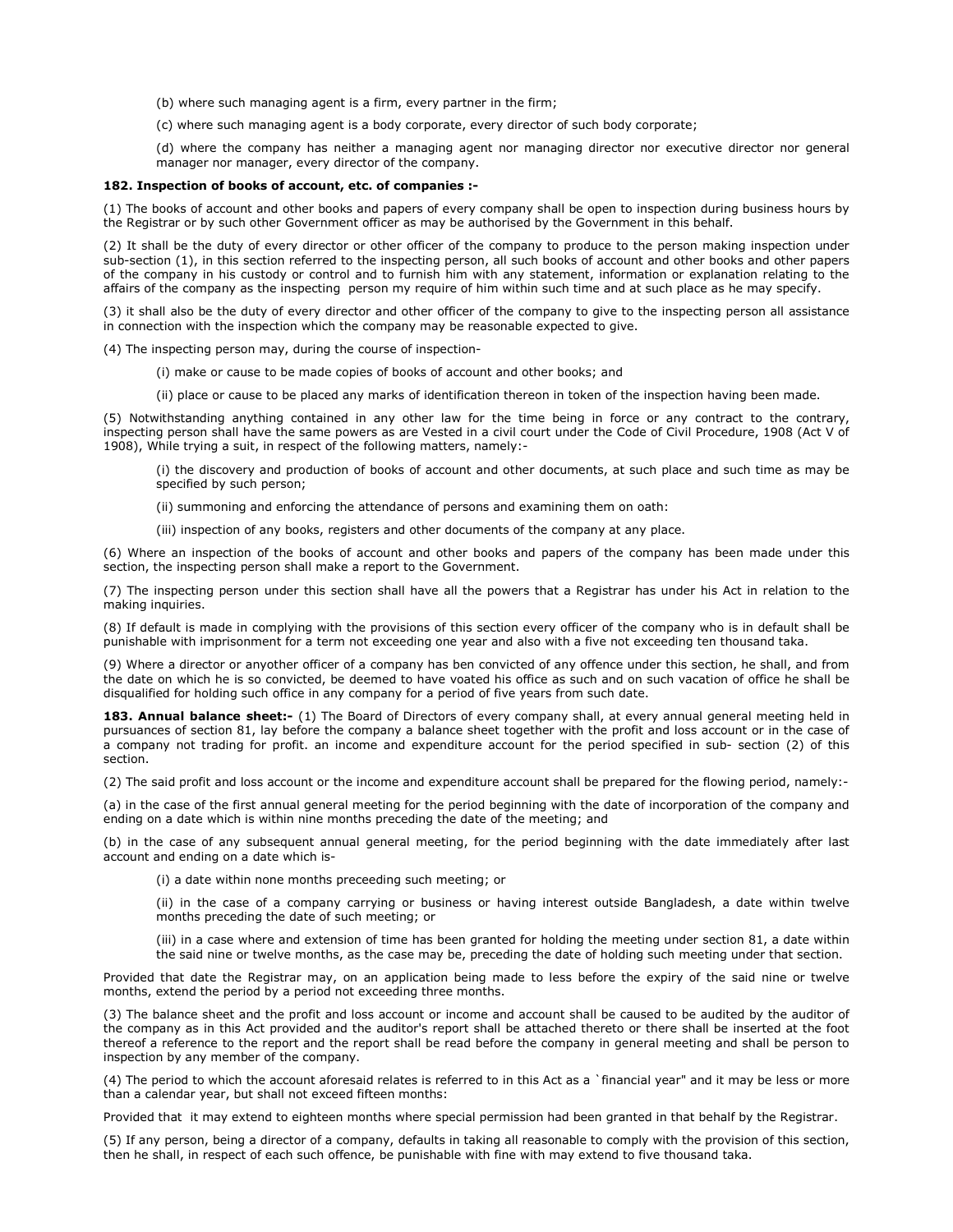(6) There shall be kept at the registered office of the company a copy of the balance sheet including profit and loss account or income and expenditure, as the case may be, and the director's report for inspection of the members and other categories of persons as are entitled thereto for a period of at least fourteen days before the general meeting of the company.

184. Boards report :-(1) There shall be attached to every balance sheet laid before a company in general meeting a report by its Board of Directors, with respect to-

(a) the state of the company's affairs;

(b) the amount, if any, which the Board proposes to carry to any resvere in such balance sheet;

(c) the amount, if any, which the Board recommends should be paid by way of dividend;

(d) material changes and commitments, if any, affecting the financial position of the company which have occurred between the end of the financial year of the company to which the balance sheet related and the date of the report.

(2) The Board's report shall, so far as is material for the appreciation of the state of company's affairs by its members, deal with any changes which have occurred during the financial years :-

- (a) in the nature of the company's business;
- (b) in the company's subsidiaries or in the nature of the business carried on by them; and
- (c) generally in the classes of business in which the company has an interest.

(3) The Board shall also be bound to give the fullest information and explanations in its report aforesaid on every reservation, qualification or adverse remark contained in the auditor's report.

(4) The Board report and any addendum thereto shall be signed by its Chairman if he is authorised in that behalf by the Board, and where he is not so authorised &, shall be signed by such number of director as are required to sign the balance sheet and the profit and loss account or the income and expenditure account, of the company by virtue of sub-section (1) and (2) of section 189.

(5) If any person, being a director of a company, fails to take all reasonable steps to comply with the provision of sub-section (1) to (3) or being the chairman, signs the Boards report otherwise than in conformity with the provisions of sub-section (4), he shall, in respect of each offence, be liable to fine which may extend to five thousand aka.

185. Form and contents of balance sheet and profit and loss accounts :- (1) The balance sheet of a company shall contain a summary of the property and assets and of the capital and lilabilities of the company. giving a true and fair view of affairs as at the end of the financial year, and it shall, subject to the provisions of this section be in the forms set out in Part-I of Schedule I. or as near thereto as circumstance admit or in such other form as may be approved by the Government either generally or in any particular case; and in preparing the balance sheet due regard shall be had, as far as may be, to the general instructions for preparation of balance sheet under the heading "Notes" at the end of the Part:

Provide that nothing contained in this sub-section shall apply to any insurance or banking company or any company engaged in the generation or supply of electricity or to any other class of company for which a form of balance sheet has been specified in or under the law governing such class of company.

(2) Every profit and loss account of a company shall gave a true and fair view of the profit and or loss of the company for the financial year and shall, subject as aforesaid, comply with the requirements of Part II of Schedule XI so far as applicable thereto:

Provided that nothing contained in this sub-section shall apply to any insurance cor banking company or any company engaged in the generation or supply of electricity or to any other class of company for which a form of profit and loss account had been specified in or under the law governing such class of company.

(3) The Government may, by notification the official Gazette, example any class of companies from the requirements of Schedule XI if, in its opinion, it necessary to grant the exemption in the public interest; and any such exemption may be granted either unconditionally or subject of such conditions as may be speckified in the notification.

(4) The Government may, on the application or with the consent of the Board of Directors of the company, by order, modify in relation to that company of the requirement of this Act as to the matters to be stated in the balance-sheet or profit and loss account for the purpose of adopting them to the circumstances of the company;

(5) The balance sheet and the profit and loss account of a company shall not be treated as not disclosing a true and fair view of the state of affairs of the company merely be reason of the fact that they do not disclose-

(i) in the case of an insurance company, any matters which are not required to be disclosed by the Insurance Act, 1938 (IV of 1938);

(ii) in the case of a banking company, any matters which are not required to be disclosed by the

(iii) in the case of a company engaged in the generation or supply of electrify, any matters which are not required to be disclosed by the Electricity Act, 1910 (IX of 1910);

(iv) in the case of a company governed by any other law for the time being inf force, any matters which are not require to be disclosed by such law;

(v) in the case of any company, any matters which are not required to be disclosed by virtue of the provisions contained in Schedule XI or by virtue of the notification issued under sub-section (3) or an order issued under subsection (4).

(6) For the purposes of this section, except where the context otherwise requires any reference to balances-sheet or to profit and loss account shall include any notes hereon or documents annexed thereto, giving information required by this Act and allowed by this Act to be given in the form of such noted or documents.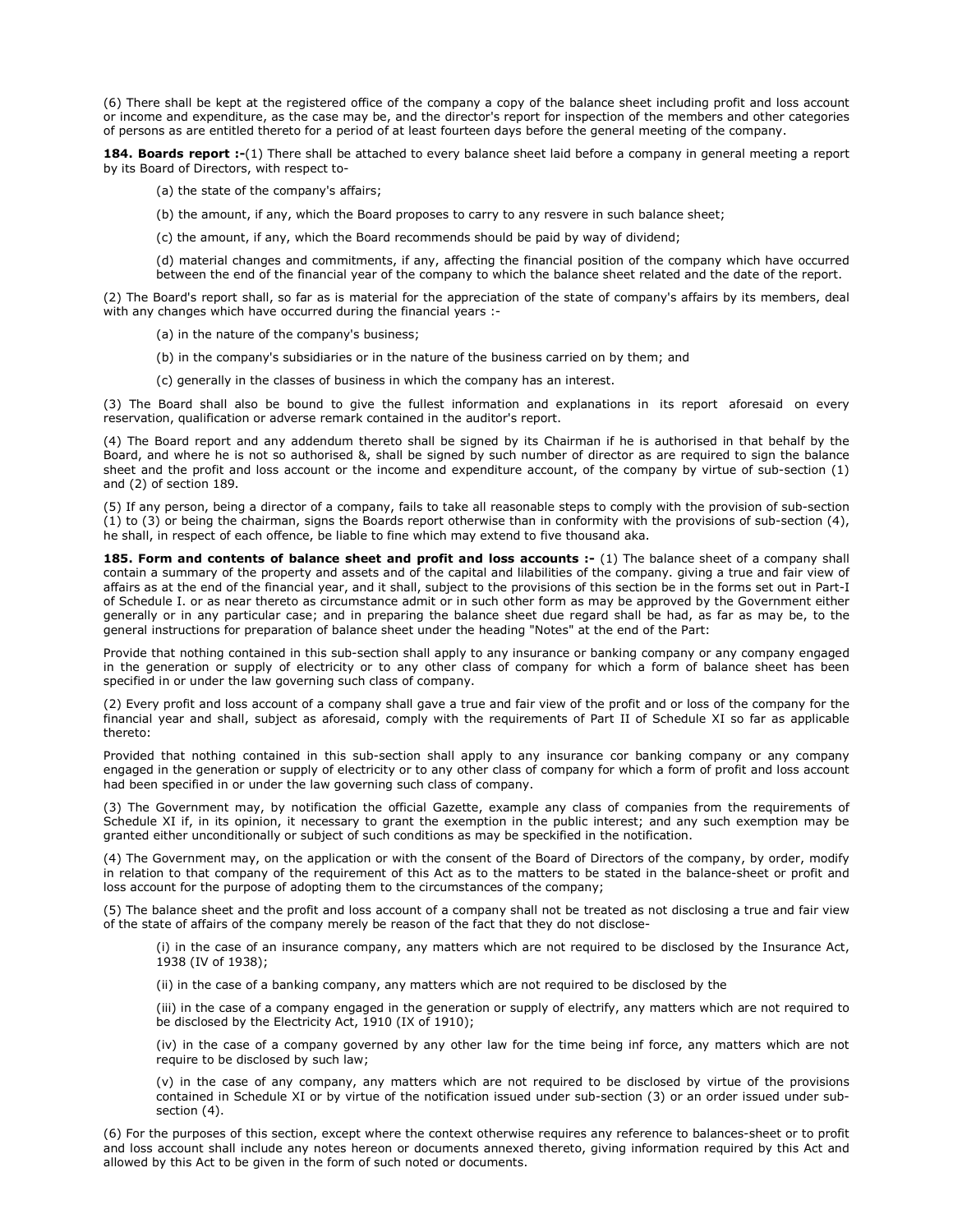(7) If any such person as is referred to in sub-section (7) of section 181 fails to take all reasonable steps to secure compliance by the company, as regards any accounts laid before the company in general meeting, with this section and with the other requirements of this Act as to in the accounts, he shall, in respect of each offence, be punishable with imprisonment for a term which may extend to six months or with fine which may extend to five thousand taka or with both:

Provided that no person shall be sentenced to imprisonment for any such offence unless it was committed willfully.

186. Balance sheet of holding company to include certain particulars as to its subsidiaries :-(1) There shall be attached to the balance sheet of a holding company having a subsidiary or subsidiaries as the end of the financial year as at which the holding company's balance sheet is made out, the following documents in respect of such subsidiary or each such subsidiary, as the case may be-

- (a) a copy of the balance sheet of the subsidiary;
- (b) a copy of the its profit and loss account;
- (c) a copy of the report of its Board of Directors;
- (d) a copy of the report of its auditors;
- (e) a statement of the holding company's interest in the subsidiary as specified in sub-section (6);
- (f) the statement referred to in sub-section (80, if any; and
- (g) the report referred to in sub-section (9), if any.

(2) The balance sheet referred to in clause (a) of sub-section (1) shall be made out in accordance with the requirement of this Act as at the end of the financial year of the subsidiary next before the day as at which the holding company's balance sheet is made out.

(3) The profit and loss account and the reports of the Board of directors and of the auditors referred to in clause (b), (c) and (d) of subsection (1) shall be made out in accordance with the requirements of this Act for the financial year of the subsidiary referred to in sub-section (2).

(4) the financial year aforesaid of the subsidiary shall not end on a day which the holding company's financial year ends by more than six months.

(5) Where the financial year of subsidiary is shorter in duration than that of its holding company, reference to the financial year of the subsidiary in sub-sections (2), (3) and (4) shall be construed as reference to two or more financial years of the subsidiary the duration of which, in the aggregate is not less than the duration of the holding company's financial year.

(6) The statement referred to in clause (e) of sub-section (1) shall specify-

(a) The extent of the holding company's interest in the subsidiary at the end of the financial year or at the end of the last of the financial years of the subsidiary;

(b) the net aggregate amount, so far as it concerns members of the holding company and is not dealt with in the company's accounts, of the subsidiary profits after deducting its losses or vice-versa-

- (i) for the financial year or years of the subsidiary as aforesaid; and
- (ii) for the previous financial years of he subsidiary since it became the holding company's subsidiary;

(c) the nest aggregate amount of the profits of the subsidiary after deducting its losses or vice-versa-

- (i) for the financial year or years of the subsidiary as aforesaid; and
- (ii) for the previous financial years of the subsidiary since it become the holding company's subsidiary;

so far as those profits are dealt with, or provision is made for those losses, in the company's accounts.

(7) Clauses (b) and (c) of sub-section (6) shall apply only to profits and losses of the subsidiary which may properly be treated in the holding company's accounts as revenue profits or losses; and profits or losses attributable to any other of its subsidiaries shall not, for that or any other purpose, be treated as aforesaid so far as they are profits or losses for the period before the date of or as from which the shares were acquired by the company or any of its subsidiaries, except that they may in a proper case be so treated where-

(a) the holding company is itself he subsidiary of another body corporate; and

(b) the shares were acquires from that body corporate or a subsidiary of this.

Explanation:- For the purpose of determining whether any profits or losses are to be treated as profits or losses for the said period, the profits or loss for any financial year of the subsidiary may, if it isn't practicable to apportion it with reasonable accuracy by reference to the facts, be treated as accruing from day to day during that year and be apportioned accordingly.

(8) Where the financial year or years of a subsidiary referred to insub-section (5)) do not coincide with the financial year of the holding company, a statement containing information on the followingmaters had also to be attached to the balance sheet of the holding company:-

(a) whether there had been any changes and, if so what change took place in the holding company's interest in the subsidiary between the end of the financial year or of the last of the financial years of the subsidiary and the end of the holding company's financial year;

(b) details of any material change, which have occurred between the end of the financial year or of the last of the financial years of the subsidiary and the end of the holding company's financial year in respect of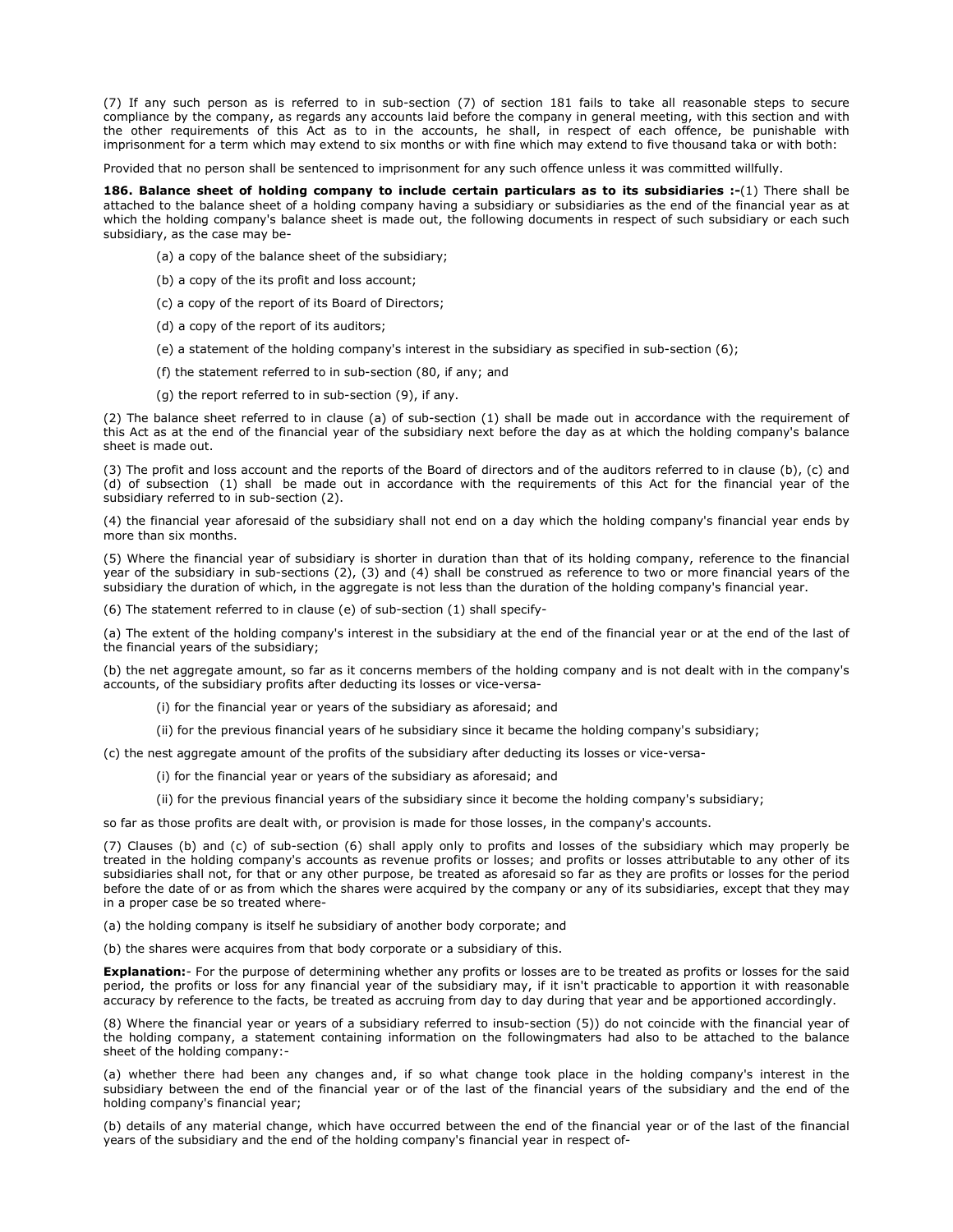(i) the subsidiary's fixed asset;

- (ii) its investments;
- (iii) the moneys borrowed by its for nay purpose other than that of meeting cured liabilities.

(9) If, for any reason, the Board of Directors of the holding company is unable to obtain information of any of the matters requires to be specified by sub-secion (7), a report in writing to that effect shall be attached to the balance sheet of the holding company.

(10) The document referred to in clause (e), (f) and (g) of sub- section (1) shall be signed by the persons by whom the balance sheet of the holding company is required to be signed.

(11) The Government may on the application or with the consent of the Board of Directors of the Company, direct that in relation to any subsidiary, the provisions of this section shall not apply, or shall apply only to such extent as may be specified in the direction.

(12) If nay such person as is referred to in sub-section (70 of section 181 fails to take all reasonable steps to comply with the provisions of this section, he shall, in respect of each offence, be punishable with imprisonment for a terms which may extend to six months, or with fine which may extent to one thousand taka, or with both:

Provided that in any proceedings against any person in respect of an offence under this section, it shall be a defence to prove that a competent and reliable person was charged with the duty of seeing that the provisions of this section were complied with and that he was in a position to discharge that duty:

Provided further that no person shall be sentenced to imprisonment for any such offence unless it was committed willfully.

187. Financial year of holding company and subsidiary:-(1) Where it appears to the Government that it is desirable for a holding company or a holding company's subsidiary to extent its financial year so that the subsidiary's financial year many end with that of the holding company, and for that purpose to postpone the submission of the relevant account to a general meeting, the Government may, on the application or with the consort of the Board of Directors of the company whose financial year is to be extended, director that in the case of that company, the submission of accounts to a general meeting, the holding of a general meeting or the making of an annual return, shall not be required to be submitted or made earlier than the dates specified in the direction not with standing anything to the contrary in this Act or in any other law for the time being in force.

(2) The Government shall, on the application of the Board of directors of a holding company or a holding company's subsidiary, exercise the powers conferred on its by sub-section (1), if it is necessary to doin order to secure that the end of the financial year of the subsidiary does not precede the end of holding company's financial year by more than six months, where that is not the case at he commencement of his Act or at the date on which the relationship of holding company and subsidiary comes into existence where that date is later than the commencement of this Act.

188. Right of holding company's representatives and member:- (1) A holding company may, by resolution authorise its representatives named in the resolution to inspect the books of account of any such subsidiary shall be open to open to inspection by those representatives at any time during business hours.

(2) The rights conferred by section 195 upon members of a company may be exercised, in respect of any subsidiary, by such representative of the holding company as if they alone were members of the subsidiary.

189. Authentication of balance sheet, profit and loss account, etc:- (1) Save as provided by sub-section (2), every balance sheet, and every profit and loss account or income and expenditure account shall be signed on behalf of the Board of Directors-

(i) in the case of banking company, by the manager, or managing agent, if nay, and, where there are more than three directors of the company, by at least three of those directors or, where there are not more than three directors, by all the directors;

(ii) in the case of any other company, by its managing agent, manager or secretary, if any, and by not less than two directors of the company one of whom shall be the managing director where there is one.

(2) When the total number of directors of the company for the time being in Bangladesh is less than the number of directors whose signatures are required by sub-section (1), then the balance sheet and profit and loss account or the income and expenditure account shall be signed by all the directors for the time being in Bangladesh, or if there is only one director for the time being in Bangladesh, by such director but in such case, there shall be attached to the balance sheet, and the profit and loss account or the income and expenditure account a statement signed by such director or directors explaining the reason for non-compliance with the provisions of sub-section (1).

(3) The balance sheet and the profit and loss account or income and expenditure account shall be approved by the Board of Directors before they are signed on behalf of the Board in accordance with the provisions of this section and before they are submitted to the auditors for their report thereon.

(4) If any copy of a balance sheet or profit and loss account or income and expenditure account, which had not been signed as required by sub-section (1) and (2), it issued, circulated or published or if any copy of a balance sheet it issued, circulated or published with there being annexed or attached hereto, as the case may be, a copy of that account, any accounts, reports or statements which, by virtue of section 186 are required to be attached to the balance sheet, the auditors, report, and the Board's report referred to in section 185 or if any default is made in complying with other requirement of this section the company and every office of the company who is in default, shall be punishable with imprisonment for a term which may extend to six months of with fine which may extend to two thousand taka or with both.

190. Copy of balance-sheet, etc. to be filed with Registrar: (1) After the balance sheet and profit and loss account or the income and expenditure account, as the case may be, have been laid before a company at an annual general meeting as aforesaid, there shall be filed with the Registrar, within thirty days from the date on which the balance sheet and the profit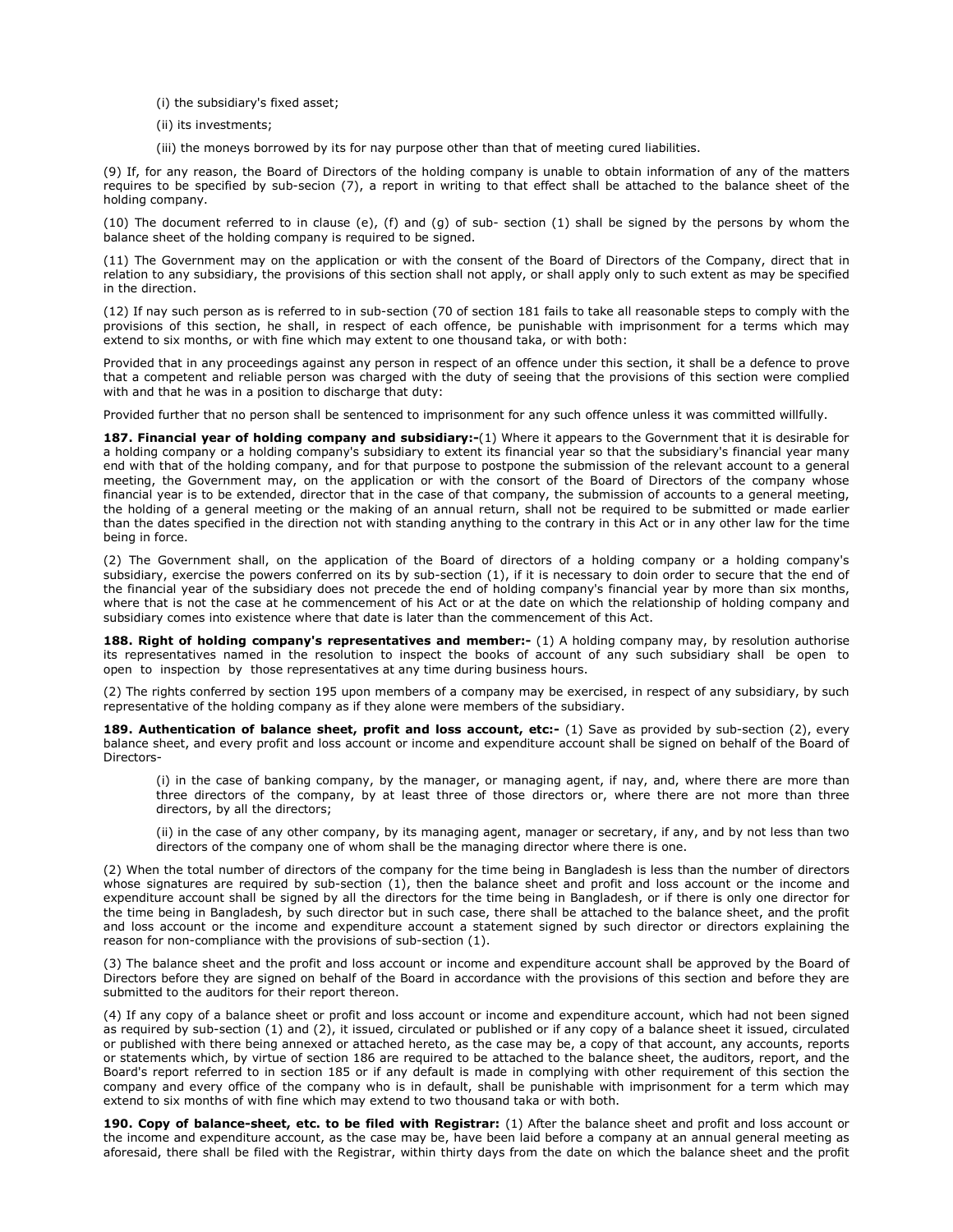and loss accounts were so laid, or where the annual general meeting of a company for any year has not been held, there shall be filed with the Registrar within thirty days from the last day on which that meeting should have been held in accordance with the provisions of this Act three copies of the balance-sheet, and of the profit and loss account or the income and expenditure account, as the case may by signed by the managing director, managing agent, a manger or secretary of the company or if there be none of these, by a director of the company, together with three copies of all documents which are required by this Act to be annexed or attached to such balance-sheet or profit and loss account or income and expenditure account:

Provided that in the case of a private company, which is not an subsidiary of a public company, no person other than a member of the company shall be entitled to inspect or to obtain copies of the profit and loss account of that company.

(2) If the annual general meeting of a company before which a balancesheet is laid as aforesaid does not adopt the balancesheet or, if the annual general meeting of a company for any year has not been half, a statement of that fact and of the reasons therefor shall be annexed to the balance-sheet and to the copies thereof required to be file with the Registrar.

(3) If a company makes default in complying with the requirements of this section, it shall be liable to a fine not exceeding one hundred taka for every day during which the default continues, and every office of the company who knowingly and willfully authorises or permits the default shall be liable to the like penalty.

191. Right of members to copies of account and report:- (1) A copy every balance sheet, including the profit and loss account, the auditors report or the income and expenditure account and every other document required by law to be annexed or attached, as the case may be, to the balance sheet which is to be laid before a company in general meeting shall, not less than fourteen days before the date the meeting, be sent free of charge, to every member of the company, to every holder of debentures issued by the company, not being debentures which ex-facie are payable to the bearer thereof, to every trustee for the holders of any debentures issued by the company, whether such member, holder or trustee is or is not entitled to have notices of the general meeting of the company sent to him, and to all persons other than such members, holders or trustees being persons so entitled:

#### Provide that :-

(a) in the case of a company not having a share capital, this subsection shall not require the sending of a copy of the document aforesaid to an member, or holder of debentures, of the company who is not entitled to have notices of general meetings of the company sent to him;

(b) this sub-section shall not require a copy of the document aforesaid to be sent-

(i) to a members, or holder of debentures, of the company who is not entitled to have notices of general meetings of the company sent to him and of show address the company is unaware;

(ii) to more than one of the joint holders of any shares of debentures none of whom is entitled to have such notices sent to him; or

(iii) in the case of joint holders of any shares or debentures some of whom are and some of show are not entitled, to have such notes sent to them, to those who are not entitled; and

(c) if the copies of the documents aforesaid are sent less than fourteen days before the date of the meeting, they shall not withstanding that fact, be deemed to have been duly sent to the members entitled to vote at the meeting if they do not raise any objection to such sending.

(2) Any member or holder of debentures of a company whether he is or is not entitled to have copies of the company's balance sheet sent to him, shall, on demand, be entitled to be furnish without charge, and any person from whom the company had accepted a sum of money by way of deposit shall, on demand accompanied by the payment of fee of ten taka, be entitled to be furnished with a copy of the last balance sheet of the company and of every document required, by law to be annexed or attached thereto, including the profit and loss account and the auditor's report and such documents shall be delivered to him within seven days from such demand.

(3) If default is made in complying with sub-section (1) and (2), the company, and, also every officer of the company who is in default, shall be punishable with fine which may extend to five hundred taka.

(4) If, when a person makes a demand for a copy or any document with which he is entitled to be furnished by virtue of sub-section (2) default is made in complying with the demand within seven days after the making thereof, the company, and also every officer of the company who is in default, shall be punishable with fine which may extend to five hundred taka, unless it is proved that the person had already made a demand for and been furnished with copy of the document; and in case of such default, the Court, apart from imposing the penalty, may also, by order, direct that the copy demanded shall forthwith be furnished to the person concerned.

(5) Sub-section (1) to (4) shall not apply in relation to a balance sheet of a private company laid before it before the commencement of this Act and in such a case the right of any person to have sent to him or to be furnished with a copy of the balance sheet, and the liability of the company in respect of a failure to satisfy that right, shall be the same as they would have been if this Act be had not been passed.

## Statement to be published by Banking and certain other companies:-

192. Certain companies to publish statement in schedule:-(1) Every company being a limited Banking company or an insurance company for a deposit, provident or benefit society shall, before, it commences bushiness, and also on the first Monday in February and the First Monday in August in every year during which it carries on business make a statement herein after referred to as the said statement in the form as in Schedule XII, or as near thereto as circumstances will admit.

(2) A copy of the said statement together with a copy of the last audited balance sheet laid before the members of the company shall be displayed and, until the display of the next following statement, kept displayed in a conspicuous place in the registered office of the company, and in every branch office or place where the business of the company is carried on.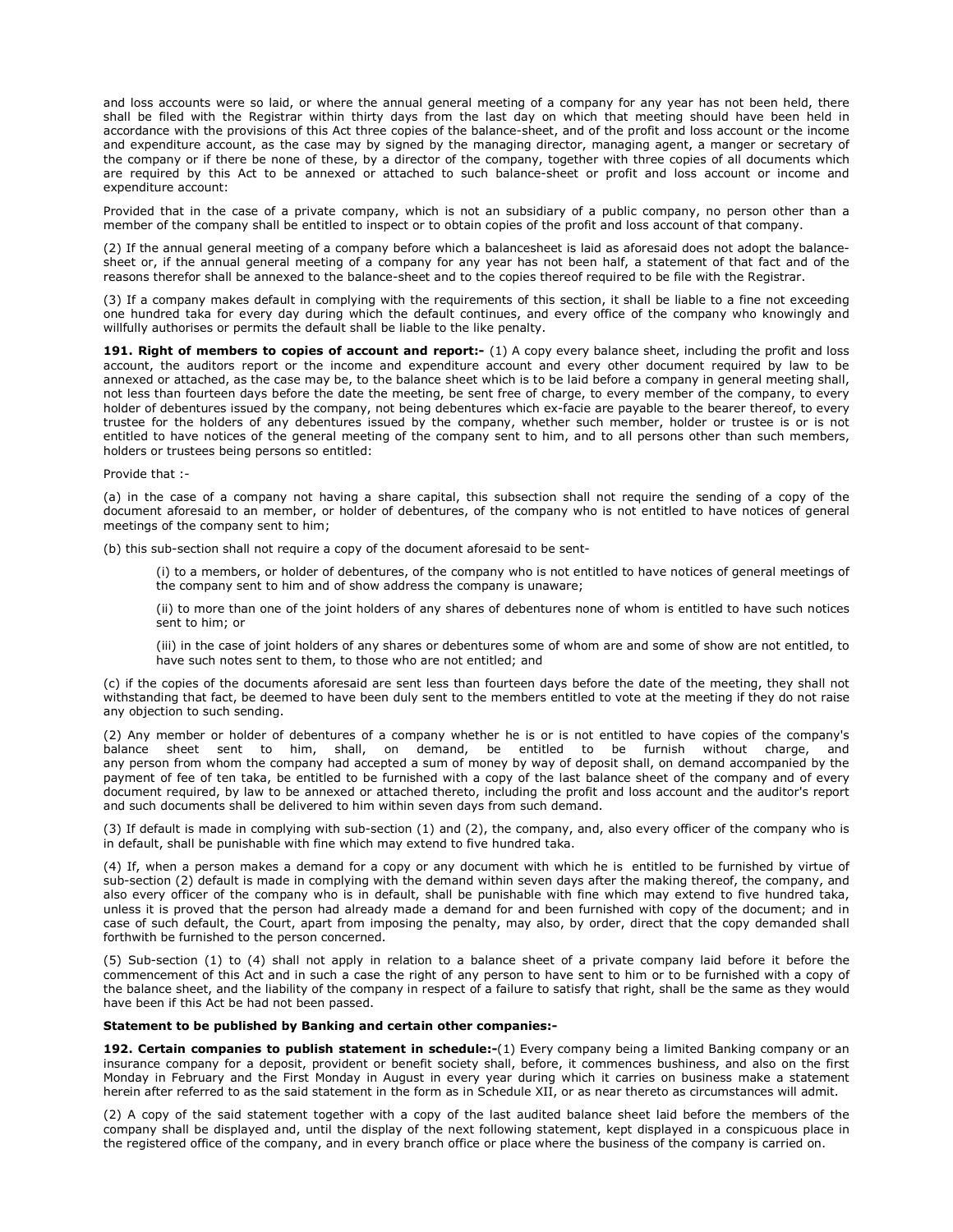(3) Every member and every creditor of the company shall be entitled to a copy of the sum statement on payment of a sum not exceeding five taka.

(4) If a company makes default in complying with the requirements of this section, it shall be liable to a fine not exceeding one hundred taka for everyday during which the default continues; and, also every officer of the company who knowingly and willfully authorises or permits the default shall be liable to the like penalty.

(5) This section shall not apply to a life insurance company or provident insurance society, to which the provisions of the Insurance Act, 1938 (IV of 1938), or any other insurance law for the time being in force as to the annual statement to be made by such company or society apply with or without modification, if the company or society complies with those provisions.

#### Investigation by the Registrar

193. Power of Registrar to call for information or explanation: - (1) Where the Registrar, on perusal of any document which a company is required to submit to him under the provision of this Act, or on receipt of a written objection against an such documents from any member of the company, is of opinion that any information explanation is necessary in order that such document may afford full particulars of the matter to which it purports to relate, he may, by a written order, call on the company to furnish in writing such information or explanation or to produce such books or papers, as may be required by him within such time as he may specify in his order.

(2) On the receipt of an order under sub-Section (1), it shall be the duty of all persons who are or have been officer of the company to furnish such information or explanation (1) to the best of their power.

(3) If an such person refuse or neglects to furnish any such information or explanation, he shall be liable to a fine not exceeding five hundred take in respect of each offence and the Court may, on the application of the Registrar and upon notice to the company, make an order on the company for production of such document as in its opinion may reasonable be Required by the registrar for his investigation and allow the Registrar inspection thereof on such terms and conditions as it thinks fit.

(4) On receipt of such information or explanation, the Registrar may annex the same to the original document submitted to him and any additional document so annexed by the Registrar shall be subject to the like provisions as to inspection and the taking of copies as the original documents are subject.

(5) If such information or explanation or additional document is not furnished within the time specified by the Court or the Registrar, or if after per\*sual of such information or explanation or additional document; the Registrar is of opinion that the document in question discloses an unsatisfactory state of affairs, or that it does not discloses an unsatisfactory state of affairs, or that it does not disclose a full, fair, and true, statement of the matters to which it purports to relate, the Registrar may direct the company to correct the documents in the manner directed by him or may report in writing the circumstances of the case to the government.

(6) If it is represented to the Registrar on materials placed before him by any member contributory, creditor or any other person interested that the business of a company is being carried on in fraud of its member, creditors or persons dealing with the company or for a fraudulent purpose that the affairs of the company are not being managed in accordance with the provisions of this Act, he may after giving the company an opportunity of being hear, by a written order, call on the company for information or explanation on matters specified in the order or required the company to produce any document with such time as he may specify in the order and the provision of sub-section (2), (3) and (5) of this section shall apply to such order.

(7) If upon investigation, the Registrar is satisfied that any representation on which he had taken action under sub-section (6) is false, frivolous or vexatious, he shall disclose the identify of the informant to the company.

(8) The provisions of this section shall apply mutatis mutatis to documents which a liquidator is require to file under this Act.

194. Seizure of document by Registrar :- (1) Where upon any information, the Registrar has reasonable ground to believe that books and papers of or relating to and company or other body corporate or any managing agent or managing director or manager of such company or other body corporate, or any associate of such managing agent or managing director or manager may be destroyed, mutilated, falsified or secreted the Registrar may make an application to the Magistrate of the first class have jurisdiction for an order for the seizure of such books and papers.

(2) After considering the application and hearing the Register. if necessary, the Magistrate may, be order, authorise the Registrar-

- (a) to enter, with such assistance as may be required, the place or places where such books and papers are kept;
- (b) to search that places or those place in the manner specified the order;
- (c) to seize such books and papers as he considers necessary.

(3) The Registrar shall return the books and papers seized under this cection as soon as may be, and in any case not later than the thirtieth day, after such seizure, to the company, or the other body corporate, or as the case may be, to the managing agent or the associate of such managing agent or managing director or the manager or the associate of such managing agent or managing director or manager or any other person, from whose custody or power they were seized, and shall inform the Magistrate of such return:

Provided that the Registrar may, before returning such books and papers as aforesaid, take copies of, or extracts from, them or place indemnification marks on them or any part thereof or ideal with them in such other manner as he considers necessary.

(4) Save as otherwise provided in this section, every search or seizure made under this section shall be carried out in accordance with the provision of the Code of Criminal Procedure, 1898 (Act V of 1898) relating to search or seizure, made under that Code.

#### Inspection and Audit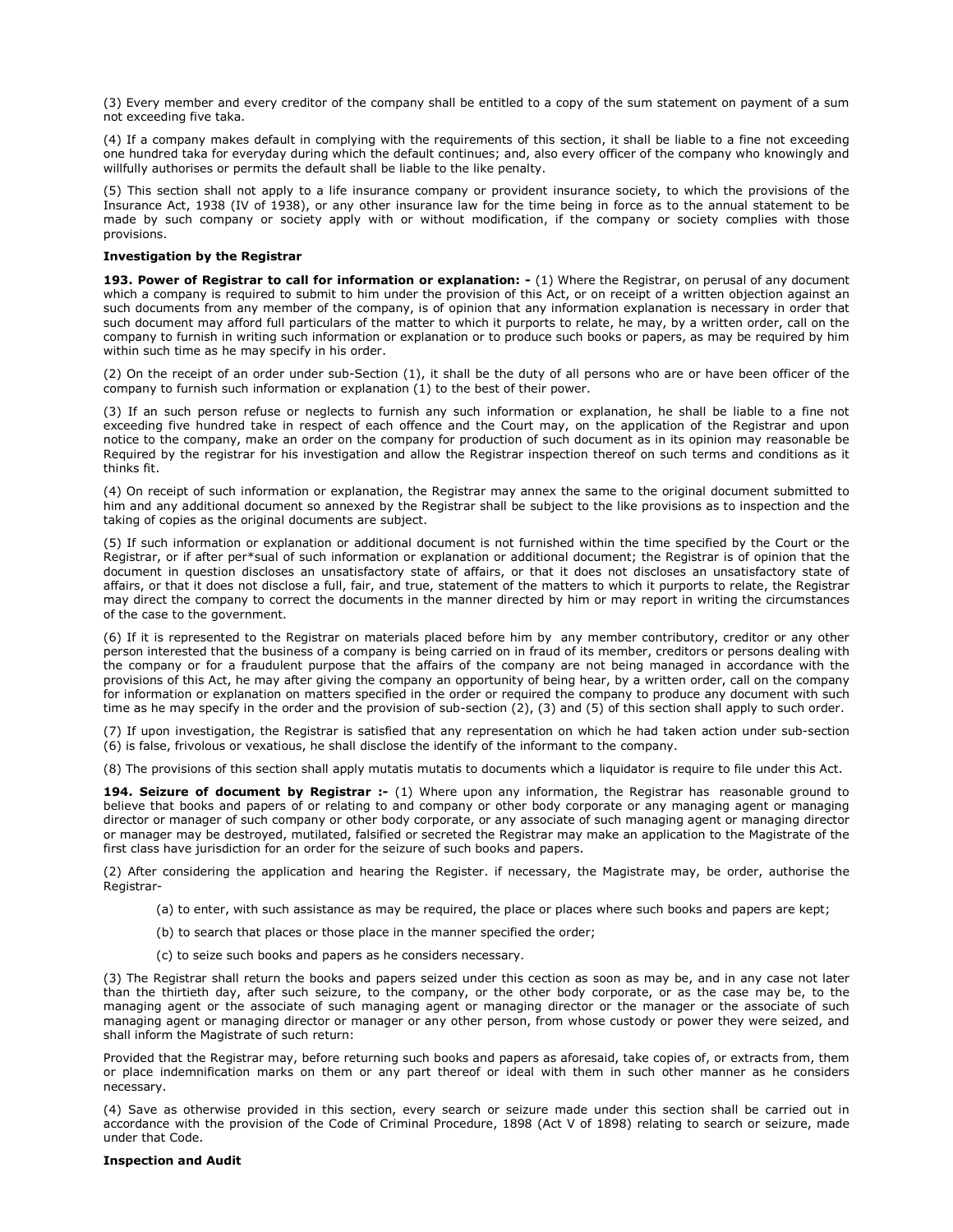195. Investigation of affairs of company by inspectors:- The Government may appoint one or more competent inspectors to investigate the affairs of any company and to report thereon in such manner as the Government may direct-

(a) in the case of a company having a share capital, on the application of members holding not less than one-tenth of the shares issues;

(b) in the case of a company not having a share capital, on the application of not less than one-fifty in number of the person on the company is register of members;

(c) in the case of any other company, on a report by the Registrar undersection 193(5).

196. Application for inspection to be supported by evidence :- An application by members of a company under section 195 shall be supported by such evidence as the Government may require for the purpose of showing that the applicants have good requiring for requiring the investigation; and the Government may also, before appointing an inspector, require the applicants to give security for payment of the costs of the inquiry.

197. Inspection of books and examination of officers:- Without prejudice to its powers under section 195, the Government-

(a) shall appoint one or more competent persons as inspectors to investigate the affairs of a company and to report thereon in such manner as the Government may direct, if the company, by a special resolution or, the Court, by an order, declares that the affairs of the company ought to be investigated by an inspector-appointed by the Government; and

(b) may do so if, in the opinion of the Government, there are circumstances suggesting-

(i) that the business of the company is being conducted with intent to defraud its creditors, members any other persons, or otherwise for a fraudulent or unlawful purpose, or in a manner oppressive of any of its members, or that the company was formed for any fraudulent or unlawful purpose; or

(ii) that persons concerned in the formation of the company or the management of its affairs have in connection therewith been guilty of fraud, misfeasance or other misconduct toward the company or towards may of its members; or

(iii) that the members of the company have not been given all the informations with respect to its affairs which they might reasonable expect.

198. Firm, body corporate or association not to be appointed inspect :- No firm, body corporate or other association shall be appointed an inspector under section 195 or section 197.

199. Powers of inspectors to carry investigation into affairs of related companies or of managing agent or **associate :-** (1) If any inspector appointed under section 195 or 197 to investigate the affairs of a company thinks it necessary, for the purposes of his investigation, to investigate also the affairs of-

(a) any other body corporate which is, or was at any relevant time the company's subsidiary or holding company's or a subsidiary of its holding company, of a holding company, of its subsidiary.

(b) an other body corporate which is to has at any relevant time been managed-

(i) by any person as managing agent, or as managing director or as manager, who is, or was at the relevant time, either the managing agent or the managing director or the manager of the company: or

(ii) by any person who is or was at the relevant time as associate of the managing agent; or

(iii) by any person of whom the managing agent is, or was at the relevant time, as associate; or

(c) any other body corporate which is, or was at any relevant time, managed by the company or whose Board of Director comprises of nominees of the company or is accustomed to act in accordance with the direction of-

- (i) the company, or
- (ii) any of the directors of the company, or

(iii) any company whose directorship is held by the employee of nominees of those having the control and management of the first mentioned company; or

(d) any person, who is, or was at any relevant time, the company's managing agent, managing director or manager of an associate of such managing agent,

then the inspector shall, subject to the provision of sub-section (2), have power to investigate and shall report on the affairs of the other body copperplate, the managing agent, managing director, manager or associate of the managing agent, as for as he thinks that the result of his investigating thereof are relevant to the investigation of the affairs of the first-mentioned company.

(2) In the case of any body corporate or person referred to in clause (b) (ii) (iii), (c) or (d) of sub-section (1), the inspector shall not exercise his affairs without first having obtained the prior approval of the government thereto:

Provided that before according approval under this sub-section, the Government shall give the body corporate or persons a reasonable opportunity to show cause as to why such approval shall not be accorded.

200. Production documents and evidence :- (1) It shall be the duty of all officers and employees and agents of the company, and where the company is or was managed by a managing agent, and where the affairs of any other body corporate or of a managing agent or of an associate of a managing agent are investigated by virtue of section 199, of all officers and employees and agents of such body corporate, managing agent or associate, and where such managing gent or associate is or was a firm of all partners in the firm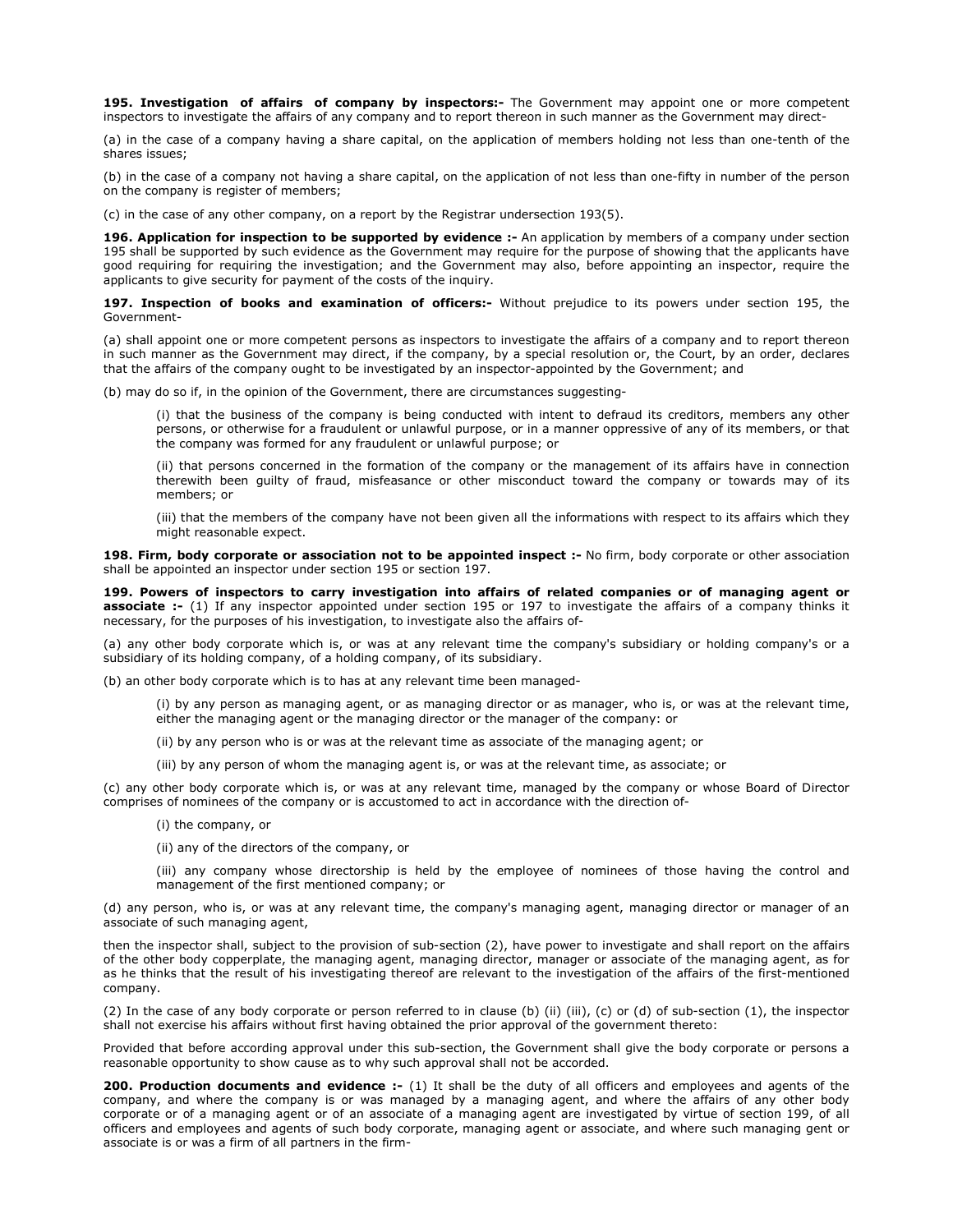(a) to preserve and to produce to the inspector or any person authorised by him in this behalf with the previous approval of the government, all books and papers of, or relating to, the company or, as the case may be, of or relating to the other body corporate, managing agent or associate which are in their custody or powers; and

(b) otherwise to give to the inspector all assistance in connection with the investigation which they are reasonably able to give.

(2) The inspector may, with the previous approval of the Government, require anybody corporate other than a body corporate referred to in sub-section (1) to furnish such information, or produce such book, and papers before, him or any person authorised by him in this behalf with the previous approval of the Government as he may consider necessary, if the furnishing of such information or the production of such books and papers is relevant or necessary for the purposes of his investigation.

(3) The inspector may keep in his custody any books and papers produced under sub-section (1) or (2) for six months and thereafter shall return the same to the company, body corporate, firm or individual by whom or on whose behalf the books and papers are produced:

Provided that the inspector may again call for the books and papers if they are needed again:

Provided further that if certified copies of the books and papers produced under sub-section (2), are furnished to the inspector, he shall return those books; and papers to the body corporate concerned.

(4) An inspector may examine on oath any of the persons referred to in sub-section (1) or with the previous approval of the Government, any other person, in relation to the affairs of the company, other body corporate, managing agent or associate, as the case may be, and may administration oath accordingly and for that purpose may require any of those persons to appear before him personally.

(5) If any person fails without reasonably cause or refuses-

(a) to produce to an inspector or an person authorise by him in this behalf with the previous approval of the Government any books or paper which it is his duty under sub-section (1)) or (2) to produce; or

(b) to furnish any information which it is duty under sub-section (2) to furnish; or

(c) to appear before the inspector personally when required to do so under sub-section (4) or to answer any question which is put to him by the inspector in pursuance of that sub-section ; or

(d) to sign the notes of any examination referred to in sub-section (6), he shall be punishable white imprisonment for a terms which may extend to six months, or with fine which may extend to five thousand take, or with both, and also with a further fine which may extend to five hundred take for every day after the first during which the failure or refusal continues.

(6) Notes of any examination under sub-section (4) shall be taken down in writing and shall be read ever to, or by, and signed by, the person examined, and may thereafter be used in evidence against him.

(7) In this section-

(a) the expression "officers" in relation to any company or other body corporate, included any trustee for the debenture holders such of company or body corporate;

(b) the expression "agent" in relation to any company, other body corporate or person, means, any one acting or purporting to act for or on behalf of such company, body corporate or person, and includes the bankers, and legal advisers of, and persons employed as auditors by such company, body corporate or person; and

(c) any reference to officers and employees, agent or partners shall be construed as a reference to past as well as present officers and other employees, agent or partners, as the case may be.

201. Seizure of document by inspectors:- (1) Where in the course of investigation under section 195 or section 197, the inspector has reasonable ground to believe that the books and papers of, or relating to, any company or other body corporate or any managing agent or managing director or manager of such managing agent may be distorted, mutilated, altered, falsified or secreted the inspector may make an application to the Magistrate of the First Class having jurisdiction for an order for the seizure of such books and papers.

(2) After considering the application and hearing the inspector, if necessary, the Magistrate may be order authorise the inspector-

- (a) to enter, with such assistance as may be required, the place or places where such books and papers are kept;
- (b) to search that place or those places in the manager specified in the order; and
- (c) to seize books and papers he considers necessary for purposes of his investigation.

(3) The inspector may keep in his custody the books and papers seized under this section for such period not later than the conclusion of the investigation as he considers necessary and thereafter shall return the same to the company or the other body corporate or, as the case may be, to the managing agent or the associate of such managing agent or the managing director or the manager or any other person from whose custody or power they were sized and shall inform the Magistrate of such return:

Provided the the inspector may, before returning such books and papers as aforesaid, place identification makes on them or any part thereof.

(4) Save as otherwise provided in this section, every search or seize made under this section shall be carried out in accordance with the provision of the Code of Criminal Procedure, 1898 Act, (V of 1898) relating to search of seizure made under the Code.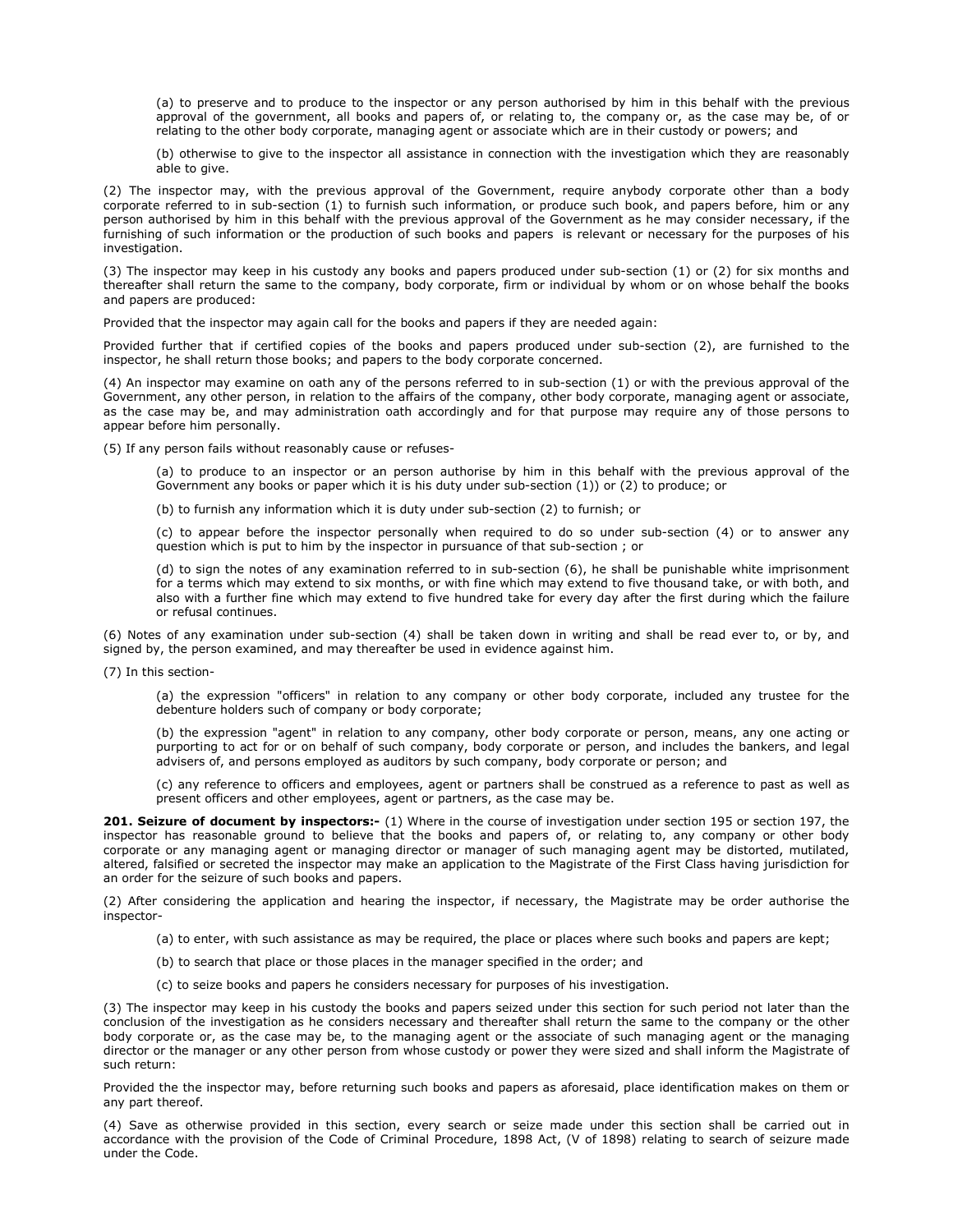202. Inspector's report :- (1) Inspectors may, and if so directed by the Government shall, make interim reports to the Government, and on the conclusion of the investigation, shall make a final report to the Government; and any such report shall be written or printed, of the Government may direct.

(2) The Government-

(a) shall forward a copy of the final report to the company at its registered office, and also to any other body, corporate, managing agent, or associate if dealt with in the report by virtue of section 199;

(b) may, if it thinks, fit furnish a copy thereof, on request and on payment of the prescribed fee, to any person

(i) who is a member of the company or other body corporate including a managing agent or associate of a managing agent where such managing agent or associate is a body corporate dealt with in the report by virtue of section 199;

(ii) who si a partner in the firm where such managing agent or associate is a firm;

(iii) whose interest as a creditor of the company, other body corporate, managing agent or associate aforesaid appears to the Government to be affected;

(c) shall, where the inspectors are appointed under clause (a) or (b) of section 195, furnish at the request of the applicants for the investigation a copy of the report of them;

(d) shall, where the inspectors are appointed under clause (a) of section 197 in pursuance of and order of the Court, furnish a copy of the report to the Court; and

(e) may also cause the report to be published.

203. Prosecution- (1) If, from any report made under section 202 it appears to the Government that any person has, in relation to the company or in relation to any other body corporate, managing agent, or associate of other body corporate, managing agent, or associate of a managing agent whose affairs have been investigated by virtue of section 199. been guilty of any offence for which he is criminally liable, the Government may prosecture such person for the offence; and

It shall be the duty of all officer and employees and agents of the company, body corporate, managing agent or associate, as the case may be, other than the accused in the proceedings, to give the Government all assistance in connection with the prosecution which they are reasonably able to give.

(2) Subsection (7) of section 200 shall apply for the purpose of this section as it applies for the purposes of that section.

204. Application for winding up of company or an order in that behalf- if any such company or other body corporate or any such managing gaent, or associate, being body corporate, as is mentioned in section 199, is liable to be wound up under this Act, and it appears to the Government from any such report as aforesaid that it is expedient so to do by reasons of any crrcumstances as are referred to in sub- clause(i) or (ii) of clause (b) of section 197, the Government may, unless the company, body corporate, managing agent or associate is already being wound up by the Court, cause to be presented to the Court by the Registrar;

(a) a petition for the winding up of the company, body corporate, managing agent, or associate on the ground that it is just and equitable that it should be wound up;

(b) an application for an order under section 233;

(c) both a petition and an application as aforesaid.

205. Proceedings for recovery of damages or property-(1) If from any report made under section 201 it appears to the Government that proceedings ought, in the public interest, to be brought by the ompany or anybody corporate whose affairs have been invested in pursuance of clause (a), (b) or (c) of section 199.

(a) for the recovery of damages in repeat of any fraud, misfeasance or other misconduct in connection with the promotion or formation, or the management of the asairs, or such company of body corporate; or

(b) for the necessary of any property of such company, or body corporate, which has been misapplied or wrongfully retained:

the Government may itself bring preceding for such purpose in the name of such company or body corporate.

(2) The Government shall indemnify such company or body corporate against any costs or expencess incurred by it in, or in connection with any proceedings brought by virtue sub-section (1), if such proceedings is found to be frivolous.

206. Expenses of investigation  $-(1)$  The expenses of and incidental to an invesgatin by an inspector appointed by the Government under section 195 or 197 shall be defrayed in the first instance by the Government; but the following persons shall, to the extent mentioned below, be liable to reimburse the Government in respect of expenses of such investigation :-

(a) any persons who is convicted on a prosecution instituted in pursuance of section 203, and who is ordered to pay damages or restore any property in the proceedings brought by virtue of section 205, may, in the some proceedings be ordered to pay the said expenses to such extent as may be specified by the court convicting such person, or ordering him to pay such damages or restore such property, as the case may be;

(b) in any company or body corporate in whose name proceedings are brought under section 205 (1) shall be liable to pay the cost of the investigation but not exceeding the amount or value of any some or property recovered by it as a result of the proceedings; and

(c) unless, as a result of the investigation, a prosecution is instituted in pursuance of section 203-

(i) any company, body corporate, managing agent, associate, managing director or manager dealt with by report of the inspector shall be liable to reimburse the government in respect of the whole expenses, unless and except in so far as the Government otherwise directs; and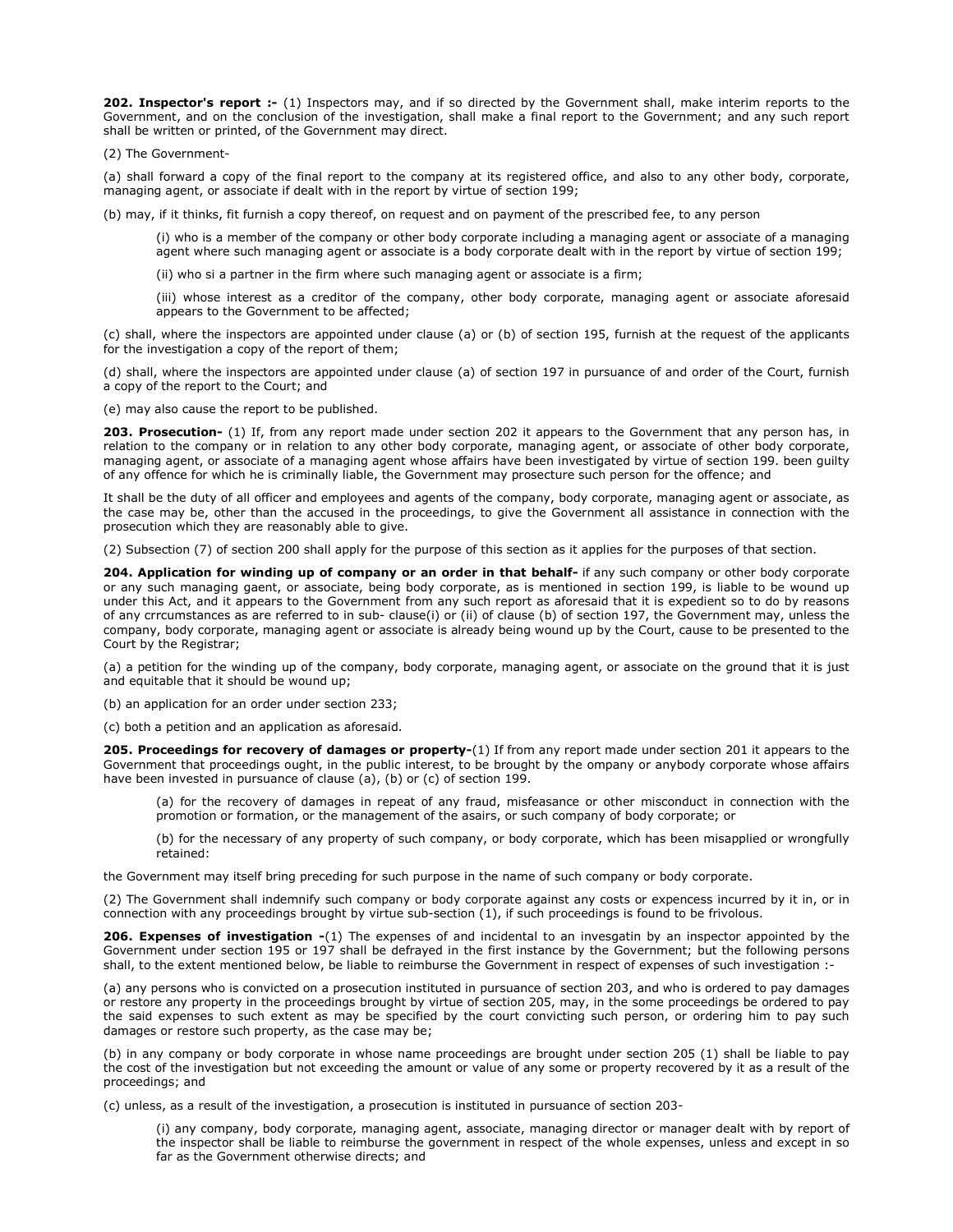(ii) the application for the investigation, where the inspector was appointed under clause (b) of sub-section (i) shall be a first charge on the sums or property mentioned in that clause.

(3) The amount of expenses in respect of which any company, body corporate, managing agent, associate, managing director or manager is liable under sub-clause (i) of clause (c) of sub-section (1) to reimburse the Government, shall be recoverable from that company, body corporate, managing agent, associate, managing director or manager, ask an arrears of land revenue.

(4) for the purposes of this section, any costs or expenses incurredely the Government in or in connection with proceedings brought by virtue section 205 including expenses incurred by vi\*ture of sub-section (2) thereof shall be treated as expenses of the investigation giving rise to the proceedings.

(5) Any liability to reimburse the Government imposed by clause (a) and (b) of sub-section (1) shall, subject to satisfaction of the right of the Government to reimbursement, be a liability also to indemnify all persons against liability under clause (c) of that sub-section.

(6) Any such liability imposed by clause (a) of subsection (1) shall, subject to the right of the Government as to reimbursement, be a liability also to indemnify all persons against liability under clause (b) of the said sub-section.

(7) Any person liable under the clause (a) or (b) or (c) of sub- section (1) shall be entitled to contribution from any other persons liable under the same clause or claises as the case may be, according to the amount of their respective liabilities thereunder.

(8) In so far as the expenses to be defrayed by the Government under this section are not recovered thereunder, they shall be paid out of moneys provided by Parliament.

207. Power of company to appoint inspectors-(1) A company may, by a special resolution, appoint inspectors to investigate its affairs.

(2) Inspectors so appointed shall have the same powers and duties as inspectors appointed by the Government, except that, instead of reporting to the government, they shall report in such manner and to such persons as the company in general meeting may direct.

(3) All persons who are or were officers of the company shall incur the penalties in case of refusal to produce any book or document required to be produced to inspectors so appointed, or to answer any question, as they would have incurred if the inspectors had been appointed by the Government.

208. Report of the inspectors to be evidence.- a copy of the report of any inspector appointed under this Act authenticated by the seal of a company whose affairs they have investigated, shall be admissible in any legal proceeding as evidence of the opinion of the inspector in relation to any matter contained in the report.

209. Saving for legal adviser and bankers-Nothing in section 193 to 206 shall require the disclosure to the Registrar or to the Government or to any inspector appointed by the Government-

(a) by a legal adviser, of any privileged communication made to him in that capacity, except as respect the name and address of his client; or

(b) by the bankers of any company, other body corporate, managing agents, or associate of he managing agent or managing director or manager referred to in the sections aforesaid, as such bankers of any information as to the affairs of any of there customers.

210. Appointment and remuneration of auditors-(1) Every company shall, at each annual general meeting appoint an auditor or auditors to hold office from the conclusion of that meeting until the next annual general meeting and shall within seven days of the appointment, give intimation thereof to every auditor so appointed:

Provided that no person can be appointed auditor of any company unless his written consent has been obtained prior to such appointment or re-appointment.

(2) Every auditor appointed under sub-section (1) shall, within thirty days of the receipt from the company of the intimation of hi appointment, inform the Registrar in writing that he has accepted, or refused to accept, the appointment.

(3) At any annual general meeting a retiring auditor, by whatsoever authority appointed, shall be reappointed, unless-

- (a) he is not qualified for re-appointment; or
- (b) he has given the company notice in writings of his unwillingness to be re-appointed; or

(c) a resolution has been passed at that meeting appointing somebody else instead of him or providing expressly that he shall not be re-appointed:

Provided that for the purpose of passing a resolution under clause (c), a notice thereof shall in accordance with section 211 be issued prior to the meeting, and such resolution cannot be passed except on the ground of death, incapacity or dishonesty of disqualification of the retiring auditor,

(4) if an appointment of an auditor is not made at an annual general meeting, the Government may appoint a person to fill the vacancy.

(5) The company shall, within seven days of the Governments power under sub-section (4) becoming exercisable, give notice of that fact to the Government; and, if a company fails to give such notice, the company, and also every officer of the company who is in default, shall be punishable with fine which may extent to one thousand take.

(6) The first auditor or auditors of a company shall be appointed by the Board of Directors within one months of the date of Registration of the company, and the auditor or auditors so appointed shall hold office until the conclusion of the first annual general meeting: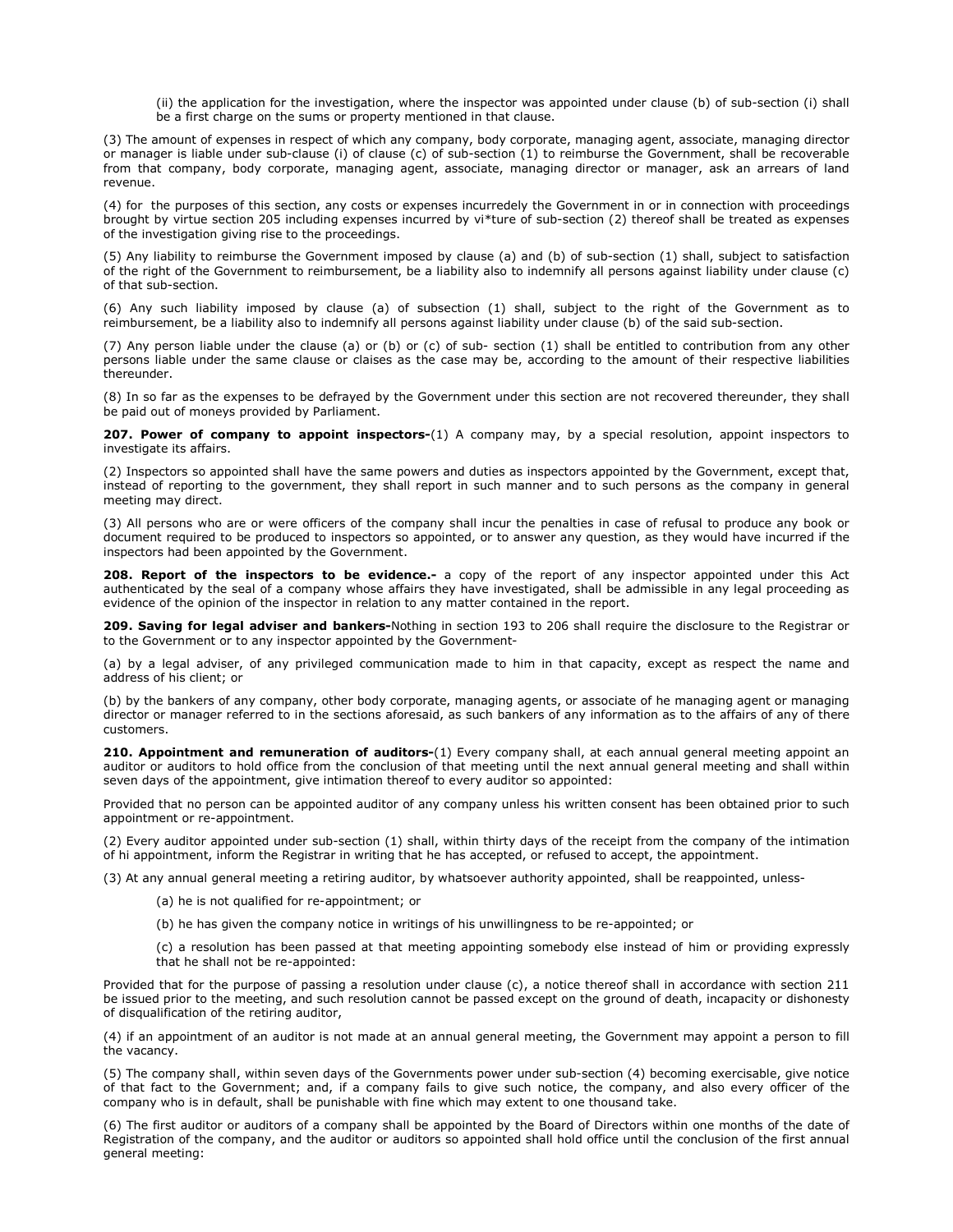Provided that-

(a) the company may, at a general meeting remove any such auditor or all or any of such auditors and appoint in his or their place any other persons or persons who have been nominated for appointment by any member of the company, and or whose nomination notice has been given to the members of the company not less than fourteen days before the date of the meeting: and

(b) if the Board of Directors fails to exercise its powers under this sub-section, the company in a general meeting, may appoint the first auditor or auditors.

(7) The Board may fill any casual vacancy is the office of any auditor, but while any such vacancy continues, the remaining auditor or auditors, if any, many act:

(8) Any auditor appointed in a causal vacancy shall hold office until the conclusion of the next annual general metting.

(9) Except as provided in the process pursuant to sub-section (7), any auditor appointed under his section may be removed from office before the expire of his term only by a special resolution of the company in the general meeting.

(10) the remuneration of the auditors of a company-

(a) in the case of an auditor appointed by the Board or the Government, shall be fixed by the Board or the Government respectively : and

(b) subject to clause (a), shall be fixed by the company in the general meting or in such manner as the company in the general meeting may determine.

(11) for the purposes of sub-section (10), any sums paid by the company in respect of the auditors expenses shall be deemed to be included in the expression "remuneration".

211. Provisions as to resolutions for appointing or removing auditors:-(1) Special notice shall be required for a resolution at an annual general meeting appointing as auditor a person other than a retiring auditor, or providing expressly that a retiring auditor shall not be re-appointed.

(2) On receipt of such notice the company shall forthwith send a copy thereof to the retirning auditor,

(3) Where such notice is given and the retiring auditor makes with respect thereto representation in writing to the company and requests their notification to members of the company, the company shall, unless the representation are received by it too late for it to do so-

(a) in any notice of the resolution given to members of the company, state the fact of the representation having been made; and

(b) send a copy of the representation to every member of the company to whom notice of the meeting is sent, whether before or after the receipt of the representation by the company, and if a copy of the representation, is not sent as aforesaid because the were received too late or because of the company default, the auditor may, without prejudice to his right to be heard orally, require that the representation shall be read out at the meeting.

Provided that copies of the representation need not be sent out and the representations need not be read out at the meeting if, on the application either of the company or of any other person who claims to be aggrieved, the court is satisfied that the rights conferred by this sub-section are being abused to secure needless publicity for defamatory matter; and the Court may order the company's costs on such an application to be paid whole or in part by the auditor, notwithstanding that he is not a party to the application.

(4) sub-section (2) and (3) shall apply to a resolution to remove the first auditors or any of them under sub-section (6) of section 210 or to the removal or any auditor or auditors under sub-section (8) of that section, as they apply in relation to are solution that a retiring auditor shall not be re-appointed.

212. Qualification and disqualification of auditors:-(1) No persons shall be appointed an auditor of any company unless he is a "chartered accountant" within the meaning of the Bangladesh Chartered Accountants Order, 1973, (P.O. No. 2 of 1973):

Provided that a firm whereof all the partners practising in Bangladesh are qualified for appointment as aforesaid may be appointed by its firm name to be auditor of company in which case any of the auditors so practising may act in the name of the firs.

(2) None of the following persons shall be qualified for appointment as auditor of a company namely-

(a) an officer or employee of the company;

(b) a person who is partner, or who is in the employment of an officer or employee of the company;

(c) a person who is indebted to the company for an amount exceeding one thousand taka, or who had given any guarantee or provided any security in connection with the indebtedness of any third person to the company for an amount exceeding one thousand taka:

(d) a person who is director or member of a partner company, or a partner of a firm, which is the managing agent of the company;

(e) a person who is a director, or the holder of shares exceeding five percent in nominal value of the subscribed capital, of any body corporate which is the managing agent of the company.

Provided that where any shares held by a person as nominee or trustee for any third person and in which the holder has no beneficial interest such shares shall be excluded in computing the extent of the subscribed capital for the purpose of this clause.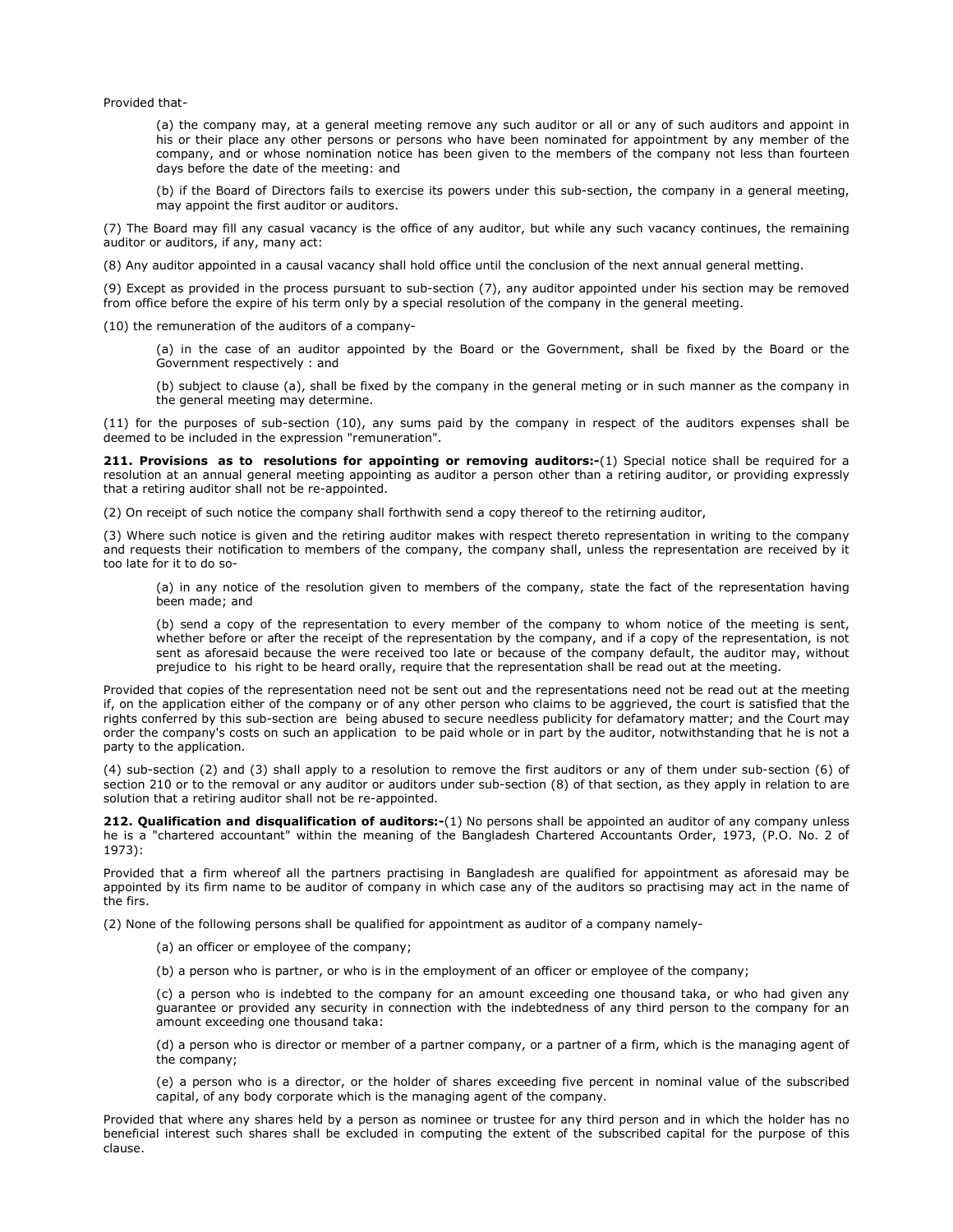**Explanation :-** For the purposes of this sub-section the word "officer" or "employee" shall not in include an auditors.

(3) A person shall not be qualified for appointment as an auditor of a company, if-

(a) he, according to sub-section (2)0, is disqualified for appointment as auditor of any other body corporate which is that company's subsidiary or holding company or a subsidiary of that company's holding company's;

(b) he would be disqualified for such appointment, had the said body corporate been a company.

(4) If an auditor becomes subject, after his appointment to any of the disqualification's specified in sub-section (2) and (3), he shall be deemed to have vacated his office as such.

213. Power and duties of auditors:- (1) Every auditor of a company shall have a right of access at all times to the books and accounts and vouchers of the company, whether kept at the head office of the company or elsewhere and shall be entitled to require from the officers of the company such information and explanation as the auditor may think necessary for the performance of his duties as auditor.

(2) Without prejudice to the provisions of sub-section (1), the auditor shall, in particular inquire into following namely:-

(a) Whether loans and advances made by the company on the basis of security have been properly secured and whether the terms on which they have been made are not prejudicial to the interests of the company or its members:

(b) Whether transactions of the company which are represented merely as book-entries are prejudicial to the interests of the company;

(c) where the company is not an investment company or a banking company, whether so much of the assets of the company as consist of shares, debentures and other seeurities, have been sold at a price less than at which they were purchased by the company;

(d) whether loans and advances made by the company have been shown as deposits;

(e) whether personal expenses have been charged to revenue account;

(f) where it is stated in the books and paper of the company that any shares have ben allotted for cash, whether cash has actually been received in respect of such allotment, and if no cash has actually been so received, whether the position as stated in the account books and the balance sheet is correct, regular and not misleading.

(3) The auditor shall make a report to be presented in the annual general meeting of he company on the accounts, examined by him, and on every balance sheet and profit and loss account and on every other document declared by this Act to be part of or annexed to the balance sheet or profit and loss accounts which are laid before the company in general meeting during his tenure of office and the report shall state whether, in his opinion and to the best of his information and according to the explanation given to him, the said accounts give the information required by this Act in the manner so required and give a true and fair view-

(a) in the case of the balance sheet, of the state of the company's affairs as at the end of its financial year;

(b) in the case of the profit and loss account, of the profit or loss for its financial year.

(4) The auditors report shall also state-

(a) whether he has obtained all the information and explanation which to the best of his knowledge and belief were necessary for the purposes of his audit;

(b) whether, in his opinion, proper books of account as required by law have been kept by the company so far as appears from his examination of those books and proper returns adequate for the purposes of his audit have been received from branches not visited by him;

(c) whether the company's balance sheet and profit and loss account dealt with by the report are in agreement with the books of account and returns.

(5) There any of the matters referred to in clauses(a) and (b) of sub- section (3) or in clauses (a), (b) and (c) of sub-section (4) are answered in the negative or with a qualification, the auditoris report shall state the reason for the answer.

(6) The Government may, be general or special order, direct that in the case of such class or description of companies as may be specified in the order, the auditors report shall also include a statement on such matters as may be specified therein.

(7) The accounts of a company shall not be deemed as not having been and the auditors reportt shall not state that those accounts have not been, properly drawn up on the ground merely that the company has not disclosed certain matters, of-

(a) those matters are such as the company is not required to disclose by virtue of any provision contained in this Act or any other law for the time being in force; and

(b) those provisions are specified in the balance sheet and loss account of the company.

214. Audit of accounts of branch office of company:-(1) Where a company has a branch office, the accounts of that office shall, be audited by the company's auditors at their option, or where the branch office is situated in a country outside Bangladesh, the accounts of the office shall be audited either by the company's auditor or by a person duly qualified to act as an auditor of the accounts of the branch office in accordance with the laws of that country, if so decided by the shareholders in a general meeting.

(2) Where the accounts of any branch office are audited by a person other than the company's auditor, the company's auditor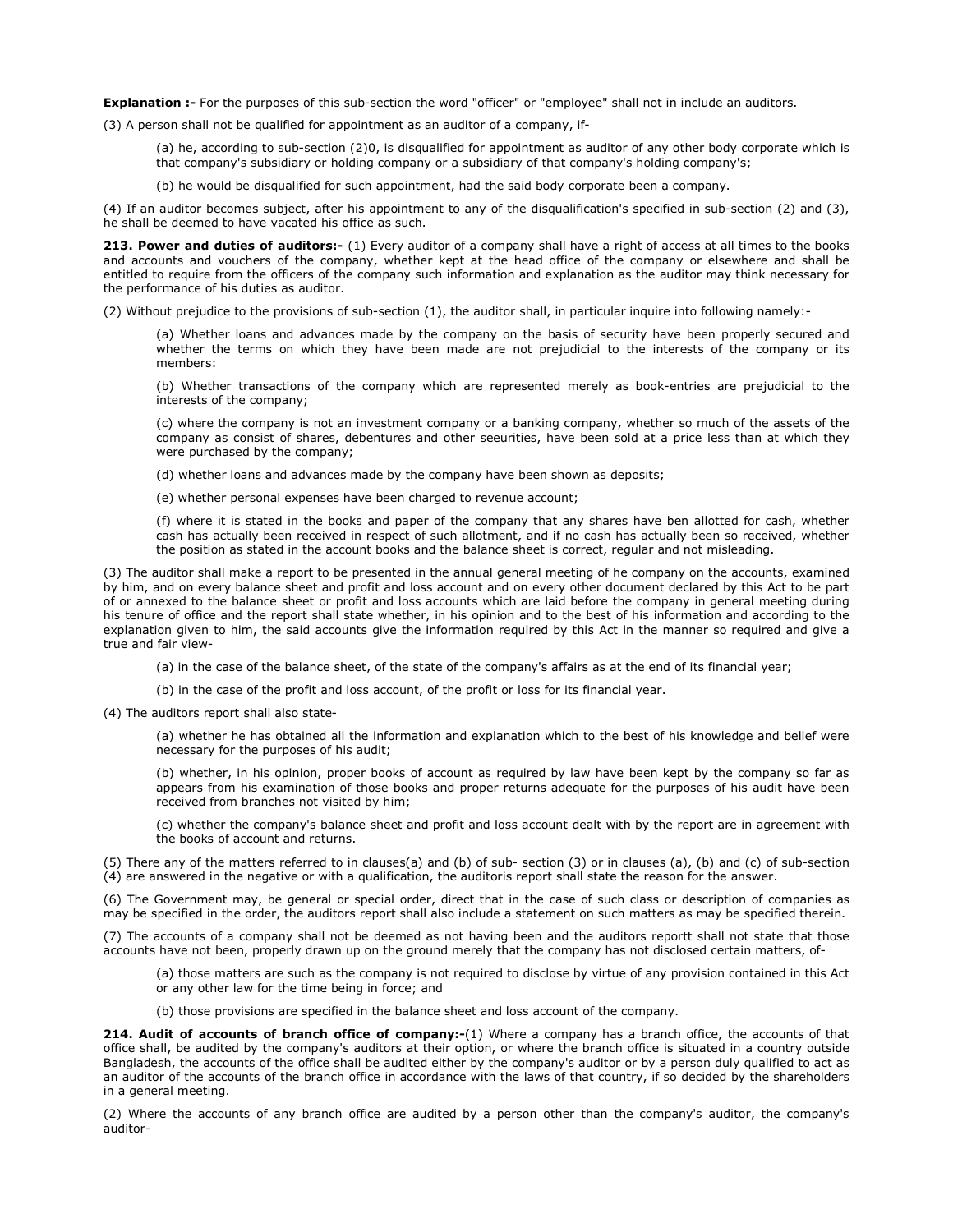(a) shall be entitled to visit the branch office, if he deems it necessary to do so for the performance of his duties as auditor; and

(b) shall have a right of access at all times to be books and accounts and vouchers of the company maintained at the branch office;

Provided that in the case of a banking company having a branch office outside Bangladesh, is shall be sufficient if the auditor is allowed access to such copies of, and extracts from the books and accounts of the branch as have been transmitted to the principal office of the company in Bangladesh.

215. Signature of audit report, etc:- Only the person appointed as auditor of the company, or where a firm is so appointed in pursuance of the proviso to sub-section (1) of section 212, only a partner in the firm practising in Bangladesh shall put his signature on the auditor's report, or any other document required of the company by law to be signed or authenticated by the auditor.

216. Reading and inspection of auditor's report:- The auditors report shall be read before the company in general meeting and shall be open to inspection by any member of the company.

217. Right of auditor to attend general meeting-All notices of an other communications relating to any general meeting of a company which any member of the company is entitled to have sent to him shall also be forwarded to the auditor of the company, and the auditor shall be entitled to attend any general meeting and to be heard at any general meeting which he attends on any part of the business which concerns him as auditor.

218. Penalty for non-compliance with section 211 to 217- If default is made by a company in compalying with any of the provisions contained in section 211 to 217, the company, and also every officer of the company who is in default, shall be punishable with fine with which may extend to one thousand taka.

219. Penalty for non-compliance by auditor with section 213 and 215.- If any auditors report is made or any document of the company is signed or authenticated otherwise than in conformity with the requirement of sections 231 215, the auditor concerned, and any other person, who signs the report or signs or authenticates the document, shall if the default is wilful, be punishable with fine which may extend to one thousand taka.

220. Audit of certain matters by Cost and Management Accountants.- (1) where in the opinion of the Government, it is necessary to do in relation to any company required under clause-(d) of sub-section (1) of section 181 to include in its books of accounts the particular referred to therein the Government may, by order, direct that an audit of cost accounts of the company shall be conducted in such manner as may be specified in the order by an auditor who shall be a Cost and management accountant" within the meaning of the Cost and Management Accounts Ordinance, 1977 (L III of 1977).

(2) An audit conducted by an auditor under this section shall be in addition to an audit conducted by an auditor appointed under section 210.

(3) The provisions relating to audit of a company specified in this Act mutatis mutandis, and so far as they are applicable, apply to an audit conducted under this section.

221. Right of preference shareholders and debenture holders as to receipts and inspection of reports, etc:-  $(1)$ Holders of preference shares debenture holders of a company shall have the same right to receive and inspect the balance sheets and profit and loss account of the company and the reports of the auditors and other reports as is possessed by the holders of ordinary shares in the company.

(2) This section shall not apply to a private company, nor to a company registered before the commencement of this Act:-

Provided that in the case of any public company whether registered before on after the commencement of this Act, the trustees for holders of debentures shall have the right conferred sub-section(1).

Carrying on business with less than the legal minimum of members.

222. Liability for carrying on business with fewer than seven or, in the case of a private company, two members:- If at any time the number of members of a company is reduced, in the case of a private company, below two or, in the case of any other company, below seven and it carries on business for more than six mouths, while the number is so reduced every person who is a member of the company during the time that it so carries or business during that periods and is cognisant of the fact that it is carrying on business with fewer than two members or seven members, as the case may be, shall be individually liable for the payment of the whole debts of the company contracted during that time and may be used for the same without joinder in the suit of any other member. Service and Authentication of Documents

223. Service of documents on company:- A document may be served on a company by leaving it at, or sending it by post to, the registered office of the company.

224. Service of documents of Registrar:- A document may be served on the Registrar by sending it to him by post, or delivering it to him, or by leaving it for him, at his office.

225. Authentication of documents:- A document or proceeding requiring authentication by a company may be signed by a director, secretary or other authorsied officer of the company, and need not be under its common seal.

Schedules and Rules as to prescribed matters

226. Application and alteration of schedules and power to make rules as to prescribed matters:-(1) The forms specified in Schedules VI to XII or forms as near thereto as circumstances admit shall be used in all matters to which those forms refer.

(2) The Government may alter any of the Schedules except Schedule II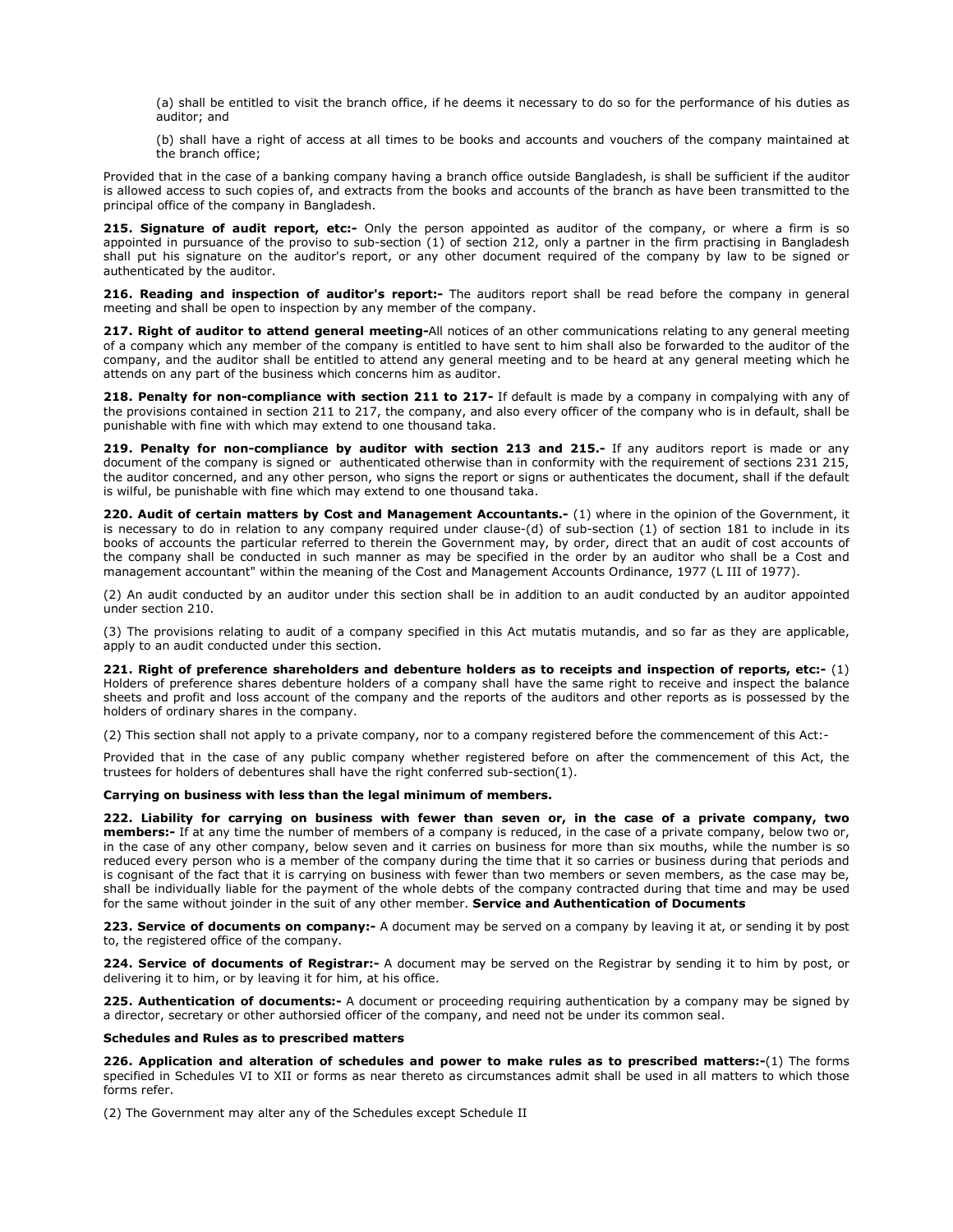(3) Any alteration made under sub-section (2) shall be published in the official Gazette and on such publication the Schedules so altered shall have effect as if enacted in this Act, but no alteration made by the Government in Schedule I, shall affect any company registered before the alteration as respects that company or any portion of that Schedule.

(4) In addition to the powers herein before conferred by this section, the Government may make rules providing for all or any maters which by this Act are to be prescribed by its authority.

(5) Every such rule shall be published in the official Gazette, and on such publication shall have effect as if enacted in this Act.

#### Arbitration and Compromise

227. Power of companies to refer matters to arbitration.-(1) A company may by written agreement, refer to arbitration, in accordance with the arbitration act, 1940 (X of 1940), on existing or future difference between itself and any other company or person.

(2) Companies may delegate to the arbitrator power to settle any terms or to determine any matter capable of being lawfully settled or determined by the companies themselves, or by their director or other managing body.

(3) The provision of the Arbitration Act, 1940 (X of 1940), shall apply to all arbitration's between companies and persons in pursuance of this Act.

228. Power to compromise with creditors and members.-(1) Where a compromise or arrangement is proposed between the company and its members or any class of them, the Court may, on the application in summary way of the company or of any creditor or member of the company or, in the case of a company being wound up, of the liquidator, order a meeting of the creditors or class of creditors, or the members of the company or class of members, as the case may be, to be called, held and conducted in such manner as the Court directs.

(2) If a majority in mumber representing three-fourths in value of creditors, or of members as the case may be, present either in person or by proxy at the meeting, agree to any compromise or arrangement, the compromise or arrangement shall if sanctioned by the Court be binding on all the creditors or the class of creditors, on or all the members or class of members, as the case may be, and also on the company, in the case of a company in the course of being wound up, on the liquidator and contributories of the company.

(3) An order made under sub-section (2) shall have no effect until a certified copy of the order has been filed with the Registrar, and copy of every such order shall be annexed to every copy of the memorandum of the company issued after the order has been made, or in the case of a company not having a memorandum, of every copy so issued of the instrument constituting or defining the constitution of the company.

(4) If a company makes default in complying with sub-section(3), the company and also every officer of the company, who is knowingly and willfully in default, shlall be liable to a fine not exceeding fifty take for each copy in respect of which the default is made.

(5) The Court may, at anytime after an application has been made to it under this section, stay the commencement or continuation of any suit or proceeding against a company on such terms as it thinks fit and proper until the application is finally disposed of.

(6) In this section, her expression "company" means any company liable to be wound up under this Act and the expression "arrangement" includes a reorganisation of the share capital of the company by the consolidation of shares of different classes or by the division of shares into shares of different classes or by both, those methods and, for the purposes of this section unsecured creditors who may have filed suits or obtained decrees shall be deemed to be of the same class as other unsecured creditors.

(7) An appeal shall lie from any order made by the Court exercising original jurisdiction under this section to the authority authorised to hear appeals from the decision of the Court.

229. Provisions for facilitating arrangements and compromises.-(1) Where an application is made to the Court under section 228 for the sanctioning of a compromise or arrangement proposes between a company and any such persons as are mentioned in that section, and it is shown to the court that the compromise or arrangement has been proposed for the purposes of, or in connection with, a scheme for the reconstruction of any company or companies to the amalgamation of any two or more companies, and that under the scheme the whole or any part of the undertaking and the property of any company concerned in the scheme, in this section referred to as a transferor company, is to be transferred to another company in this section referred to as the transferee company, the Court may, either by the order sanctioning the compromise or arragemennt or by any sub-sequent order, make provision for all or any of the following matters :-

(a) the transfer to the transferee company of the whole or any part of the undertaking and of the property or liabilities of any transferor company;

(b) the alloting or appropriation by the transferre company of shares, debentures, policies, or other like interests in that company which under the compromise or arrangement are to be alloted or appropriated by that company to or for any person;

(c) the continuation by or against the transferee company of any legal proceedings pending by or against any transferor company;

(d) the dissolution, without winding up, of any transferor company;

(e) the provision to be made for any person who, within such time and in such manner as the Court directs, dissents from the compromise or arrangement;

(f) such incidental, consequential and supplemental matters as are necessary to secure that the reconstruction or amalgamation shall be fully and effectively carried out.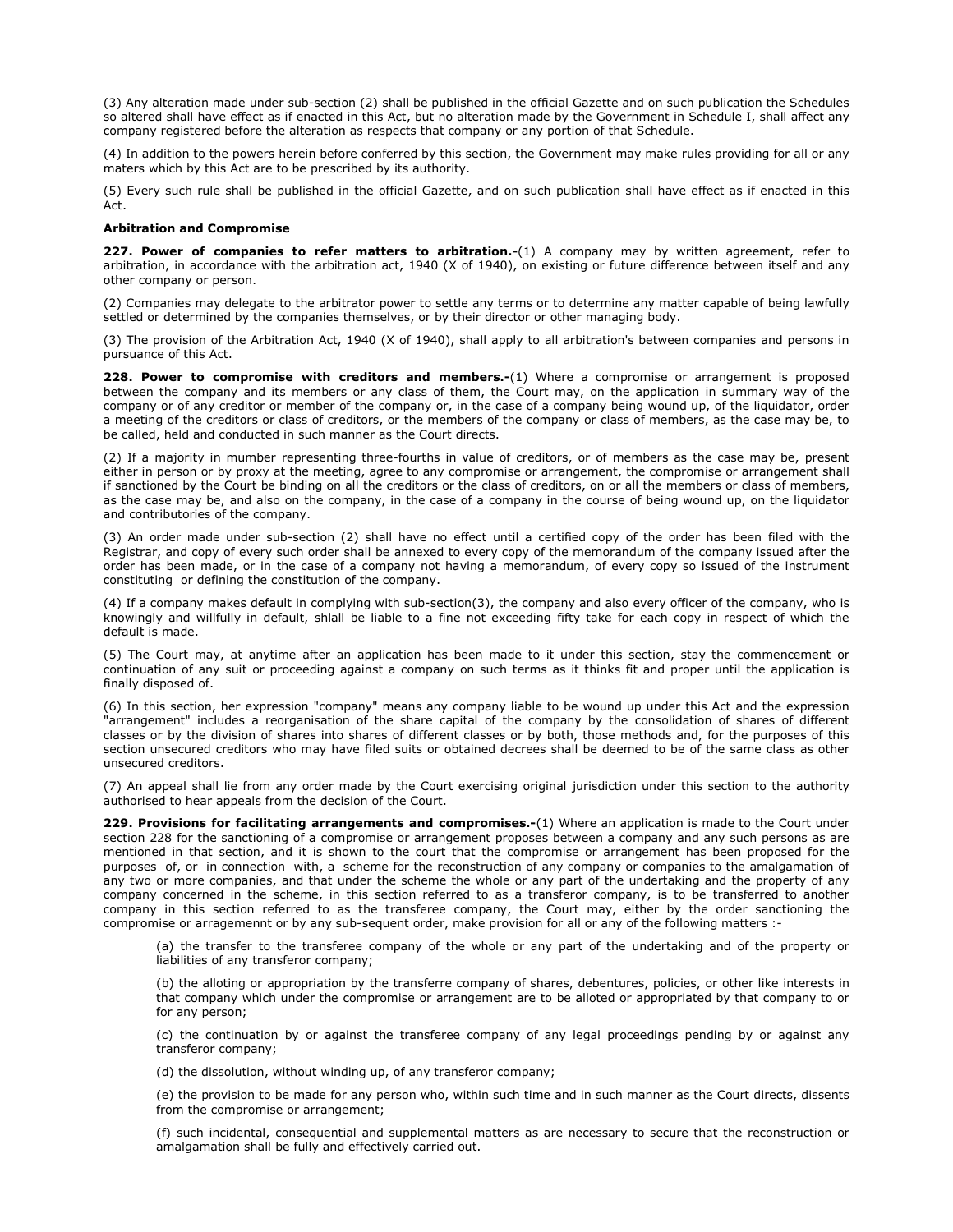(2) Where an order under this section provides for the transfer of property or liabilities, that property shall be virtue of the order, be tranaferred to and vest in, and those liabilities shall be virtue of the order transferred to and become the liabilities of the transferee company, and in the case of any property, if the order so directs, it shall be freed from any charge which is, by virtue of the compromise or arrangement or cease to have effect.

(3) Where an order is made under this section, every company in relation to which the order is made shall cause a certified copy thereof to be delivered to the Registrar for registration within fourteen days after the completion of the order, and if, default is made in complying with the sub-section, the company and also every officer of the company who is knowingly and wilfully in default, shall be liable to a fine not exceeding two hundred taka.

(4) In this section, the expression "property" includes property, rights and powers of every description, and the expression "liabilities" includes duties.

(5) Notwithstanding the provisions of sub-section (6) of section 228, the expression "company" in this section does not include any company other than a company within the meaning of this Act.

## 230. Power to acquire shares of shareholders dissenting from schemes of contract approved by majority:-

(1) Where-

(a) a scheme or contract involves the transfer of shares or any class of shares in a company, in this section referred to as the transferor company, to another company, whether a company within the meaning of this Act or not, in this section referred to as the transferee company; and

(b) within one hundred and twenty days after the making of the offer in that behalf by the transferee company, the offer has been approves by the holders of not less than three-fourths in value of the shared affected, the transferee company may, at anytime within sixty days after the expiration of the said one hundred and twenty days, give notice in the prescribed manner to any dissenting shareholder that it desires to acquire his shares.

(2) Where such a notice is given under sub-section(1), the transferee company shall unless on an application made by the dissenting shareholder within thirty days from the date on which the notice was given the Court thanks fit to order otherwise; be entitled and bound to acquire those shares on the terms on which under the scheme or contract the shares of the approving share holders are to be transferred to the transferee company.

(3) Where a notice has been given by the transferee company under sub- section (1) and the Court has not, on an application made by the dissenting shareholder, ordered to the contrary, the transferee company shall, on the expiration of one month from the date on which the notice has been given, or, if an application to the Court by the dissenting shareholder in then pending, after that application has been disposed of transmit a copy of the notice to the transferor company and pay or transfer to the transferors company the amount or other consideration representing the price payable by the transferee company for the shares which by virture of this section that company is entitled to acquire, and the transferor company shall thereupon register the transferee company as the holder of those shares.

(4) Any sums received by the transferor company under this section shall be paid in to a separate bank account and any such sums and any other consideration so received shall be held by that company on trust for the several persons entitled to the shares in respect of which the said sums or other consideration were respectively received.

(5) In this section, the expression "dissenting shareholder" includes a share holder who has not assented to the scheme or contract and any shareholder who has failed or refused to transfer his shares to the transferee company in accordance with the scheme or contract.

### Conversion of private company into public company and vice-versa

231. Conversion of private company into public company.--(1) If a company being a private company having at least seven members afters its articles in such manner that they no longer include the provisions which, under clause of subsection (1) of section 2 of this Act, are required to be included in the articles of a company in order to constitute it a private company, the company-

(a) shall as on the date of the alteration cease to be a parivate company; and

(b) shall within a period of this thirty days after the said date file with the Registrar either a prospectus or a statement in lieu of prospectus containing the particulars set out in Part 1 and the reports specified in Part II of Schedule IV and the said Parts I and II shall have effect subject to the provisions contained in Part III of that Schedule.

(2) If default is made in complying with sub-section (1) the company, and also every officer of the company who is in default, shall be punishable with imprisonment for a term which may extend to two years, or with fine which may extend to five thousand take or with both.

(3) Where any prospectus or statement in lieu of prospectus filed under this section imcludes and untrue statement, any person who authorised the filling of such prospectus or statement shall be punishable with imprisonment for a term which may extend to two years, or with fine which may extend to five thousand taka, or with both, unless he proves either that the statement was immaterial or that he had reasonable ground to believe, and did up to the time of the filing of the prospectus or statement believe that the statement was true.

(4) for the purposes of this section-

(a) a statement included in a prospectus or a statement in lieu of prospectus shall be deemed to be untrue if it is misleading in the form and context in which it is included; or

(b) where the omission from prospectus or a statement in lieu of prospectus of any matter is calculated to mislead, the prospectus or statement in lieu of prospectus shall be deemed, in respect of such omission, to be a prospectus or a statement in lieu of prospectus in which an untrue statement is included.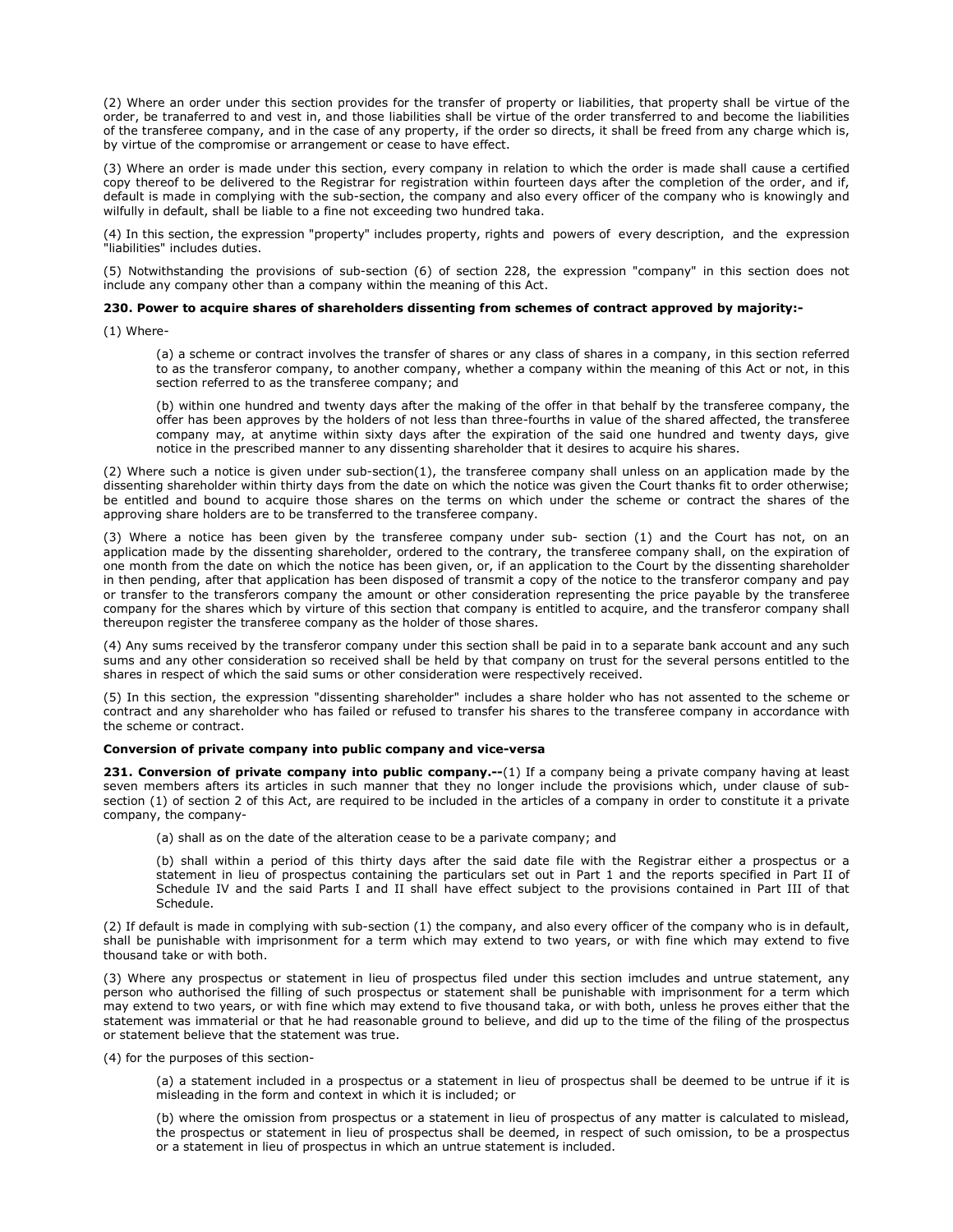(5) For the purposes of sub-section (3) and clause (a) of sub-section (4) the expression "included" when used with reference to a prospectus or statement in lieu of prospectus, means included in the prospectus or statement in lieu of prospectus itself or contained in any report or memorandum appearing on the face thereof, or by reference incorporated therein.

232. Amendment of articles for conversion of a public company into private company.-(1) A public company, having not more than fifty members at the time of conversion, may be converted into a private one by passing a special resolution altering its articles so as to exclude provisions, if any, in the articles of association applicable to public company and include therein provisions applicable to a private company.

(2) If the company has secured creditions, their wittren consent shall have to be obtained before passing a resolution as per provision of subsection (1) and the shares enlisted with the stock Exchange shall have to be delisted.

#### Protection of minority interest

233. Power of Court to give direction for protectiong interest of the minority.-(1) Subject to fulfilment of the conditions of the required minimum as specified in section 195 (a) and (b) any member or debentureholder of a company may either individually or jointly bring to the notice of the court by application that-

(a) the affairs of the company are being conducted or the powers of the directors are being exercised in a manner prejudicial to one or more of its members or debenture holders or in disregard of his or their interest; or

(b) the company is acting or is likely to act in a manner which discriminated or is likely to discriminate the interest of any member or debenture holder;

(c) a resolution of the members, debenture holders or any class of them has been passed or is likely to be passed which discriminates or is likely to discriminate the interest of one or more of the members or likely to debenture holder:

and pray for such order, as in his or their opinion, would be necessary for safeguarding his or their interest and also the interest of any other member or debenture holder.

(2) The Court shall, on receipt of an application under sub-section(1) send a copy thereof to the Board and fix a date for hearing the application

(3) If after hearing the parties present on the date so fixed, the Court is of opinion that the interest of the applicant or applicants has been or is being or is likely to be prejudicially affected for reasons specified in the application, it may make such order as prayed for or such other order as it deems fit including a direction-

- (a) to cancel or modify any resolution or transaction ; or
- (b) to regulate the conduct of the company's affairs in futute in such manner as is specified therin.
- (c) to amend any provision of the memorandum and articles of the company.

(4) Where by an order of the Court, any amendment is made in the memorandum or articles of the company, the company shall not, without leave of the Court, make any amendment therein or take any action which is inconsisten with the direction contained in he order.

(5) A company shall, within fourteen days from the making of an order under this section, inform the Registrar in writing of such order and send him a copy thereof, and if the company makes default in complying with this sub-section the company, and also every officer of the company who is in default, shall be liable to a fine not exceeding one thousand taka.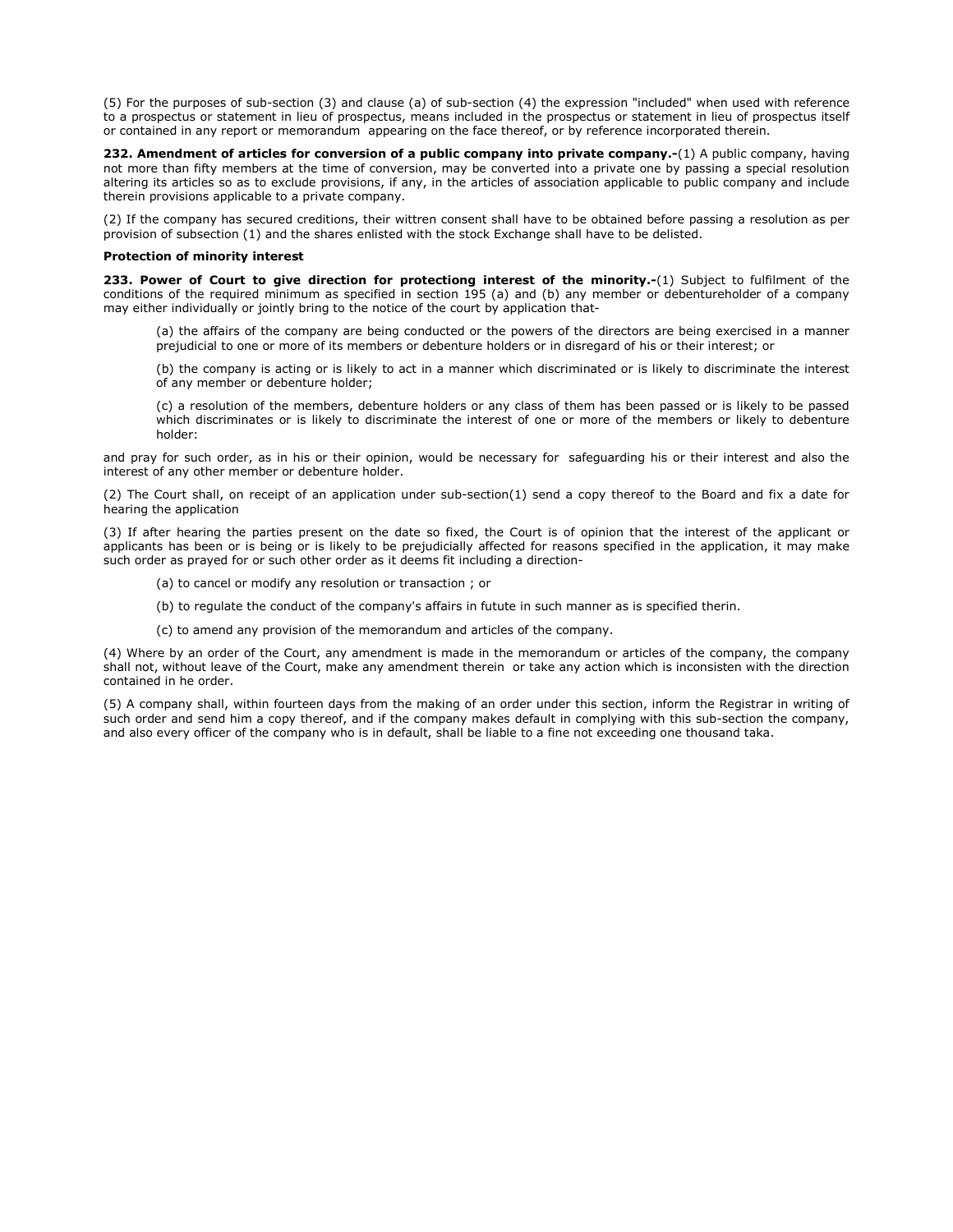# PART V WINDING UP

## Preliminary

**234. Mode of winding up.--** $(1)$  The winding up of a company may be either.

(i) by the Court; or (ii) voluntary; or (iii) subject to the supervision of the Court.

(2) The provisions of this Act with respect to winding up shall apply, to the winding up of a company in any of these modes, unless any thing contrary appears.

### Contributories

235. Liability as Contributories of present and past members.-- (1) In the event of a company being would up every present and past members shall, subject to the provisions of this section, be liable to contribute to the assets of the company to an amount sufficient for payment of its debts and liabilities and the coasts, charges and expenses of the winding up, and for the adjustment of the rights of the Contributories among themselves, with the qualifications following, that is to say:--

(i) a past member shall not be liable to contribute if he has ceased to be a member for one year or upwards before the commencement of the winding up;

(ii) a past member shall not be liable to contribute in respect of any debt or liability of the company contracted after he ceased to be a member;

(iii) a past member shall not be liable to contribute unless it appears to the Court that the existing members are unable to satisfy the contributions required to be made by them in pursuance of this Act;

(iv) in the case of a company limited by shares, no contribution shall be required from any member exceeding the amount, if any, unpaid on the shares in respect to which he is liable as a present or past member;

(v) in case of a company limited by guarantee, no contribution shall be required from any member exceeding the amount undertaken to be contributed by him to the assets of the company in the event of its being wound up;

(vi) nothing in this Act shall invalidate any provision contained in any policy of insurance or other contract where by the liability of individual members on the policy or contract is restricted or whereby the funds of the company are alone made liable in respect of the policy or contract;

(vii) a sum due to any member of a company in his character of a member, by way of dividends, profits or otherwise, shall not be deemed to be a debt of the company payable to that member in a case of competition between himself and any other creditor who is not a member of the company.

(2) In the winding up of a company limited by guarantee which has a share capital, every member thereof shall be liable to pay the following amounts namely:--

(a) the amount undertaken to be contributed by him to the assets of the company in the event of its being wound up; and

(b) an amount to the extent of any sums unpaid on any shares held by him.

236. Liability of directors whose liability is unlimited.-- In the winding up of a limited company, any director whether past or present, whose liability is, in pursuance of this Act, unlimited, shall, in addition to his own libility(if any) to contribute as an ordinary member, be liable to make a further contribution, as if he were at the commencement of the winding up a member of an unlimited company;

Provided that--

(i) a past director shall not be liable to make such further contribution if he has ceased to hold office for a year or upwards before the commencement of the winding up;

(ii) a past director shall not be liable to make such further contribution in respect of any debt or liability of the company contracted after he ceased to hold office;

(iii) subject to the articles, a director shall not be liable to make such further contribution unless the Court deems it necessary to require contribution in order to satisfy the debts and liabilities of the company and the costs, charges and expense of the winding up.

237. Meaning of "contributory".-- The term "contributory" means every person liable to contribute to the assets of a company in the event of its being would up, and, in all proceedings for determining and in all proceedings prior to the final determination of the persons who are to be deemed contributries, includes any person alleged to be a contributory.

238. Nature of liability of contributory .-- (1) The liability of the contributory shall create a debt payable at the time specified in the calls made on him by the liquidator.

(2) No claim founded on the liability of a contributory shall be congizable by any Court of Small Causes,

239. Contributories in case of death of member.--(1) If a contributory dies either before or after the has been placed on the list of Contributories, his, legal representatives and his heirs shall be liable in the due course, of admini--ministration to contribute to the assets of the company in discharge of his liability and shall be Contributories accordingly.

(2) If the legal representatives or heirs make default in paying any money ordered to be paid by them, proceedings may be taken for administering the property of the deceased contributory, whether movable or immovable, or both, and for compelling payment there out of the money due.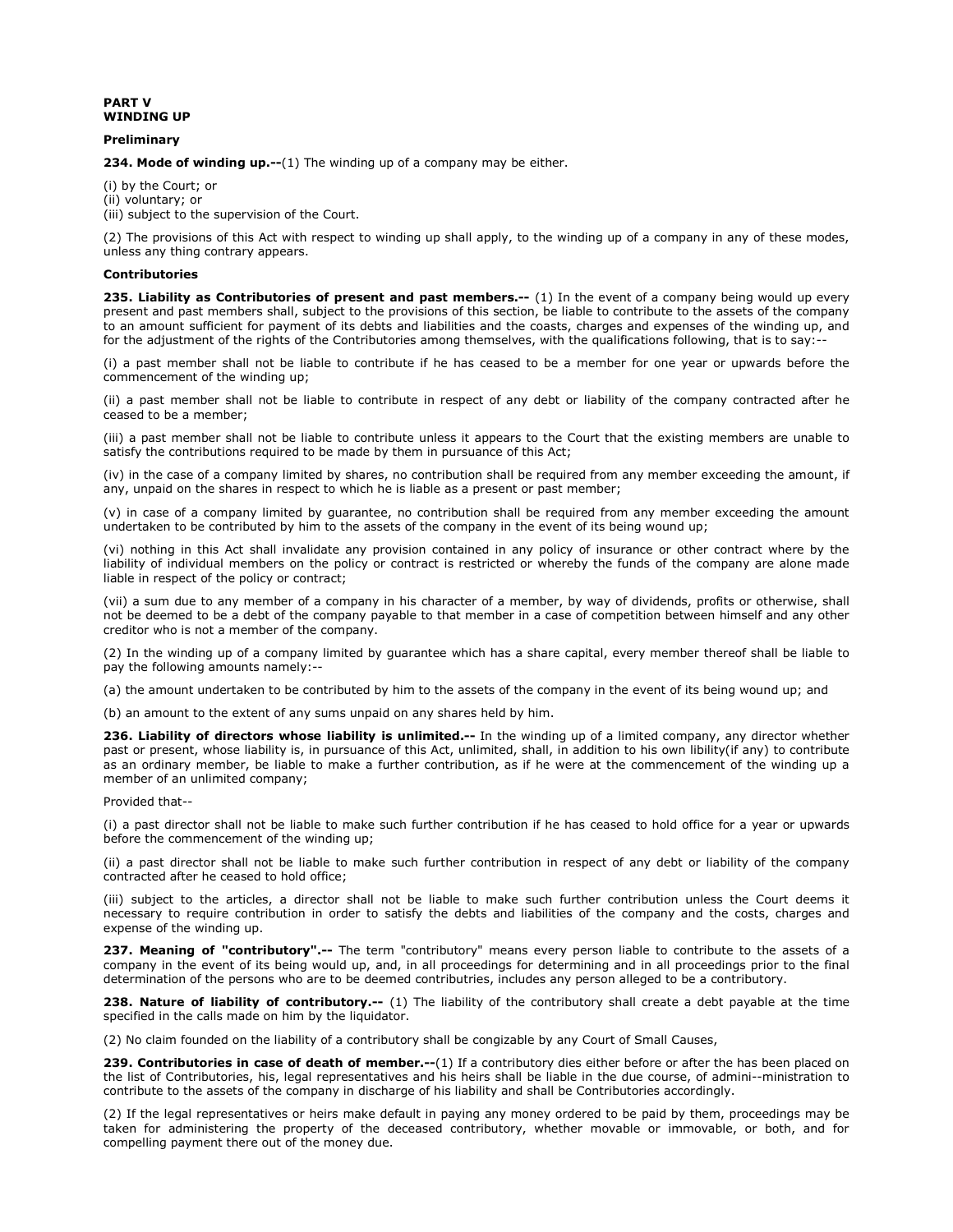(3) For the purpose of this section, the surviving coparceners of a contributory who is a member of a Hindu Joint Family governed by the Mitakshara School of Hindu Law shall be deemed to be his legal representatives and heirs.

240. Contributories in case of insolvency of member.-- If a contributory is adjudged insolvent either before or after he has been placed on the list of contributors, then--

(a) his assignese shall represent him for all the purposes of the winding up, and shall be contributories accordingly, and may be called on to admit to prove against the estate of the insolvent, or otherwise to allow to be paid out of his assets in due course of law, any money due from the insolvent in respect of his liability to contribute to the assets of the company; and

(b) there may be proved against the estate of the insolvent the estimated value of his liability to future calls as well as already made.

## Winding up by Court

241. Circumstances in which company may be wound up by Court.-- A company may be wound up by the Court; if--

(i) if the company has by special resolution resolved that the company be wound up by the Court; or

(ii) if default is made in filing the statutory report or in holding the statutory meeting; or;

(iii) if the company does not commence its business within a year from its incorporation, or suspends its business for a whole year; or

(iv) if the number of members is reduced, in the case of a private company below two, or, in the case of any other company, below seven; or

(v) if the company is unable to pay its debts; or

(vi) if the Court is of opinion that it is just and equitable that the company should be wound up.

242. Company when deemed unable to pay its debts.--(1) A company shall be deemed to be unable to pay its debts--

(i) if a creditor, by assignment or otherwise, to whome the company is indebted for a sum exceeding five hundred take then due, has served on the company, by causing the same to be delivered by registered post or otherwise at its registered office, a demand under his hands requiring the company to pay the sum so due and the company has for three weeks thereafter neglected to pay the sum or to secure or compound for it to the reasonable satisfaction of the creditor; or

(ii) if execution or other process issued on a decree or order of any court in favour of a creditor of the company is returned unsatisfied in whole or in part; or

(iii) if it is proved to the satisfaction of the Court that the company is unable to pay its debuts, the Court shall take into account the contingent and prospective liabilities of the company.

(2) The demand referred to in clause (i) of sub--section (1) shall be deemed to have been duly given under the hand of the creditor if it is signed by an agent or legal advisor duly authorised on his behalf, or in the case of a firm, if it is signed by such agent, or by a regal adviser or by any one member of the firm on behalf of the firm.

243. Winding up may be referred to District Court.-- Where the High Court Division makes as order for winding up of a company under this Act it may, if it thinks fit, direct all subsequent proceedings to be had in a District Court, and thereupon such District Court shall for the purpose of winding up the company, be deemed to be "the Court" within the meaning of this Act and shall have, fir the perposes of such winding up, all the jurisdiction and powers of the High Cour Division.

244. Transfer of winding up from one District Court to another.-- If during the progress of a winding up in a District Court it is made to appear to the High Court Division that the same may be more conveniently prosecuted in any other District Court, the High court Division may transfer the same to such other District Court, and there upon the winding up shall proceed in such other District Court, and at any state of such proceedings, that Division may with draw the proceedings from any of such District Courts and dispose it of.

245. Provisions as to applications for winding up.-- An application to the Court for the winding up of a company shall be by petition presented, subject to the provisions of this section, either by the company, or by any creditor or creditors, including any contingent or prospective creditor or creditors, contributory or contributors, or by all or any of those parties, together or separately or by the Registrar:

Provided that--

(a) a contributory shall not be entitled to present a petition for winding up a company, unless--

(i) either the number of members is reduced in the case of a private company, below two, or, in the case of any other company, below seven; or

(ii) the shares in respect of which he is a contributory or some of them either were originally allotted to him or have been held by him, and registered in his name for at least six months during the eighteen months before the commencement of the winding up, or have devolved on him through the death of a former holder;

(b) the Registrar shall not be entitled to present a petitions for winding up a company--

(i) except on the ground from the financial condition of the company as disclosed in its balance sheet or from the report of an inspector appointed under section 195 or, in a case falling within section 204, it appears that the company is unable to pay its debts; and

(ii) unless the previous sanction of the Government has been obtained to the presentation of the petition:

Provided that no such sanction shall be given unless the company has first been afforded an opportunity of being heard.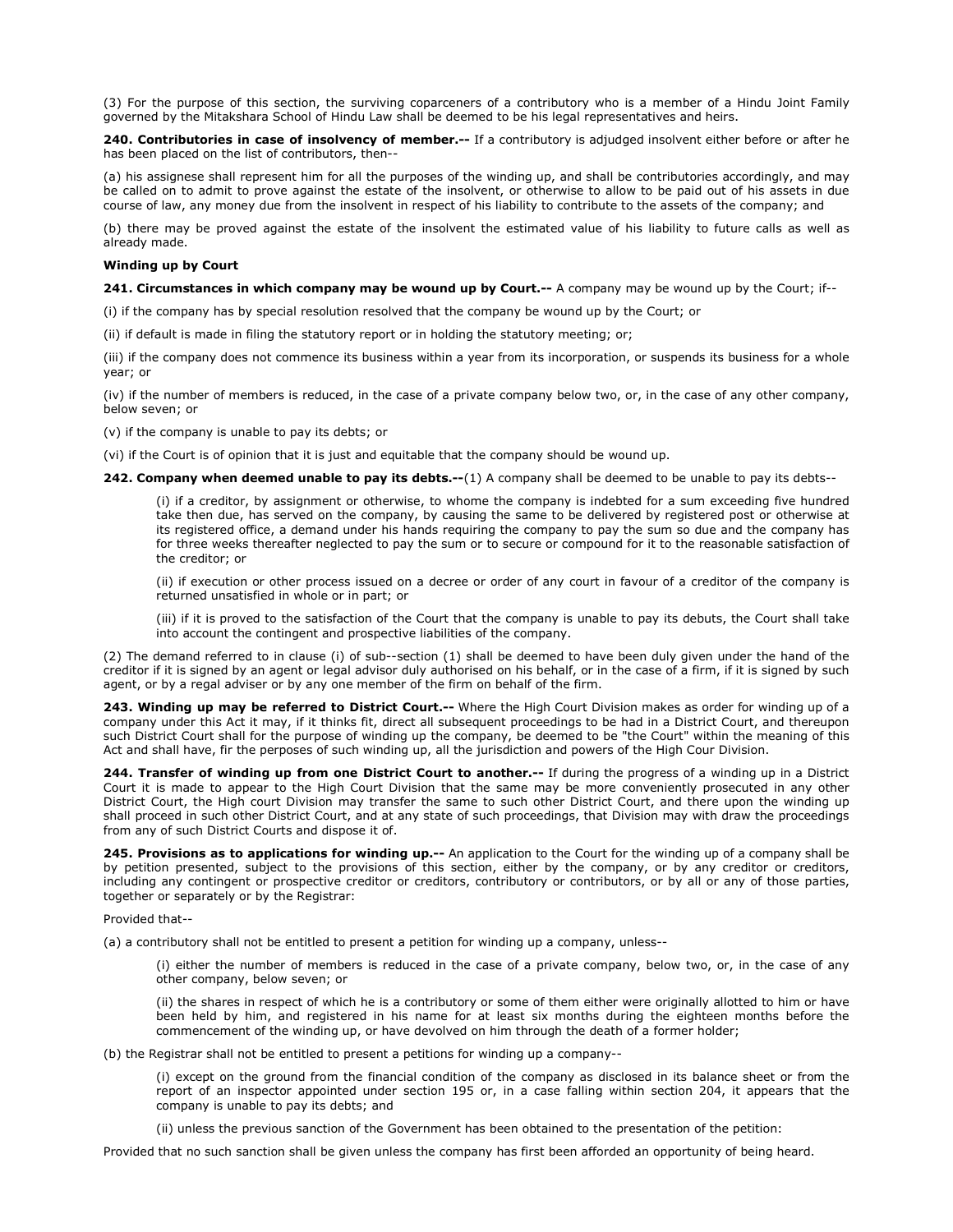(c) a petition for winding up of a company on the ground of default in filing the statutory report or in holding the statutory meeting shall not be presented by any person except by a shareholder, nor before the expiration of fourteen days after the last day on which the meeting ought to have been held;

(d) the Court shall not give a hearing to a petition for winding up of a company by a contingent or prospective credition until such security for costs has been given as the Court thinks resonable and until a prima fccie case for winding up has been established to the satisfaction of the Court.

246. Effect of winding up order.-- An order for winding up of a company shall operate in favour of all the creditors and of all the contributories of the company as if made on the join petition of a credition and of a contributory.

247. Commencement of winding up by Court.-- A winding up of a company by the Court shall be deemed to commence at the time of the presentation of the petition for the winding up.

248. Court may grant injunction.-- The Court may, at any time after the presentation of the petition for winding up of a company under this Act and before making an order for winding up the company, upon the application of the company or of any creditor or contributory of the company, restrain further proceedings in any suit or proceedings against the company and may also pass other similar order upon such terms as the Court thinks fit.

249. Powers of Court on hearing peititon.--(1) On hearing the petition, the Court may dismiss it with or without costs, or adjourn the hearing conditionally or unconditionally, or make any interim order or any other order which, it deems just, but the Court shall not refuse to make a winding up order on the ground only that the assets of the company have been mortgaged to an amount equial to, or in excees of, those assets or that the company has no assets.

(2) Where the petition is presented on the ground of default in filing the statutory report or in holding the statutory meeting the Court may order the costs to be paid by any persons who, in the opinion of the Court, are responsible for the default.

(3) Where the Court makes an order for the winding up of a company, it shall, except where a liquidator is appointed simultaneously, forthwith cause intimation thereof to be sent to the official receiver.

250. Suits stayed on winding up order.-- When a winding up order has been made or a provisional liquidator has been appointed, no suit or other legal proceedings shall be proceeded with or commenced against the company except by leave of the Court and subject to such terms as the Court may impose.

251. Vacancy in the office of liquidator.--(1) For the purposes of this Act, so far as it relaters to the winding up of companies by the Court, or, if there is no such official receiver, then such person as the Government may, by notification in the official Gazette, appoint for the purpose.

(2) On the making of a winding up order the official receiver shall become the official liquidator of the company and shall continue to act as such until his further continuance is terminated by an order of the Court.

(3) The official receiver shall, as the official liquidator, forthwith take into his custody and control all the books, documents and the assets of the company.

(4) The official receiver shall be entitled so such remuneration as the Court shall fix.

252. Copy of winding up order to be filed with the Registrar.--(1) On the making of a winding up order, it shall be the duty of the petitioner in the winding up proceedings and of the company to file with the Registrar a copy of the order within thirty days from the date of the making in the order.

(2) On the filing of a copy of a winding up order, the Registrar shall register a summary thereof in his books relating to the company, and shall notify in the official Gazette that such an order has been made.

(3) Such order shall be deemed to be notice of discharge to the servants of the company except when the business of the company is continued.

253. Power of Court to stay winding up.-- The Court may, at any time after an order for winding up, on the application of any creditor or contributor, and on proof to the satisfaction of the Court that all proceedings in relation to the winding up ought to be stayed, make an order staying the proceedings, either altogether or for a limited time, on such terms and conditions as the Court thinks fit.

254. Court may have regard to wishes of creditors or contributories-- The Court may, as to all matters relating to a winding up, have regard to the wishes of the creditors or contributories as proved to it by any sufficient evidence.

## Official Liquidator

255. Appointment of official liquidator.--(1) For the purpose of conducting the proceedings in winding up a company and performing such duties in reference thereto as the Court may impose, the Court may appoint a person or persons, other than the official receiver, to be called an official liquidator or official liquidators.

(2) The Court may make such an appointment provisionally at any time after the presentation of a petition and before the making of an order for winding up, but shall, before making any such appointment, give notice to the company unless for reasons to be recorded it thinks fit to dispense with such notice.

(3) If more persons than one are appointed to the office of official liquidator, the Court shall declare whether any act, by this Act required or authorised, to be done by the official liquidator is to be done by all or any one or more of such persons.

(4) The Court may determine whether any and what security is to be given by any official liquidator on his appointment.

(5) The acts of an official liquidator shall be valid notwithstanding any defect that may afterwards be discovered in his appointment.

Provided that nothing in this sub--section shall be deemed to give validity to acts done by an official liquidator after his appointment has been show to be invalid.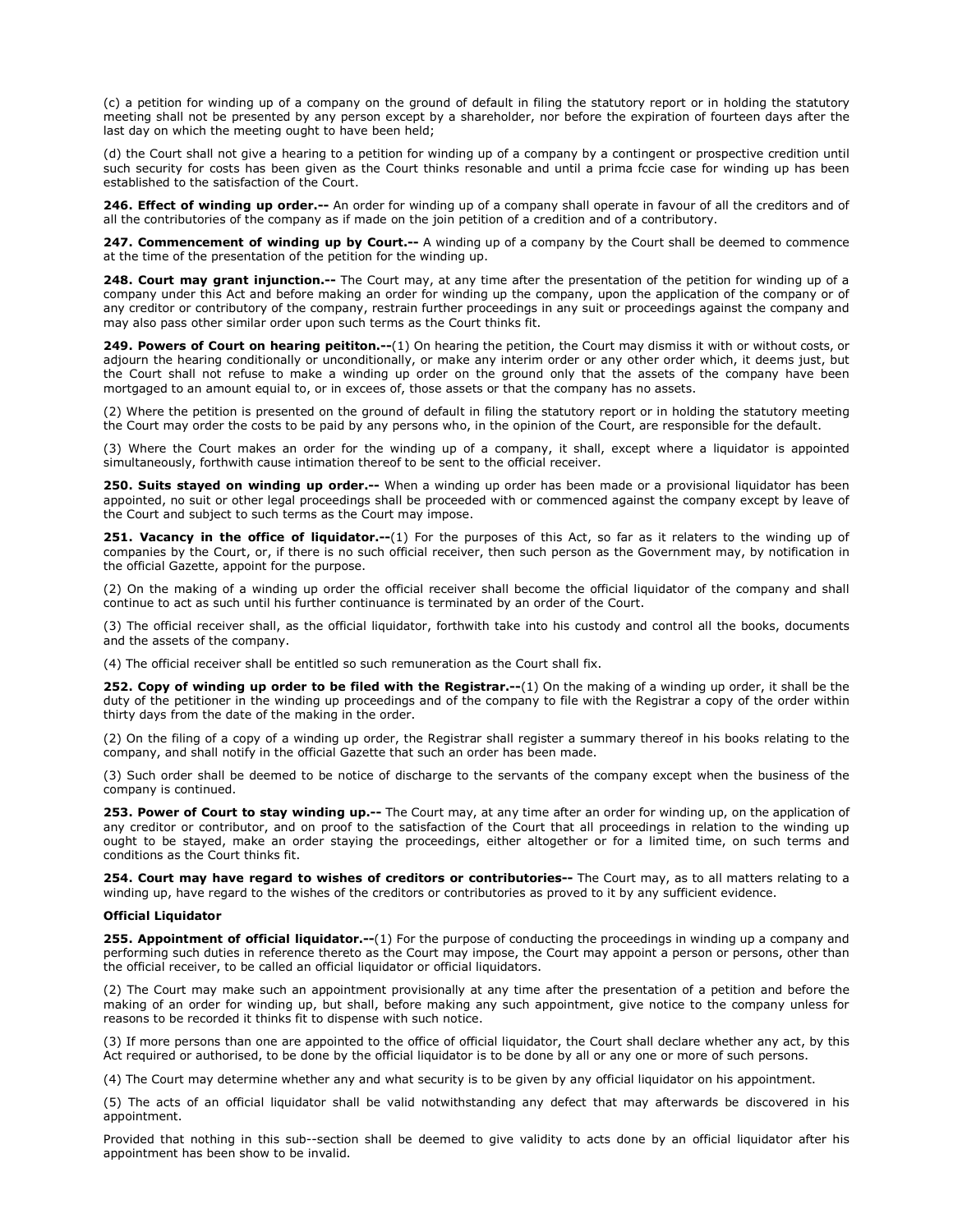(6) A receiver shall not be appointment of assets in the hands of an official liquidator.

256. Resignations, removals, filling up vacancies and compensation.-- (1) Any official liquidator may resign, or may be removed by the Court on due cause shown.

(2) Any vacancy in the office of an official liquidator appointed by the Court shall be filled up by the Court and until the vacancy is so filled up the official receiver shall be and act as the official liquidator.

(3) There shall be paid to the official liquidator such salary or remuneration by way of percentage or otherwise, as the Court may direct and if more liquidators that one are appointed, such remuneration shall be distributed amongst them in such proportions as the Court directs.

257. Official liquidator.-- The official liquidator shall be described by the style of the official liquidator of the particular company in respect of which he is appointed, and not by his individual name.

258. Statement of affairs to be made to the liquidator.--(1) Where the Court has made a winding up order or appointment an official liquidator provisionally, there shall, unless the Court thinks fit to order otherwise and so orders, be made out and submitted to the official liquidator a statements as to the affairs of the company verified by an affidavit and containing the following particulars, namely:--

(a) the assets of the company, staying separately the cash balance in hand and in the bank, if any;

(b) the debts and other liabilities;

(c) the names, residences and occupations of the creditors stating separately the amount of secured debts and unsecured debts, and in the case of secured debts, particulars of the securities, their value and the dates when they were given;

(d) the debts due to the company and the names residences and occupations of the persons from whom they are due and the amount likely to be realised therefrom.

(2) The said statement shall be submitted and verified by one or more of the following persons.--

(a) the persons who were at the relevant date the directors and the person who was at that date the secretary, manager or other chief officer of the company, or.

(b) such other person as the official liquidator may, subject to he direction or Court, require to submit and verify the statement, and the said other persons are the persons--

(i) who are or had been directors or officers of the company;

(ii) who have taken part in the formation of the company at anytime within one year before the relevant date;

(iii) who are in the employment of the company or had been in the employment of the company within the said year referried to in sub-- section (ii) above, and are, in the opinion of the official liquidator, capable of giving the information required;

(iv) who are or had been within the said year to which the statement relates officers of or in the employment of a company.

(3) The statement small be submitted within twenty-one days from the relevant date, or within such extended time as the official liquidator or the Court may, for special reasons appoint.

(4) Any person making or concurring in making the statement and affidavit required by this section shall be allowed, and shall be paid by the official liquidator or provisional liquidator at the case may be out of the assets of the company, such costs and expended incurred in and about the preparation and making of the statement and affidavit as the official liquidator may consider reasonable, subject to an appeal to the Court.

(5) If any person, without reasonable excuse, knowingly and wilfully make default in complying with the requirements of this section, he shall be liable to a fine not exceeding five hundred take for every day during which the default continues.

(6) Any person stating himself in writing to be a creditor or contributory of the company shall be entitled by himself on by his agent at all reasonable times, on payment of the prescribed fee, to inspect the statement submitted in pursuance of this section and to a copy thereof or extract therefrom.

(7) Any person untruthfully so stating himself to be a creditor or contributory shall be guilty of an offence under section 182 of the Penal Code, 1860 (XIV of 1860), and shall, on the application of the liquidator or of the receiver be punishable accordingly.

(8) In this section, the expression "the relevant date" means, in a case where no such appointment is made, the date of the winding up order.

259. Statement by liquidator.--(1) In a case where a winding up order is made, the official liquidator shall, as on as practicable after receipt of the statement to be submitted under section 258, and not later than one hundred and twenty days or with the leave of the Court one hundred and sixty days from the date of the order, or in a case where the Court orders that no statement shall be submitted, as soon as practicable after the date of the order, submit a preliminarly report to the Court--

(a) as to the amount of capital issued, subscribed, and paid up, and the estimated amount of assets and liabilities giving separately under the leading of assets, particulars of --

- (i) cash and negotiable securities;
- (ii) debts due from contributories;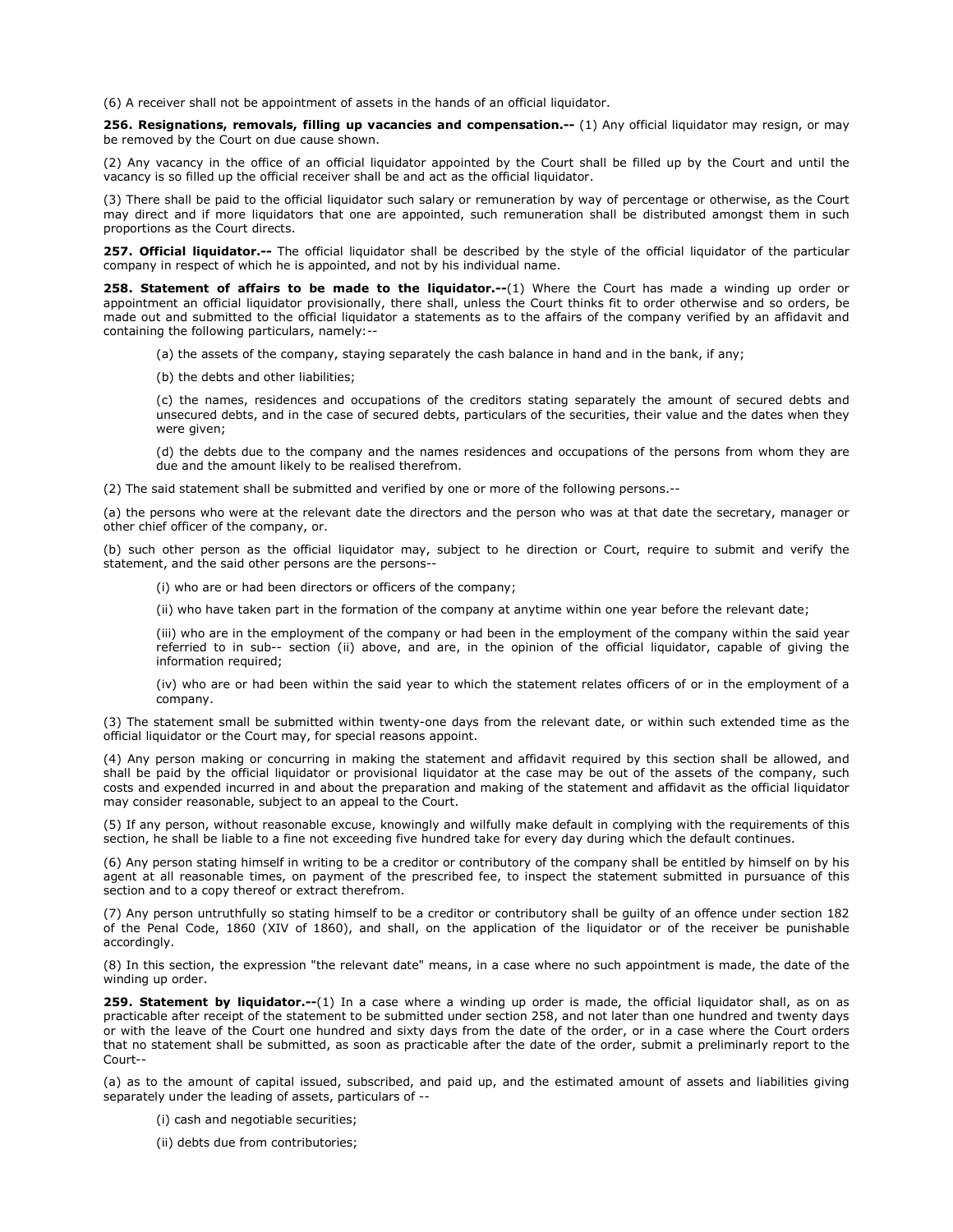- (iii) debts due to and securities, if any, available to the company,
- (iv) movable and immovable properties belonging to the company;
- (v) unpaid calls, and

(b) if the company has failed as to the cause of the failure, and

(c) whether in his opinion further inquirey is desirable as to any matter relating to the promotion, formation, or failure of the company, or the conduct of the business thereof.

(2) The official liquidatory may also, if he thinks fit, make a further report or further reports, stating the manner in which the company was formed and whether in his opinion any fraud has been committed by any person in its promotion or formation or by any director or other officer of the company in relation to the company since the formation thereof, and any other matter which is his opinion it is desirable to bring to the notice of the Court.

260. Custody of company's property.--(1) The official liquidator, whether appointed provisionally or not, shall take into his custody, or under his control all the property, effects and actionable claims to which the company is or appears to be entitled.

(2) All the property and effects of the company shall be deemed to be in the custody of the Court as from the date of the order for the winding up of the company.

261. Committee of Inspection in compulsory winding up.--(1) The official liquidator shall, within a month from the date of the order for the winding up of a company, convene a meeting of the creditors of the company, as ascertained from the books and documents of the company, for the purpose of determining whether or not a committee of inspection shall be appointed to act with the liquidator, and who are to be members of the committees, if appointed.

(2) The official liquidator shall, within a week from the he date of the creditors meeting convence a meeting of the contributories to consider the decision of the creditors and to accept the same with or without modification.

(3) If the contributories do not accept the decision of the creditors in its entirely, it shall be the duty of the official liquidator to apply to the Court for directions as to whether there shall be a committee, and who shall be members thereof.

(4) A committee of inspection appointed under this section shall consist of not more than twelve members being creditors and contributories of the company or persons holding general or special powers of attorney from creditors or contributories in such proportions as may be agreed on by the meetings of creditors and contributories, or as, in case of difference, may be determined by the Court.

(5) The committee of inspection shall have the right to inspect the accounts of the official liquidator at all reasonable times.

(6) The committee shall meet at such times as they may from time to time appoint, and, failing such appointment, at least once a month, and the liquidator or any member of the committee may also call a meeting of the committee as and when he thinks necessary.

(7) The committee may act by a majority of their members present at a meeting, but shall not act unless a majority of the committee are present.

(8) A member of the committee may resign by notice in writing signed by him and delivered to the liquidator.

(9) If a member of the committee becomes bankrupt, or compounds or arranges with his creditors, or is absent from five consecutive meetings of the committee without the leave of those members who together with himself represent the creditors or contributories, as the case may be, his office shall thereupon became vacant.

(10) A members of the committee may be removed therefrom by an ordinary resolution at a meeting of creditors if, he represents creditors, or of contributories, if he represents contributories, of which seven days, notice has been given, stating the object of the meeting.

(11) On a vacancy occurring in the committee, the liquidator shall forthwith summon a meeting of creditors or of contributories, as the case may require, to fill in the vacancy, and the meeting may, by resolution, re-appoint the same or appoint another creditor or contributory to fill in the vacancy.

(12) The \*ontinung members of the committee, if not less than two, may set notwithstanding any vacancy in the committee.

262. Powers of official liquidator.-- The official liquidator shall have power with the sanction of the Court, to do the following things--

(a) to institute or defend any suit or prosecution, or other leagl proceeding, civil or criminal, in the name and on behalf of the company;

(b) to carry on the he business of the company so far as may be necessary, for the beneficial winding up of the same,

(c) to sell the immovable and movable property of the company by public auction on private contract, with power to transfer the whole thereof to any person or organisation or company, or to sell the same in parecis.

(d) to do all acts and to execute, in the name and on behalf of the company, all deeds, receipts, and other documents, and for that purpose to use, when necessary the company's common seal;

(e) to prove, rank and claim in the insolvency of any contributory, for any balance a against his estate, and to receive dividends in the insolvency, in respect of that balance, as a separate debt due from the insolvent, and rateably with the other separate creditors;

(f) to draw, accept, make and endorse any bill of exchange, hundi or promissory note in the name and on behalf of the company, with the same effect with respect to the liability of the company as if the bill, hundi or note had been drawn, accepted, made or endorsed by or on behalf of the company in the course of its business;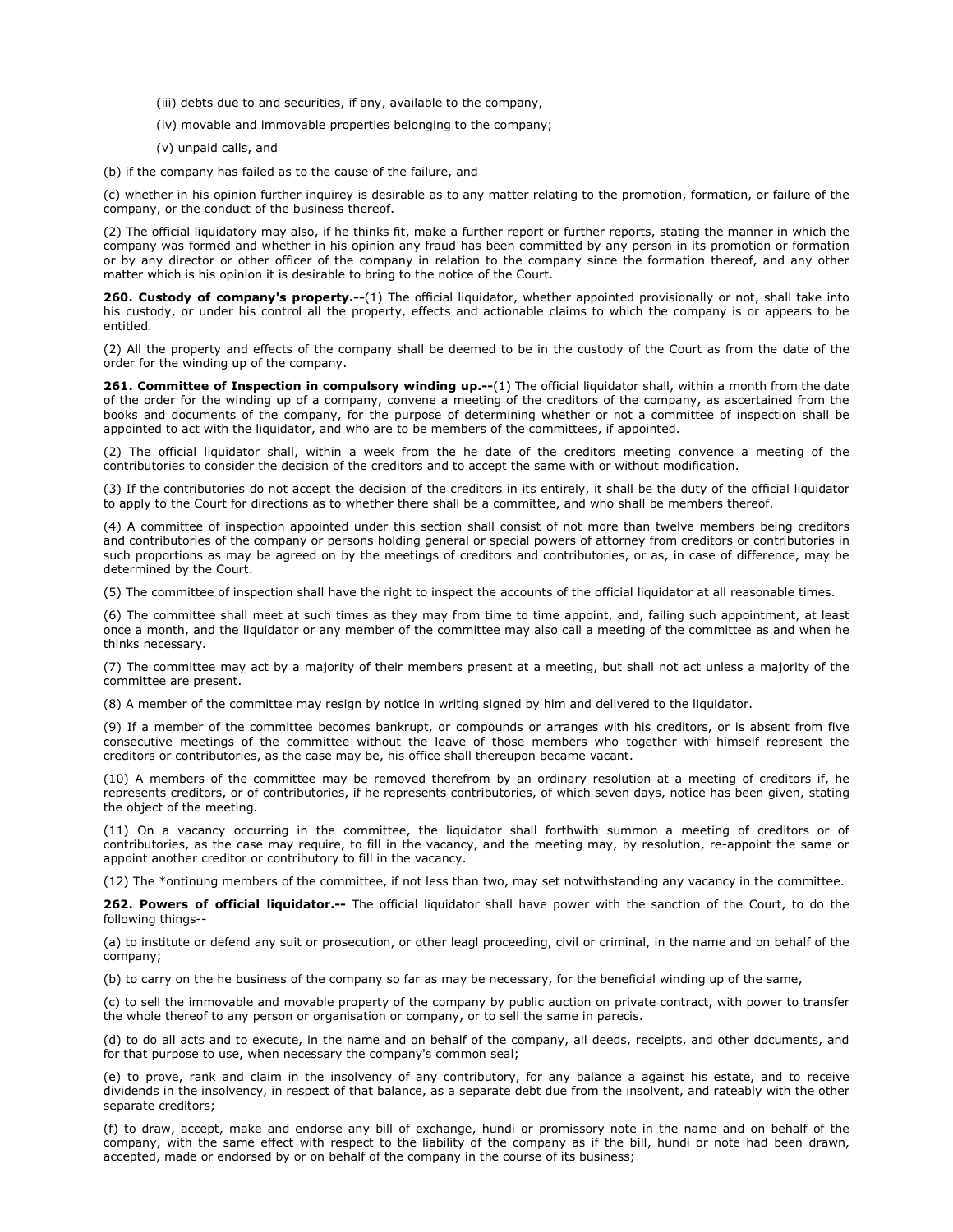(g) to raise on the security of the assets of the company any more requisite;

(h) to take out in his official name letters of administration relating to the estate of any deceased contributory or his estate which cannot be conveniently done in the name of the company, and in all such cases the money due shall, for the purpose of enabling the liquidator to take out the letters of administration or recover the money be deemed to be due to the liquidator or himself;

Provided that nothing in clause (h) shall be deemed to affect the rights, duties and privileges of the Administrator General appointed under the Administrator General's Act, 1913(III of 1913);

(i) to do all such other things as may be necessary for winding up the affairs of the company and distributing its assets.

263. Limit of Discretion of official liquidator.-- The Court may provide by any order that the official liquidator may exercise any of the above powers without the sanction or intervention of the Court, and, where an official liquidator is provisionally appointed, may limit and restrict his powers by the order appointing him.

264. Provision for legal assistance to official liquidator.-- The Official liquidator may, with the sanction of the Court, appoint an advocate or attorney entitled to appear before the Court to assist him in the performance of his duties;

Provided that, where the official liquidator is an advocate or attorney, he shall not appoint his partner, unless the latter consents to act without remuneration.

265. Liquidator to keep books containing proceeding of meetings and to submit account of his receipts to Court.- -(1) The official liquidator of a company which is being wound up by the Court shall keep, in the manner prescribed, proper books in which he shall cause to be made entries or minutes of proceedings at meetings and of such other matters as may be prescribed, and any creditor or contributory may, subject to the control of the Court, personally or by his agent, inspect any such books.

(2) Every official liquidator shall, at such times as may be prescribed but not less than twice in each year during his tenure of office, present to the Court an account of his receipts and payments as such liquidator.

(3) The liquidator shall prepare the account in the prescribed form in duplicate, and shall verify it by a declaration in the prescribed form.

(4) The Court shall cause the account to be audited in such manner as it thinks fit and for the purpose of the audit the liquidator shall furnish the Court with such vouchers, and books or other document as the Court may require, and the Court may at any time require the production of an inspect any books or account kept by the liquidator.

(5) When the account has been audited, one copy thereof shall be filed and kept by the Court, and the other copy shall be delivered to the Registrar for filing, and each copy shall be open to the inspection of any creditor or any person interested.

266. Excercise and control of liquidator's powers--(1) Subject to the previsions of this Act, the official liquidator of a company which is being wound up by the Court shall, in the administration of the assets of the company and in the distribution thereof among its creditors, have regard to any directions that may be given by resolution of the creditors or contributories at any general meeting shall, in case of confilict be deemed to over ride any directions given by the committee of inspection.

(2) The official liquidator may summon general meeting of the creditors or contributories for the purpose of ascertaining their wishes, and it shall be his duty to summon meeting at such times as the creditors or contributories by resolution, may direct, or whenever requested in writing to do so by one tenth in value of the creditors or contributiries, as the case may be.

(3) The official liquidator may apply to the Court in the manner prescribed for directions in relation to any particulars matter arising in the winding up.

(4) Subject to the provision of this Act, the official liquidator shall use his own discretion in the administration of the assets of the company and in the distribution thereof among the creditors.

(5) If any person is aggrieved by any act or decision of the official liquidator, that person may apply to the Court, and the Court may confirm, reverse or modify the act or decision complained of, make such order as it thinks just in the he circumstances.

## Ordinary Powers of Court

267. Settlement of list of contributories and application of assets.-- (1) As soon as may be after making a winding up order, the Court, shall settle a list of contributories, shall have power to register of members in all cases where rectification is required in pursuance of this Act, and shall cause the assets of the company to be collected and applied in discharge of its liabilities.

(2) In setling the list of contributories, the Court shall distinguish between persons who are contributories in their own right and persons who are contributories as being representatives of or liable for the debts of others.

268. Power to require transfer, delivery etc of property.-- The Court may at any time after making a winding up order, require any contributory for the time being settled on the list of contributories and any trustee, receiver, banker, agent, or officer of the company to pay, deliver surrender or transfer forthwith, or within such time as the Court directs, to the official liquidator any money property or documents in his hands to which the company is prima facie entitled.

269. Power to order payment of debts by contributory.-- (1) The Court may, at any time after making a winding up order, make an order any contributory for the time being settled on the list of contributories to pay, in the manner directed by the order, any money due from him or from the estate of the person whom he represents to the company exclusive of any money payable by him or the estate by virtue of any call in pursuance of this Act.

(2) The Court in making such an order may, in the case of an unlimited company, allow to the contributory by way of set-off any money due to him or to the estate which he represents from the company, on any independent dealing or contract with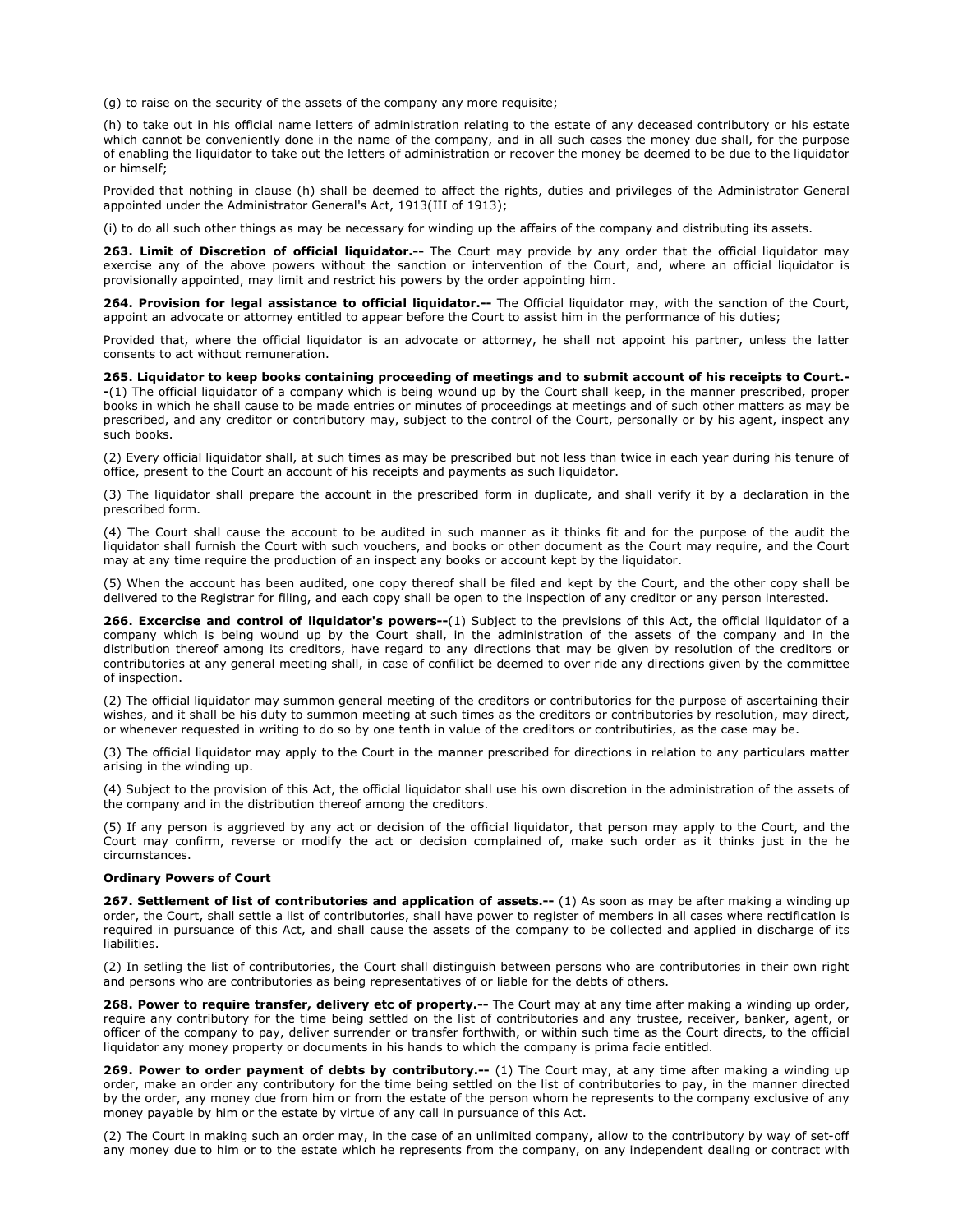the company, but not any money due to him as a member of the company in respect of any dividend or profit, and may, in the case of a limited company, made to any director whose liability is unlimited or to his estate the like allowance:

Provided that, the case of any company, whether limited or unlimited, when all the creditors are paid in full any money due on any account whatever to a contributory from the company may be allowed to him by way of set-off against any subsequent call.

270. Power of Court to make calls.--(1) The Court may, at any time after making a winding up order, and that is either before or after it has ascertained the sufficiency of the assets of the company, make calls on and order payment there of by all or any of the contributiries for the time being settled on the list of the contributories to the extent of their liability, for payment of any money which the Court considers necessary to satisfy the debts and liabilities of the company, and the costs, charges and expenses of winding up, and for the adjustent of the rights of the contributories among themselves.

(2) In making the call the Court may take into consideration the probability that some of the contributories may partly or wholly fail to pay the call.

271. Power to order payment into bank.-- The Court may order any contributory, purchaser or other person from whom money is due to the company to pay the same into the account of the official liquidator in any scheduled banks as defined in the Bangladesh Bank Order, 1972 (P.O. No. 127), instead of to the official liquidator and any such order may be enforced in the same manner as if it had made direct payment to the official liquidator.

272. Requlation of account with Court.-- All moneys, bills, hundis, notes and other securities paid and delivered into the bank where the liquidators of the company may have his account, in the event of a company being wound up by the Court, shall be subject in all respect to the orders of the Court.

273. order on contributory conclusive evidence:-- (1) An order made by the Court on a contrubutory shall, subject to any right of appeal, be conclusive evidence that the money, if any, thereby appearing to be due or ordered to be paid is due.

(2) All other pertinent matters stated in the order shall be taken to be truly stated as against all persons, and in all proceedings whatsoever.

274. Power to enclude creditors not providing in time :-- The Court may fix a time or times within which creditors are to prove their debts or claims, or to be excluded from the benefit of any distribution made before those debts are proved.

275. Adjustment of right of contributories:-- The Court shall adjust the right of the contributories among themselves, and distribute any surplus among the persons entiled thereto.

276. Power to order cost:- The Court may, in the event of the companys assets being insufficient to satisfy the liabilities, make an order as to the payment, out of the assets, of the costs, charges and expenses, incurred in the winding up in such order of priority as the Court thinks just.

277. Dissolution of company--(1) When the affairs of a company have been completely wound up, the Court shall make an order that the company be dissolved from the date of the order, and the company shall be dissolved accordingly.

(2) The order shall be reported within fifteen days of the making thereof by the official liquidator to the Registrar, who shall record in his make books a minute of the dissolution of the company.

(3) If the official liquidator makes default in complying with the requirements of this section, he shall be liable to a fine not exceeding one hundred taka for everyday during which he is in default.

### Extraordinary Powers of Court

278. Power to summon persons suspected of having property of company:--(1) The Court may, after it has made a winding up order, summon before it any officer of the company or person known or suspected to have in his possession any property of the company, or supposed to be indebted to the company, or any person whom the Court deems capable of giving information concerning the trade, dealing, affairs or property of the company.

(2) The Court may examine him on oath concerning the same, either by word of mouth or on written interrogatories, and may reduce his answers to writing and require him to sing them.

(3) The Court may require him to produce any documents in his custody or power relating to the company; but, where he claims any lien on documents produced by him, the production shall be without prejudice to that lion, and the Court shall have jurisdiction in the winding up to determine all questions relating to that lien.

(4) If any person so summoned, after being tendered a reasonable sum for his expens, refuses to come before the Court at the time appointed, not haveing a lawful impediment made known to the Court at the time of its sitting and allowed by it, the Court may cause him to be apprehended and brought before the Court for examination.

279. Power to order public examination of promotors, etc:--(1) When an order has been made for winding up a company by the Court, and the official liquidator has applied to the Court stating that in his opinion, a fraud has been committed by any person in the promotion or formation of the company or by any director or other officer of the company, in relation to the company since its formation, the Court may, after consideration of the application, direct that any person who has taken any part in the promotion or formation of the company or has been a director manager or other officer of the company shall attend before the Court on a day appointed by the Court for that purpose attend before the Court on a day appointed by the Court for that purpose, and be publicly examined as to the promotion or formation or the conduct of the business of the company, or as to his conduct and dealings as director manager or other officer thereof.

(2) The official liquidator shall take part in the examination and for that purpose may, if specially authorised by the Court in that behalf, employ such legal assistance as may be sanctioned by the Court.

(3) Any creditor or contributory may also take part in the examination either personally or by any person entitled to appear before the ourt.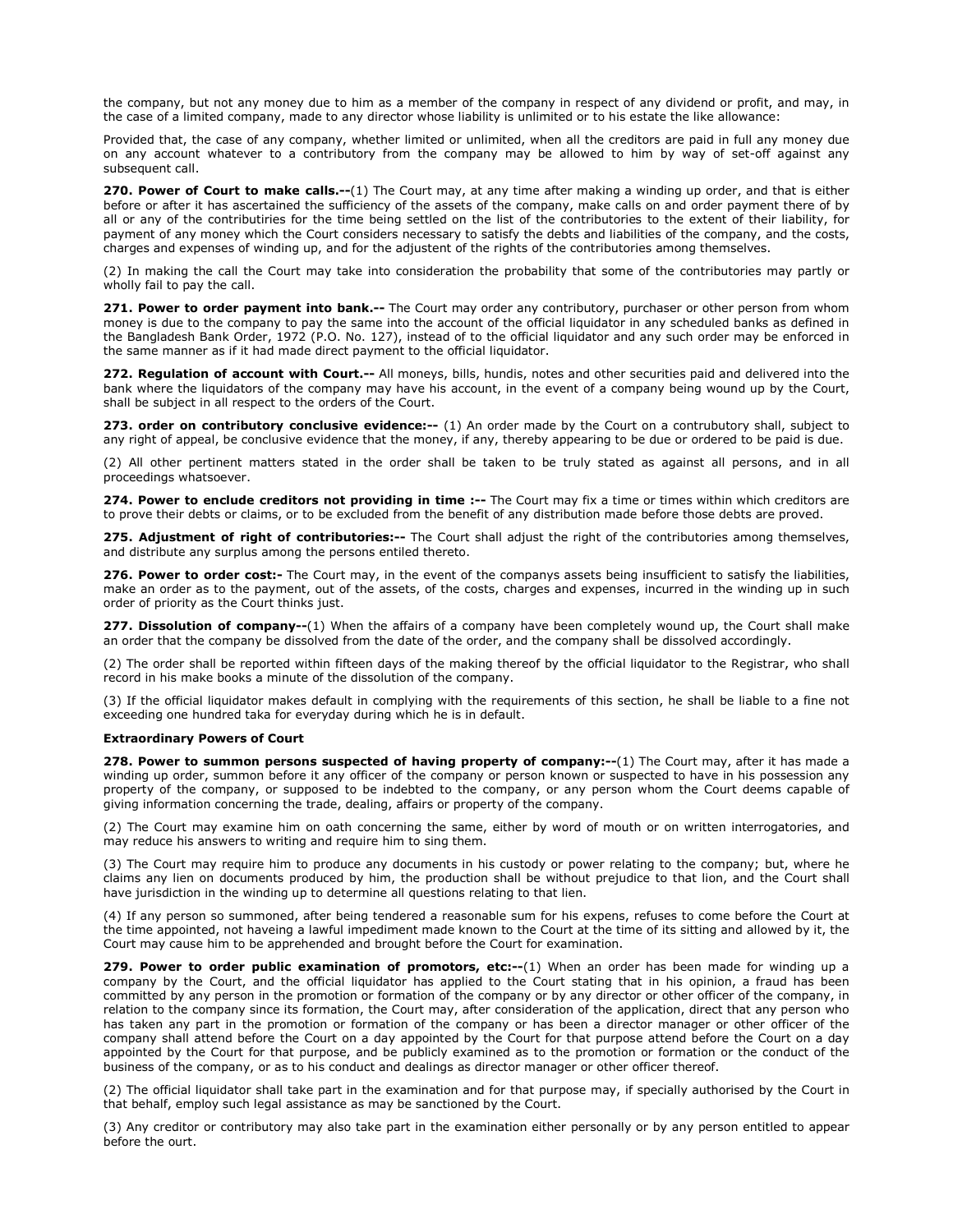(4) The Court may put such questions to the person examined as the Court thinks fit.

(5) The person examined shall be examined on oath, and shall answer all such questions as the Court may put or allow to be put to him.

(6) A person ordered to be examined under this section may at his own cost employ any person entitled to appear before the Court, who shall be at liberty to put to him such questions as the Court may deem just for the purpose of enabling him to explain or qualify any answers given by him;

Provided that if he is, in the opinion of the Court, exculpated from any charges made or suggested against him such costs as, in its discretion, it may think fit.

(7) Notes of the examination shall be taken down in writing, and shall be read over to or by, and signed by, the person examined, and may thereafter by used in evidence against him in civil proceedings, and shall be open to the inspection of any creditor or contributory at all resonable times.

(8) The Court may, if it thinks fit, adjourn the examination from time to time.

(9) An examination under this section may, if the Court so directs, and subject to any rules in this behalf, be held before any District Judge or before any officer of the High Court Division being an official referee, master, Registrar or Deputy Registrar and the powers of the Courts under this section as to the conduct of the examination, but not as to costs, may be exercised by the person before whom the examination is held.

280. Power to arrest absconding contributionry:-- The Court, at any time either before or after making a winding up order and on proof of probable cause for believing that a contributory is or about to quit Bangladesh or otherwise to abscond, or to remove or conceal any of his property, for the purpose of evading payment of calls or of avoiding examination respecting the affairs of the company, may cause the contributory to be arrested and his books and papers and movable property to be sized, and him and them to be safe castody until such times as the Court may order.

281. Saving of other proceedings:-- Any powers by this Act conferred on the Court shall be in addition to and not in restriction of, any existing powers of instituing proceedings against any contributory or debtor of the company, or the estate of any contributory or debtor for the recovery of any call or other sums.

## Enforcement of and appeal from Orders

282. Power to enforce orders:-- All orders made by the Court under this Act may be enforced in the same manner in which decrees of such Court mad in any suit pending therein may be enforced.

283. Order made in any Court to be enforced by other Courts.-- Any order made by the Court for or in the course of the winding up of a company shall be enforced in any place in Bangladesh by any other court that would have had jurisdiction in respect of such company if the registered office of the company had been situate at such place and in the same manner in all respect as if such order had been made by the court that is hereby required to enforce the same, but in relation to the place where the registered office of the company is situate, only the court having jurisdiction cover such place shall enforce such order.

284. Mode of dealing with order to be enforced by other Courts.-- Where any order made by one Court is to be enforced by another Court, a certified copy of the order so made shall be produced to the proper officer of the Court required to enforce the same, and the production of such certified copy shall be sufficient evidence of such order having been made; and thereupon the last mentioned Court shall take the requisite steps in the matter for enforcing the order, in the same manner as if it were the order of the Court enforcing the same.

285. Appeal from orders:-- Re--hearing of, and appeals from order or decision made or given in the matter of the winding up of a company by the Court may be had in the same manner and subject to the same conditions in and subject to which appeals may be had from any order or decision of the same Court in cases within its ordinary jurisdiction. Voluntary Winding Up

286. Circumstances in which company may be wound up voluntarily:--(1) A company may be wound up voluntarily--

(a) when the period, if any, fixed for the duration of the company by the articles expires, or the even, if any occurs, on the occurrence of which articles provide that the company is to be dissolved and the company in general meeting has passed a resolution requiring the company to be wound up voluntarily;

(b) if the company resolves by special resolution that the company be wound up voluntarily;

(c) if the company resolves by extraordinary resolution to the effect hat it cannot by reason of its liabilities continue its business, and that it is advisable to wind up.

(2) The expression "resclution for voluntarily winding up" when used hereafter in this Part means a resolution passed under clause (a), clause (b), or clause (c) of this section.

287. Commencement of voluntary winding up.-- A voluntary winding up shall be deemed to commence at the time of the passing of the resolution for voluntary winding up.

288. Effect of voluntary winding up on status of company.--When a company is wound up voluntarily, the company shall, from the commencement of the winding up, cease to carry in its business, except so far as may be required for the beneficial winding up thereof:

Privided that the corporate state and corporate powers of the company shall, notwithstanding anything to the contarary in its articles, continue until it is dissolved.

**289. Notice of resolution to wind up voluntarily.**--(1) Notice of any special resolution or extraordinary resolution for winding up a company voluntarily shall be given by the company within ten days of the passing of the same by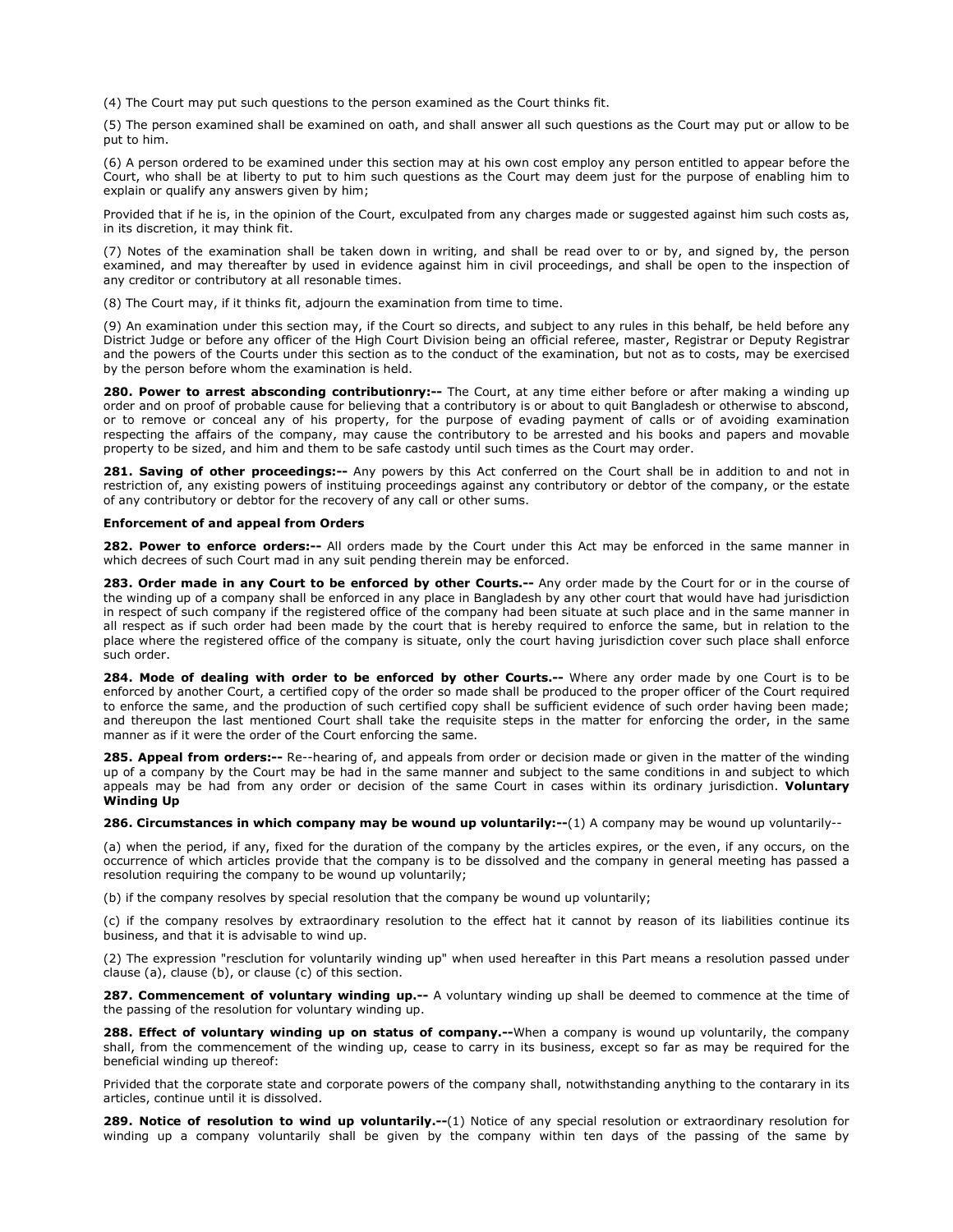advertisement in the official Gazette, and also in some news paper, if any circulating in the district where the registered office of the company is situate.

(2) If a company makes default in complying with the requirements of this section, it shall be liable to a fine not exceeding on hundred taka for every day during which the default continues; and also every officer of the company who knowingly and wilfully authorises or permits the default shall be liable to a like penalty.

290. Declaration of solvency.--(1) Where it is proposed to wind up a company voluntarily, the directors of the company or, in the case of a company having more than two directors, the majority of the directors shall at a meeting of the directors held before the date on which the notice of the meeting at which the resolution of the winding up the company is to be proposed are sent out, make a declaration verified by an affidavit to the effect that they have made a full inquiry into the affairs of the company and that, having so done, they formed the opinion that the company will be able to pay its debts in full within a period, not exceeding three years, from three commencement of the winding up.

(2) Such declaration shall be supported by a report of the company's auditors on the company's affairs, and shall have no effect for the purposes of this Act unless it is delivered to the Registrar for registration before the date mentioned in subsection(1).

(3) A winding up, in the case or which a declaration has been made and delivered in accordance with sub--sections (1) and (2), is in this Act referred to as "members voluntars winding up", and, where a declaration has not been made and delivered as aforesaid, is in this Act referred to as "creditors voluntary winding up."

### Members' Voluntary Winding up

291. Provisions applicable to a members' voluntary winding up.-- The provisions contained in section 292 to 296 (both inclusive), shall apply in relation to a members voluntary winding up.

292. Power of company to appoint and fix remuneration of liquidator.--(1) The company in general meeting shall appoint one or more liquidators for the purpose of winding up the affairs and distributing the assets of the company, and may fix the remuneration to be paid to him or them.

(2) On the appointment of liquidator, all the powers of the directors shall cease, except so far as the company in general meeting or the liquidator, sanctions the continuance thereof.

293. Power to fill vacancy in the office of liquidator.--(1) If a vacancy occurs by death, resignation or otherwise in the office of liquidator appointed by the company, the company in general meeting may, subject to any agreement with its creditors, fill vacancy.

(2) For the purpose of filling in the said vacancy, a general meeting may be convented by any contributory or, if there were more liquidators than one, by the continuing liquidator.

(3) The meeting shall be held in the manner provided by this Act or by articles, or in such manner as may, on application by any contributory or by the continuing liquidators, be determined by the Court.

294. Power of liquidator to accept shares, etc as consideration for sale of property of company.-- (1) Where a company is proposed to be, or is in course of being, wound up altogether voluntarily, and the whole or part of its business or property is proposed to be transferred or sold to another company, whether a company within the meaning of this Act or not, in this section called "the transferee company", may with the sanction of a special resolution of that company conferring either a general authority on the liquidator or an authority in respect of any particular arrangement, receive, in compensation or part compensation for the transfer or sale, shares, polices, or other like interests in the transferee company, for distribution among the members of the transferor company, or may enter into any other arrangement where by the members of the transferor company may, in lieu of receiving cash or shares, policies or other like interests or in addition thereto, participate in the profits of, or receive any other benefit from, the transferee company.

(2) Any sale or other transfer or arrangement in pursuance of this section shall be binding on the members of the transferor company.

(3) If any member of the transferor company who did not vote in favour of the special resolution expresses his dissent therefrom in writing addressed to the liquidator and left at the registered office of the company within seven days after the passing of the special resolution, by may require the liquidator either to abstain from carrying the resolution into effect or to purchase his interest at a price to be determined by agreement or any arbitration in manner hereafter provided.

(4) If the liquidator elects to purchase the member's interest, the purchase money must be paid before the company is dissolved, and be raised by the liquidator in such manner as may be determined by special resolution.

(5) A special resolution shall not be invalid, for the purpose of this section by reason only that it is passed before or concurrently with a resolution for voluntary winding up or for appointment of liquidators, but if an order is made within a year for winding up the company by or subject to the supervision of the Court, the special resolution shall not be valid unless sanctioned by the Court.

(6) The provisions of the Arbitration Act, 1940(X of 1940), other that those restricting the application of the Act in respect of the subject matter of the arbitration, shall apply to all arbitrations in pursuance of this section.

295. Duty of liquidator to call general meeting at the end of each year:-- $(1)$  In the event of the winding up continuing for more than one year, the liquidator shall summon a general meeting of the company at the end of the first year from the commencement of the winding up and of each succeeding year, or as soon thereafter as may be convenient within ninety days, of the close of the year, and shall lay before the meeting an account of his acts and dealings and of the conduct of the winding up during the proceeding year and a statement in the preseribed form containing the prescribed particulars with respect to the position of the liquidation.

(2) If the liquidator fails to comply with this section, he shall be liable to a fine not exceeding five hundred taka.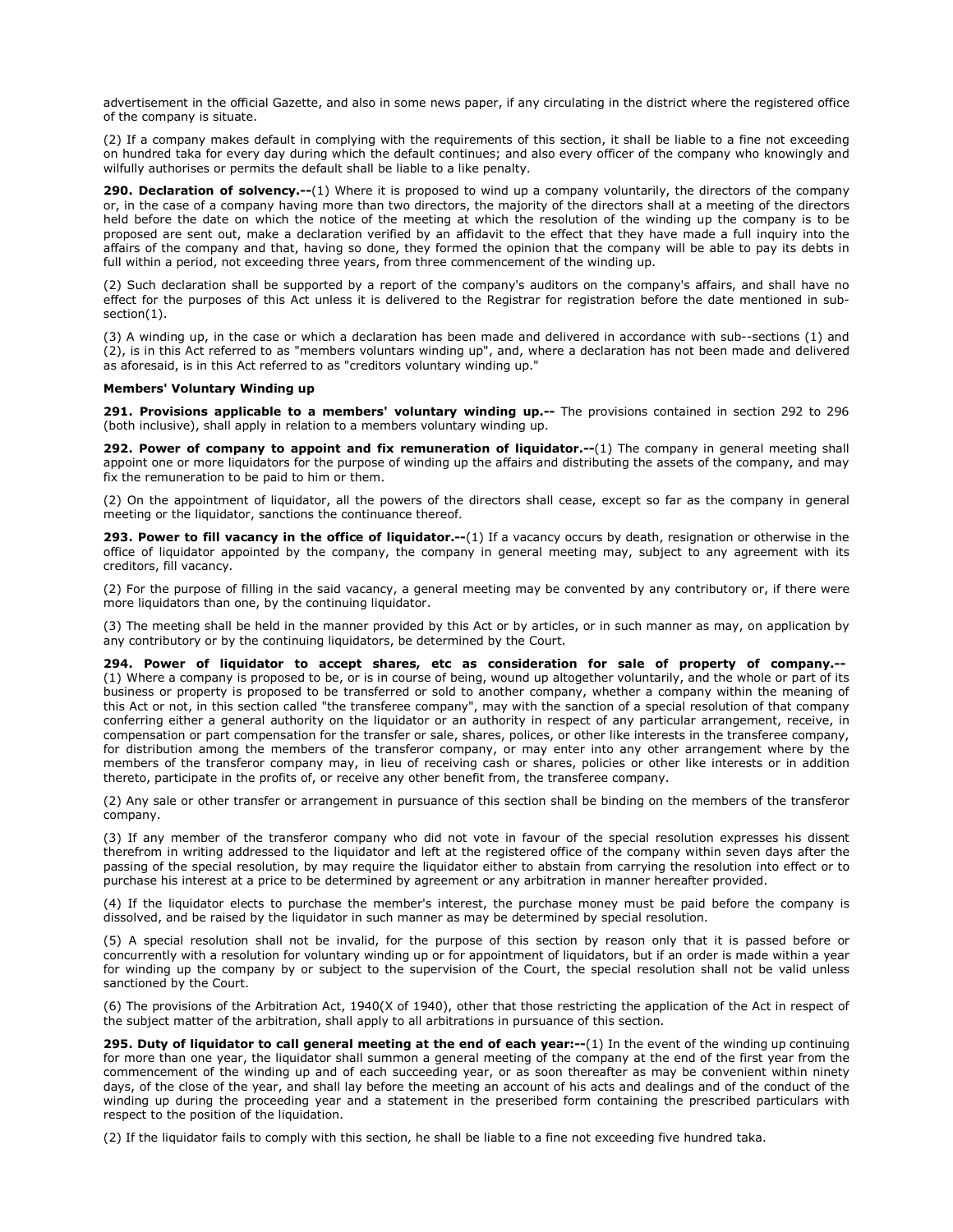296. Final meeting and dissolution- $-1$ ) As soon as the affairs of the company are fully wound up, liquidator shall make up an account of the winding of up showing how the winding up has been conducted and the property of the company has been disposed of, and thereupon shall call a general meeting the company for the purpose of laying before it the account, and giving explanation thereof.

(2) The meeting shall be called by advertisement specifying the time, place and object thereof and published one month at least before the meeting in the manner specified in sub-section (1) of section 289 for publication of a notice under that sub- section;

(3) Within one week after the meeting the liquidator shall send to the Registrar a copy of the account and shall make a return to him of the holding of the meeting and of its date, and if the copy is not sent or the return is not made in accordance with this sub-section, the liquidator shall be liable to a fine not exceeding one hundred taka for everyday during which the default continues:

Provided that, if a quorum is not present at the meeting the liquidator shall in lieu of the said return make a return that the meeting was duly summoned and that no quorum was present thereat, and upon such a return being made the provisions of this sub--section as to the making of the return shall deemed to have been complied with.

(4) The Registrar on receiving the account and either of the returns mentioned in sub-section (3) shall forthwith register them and on the expiration of three months from the registration of the return the company shall be deemed to be dissolved:

Provided that the Court may, on the he application of the liquidator or of any other person who appears to the Court to be interested, make an order deferring the date at which the dissolution of the company is to effect for such time as the Court thinks fit.

(5) It shall be the duty of the person on whose application an order of the Court under sub--section (4) is made, within twenty--one after the making of the order, to deliver to the Registrar a certified copy of the order for registration and if that person fails so to do he shall be liable to a fine not exceeding one hundred taka for every day during which the default continues.

#### Creditor's voluntary winding up

297. Provision applicable to a vonutary winding up:-- The provisions contained in sections 298 to 305, both inclusive, shall apply in relation to a creditors voluntary winding up.

298. Meeting of creditors:--(1) The company shall cause a meeting of the creditors of the company to be summoned for the day, or the day next following the day, on which there is to be held the meeting at which the resolution for voluntary winding up is to be proposed, and shall cause the notices of the said meeting of creditors to be sent by post to the creditors simultaneously with the sending of the notices of the said meeting of the company at which such resolution will be proposed.

(2) The company shall also cause notice of the meeting of the creditors be advertised in the manner specified in sub--section (1) of section 289 for the publication of a notice under that sub--section.

(3) The directors of the company shall--

(a) cause a full statement of the position of the companys affairs together with a list of the creditors of the company and the estimated amount of their claims to be laid, before the meeting of creditors to be held as aforesaid; and

(b) appoint one of their number to preside at the said meeting

(4) It shall be the duty of the director appointed to preside at the meeting creditors to attend the meeting and to preside thereat.

(5) If the meeting of the company at which the resolution for voluntary winding up is to be proposed is adjourned and the resolution is passed at an adjourned meeting, any resolution passed at the meeting of the creditors held in pursuance of subsection (1) shall have effect as if it had been passed immediately after the passing of the resolution for winding of the company.

(6) If default is made--

- (a) by the company in complying with sub--sections(1) and (2);
- (b) by the board of directors of the company in complying with sub-- section(3);
- (c) by any director of the company in complying with sub--section(4).

the company, every member of the board of directors or director, as the case may be, shall be liable to a fine not exceeding five thousand taka and, in the case of default by the company every officer of the company who is in default shall be liable to the like penalty.

299. Appointment of liquidator.-- The creditors and the company at their respective meetings mentioned in section 298 may nominate a person to be liquidator for the purpose of winding up the affairs and distributing the assets of the company, and if the creditors and the company nominate different persons, the person nominated by the creditors shall be the liquidator, and if no person is nominated by the creditors the person, if any, nominated by the company shall be liquidator.

Provided that in the case of different persons being nominated, any director, member or creditor of the company may, within seven days after the date on which the nomination was made by the creditors, apply to the Court for an order either directing that the person nominated as liquidator by the company shall be liquidator instead of or jointly with the person nominated by the creditors, or appointing some other person to be liquidator instead of the person appointed by the creditors.

300. Appointment of committee of inspection.-- The creditors at the meeting to be held in pursuance of section 298 or at any subsequent meeting may, if they think fit, appoint a committee of inspection consisting of not more than five persons and if such a committee is appointed the company may, either at the meeting at which the resolution for voluntary winding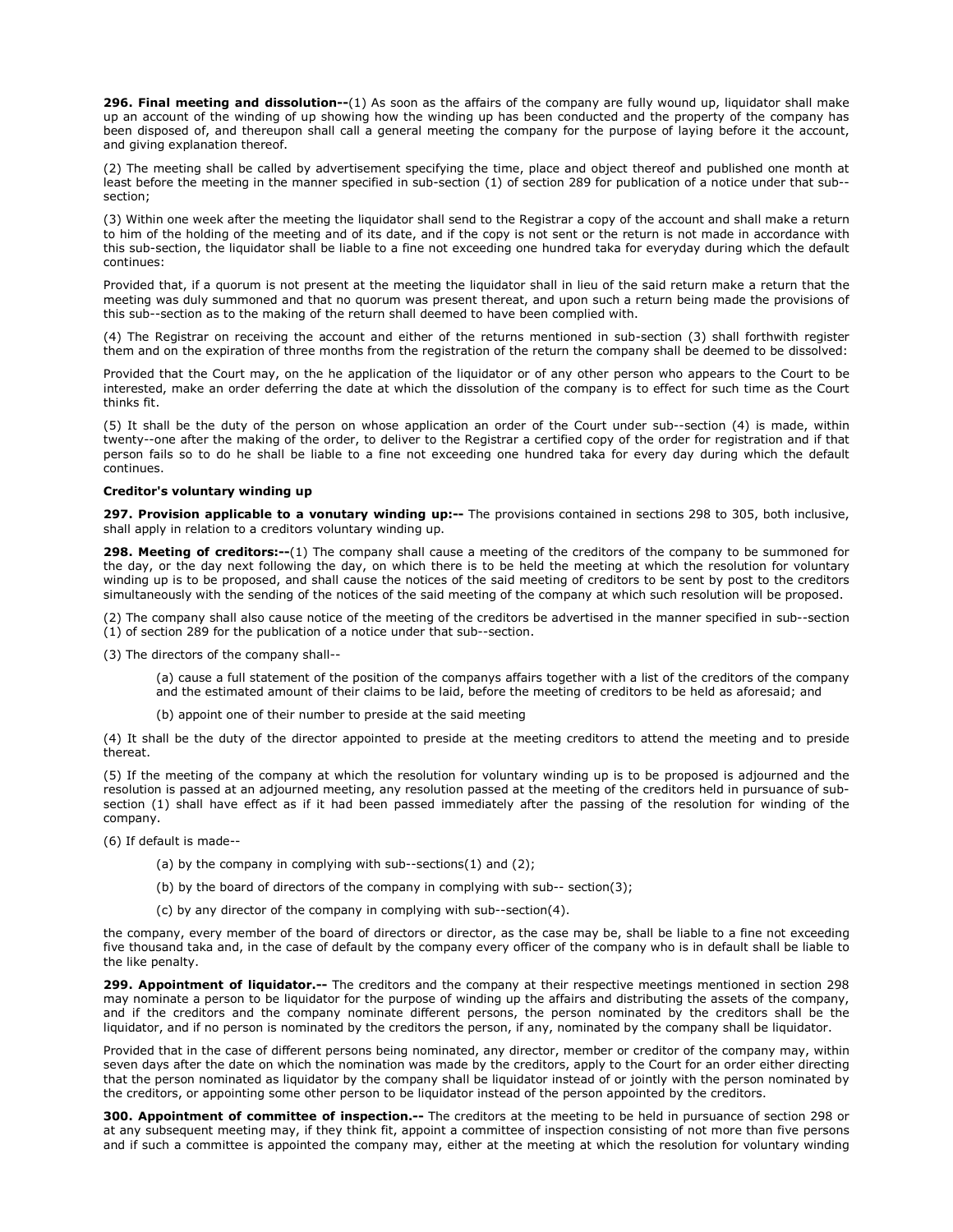up is passed or at anytime subsequently in general meeting, appoint such number of persons as they think fit to act as members of the committee not exceeding five in number:

Provided that the creditors may, if they think fit, resolve that all or any of the persons so appointed by the company to be members of the committee of inspection and, if the creditors so resolve, the persons mentioned in the resolution shall not, unless the Court otherwise directs, be qualified to remain or to act as members, of the committee, and on any application to the Court may under this provisior the Court may, if it thinks fit, appoint other persons to act as such members in place of the persons mentioned in the resolution.

301. Fixing of liquidators remuneration and cessation of directors powers.-- The committee of inspection, or if there is no such committee, the creditors may fix the remuneration to be paid to the liquidator or liquidators, and where the remuneration is not so sixed, it shall be determined by the Court.

(2) On the appointment of a liquidator, all the powers of the directors shall cease, except so far as the committee of inspection, or if there is no such committee, the creditors sanction the continuance thereof.

302. Power to fill vacancy in the office of liquidator.-- If a vacancy occurs by death, resignation or otherwise, in the office of a liquidator then the vacancy maybe filled in by the Court when the liquidator was appointed by the Court or by the creditors where the liquidator was appointed by creditors.

303. Application of section 294 to a creditors vointary winding up.-- The provisions of section 294 shall apply the case of a creditors voluntary winding up as in the he case of a members voluntary winding up with the modification that the powers of the liquidator under the said section shall not be exercise with the saction either the of Court or of the committee of inspection.

304. Duty of liquidator to call meeting of company and of creditors at the year and. $-(1)$  In the event of the winding up continuing for more than one year, the liquidator shall summon a general meeting of the company and a meeting of creditors at the end of the first year from the commencement of the winding up, and of each succeeding year, or as soon thereafter as may be convenient and shall lay before the meetings an account of his acts and dealing and of the conduct of the winding up during the proceeding year and a statement in the he prescribed form containing the prescribed particulars with respect to the position of the winding up.

(2) If the liquidator fails to comply with this section, he shall be liable to a fine not exceeding five hundred taka.

305. Final meeting and dissolution.-- (1) As soon as the affairs of the company are fully wound up, the liquidator shall make up an account of the winding up showing how the winding up has been conducted and the property of the company has been disposed of, and thereupon shall call a general meeting of the company and a meeting of the creditors, for the purpose of laying the account before the meetings and giving any explanation thereof.

(2) Each such meeting under sub-section (II) shall be called by advertisement specifying the time, place and object thereof and published one month at least before the meeting in the manner specified in sub-section (1) of section 289 for the publication of a notice under that sub--section.

(3) Within one week after the date of the meetings, or, if the meetings, are not held on the same date, after the date of the later meeting, the liquidator send to the Registrar a copy of the account, and shall make a return to the him of the holding of the meetings and of their dates, and if the copies are not sent or the return is not made in accordance with this sub--section, the day during which the default continues:

Provided that, if a quorum, which for the purpose of the this section shall be two person, is not present at either of such meetings the liquidator shall, in lieu of such return, make a return that the meeting was duly summoned and that no quorum was present thereat, and upon such a return being made the provisions of this sub-section as to the making of the return shall, in respect of that meeting be deemed to have been complied with (4) The Registrar, on receiving the account and in respect of each such meeting.

(4) The Registrar on receiving the account and any of the returns mentioned in sub-section (3), shall forthwith register them, and on the expiration of three months from the registration there of the company shall be deemed to be dissolved:

Provided that the Court may, on the application of the liquidator or of any other person who appears to the Court to be interested, make an order deferring the date at which the dissolution of the company is to take effect for such time as the Court thinks fit.

(5) It shall be the duty of the person on whose application an order of the Court under sub--section this(4) is made, within twenty one days after the making of the of the order, to deliver to the Register a certified copy of the order for registration, and if that person fails to do so, he shall be liable to fine not exceeding one hundred take for every day during which the default continues.

# General provision for voluntary winding up

306. Provisions applicable to every voluntary winding up.-- The provisions contained in section 307 to 314, both inclusive, shall apply to every voluntary winding up whether a members or a creditors winding up.

307. Distribution of property of company -- Subject to the provisions of this Act as to preferential payments, the property of a company shall, on its winding up, be applied in satisfaction of its liabilities pari passu and, subject, to such application, shall unless the articles otherwise provide, be distributed among the members according to their rights and interested in the company.

### 308. Powers and duties of liquidator in voluntary winding up.--(1) The liquidator may--

(a) in the case of a members voluntary winding up with the sanction of an extraordinary resolution of the company, and in the case of a creditors' voluntary winding up, with the sanction of either the court or the committee of inspection, exercise any of the powers give by clauses  $(d)$ ,  $(e)$ ,  $(f)$  and  $(h)$  of section 262 to a liquidator in a winding up; but the exercise by the liquidator of the powers given by this clause shall be subject to the control of the Court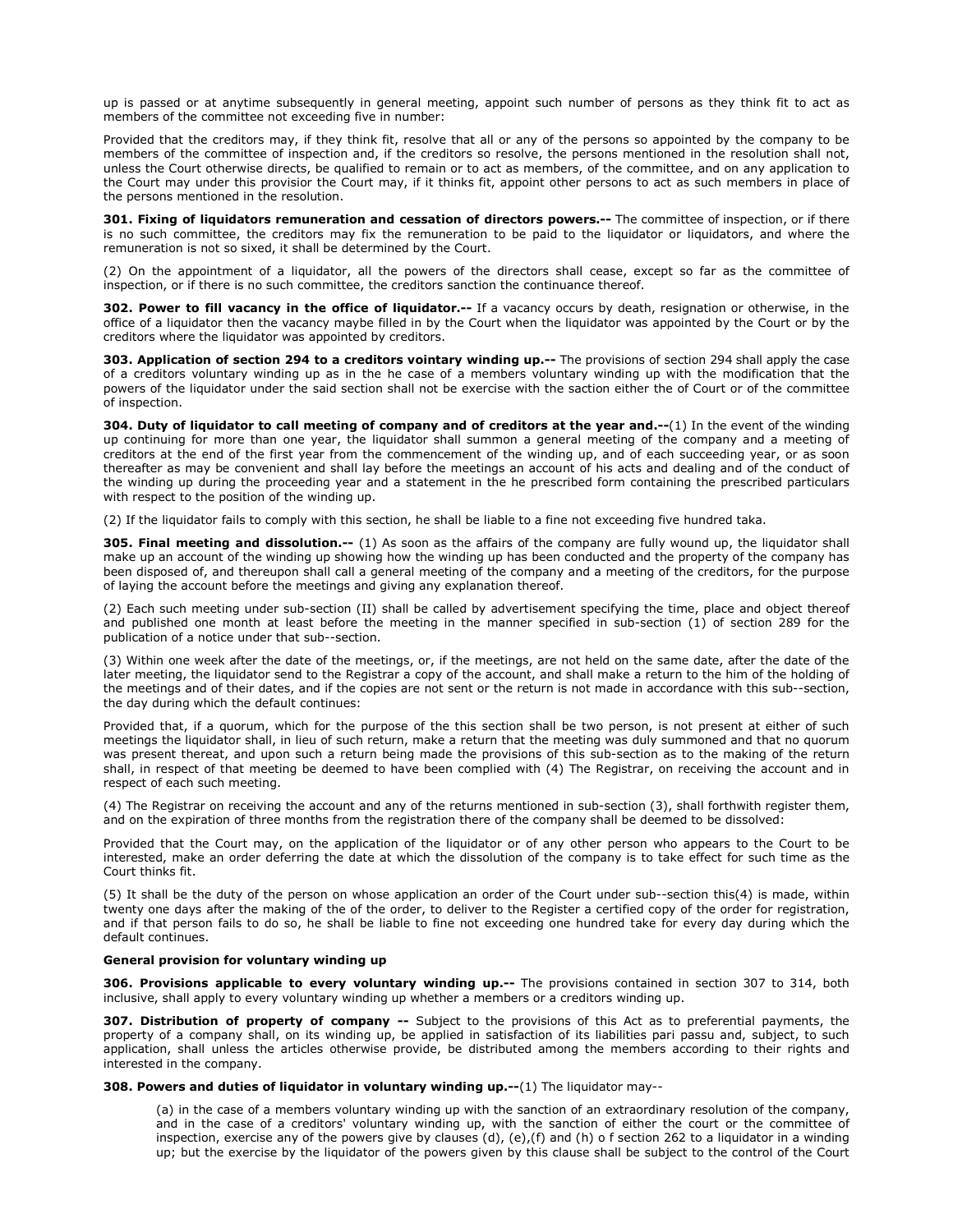and any creditor or contributory may apply to the Court with respect to any exercise or proposed exercise of any of these powers;

(b) without the sanction referred to in clause (a), exercise any of the other powers by this Act given on the liquidator in a winding up by the Court:

(c) exercise the power of the Court under this Act of settling a list. of contributories; and the list of contributories; shall be prima facie evidence of the liability of the persons named there in the be contributories;

(e) summon general meetings of the company for the purpose of obtain obtaining the sanction of the company by special or extraordinary resolution of for any other purpose he may think fit.

(2) The liquidator shall pay the debts of the company and shall adjust the rights of the contributories; among themselves.

(3) When several liquidators are appointed, any power given by this Act may be exercised by such one or more of the them as may determined at the time of the appointment, or, in default of such determination, by any number not loss than two.

309. Power of Court to appoint and remove liquidator in voluntary winding up--(1) If, from any cause whatever, , there is no liquidator acting, the Court may appoint a liquidator.

(2) The Court may, on cause shown, remove a liquidator and appoint another liquidator, and, in case of such removal shall immediately send a copy of the removal order to the removed liquidator.

310. Notice by liquidator of his appointment.--(1) The liquidator shall, with--in twenty one days after his appointment, deliver to the Registrar for registration a notice of his appointment in the form prescribed.

(2) If the liquidator fails to comply with the requirements of this section, he shall be liable to a fine not exceeding one hundred taka for every day during which the default continues.

311. Arrangement when bindings on creditors.- Any arrangement entered into between a company about to be, or in the course of being, wound up and its creditors shall, subject to the right of appeal under sub-section (2) be binding on the company if sanctioned by an extraordinary resolution, and also on the creditors if acceded to by there--fourths in number and value of the creditors.

(2) Any creditor or contributory may, within three weeks from the completion of the arrangement, appeal to the Court against it, and the Court may thereupon, as it thinks just, amend, vary or confirm the arrangement.

312 Power to apply to Court to have questions determined of powers exercised.--(1) The liquidator or any contributory or creditor may apply to the Court to determine any questior arising in the winding up of a company, or to exercise, as respects the enforcing of alls, staying of proceedings or any other matter all or any of the powers which the court might exercise if the company were being wound up by the Court.

(2) The liquidator or any creditor or contributory may apply for order settings aside any attachment, distress or execution put into force against the estate or effects of the company after the commencement of the winding up.

(3) The application under sub-section (2) shall be made--

(a) if the attachment, distress or execution is levied or put into force by the High Court Division, to thee High Court Division: and

(b) if the attachment, distress or execution is levied or put into force by any other Court, to the Court having jurisdiction to wind up the company.

(4) Thee Court, if satisfied that the determination of the question of the required exercise of power or the order applied for will be just and beneficial, may accede wholly or partially to the application on such terms and conditions as it thinks fit, or may make such other order on the application as it thinks just.

313. Cost of voluntary winding up.-- All costs, charges and other expenditure properly incurred in the winding put including the remuneration of the liquidator, shall subject to the rights of secured creditors, if any, be payable out of the assets of the company in priority to all other claims.

314. Saving for rights of creditors and contributory.-- The winding up of a company shall not bar the right of any creditor or contributory to apply for a winding up by the Court, but in the case of an application by a contributory the Court must be satisfied that the rights of the contributories will be prejudiced by a voluntary winding up.

315. Power of Court to adopt proceeding of voluntary winding up.-- Where a company is being wound up voluntary and an order is made for winding up by the Court, the Court may, if it think fit, by the same or subsequent order, provide for the adoption of all or any of the proceedings in the voluntary winding up and also for any incidental on consequent situation.

#### Winding up subject to supervision of Court

316. Power to order winding up subject to supervision.-- when a company has by special or extraordinary resolution, resolved to wind up voluntarily the Court may make an order that the voluntary winding up shall continue, but subject to such supervision of the Court, and with such liberty for creditors, contributories; or other to apply to the court and generally on such terms and conditions as the court thinks just.

317 Effect of petition for winding up subject to supervision.--A petition for continuance of voluntary winding up subject to the supervision of the Court shall, for the purpose of giving jurisdiction to the court over suits, be deemed to be petition for winding up by the court.

318. Court may have regard to wishes of creditors and contributories.--The Court may, in deciding between a winding up by the Court and winding up subject to supervision, in the appointment of liquidators, and all other matter relating to the winding up subject to supervision have regard to the wishes of the creditors or contributories; as proved to it by any sufficient evidence.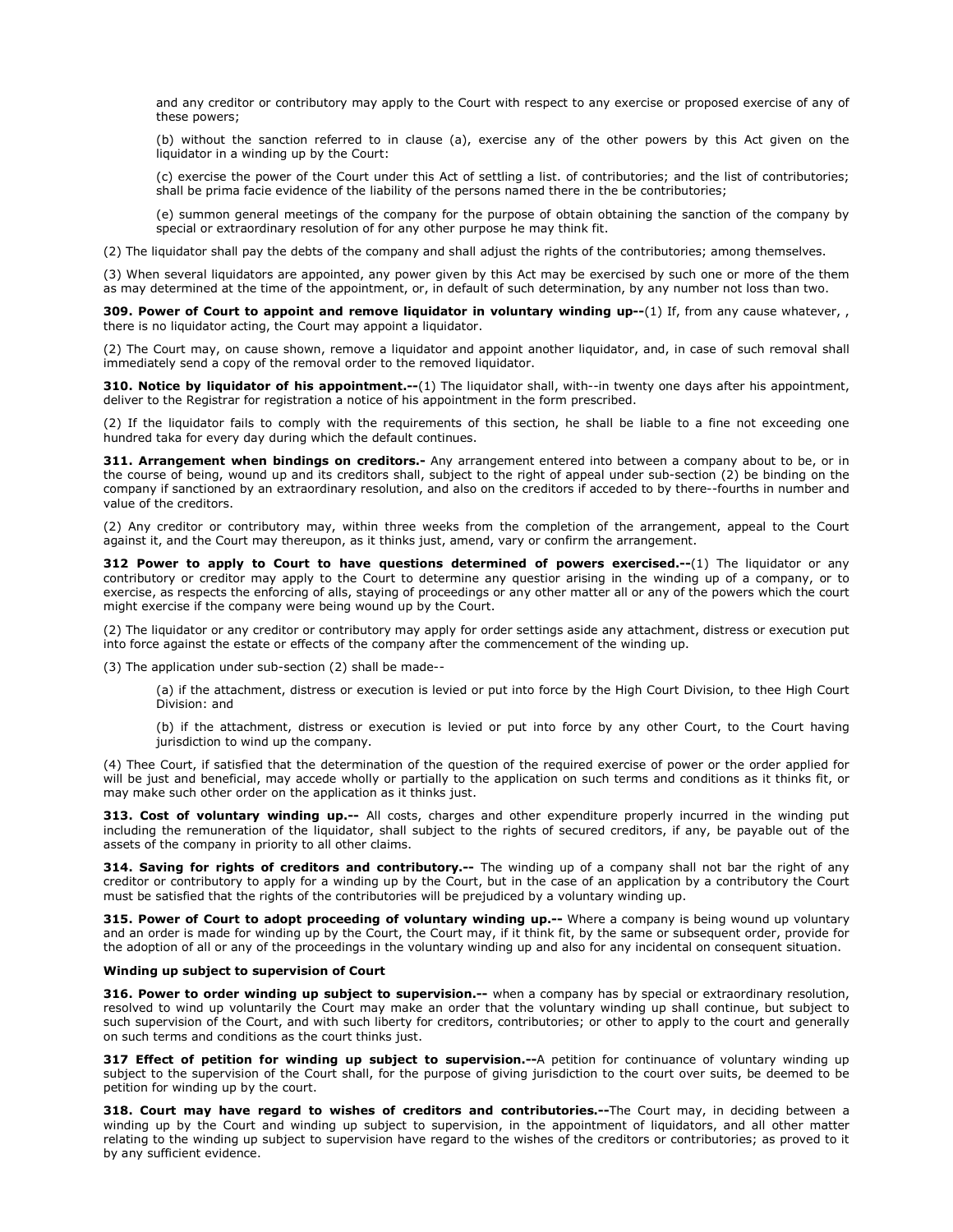319. Power of Court to appoint and remove liquidators.--(1) Where an order is made for a winding up subject to supervision, the Court may by the same or any subsequent order appoint any additional liquidator.

(2) A liquidator appointed by the Court under this section shall have the same powers, be subject top the same obligations and in all respects stand the same position ad if he had been appointed by the company pay.

(3) The Court may removed any liquidator so appointed by the Court or any liquidator continued under der the supervision order and fill and vacancy occasioned by the removal or by death or resignation.

320. Effect of supervision order.--(1) Where an order is made for a winding up subject to supervision, the liquidator may, subject to any restrictions imposed by the Court, exercise all this powers, without the sanction or intervention of the Court , in the same manner as if the company were being wound up altogether voluntarily.

(2) Expect as provided in sub-section (1) , and save for the purposes of section 279, any order made by the Court for a winding up subject to the supervision of the Court shall for all purposes, including the staying of suits and other proceeding, be deemed to be an order of the court for winding up of the company by the Court and shall confer full authoritly on the Court to make calls or to enforce calls made by the liquidators, and to exercise all other powers which it might have exercise if an order had been made for winding up the company altogether by the Court.

(3) In the construction of the provision whereby the Court is empowered to direct any act or thing to be done to or in favour of the official liquidator, the expression ``official liquidator'' shall be deemed to mean the liquidator conducting the winding up subject to the supervision of the Court.

321. Appointment of liquidators subject to supervision to the office of official liquidators-- Where an order has been made for the winding up of a company subject to supervision, and order is afterwards made for winding up by the Court, the Court may, by the last--mentioned order or by any subsequent order, appoint the liquidators for the first mentioned winding up or any of them either provisionally or permanently, and wither with or without the addition of any other person, to be official liquidator in the winding up by the Court.

## Supplemental Provisions

322. Avoidance of transfers, etc. after commencement of winding up.-- (1) In the case of voluntary winding up, every transfer of shares, except, transfers made to or with the sanction of the liquidator, and every alteration in the status of the member of the company made after the commencement of the winding up shall be vied.

(2) In the case of a winding up by or subject to the supervision of the Court, every disposition of the property,, including actionable claims of the company, and every transfer of shares, alteration in the status of its members, made after the commencement of the winding up shall the Court otherwise orders be voids.

323. Debts of all descriptions to be proved.--In every winding up, subject in the case of insolvent companies to the application in accordance with the provisions of this Act or the law of insolvency, all debts payable on a contingency, and all claims against the company, present or future certain or contingency be admissible to proof against the company, a just estimate being made, so far as possible, of value of such debts or claims as may be subject to any contingency or for some other reason do not bear a certain value.

324. Application of insolvency rules in winding up of insolvent companies.-- In the winding up of an insolvency, all debts payable on a contingency, and all claims against the company, present or future, certain or contingent, shall be admissible to proof against the company, a just estimate being made , so far as possible, of value of such dbts or claims as may be subject to any contingency or for some other reasons do not bear a certain value.

324. Application of insolvency rules in winding up of insolvent companies.-- In the winding up of an insolvent company the same rules shall previal and be observed with regard to the respective eights of secured and unsecured creditors and to debts provable and the valuation of annuities and future and contingent liabilities as are in force for the time being under the law of insolvents with respect to the estate of persons adjudged insolvent; and all persons who in any such case would be entitled to proved for and receive dividends out of the assets of the company may come in under the winding up, and make such claims against the company as they respectively are entitled to by virtue of this section.

325. Preferential payments.--(1) In a winding up there shall be paid in priority to all other debts--

(a) all revenue, taxes, cesses and rates, whether payable to the Government or to a local authority due from the company at the date, specified in sub--section(5), hereinafter referred in this sub--section as the said date and having become due and payable Within the twelve months next before the said ate;

(b) all wages or salary of any clerk and other servant in respect of service rendered to the company within the two months next before the said date, not exceeding one thousand taka for each clerk or servant;

(c) all wages of any labourer or workman, not exceeding five hundred for each, whether payable for the time or piece--work, in respect of services rendered to the company within the two months next before the said date:

(d) compensation payable under the Workmen's Compensation Act, 1923 (VIII of 1923), in respect of the death or disablement of any officer or employee of the company; and

(f) the expenses of any investigation held in pursuance of clause (c) of section 195 of this Act.

(2) thee debts mention din sub-section(1) shall--

(a) rank equally among themselves and be paid in full , unless the assets are insufficient to meet them, in case they shall abate in equal proportion; and

(b) so far as the assets of the company available for payment of general creditors are insufficient to meet them, have priority over the claims of holders of debentures under any floating charge created by the company and be paid accordingly out of any property comprised in or subject to that charge.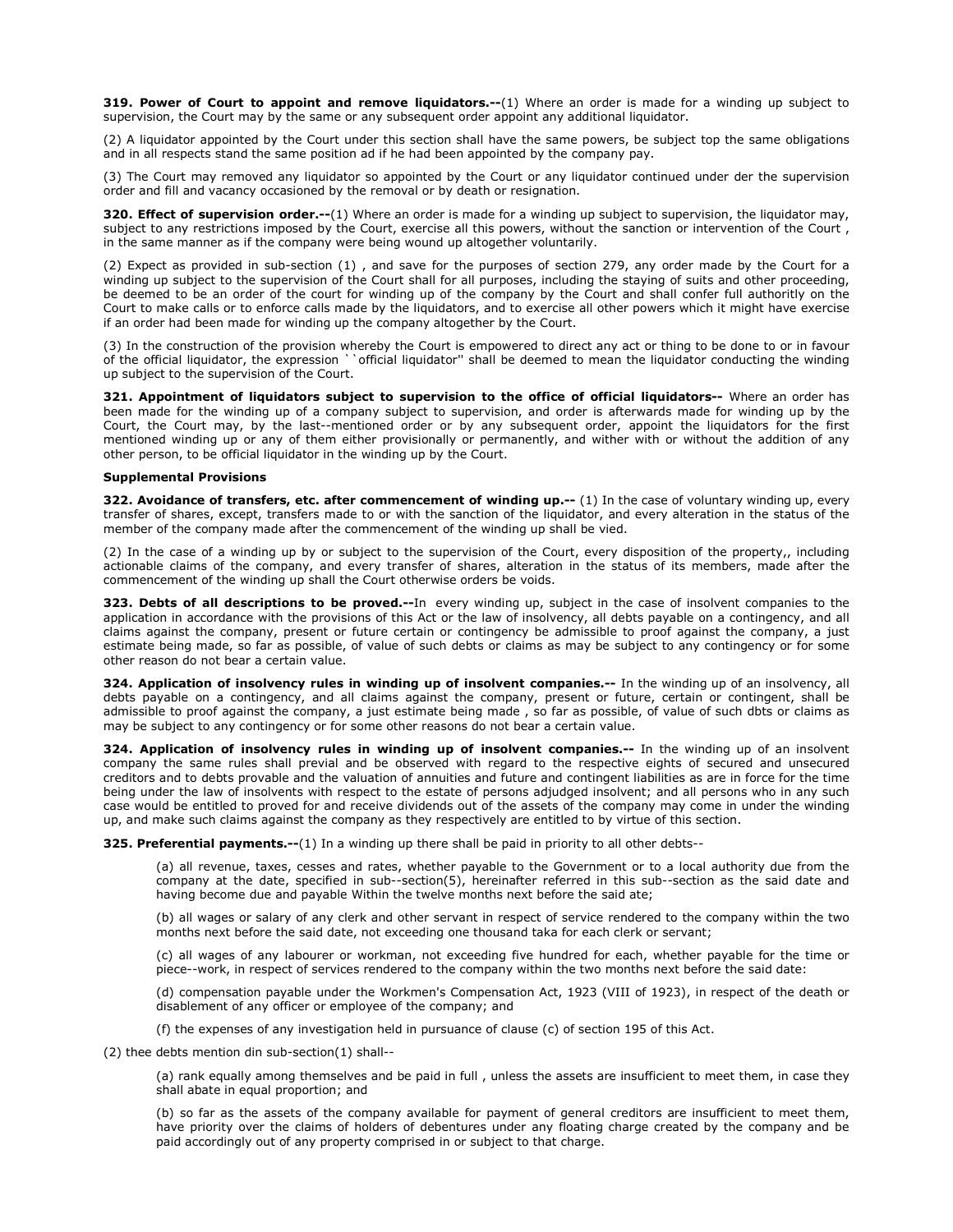(3) Subject to the retention of such sums as may be necessary for the costs and expenses of the winding up, the foregoing debts shall be discharged forth with so far as the assets are sufficient to meet them.

(4) In the event of any person distraining or having distrained on nay goods or effects of the company within three months next before the date of a winding up order, the debts to which priority is given by this section shall be a first charge on the good or effects so distrained on the proceeds of the sale thereof:

Provided that in respect of any money paid under any such charge thee said persons shall have the same rights or priority as the person to whom the pay

(5) The date referred to in sub-section (1) (a) is--

(a) in the case of a company ordered to be wound up compulsorily which had not previously commenced to be wound up voluntarily the date of the winding up order; and

(b) in any other case, the date of the commencement of the winding up.

326. disclaimer of property.--(1) Where any part of the property of company which is being wound up consists of land of any tenure burdened with onerous convenants, of shares, or stock in other companies, of unprofitable contracts or of any other property that is unsalable, or not readily saleable, by reason of its binding the possesses there of the performance of any onerous act, or to the payment of any sum of money, the liquidator of the company, nontwithstanding that he had endeavored to sell or has takenpossession of the property, or had excised any act of ownership in relation thereto, may with the leave of the Court and subject to the provisions of this the commencement of the winding up or such extended poriod as may be allowed by the Court disclaim the property:

Provided that, where any such property has not come to the knowledge of the liquidator within one months after the commencement of the winding up, the power under this section of disclaiming the property may be exercised at any time within twelve months after he has become aware thereof or such extended period as may be allowed by the Court.

(2) The disclaimer shall operate to determine, as from the date of disclaimer, the rights, interest, and liabilities of the company, and the property of the company, in or in respect of the property disclaimed, but shall not, except so far as is necessary for the purpose of releasing the company and the property of the company from liability affect the rights or liabilities of any other person.

(3) The Court, before or on granting leave to disclaim, may require such notice to be given to persons interested and imposed such terms as a condition or granting leave, and make such other order in the matter as the Court thinks just.

(4) The liquidator shall not be entitled to disclaim any property under this section in any case where an application writing has been made to him by nay persons interested in the property requiring him to decide whether he will or will not disclaim and the liquidator has not within a period of thirty days after he receipt of the application or such further time as may be allowed by the Court , given notice to the applicant that he intends to apply to the Court for leave to disclaim, and in the case of a contract, if the liquidator, after such an application as aforesaid, does not with the said period or further period disclaim the contract, the company shall be deemed to have adopted it.

(5) The Court may, on the application of any person who is, as against the liquidator, entitled to the benefit or subject to eh burden of a contract made with the company, make an order rescinding the contract on such terms as to payment either party of damages for the nonperformance of contract, or otherwise as the Court thinks just , and any damages payable under the order to any such person may be proved by him as debt in the winding up.

(6) the Court may, on an application by any person who wither claims any interest in any disclaimed property or is under any liability not discharged by this Act in respect of any disclaimed property and or hearing any such persons as it thinks fit, make an order for the vesting of the properly in or seem just that the peoperty should be delivered by way of compensation for such liability as aforesaid, or a trustee for him and on such terms as the Court thiks just; and on any such vesting order being made, the property comprised therein shall vest accordingly in the person therein named in that behalf without any conveyance or as signment for the purpose:--

Provided that, where the property disclaimed is of a leasehold nature, the Court shall not make a vesting order in favour of any person claiming under the company whether as under--lessee or as mortgagee expect upon the terms of making that person--

(a) Subject the same liabilities and obligations as those to which the company was subject under the lease or mortgage in respect of the property at the commencement of the winding up; or

(b) if the Court thinks fit, subject only to the same liabilities and obligations as if the lease had been assigned to that person at that date;

and in either, if the case so requires, as if the lease had comprised only the property comprised in vesting order, and any mortgagee or under lease declining to accept a vesting order up on such terms hall be excluded all interest in and security upon the property, and if there is not person claiming under the company who is willing to accept and order upon such terms, the Court shall have power to vest the estate and intrust of the company in the property in any person liable, either personally or in representative, and either alone or jointly with company, to perform the lessee's convenants in the lease , freed and discharged from all estates, incumbranees and interests created therein by the company.

(7) any person injured by the operation of disclaimer under this section shall be deemed to be a creditor of the company to the amount of the injury, and may accordingly prove the amount as a debt in the winding up.

327 Fraudulent preference.--(1) Any transfer, delivery of goods, payment, execution or other act relating to property which would, if made or done by or against an individual be deemed in his insolvency a fraudulent preference, shall is made or done by or against a company, be deemed and invalid accordingly.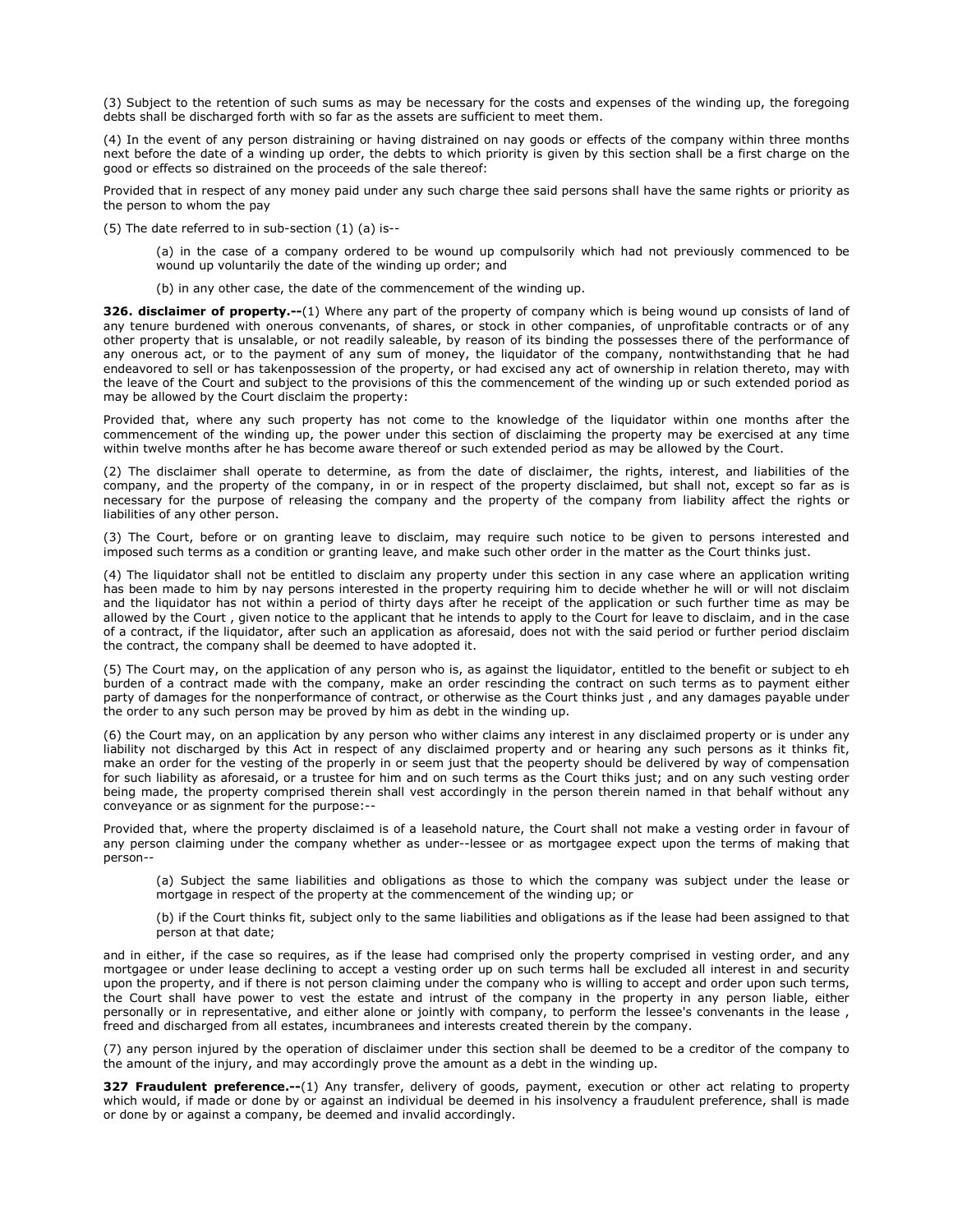(2) For the purpose of this section, the presentation of a petition for winding up in the case of winding up by or subject to the supervision of the Court , and a resolution for winding up in the case of a voluntary winding up, shall be deemed to correspond with the act of insolvency in the case of an individual.,

(3) Any transfer or assignment by a company of all its property to trustees for the benefit of all its creditors shall be void.

328. Avoidance of certain attachments, executions, etc.--(1) Where any company in s being wound up by or subject to the supervision of the Court, any attachment, distress or executuon put in force without leave of the Court against the estate or effects or any sale held without leave of the Court of any properties of the company after the commencement off the winding up shall be void.

(2) Nothing in this section applies to proceedings by the Government.

329. Effect of charge created after commencement of winding up--A floating charge on the undertaking or property of the company created with in ninety day of commencement of the winding up shall unless it is proved that the company immediately mediately after the creation of the charge was solvent , be invalid except top the amount of any cash paid to the company at the time of or subsequently to the creation of , and in consideration for the charge, together with interest on the amount at the rate of five per cent, per annum.

330 General scheme of liquidation may be sanctioned. --(1) The liquidator may with the sanction of the Court when the Court or subject to the supervision of the Court, and with the sanction of an extraordinary resolution of the company in the case of a voluntary winding up, do the following things or any of them:--

(i) pay to any classes of creditor in full;

(ii) make any compromise or arrangement with creditors or persons claiming to be creditors or alleging themselves to have any claim, present or future, whereby the company may be rendered liable;

(iii) compromise all calls and liabilities to calls, debts and liabilities, capable of resulting in debts, and all claims, present or future, certain or contingent, subsisting or supposed to subsist between the company and a contributory or alleged contributory or other debtor or person apprehending liability to the company, and all questions in any way relating to or affecting the assets or the winding up of the company, on such terms as may be agreed, and take any security for the discharge of any such call debt, liability or claim, and give a complete discharge in respect thereof.

(2) The exercise by the liquidator of the powers under this section shall be subject to the control of the Court and any creditor or contributory may apply to the Court with respect to any exercise or proposed exercise of any these powers.

331. Power of Court to assess damages against delinquent director, etc.-- $(1)$  Where, in the course of winding up a company in appears that nay person who has taken part in the formation or promotion of the company or any past or present director, manager or liquidator, or any officer of the company properly of the company, or been guilty of misfea\*ance or breach of trust in relation to the company the Court may, on the application of the liquidate or of any creditor or contributory made within three years from the date of the first appointment of a liquidator in the winding up or of the mi\*application, retainer \*\*sfea+ance of liquidator in the winding up or of the misapplication, retained misfea\*ance or breach of trust, as the case may be whichever is longer examine of the conduct of the promoter, director manage liquidate or office and may compel him to repay or restore the money or property or any partnered of respectively with interest at such rate as the Court thinks just, or to contribute such sum to the assets of the company by way of compensation in respect of the misapplication, retainer, misfeasance or breach or trust, as the Court thinks just.

(2) This section shall apply notwithstanding that offence is one for which the offender many criminally prosecuted.

332. Penalty for falsification of book.--In any director, manager, officer or contributory of any company being wound up destroys, multilates, alters of falsifies or fraudulently secrets any books papers or securities or makes or is privy to the making of any false or fraudulent entry in any register book of account or document belonging to the company with intent to def\*aud or deceive any person, he shall be liable to imprisonment for a term which may extend to seven years, and shall also be liable to fine.

333 Prosecution of delinquent directors.--(1) If it appears to the Court in the course of a winding up by, or subject to the supervision of the Court that an past or present director, manager or other officer, or any member of the company has been guilty of any offence in relation to the company for which he is criminally liable the Court may either on the application of any person intrusted in the winding up of its own motion, direct the liquidate wither himself to p[prosecute the offender or to refer the matter to the Registrar.

(2) If it appears to the liquidator in the course of voluntary winding up that nay past or present director, manager of other offence or any member of the company has been guilty of any offence in relation to the company for which he is criminally liable he shall forth with report the matter to the Registrar and shall furnish to him such information and give it him such access to and facilities for inspecting and taking copies of any documents being, information or document in the possession or under the control of the liquidator relating to the matter in question, as he may require.

(3) Where any report is made under sub--section (2) to the Registrar, he may if he thinks fit, refer the matter to the Government for further inquiry, and the Government shall thereupon investigate the matter and may if they think it expedient, apply to the Court for an order conferring on any person designated by the Government for the purpose with respect to the company concerned all such powers of investigating the affairs of the company as are provided by this Act in the case of a winding up by the Court.

(4) If on any report to the Registrar under sub--section (2) it appears to him that the case is not one in which proceeding ought to be taken by him, he shall inform the liquidator accordingly, and thereupon, subject to the previous sanction of the Court, the liquidator may himself take proceedings against the offender.

(5) It it appears to the Court in the course of a voluntary winding up that any past or present director, manager or other officer or any member of the company has been guilty as aforesaid, and that no report with respect to the matter has been made by the liquidator tot he Registrar, the Court may, on the abolition of any person interested in the winding up or of its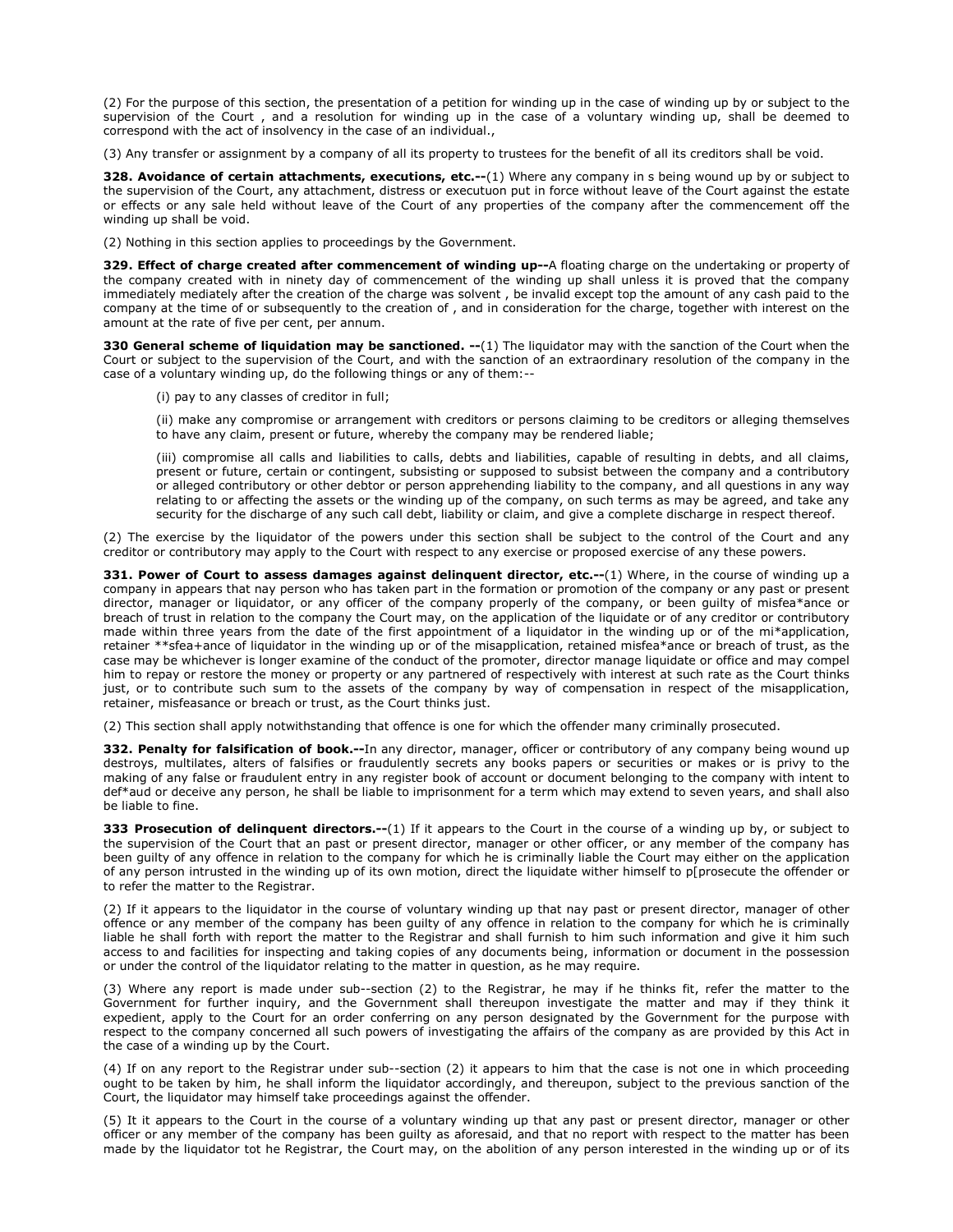won motion, direct the liquidator to make such a report, and on a report being made accordingly, the provision of this action shall have effect as though the report as been made in pursuance of the provision of sub-section(2).

(6) If a matter is reported or referred to the Registrar under this section and considers that prosecution ought to be instituted there on, he shall place the papers before the Attorney General or the public prosecutor and shall if advised to do so, institute proceedings :

Provided that no prosecution shall be undertake without first giving the accursed person an opportunity of making a statement in writing to the Registered and of being headed thereon.

(7) Notwithstanding anything contained in the Evidence Act, 1872(1 of 1872), when any proceedings are instituted under this section it shall be duty of the liquidator and of every officer and agent of the company past and present other than the defendant in the proceedings, to give all assistance in connection with the prosecution which he is reasonably able to give, and for the purposes of this sub--section the expression "agent'' in relation to a company shall be deemed to include any banker or legal adviser if the company and any person employed by the company as auditor, whether that person is or is not an officer of the company.

(8) If any person fail or neglects to give assistance in manner required by sub-section (7), the Court may on the application of the Registrar direct that person to comply with the requirements of the said sub-section, and where any such application is made with respect to a liquidator, the Court may unless it appears that the failure on neglect to comply was due to the liquidator not having in his hands sufficient assets of the company to enable him so to do direct that the costs of the application shall be borne by the liquidator personally.

334. Penalty for false evidence:-- If any person, upon any examination authorised under this Act, or in any affidavit, depositing or solemn affirmation, in or about the winding up of any company under this Act, or otherwise in or about any matter arising under this Act intentionally give false evidence, he shall be liable to improisonment for a term which may extend to seven years, and shall also be liable to find.

335. Penal provisions--(1) If any person, being a past or present director, managing agent manager or other officer of a company which at the time of the commission of the alleged offence is being wound up in any manner.--

(a) does not to the best of his knowledge and belief fully and truly discover to the liquidator all the property, moveable and immovable of the company, and how and to whom and for what consideration part as has been disposed of in the ordinary way of the business of the company, or

(b) does not deliver up to the liquidator, or as he directs all such part of movable and immovable property of the company as in this custody or under hiscontrol, and which he is required by law to deliver, or

(c) does not deliver to the liquidator, or as the directs all books and papers on his custody or under his control belonging to the company and which he is required by law to deliver, or

(d) with in twelve months next before the commencement of the winding up or at any time thereafter, conceals anypart of the property of the company to the value of one hundred taka or up wards or conceals any debt to or from the company, or

(e) within twelve months nest before the commenement of the winding up or at any time thereafter fraudulently remove any part of the property of the company to the value of one hundred taka or upwards, or

(f) makes an material omission in any statement relating to the affairs of the company or

(g) knowing or believing that a false debt has been proved by any person under winding up, fails within the period of a month to inform the liquidator thereof, or

(h) after the commencement of the winding up prevents the production of any book or paper affecting or relating to the property or affairs of the company, or

(i) within twelve months next before the commencement of the winding up or any time thereafter, conceals destroys, mutilates or falsifies, or is privy to the concealment, destruction, mutilation or falsification of any book or paper affecting or relating to the property or affairs of the company or

(j) within twelve months next before the commencement of the winding up or at any time thereafter makes or is privy to the making of any false entry in any book or paper affecting or relating to the property or affairs of the company, or

(k) within twelve months next before the commencement of the winding up or at any time thereafter fraudulently parting with altering or making any omission any document affecting or relating to the property or affairs of the company, or

(l) after commencement of the winding up or at any meeting of the creditors of the company within twelve months next before the commencement of the winding up , attempts to account for any part of the property of the company by fictitious losses or expenses, or

(m) within twelve months next before the commencement of the winding up or at any time thereafter any false representation or other fraud, obtained any property for or on behalf of the company on credit which the company does not subsequently pay or

(n) within twelve months next before the commencement of the winding up or at any time thereafter, under the false pretence that the company is carrying on its business, obtains on credit, for or on behalf of the company any property which the company does not subsequently pay for, or

(o) within twelve months next before the commencement of the winding up or at any time thereafter pawns, pledges, or disposes of any property of the company which such pawning pledging or disporting is in the ordinary way of the biasness of the company, or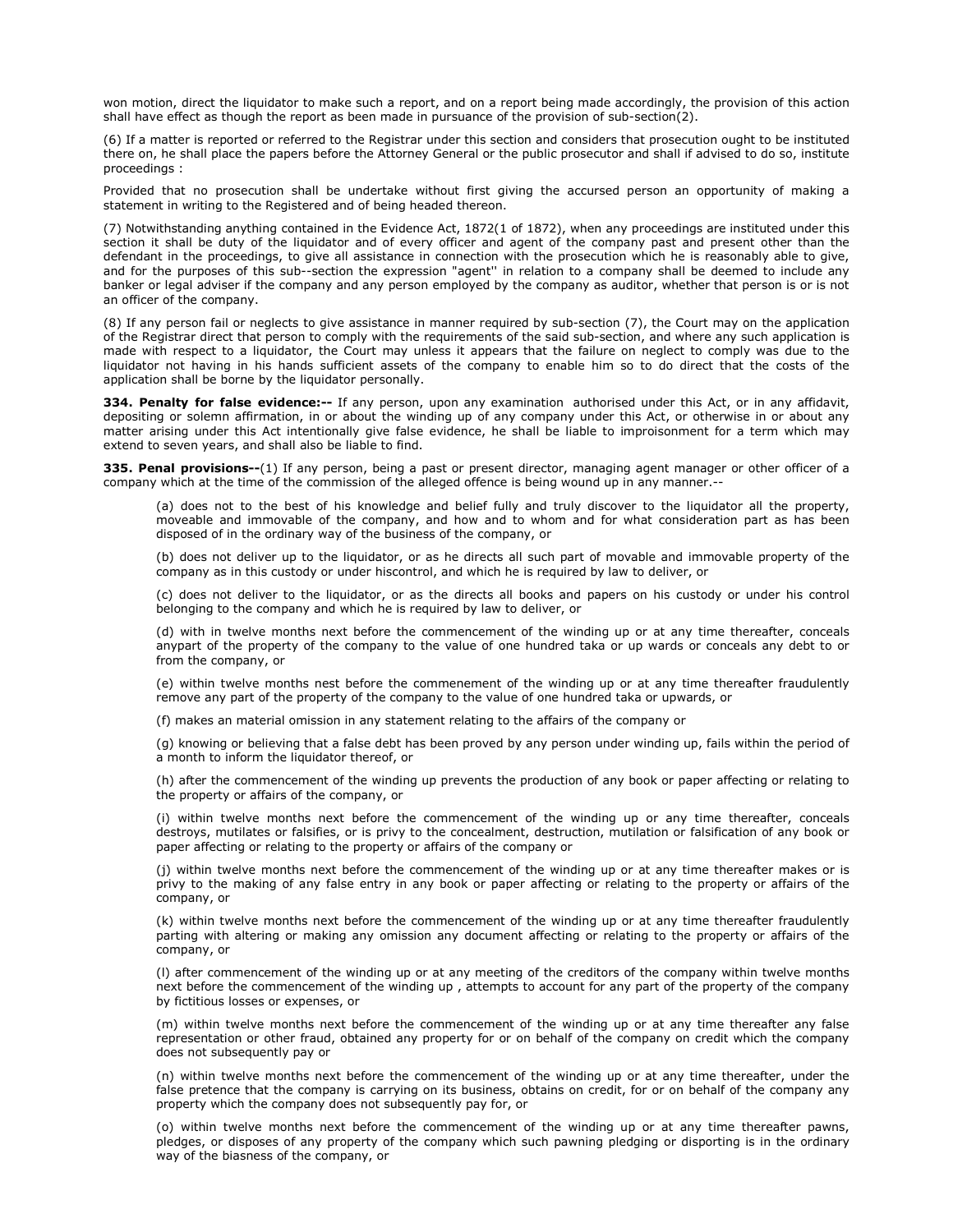(p) is guilty of any false representation or other fraud for the purpose of obtaining the consent of the creditors of the company or any of them to an agreement with reference to the affairs of the company or to the winding up.

he shall punishable, in the case of the offence mentioned in clauses (m) (n) and (o) with imprisonment for a term not exceeding seven years,, and in the case of any offence, mentioned in other clauses with imprisonment for a term not exceeding tow years:

Provided that it shall be a good defence to a charge under any of clauses (b),(c),(d),(f),(n), and(o) if the accused proves that he had no intent to defraud, and to a charge under any of the clauses (a) (h) (i) and (j) if he proves that he had no intent to conceal the state of affairs of the company or to defeat the law.

(2) Where any person pawn, pledges or disposes of any property in circumstances which and amount to an offence under clause (o) of sub-section (1), every person who takes in pawned, pledged or disposed of in such circumstances as aforesaid shall be punishable with imprisonment for a term not exceeding three years.

336. Meeting to ascertain wishes of creators or contributions.(1) where by this Act the Court is authorized in relation to winding up have regard to the wishes of creditors or contributors,, as proved to it by any sufficient evidence, the Court may if it thinks for the purpose of ascertaining those wishes, direct meetings of the creditors or contributors to be called, held and conducted in such manner as the court direct and may appoint a person to act as Chairman of any such meeting and to report the result therefor the Court.

(2) In the case of creditors, regard shall be had to the value of each creditors debt.

(3) In the case of contributories regard shall be had to number of votes conferred on each contributory by the articles.

337. Evidentially value of documents of company-- Where any company is being wound up, all documents of the company and of the liquidator shall as between the contributors of the company, be prima-facie evidence of the truth of all matters purporting to therein recorded.

338. Inspection documents.-- After and order for a winding up by or subject to the supervision of the Court the Court may make such order for in pectin creators and contributors, of the company of its documents as the Court thinks just, and any documents in the possession of the company may be inspected creditors or contributors accordingly but not , further or otherwise.

339. disposal of document of company:--(1) when a company has been wound up and is about to be dissolved the documents of the company and of the liquidator any be disposed[hosed of a follows, that is to say:--

(a) in the case of a winding up by or subject OT the supervision of the Court, in such way as the Court directs;

(b) in the case of voluntary winding up, in such way as the company by extraordinary resolution directed.

(2) After three years from the dissolution of the company no responsibility shall rest on the company of the liquidators, or any person to whom the custody of the documents has been committed, by reason of the same not being forthcoming to any person claiming to be interested therein.

340 Power of Court to declare dissolution of comma void:  $-(1)$  Where a company has been dissolved, the Court may, at any time within two years of the date of the dissolution on an application being made for the purpose by liquidator of the company or by any other person who appears to the Court to be interested make an order upon such terms as the Court to the Court to be interested, make an order upon such terms as the Court thinks fit, declaring the dissolution to have been void, and thereupon such proceedings may be taken as might have been taken if the company had not been dissolved.

(2) It shall be the duty of the person on whose application the order was made, within twenty-one days after making of the order, to file with the Registrar a certified copy of the order, and if that person fails so to do, he shall be liable to a fine not exceeding one hundred taka for everyday during which he default continues.

341 Information as to pending liquidations : (1) where a company is being wound up, if the winding up is not concluded--one year after its commencement the liquidate, shall, once a year and at intervals of not more that twelve months until the winding up is concluded, file in the Court or with the Registrar, as the case may be statement in the prescribed form and containing the prescribed particulars with respect to the proceeding in and the position of the liquidation.

(2) Any person stating himself in writing to be a creditor or contributory of the company shall be entitled, by himself or by his agent, at all reasonable time, on payment of the prescribed fee, to inspect the statement and to receive a copy thereof or extract therefrom; but any person untruthfully so stating himself to be a creditor or contributory shall be deemed to be guilty of an offence under section 182 of the Penal Code (XLV of 1860) , and shall be punishable accordingly on the application of the liquidator.

(3) If a liquidator fails to comply with the requirements of this section, he shall be liable to a fine not exceeding one thousand taka for each day during which the default continues.

(4) When the statement is filed in Court, a copy shall simultaneously be filed with the Registrar and shall be kept by him along with other records of the company.

342. Payment of liquidator into bank:-- (1) Every liquidator of a company which is being wound up by the Court shall in such manner and at such times as may be prescribed, pay the money received bn him in to a scheduled tanks as defined in the Bangladesh Bank Order, 1972 (P.O. No. 127 of 1972):

Provided that if the Court is satisfied that for the purpose of carrying on the business of company or obtaining advances or for any other reason it is for the advantage of the creditors or contributors that the liquidator should have an account with any other bank, the Court may authorized the liquidator it make his payment into or out of such other bank as the Court may select and there upon those payments shall be made in the prescribed manner.

(2) It any liquidator at any time retains for northern 10 day's sum exceeding five hundred taka or such other amount as the Court any in any particular case authoresses him to retain the unless he explains the retention in excess all the rate of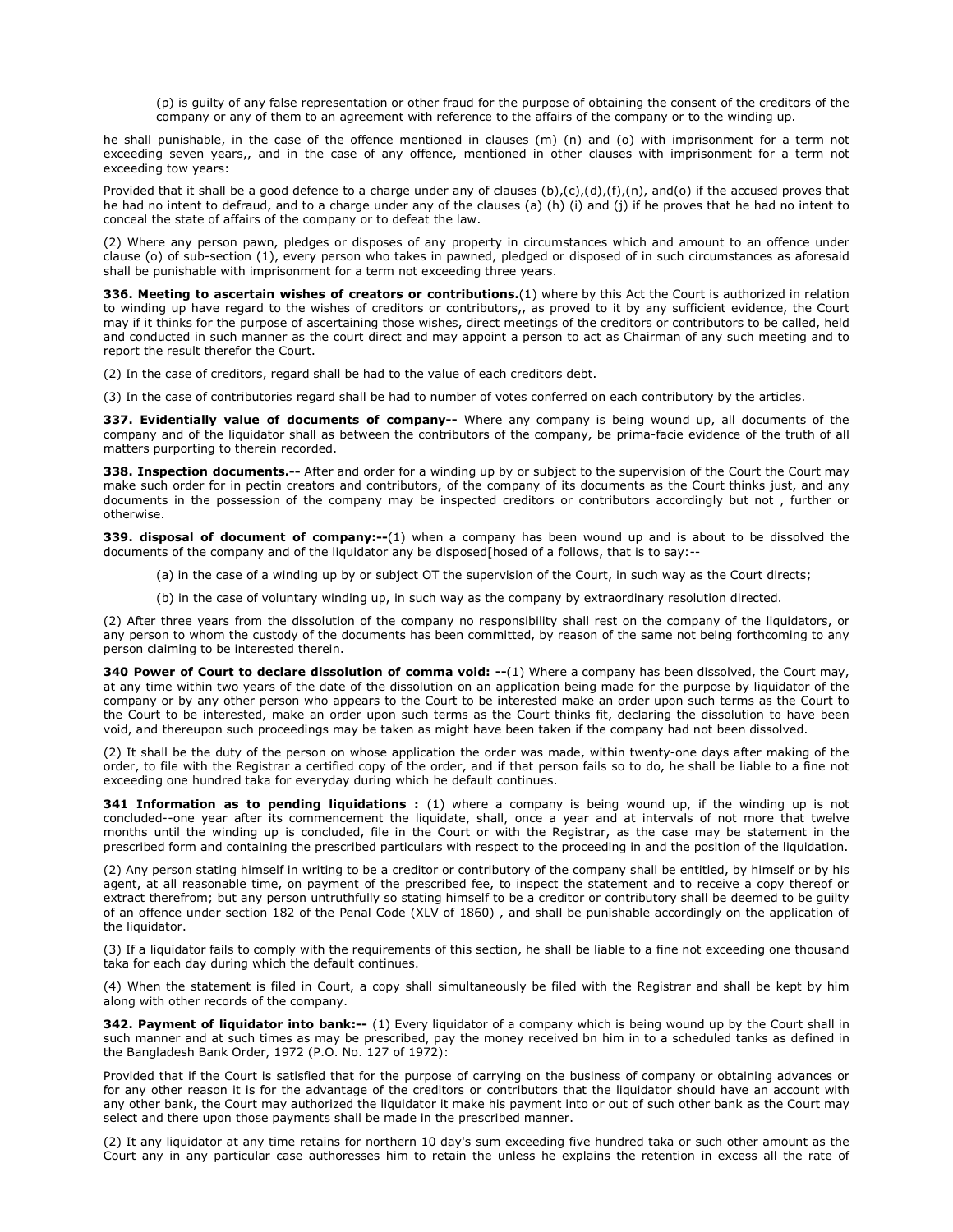twenty per cent annum and shall be liable to disallowance of all or such part of his remuneration as the Court may think just and to be removed from his office by the Court and shall be liable to pay any expenses occasioned by reason of his default.

(3) A liquidator of a company which is being wound up shall open a special banking account and pay all sums received by him a liquidator into such account.

## 343. Unclaimed dividend and undistributed assets to be paid to Combines Liquidation Account:

(1) Where any company is being wound up, if the liquidator has in his hands or under his control any money of the company presenting unclaimed dividends payable to any creditor or undistributed asset refundable to any contributory which have remained unclaimed for one hundred and eighty days after the date on which they become payable or refundable that liquidation shall forthwith pay the said money into the Bangladesh Bank to the credit of the Government in an account to be called the Companies Liquidation Account" and the liquidator shall on the dissolution of the company, similarly pay into the said account any money representing unclaimed divided or undistributed assets in his hand at the date of dissolution.

(2) the liquidator shall, when making any payment referred to in sub section (1) furnish to such officer as the Government may appoint in this behalf a statement in prescribed form setting forth in respect of all sum included in such payment the nature of the sums, the names and last know addressed of the persons entitled to participate therein, the amount to which each is entitled and the nature of his claim thereto, and such other particulars as may be prescribed.

(3) the receipt of the Bangladesh Bank for any money paid to it under sub-section(1) shall be an effectual discharge of the liquidator in respect thereof.

(4) where the company is being wound by the Court the liquidator shall make the payment referred to in sub-section(1) by transfer from the special banking account referred to in sub-section(3) of section 342, and where the company is being in wound up voluntarily or subject OT the supervision of the Court the liquidator shall when filing a statement it pursuance of sub-section (1) of section 341, indicate the sum to money which is payable to the Bangladesh Bank under subsection (1) of this section which he has had in his the dat to which the said statement is brought down, and shall, within fourteen days of the date of filing the said statement, pay that sum into the Companies Liquidation Account.

(5) Any person claiming to be entitled to any money paid into the Companies Liquidation Account in pursuance of this section may apply to the court for an order for payment thereof, and the Court, if satisfied that the person claiming is entitled may make an order for the payment OT that person of the sum or the asset due to him;

Provided that before making such order the Court shall cause a notice to be served on such officer as the Government any appoint in this behalf calling on the officer to show cause within thirty days from the dat of the service of the notice why the order should not be made.

(6) Any money paid into the Companies Liquidation Account is pursuance of this section, which remains unclaimed thereafter for a period of fifteen years, shall be transferred to the general revenue account of the Government; but any claim preferred under sub-section (5) any money or asset to transferred shall be allowable as if such transfer had not been made, the order for payment on such claim being treated as an order for refund of revenue.

(7) Any liquidator retaining any money or asset which should have been deposited by him into the Combines Liquidation Account under this section shall pay interest on the amount retained at the rate of twenty percent annum and shall also be liable to pay any expense occasioned by reason of his default and where the winding up is by or under the supervision of the Court, he shall also be liable to disallowance of all or such part of his remuneration as the Court may think just and to be removed from this office by the court.

(8) For the purposes of this section, the liquidator may with the sanction of the Court or as the case may be, of the Government, sellout the undistributed asset referred to in sub-section(1) and deposit the sale proceed in the company's Liquidation Account and it may be accordingly be disposed under this section.

344. Court or person before whom affidavit may be sworn:--(1) Any affidavit required to be sworn in Bangladesh before any Court, Judge or person lawfully authorized to take and receive affidavit or in any place outside Bangladesh before a Bangladesh Consul or Vic-Consul.

(2) All Court Judges, Justices, Commissioners, and persons acting judicially in Bangladesh shall take judicial notice of the seal or stamp or signature as the case, may be, of any such Court Judge, person, Consul or Vice-Consul, Consul attached, appended or subscribed to any such affidavit or to any other document to be used for the purposes of this part.

## RULES

345. Power of Supreme Court to make rules:--(1) The Superme Court may from time to time, make rule consistent with the Code of Civil procedure 1908 (Act of 1908) concerning the following matters namely:--

(a) the mode of proceedings to be held for winding up of company in the High Court Division and in a court subordinate thereto.

(b) in the case of voluntary winding up by members or creditors, for the holding of meetings of creditors and members in connection with proceedings under section 228 of this Act;

(c) giving effect to the provision of this Act for the purpose of reduction of share capital and sub-division of the shares of a company;

(d) all applications to be made to the Court under the proving of this Act.

(2) The Court shall make rules providing for all matters which by this Act, are required to be prescribed.

(3) without prejudice to the generality of the foregoing power the Supreme Court may such rules enable or require all or any of the powered and duties conferred and imposed on the Court by this Act in respect of the matter following to exercised or performed by the say the powers and duties of the Control in respect of-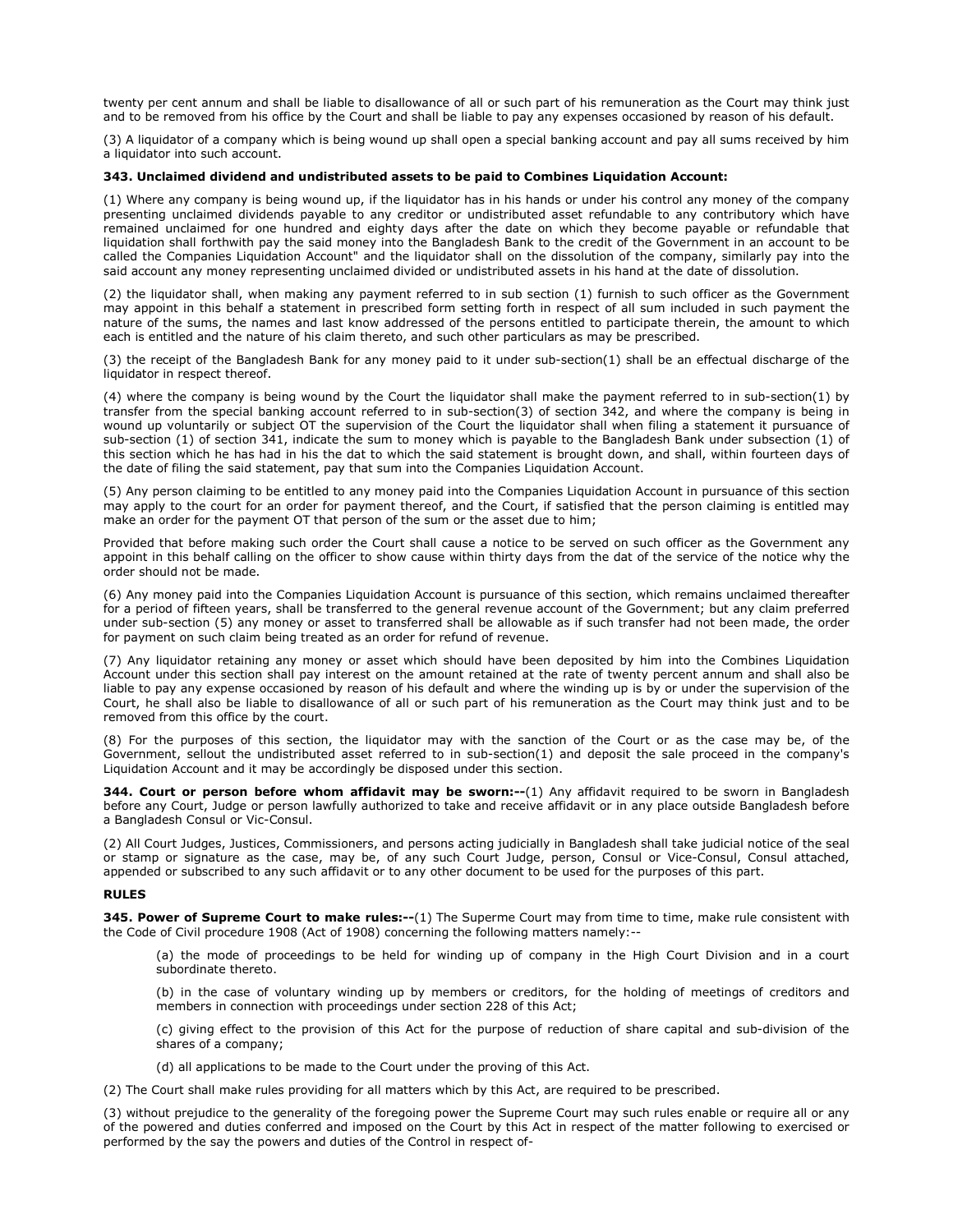- (a) holding and conducting meetings to ascertain the wishes of creditors and contributories ;
- (b) Settling list of contributors and rectifying the register of members where required, and collecting and applying the assets of the company
- (c) requiring delivery of property or documents to the liquidator;
- (d) making calls;
- (e) fixing a time within which debts and claims must be proved.

Provided that the official liquidator shall not without the special leave of the Court, rectify the register of members, and shall not make any call without the special leave of the Court.

### Removal of defunct Companies from Register.

346. Registrar may strike defunct company off Registrar:-- (1) where the Registrar has reasonable cause to believe that a company is not carrying on business or in operation, he shall send to the company by post a letter inquiring whether the company is carrying on business or in operation;

(2) If the Registrar does not within thirty days of sending the letter receive any answer thereto, he shall within fourteen days, after the expiration of the said thirty days send to the company by post a registered letter referring to the first letter and stating that no answer thereato has been received and that if an answer is not received to the second letter with thirty days from the date, thereof, a notice will be published in the official Gazette with a view to striking the name of the company off the register;

(3) If the Registrar either receives an answer from the company to the effect that it is not carrying on business or in operation, or not within thirty days after sending the second letter receive any answer, he may publish in the Official Gazette and send to the company by post a notice that at the expiration of ninety days from the date of that notice, the name of the company mentioned therein will, unless cause is shown to the contrary, be struck off the register and the company will be dissolved and in such a case the Registrar may send a copy of the notice to the company while in sending it to the concerned authority for its publication official Gazette;

(4) If, in any case where a company is being wound up, the Registrar has reasonable cause to believe either that no liquidator is acting or that the affairs or the company are fully wound up and the returns required to be made by the liquidator have not been made for a period of six consecutive months after notice by the Registrar demanding the returns, has been sent by post to the company or to the liquidator at his last known place of business, the Registrars may publish in the official Gazette and sent to the company a like notice as is provided in the sub-section (3);

(5) At the expiration of the time mentioned in the notice the Registrar may unless cause to the contrary is previously shown by the company, strike its name on the register and on the he publication in the official Gazette of a notice to the effect the company shall be dissolved:

Provided that the liability, if any, of every director and member of the company shall continue and may be enforced as if the company had not been dissolved.

(6) If a company or any member or creditor thereof feels aggrieved by the company having been struck off the register, the Court on the application of the company or member or creditor, may if satisfied that the company was at the time of the striking off carrying on business or in operation or other wise that it is just that the company be restored, to the register, and thereupon the company shall be deemed to have continued in existence as its name had not been struck off; and the Court may by order give such directions and make such provisions as seem just for placing the company and all other persons in the same positions as nearly as may be as if the name of the company has not been struck off;

(7) A letter or notice under this section may be addressed to the company at its registered office, or if no office has been registered, to the care of some director, manger or other officer of the company or, if there is no director, manger or other officer of the company whose named and address are known to the registrar such letter or notice may be sent to each of the persons who subscribed the memorandum, at the address mentioned in the memorandum.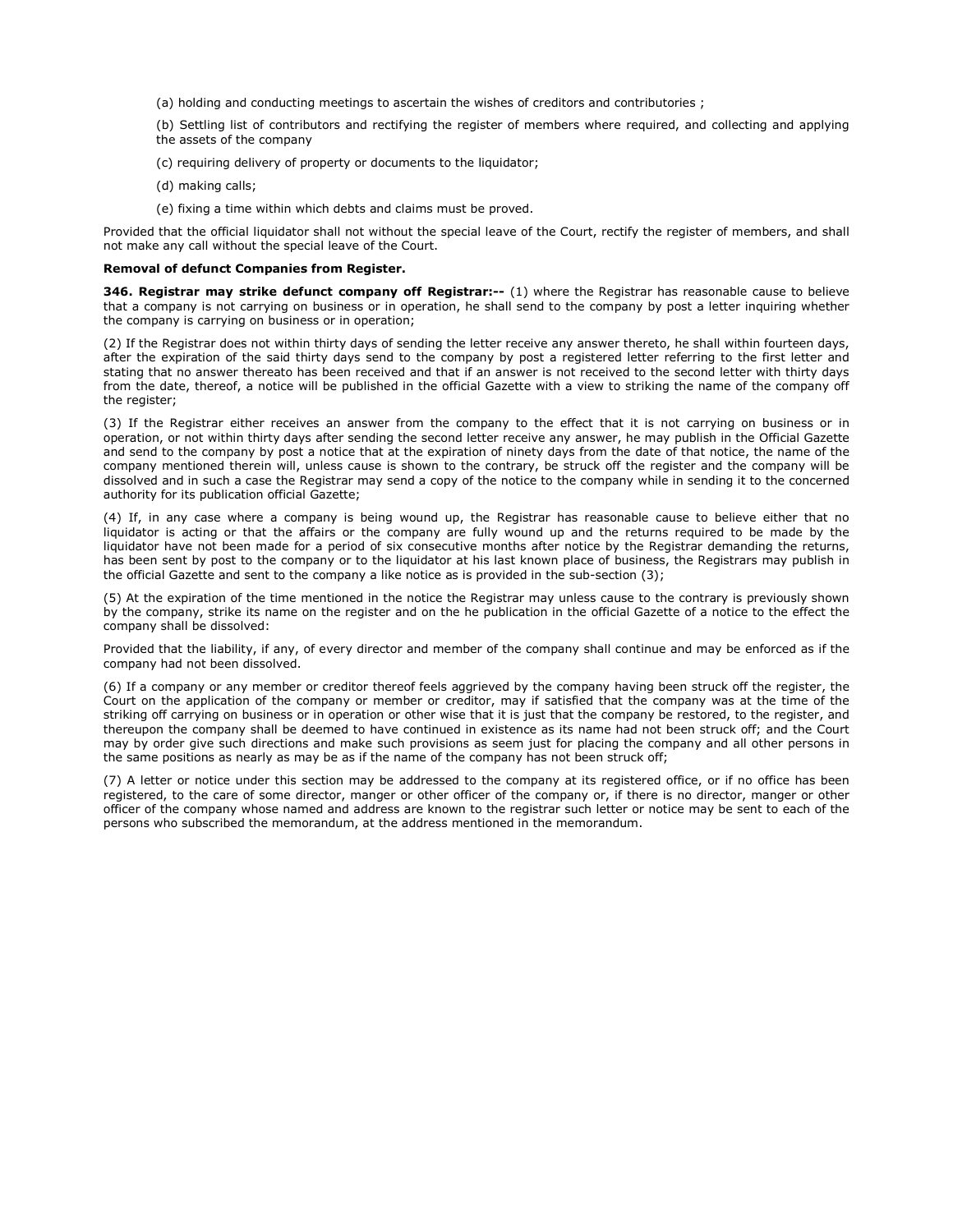# PART VI

### REGISTRATION OFFICE AND FEES

347. Registration office--(1) For the purposes of the registration of Companies under this Act, there shall be central office and original office at such places as the Government think, fit and company shall be registered except at an office within the territorial jurisdiction in which by the memorandum, the registered office of the company is declared to be e established.

(2) The Government may appoint such Registrar, Additional Registrar, and Assistant Registrar as it thinks necessary for the registration of companies under this Act and may make regulation rule with respect of their duties.

(3) The Salaries of the persons appointed under this section shall be fixed by the Government.

(4) the Government may direct as seal or seals to be prepared for the authentication of documents required for or connected with the registration companies.

(5) any person may inspect the documents kept by the Registrar on payment of such fees as may be specified by the Government not exceeding the fees specified in Schedule III for each inspection; and any person may require of any company or a copy or extract of any other document or any part of other document,, to be certified by the Registrar on payment for the certificate certified copy or extract of such fees as the Government may specify not exceeding the fee specified in the said Schedule.

(6) Whenever any act is by this Act directed to be done to or by the Registrar it shall until the Government otherwise direct be done to or by the case of the central office the existing Registrar or in his absence OT or by such person as the Government may for the time being authoress and in the Joint Registrar or Deputy Registrar or Assistant Registrar as is appointed as the Chef Officer of that office.

348. Fees.--(1) There shall be paid to the Registrar in repect of the several matters mentioned in Schedule II the several fees therein specified, or such smaller fees as the Government may direct.

(2) All fees paid to Registrar in pursuance of this Act shall be accounted for the Government.

349. Enforcing submission of returns and documents to Registrar: - (1) If a company, having made default in complying with any provision of this Act, which requires it to file with, deliver or send to the Registrar any return account or other document, or to give notice to him of any matter fails to make good the default within fourteen days after the service of a notice on the company requiring it to dos so, the Court may on an application made to the Court by member or creditor of the company or by Registrar, make an order directing the company and officer thereof to make good the default within such time as may be specified in the order.

(2) Any such order may provide that all costs of and incidental to the application shall be borne by the company or the concerned officer in respect of any such default as aforesaid.

(3) Nothing in this section shall be taken to p[prejudice the operation of any then enactment imposing penalties on a company or its officers in respect of any such default as aforesaid.,

350. Filling or registration of documents, etc, after the time specified: - Any documents or return by this Act required or authorized to be file or registered or any fact by this Act required or authorized to be registered with the Register on payment of fees specified therefore in Schedule II any without prejudice to any other labilities be filed or registered after the time if any pacifier in this Act for its filing or registration on payment of late fee specified in the said Schedule II.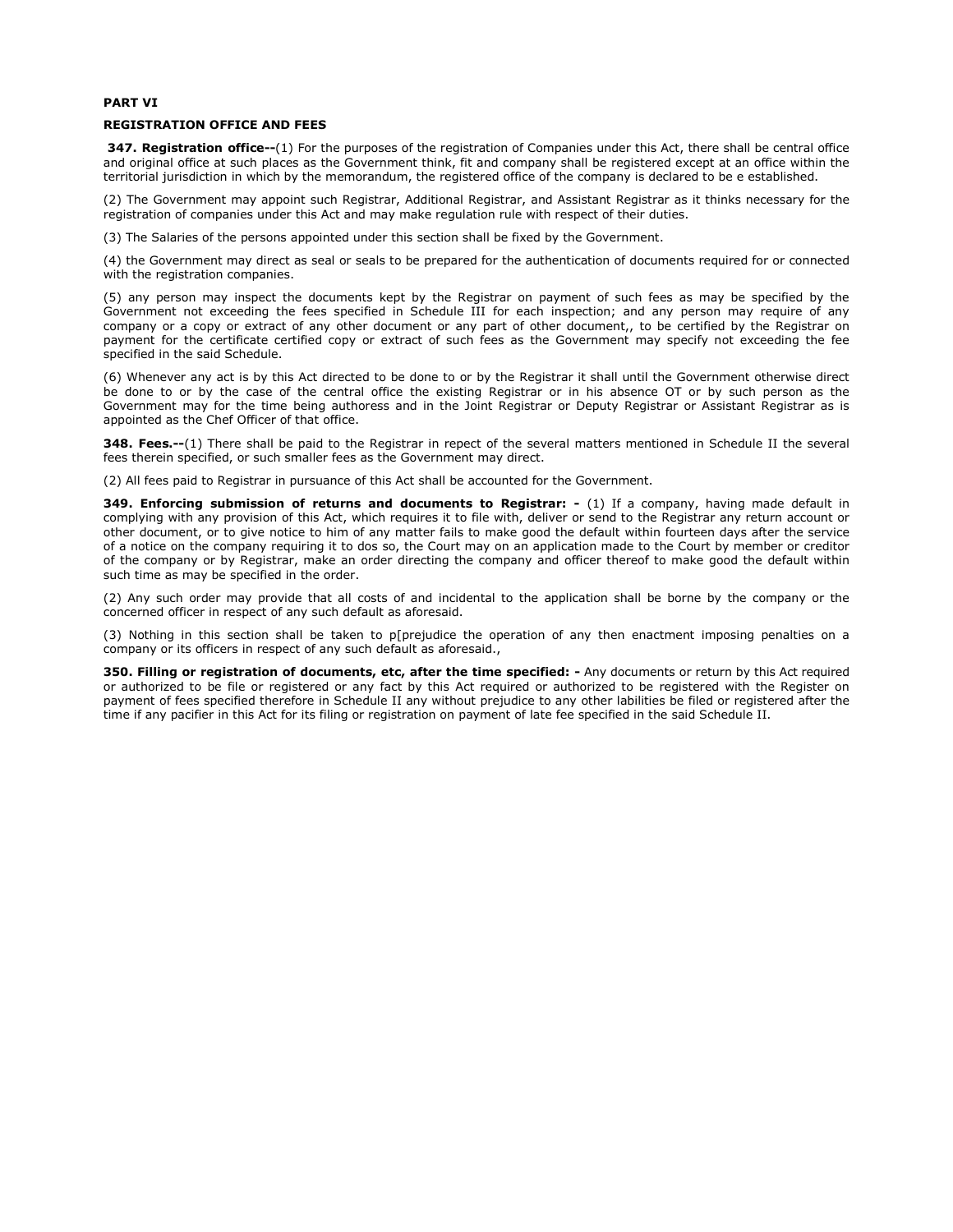# PART VII

## APPLICATION OF ACT TO COMPANIES FORMED AND REGISTERED

# UNDER FORMER COMPANIES ACT

351. Application of Act to Combines formed under former Companies Act:- In the application of this Act to existing companies it shall apply in the same manner in the case of limited company other shares; in the cases of a company limited by guarantee company limited by hares; in the cases of a company limited by guarantee as if the company had been formed and registered under this Act as a company limited by grantee; and in the case of a company other than a limited company as if the company had been and registered under this Act as an unlimited company;

### Provided that--

(a) nothing in Schedule I shall APPLY to a company formed and registered under nay law in force at any time before commencement of this Act;

(b) reference express or impaled to the date of registration shall be constructed as a reference to the date at which the comping was registered under any law in force at any time before the commencement of this Act.

352. Application Act of companies registered but not formed under former Combines Act:-- This Act shall apply to every company registered but not formed under any law in force at any time before the commencement of this Act in the same manner as it is herein after in this Act. declared to apply to Combines registered but not formed under this Act:

Provided that reference, express or impaled, to the date off registration shall be cons rend a a reference to the date at which the company was registered under the said laws or any of them.

353. Mode of transferring : A Company registered under any law in force at any time before the commencement of this Act may cause its shares to be transferred in the manner hitherto to in use or in such other mangier as the company may direct.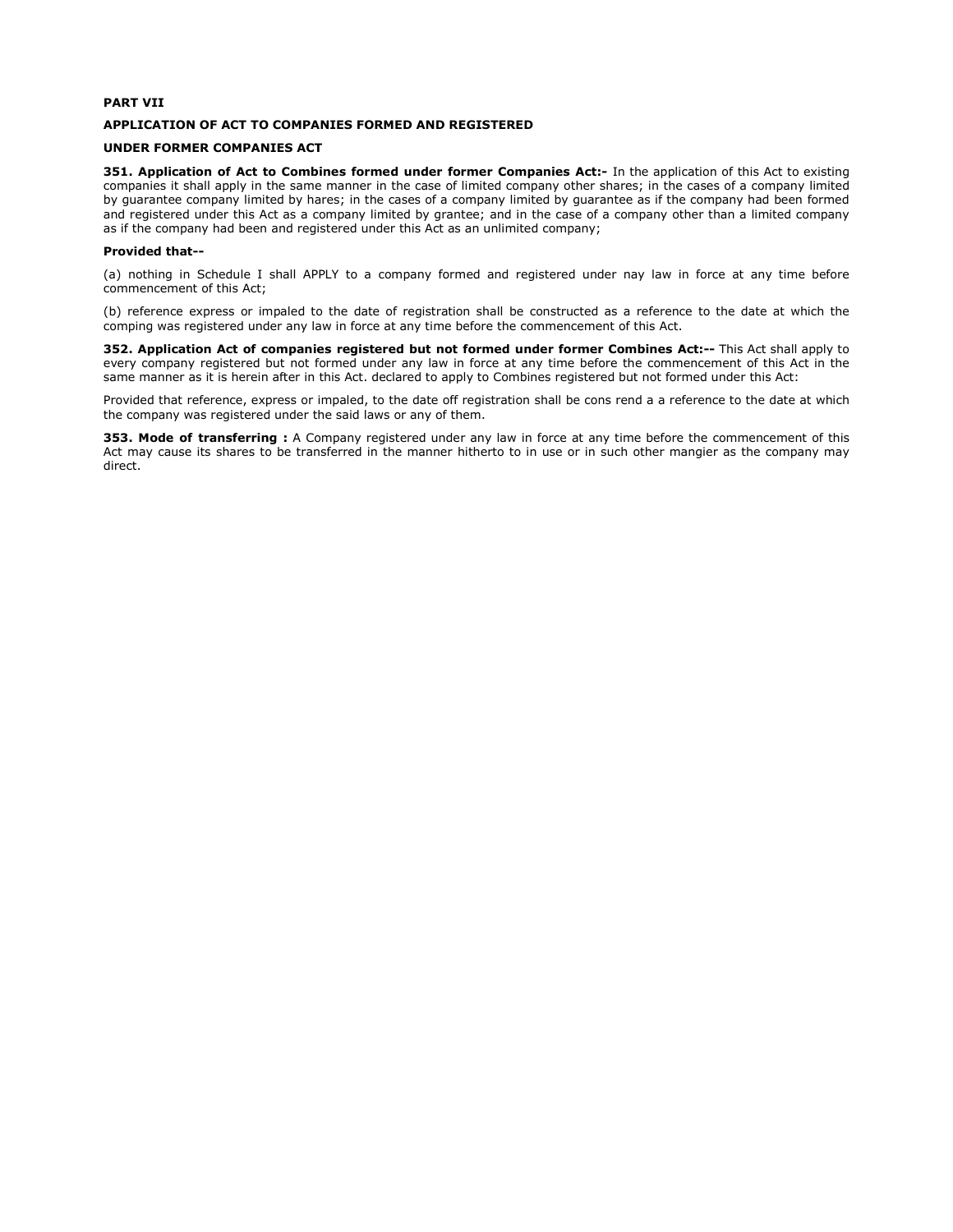## PART VIII

#### COMPANIES AUTHORIZED TO BE REGISTERED

354. companies capable of being registered.--(1) With the exception and subject to the provisions mentioned and contained in this section, any company formed whether before or after the commencement of this Act in pursuance of any Act of Parliament other than this Act or being otherwise duly constituted according to law and consisting of seven or more members, s many at time register under this Act as an unlimited company or as a company[by shares or as a company limited by guarantee; and the registration not be invalid by reason that it has taken place with a view to the company being wound up

#### Provided that -

(a) a company having the liability of its members limited by Act of Parliament and not being a joint-stock company as injection 355, defined, shall not register in pursuance of this section;

(b) a company having the liability of its members limited by Act of Parliament shall not register in pursuance of this section as an unlimited company not register on pursuance of this section as a company limited by guarantee;

(c) a company that is not a joint-stock company as in section 355 defined shall not register in pursuance of this section as a company limited by shares;

(d)) a company shall not register in pursuance of this section without the assent of a majority of such of its members as are present in person or by proxy, on cases where proxies are allowed by the articles at a general meeting summoned for the purpose;

(e) where a company not having the liability of its members limited by Act of Parliament is about to register as a limited company, the molarity required to assent as mentioned it clause (d) shall consist of not less than three-fourths of the members present in person or by proxy at the meeting;

(f) where a company is about to register as a company limited by guarantee, the assent OT its being so registered shall a accompanied by a resolution declaring that each member undertake to contribute to the assets of he company in the event of its being wound up while he is member, or within one year afterwards, for payment of the debts and liability of the company contracted of winding up and for the adjustment of the right of the contributors among themselves such amount as may be required not exceeding a specified amount.

(2) In computing any majority under this section, when a poll is demanded regard shall be had to the member of votes to which each member is entities according to the articles.

355. Definition of joint stock company .-- (1) For the purposed of this part, so far as it relates to registration or companies limited by shares, a joint-stock company means--

(a) a company having a permanent paid up or nominal share capital of fixed amount divided into shares, also fixed amount, or held of and transferable as stock or divided and held partly in one way and partly in the other; and

(b) formed on the principle or having only for its members as the holders of those shares or that stock and for no other person.

(2) Such a company, when registered with limited liability under this Act, shall be deemed to a a company limited by shares.

356. Requirements for registration of joint stock compaines.-- Before the registration in pursuance of this part of joint stock company, there shall be delivered to the Registrar the following documents that is to say--

(a) a list showing the names address occupation of all person who on a day named in the list not being more than six clear days before the day of registration were members of the company with the addition of the shares or stock held by them respectively di tinsmithing in the he case where the shares are numbered, each share by its number;

(b) a copy of deed of settlement contract of copartner or other instrument constituent or regulation the company; and

(c) if the company is intended to be registered as a limited company, a statement specifying the following particulars, that is to say--

(i)) the nominal share capital of the company and the number of shares into which its divided or the amount of stock of which it consists;

(ii) the number of shares taken and the amount paid on each share;

(iii) the name of the company with the addition of the word "Limited''" as the last OED thereof; and

(IV) in the case of a company intended to be registered as a company limited by guarantee, the resolution declaring the amount of the guarantee.

357. Requirements for registration of companied other than joint-stock companies.-- Before the registration in pursuance of this Part of any company not being a joint-stock company, there shall be delivered to the Registrar.--

(a) a list showing the names, addressed and occasions of the directors of the company; and

(b) a copy of deed of settlement, contract of copartner or other instrument constituent or regulating the company; and

(c) in the case of a company intended to be tegistered as a company limited by guarantee, a copy of the resolution declaring the amount of the guarantee.

358. Authentication of statement of existing Companies.-- The list of members and directors and any other particulars relating to the company required to be delivered to the Registrar shall be duly verified by the declaration of any two or more directors or other principal officers of the company.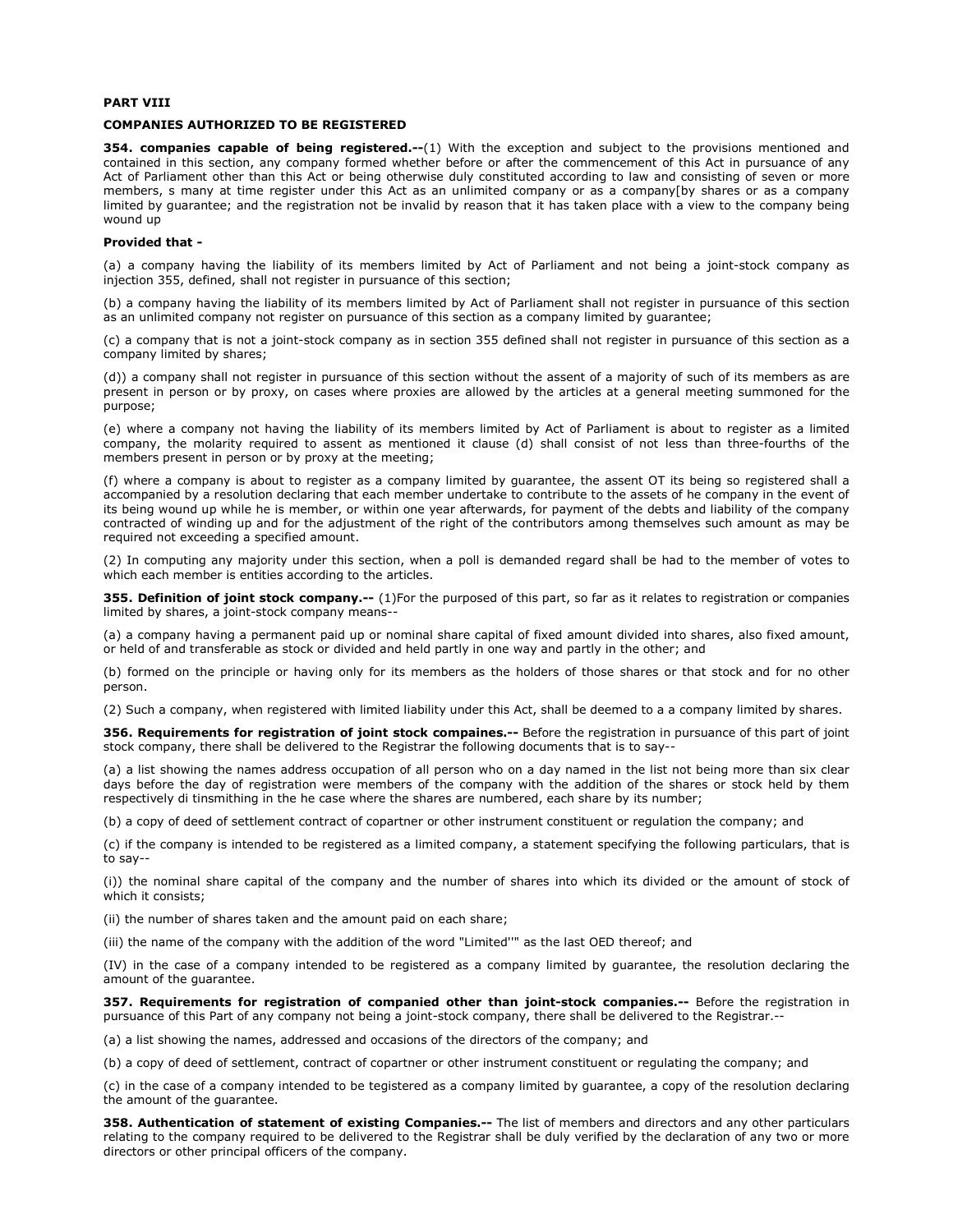359. Registrar may require evidence as to nature of company .-- The registrar may require such evidence as he thinks necessary for the purpose of satisfying himself whether any company proposing to be registered is or is not a joint stock company as defined in section 355.

360 On registration of banking company with limited liability, notice to be given to customer.-(1) Where a banking company, which was in existence on the commencement of this Act, proposes to register as a limited company, it shall at least thirty days before so registering give notice of its intention so to register OT every person who has a banking account with the company be delivery of the notice to him by posting at or his last know address.

(2) If the company omits to give the notice required by this section, then as between the company and the person for the time being interested in the account in respect of which the notice ought to have been given and so far as respect the account down to the time at which notice is given but not further or otherwise the certificate of registration with limited liability shall have not operation.

361. Exemption of certain Combines from payment of Fees.-- No fees shall be charged in respect of the registration in pursuance of this part of a company if it is not registered as a limited company, or if before its registration as a limited company the liability of the shareholders was limited by some Act of Parliament.

362. Addition of "Limited" to name .-- When a company registration in pursuance of this part with limited liability the word "Limited shall form and be registered as part of its name.

363. Certificate of registration of existing companies.-- On compliance with the requirements of this Part with respect to registration and on payment of such fees, if any as are payable under Schedule II, the Regisra+++ hall certificate under his land that the company applying for registration ++ in++orporated as a company under this Act and in the he a e of a limited company that it is limited, and thereupon the company shall be incorporated and shall have perpetual succession and a common seal.

364. Vesting of property on registration.-- All property movable and immovable, including all interest and rights into and out of property, mobile and immovable and including obligations and actionable claims as may belong to or be vested in a company at the date of its registration the company as incorporated under this Act for all the estate and interest of the company therein.

365. Saving of existing liabilities.-- registration of a company in pursuance of this Part shall not affect the rights or liabilities of the company in whatever manner such right on liability accrued or arose.

366. Continuation of suits.-- All suits and other legal proceedings which at the time of the registration of a company, in pursuance of this part are pending by or against the company or an officer or member thereof may be continued in the same manner as if the registration had not taken place nevertheless execution shall not issue against the effects of any individual member of the company on any decree or order obtained in any such suit or proceeding but in the event of the property and effects of the company being insufficient to satisfy the decree or order, and order may be obtained for winding up the company.

367 Effect of registration under this Act:-- When a company is registered in pursuance of this Part-

(a) all provision continued in any Act of Parliament deed of settlement contract of copartner or other instrument constituting or regulating the company or, in the case of a company registered as a company limited by guarantee, the resolution declaring the amount of the guarantee, shall be deemed to be conditions and regulations of the company in the same manner and with the same incidence; as it--

(i) so much thereof as would if the comma had been formed under this Act, have been required to be inserted in the memorandum, were consigned in a registered memorandum; and

(ii) the residue there of were continued in a registered article;

(b) all the provisions of this Act shall apply to the company and the members, contributors and creditors there of in the he same manner in all respects as of it had been formed under this Act subject as follows , that is to say--

(i) the regulation in Schedule I shall not apply, unless adopted by the special resolution:

(ii) the provisions of this Act relating to the numbering of shares shall not apply to any joint stock company whose shares are not numbered:

(iii) subject to the Provisions of this section the company shall not have power to alter any provision contained in any Act of Parliament relating to the company;

(IV) in the invent of the company being wound up every person shall e a contributory, in respect of the debts and liability of the company contract before regretting who is liable to pay or contiguity to the payment of any such debt or liability or to pay or contiguity to the payment of any sum or the adjustment of the rights of the number among themselves in respect of any such debt or liability; or to pay or themselves in to the pay payment of the coat and expenses of winding upon the company so far as relates to such debts or liability as aforesaid of the company, in the course of the winding up all sum-due form hi in respect of any such liability as aforesaid; and in the event of the death or insolvency of the contributor; the provisions of this Act with respect of the legal representative and heirs of decreased contributors, , and with reference to the assignees of insolvent contradictories, shall apply;

(c) the provisions of this Act with respect to--

(i) the registration of an unlimited company as limited;

(ii) the powers of an unlimited company on registration as a limited company to increase the nominal amount of its shares capital[ital and to provide that a portion of this share capital and to provided that a prosing of OT shares capital shall not be capable of being called up except in the event of winding up;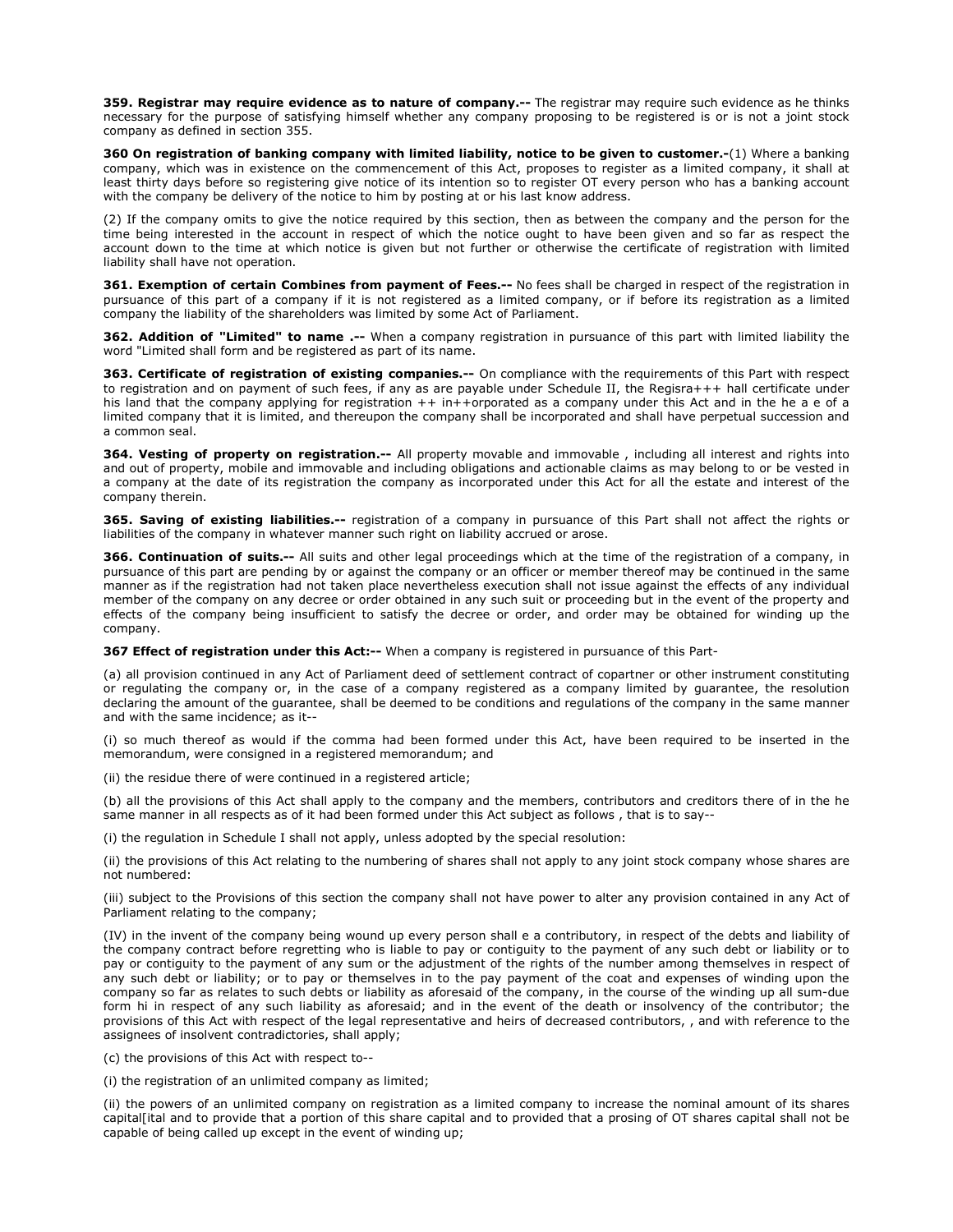(iii) the power of a limited company to determine that a prosing of its share capital shall not be capable of being called up except in the event of winding up;

shall apply withnotsanding any provisions contained in any Act or Parliament , deed of settlement, contract of copartner or other instrument constitution or regulating the company.,

(d) nothing in this section shall authoress the company to alter any such provisions continued in any Act or Parliament, deed of settlement contract of copartner or other instrument constitution or regulating the company, as would., if the company had originally been formed under this Act have been required to be continued in the memorandum and are not autopsied to be altered by this Act.

(e) nothing in this Act shall derogate from any lawful power of altering its continuation or regulating the company which may by virtue of any Act of Parliament, deed of settlement contract of copartner or other instrument constituting or regulating the company, be bested in the company.

368. Power to substitute memorandum and articles for deed of settlement.--(1) Subject OT the provisions of this section, as company registered in pursuance of this part many by special resolution, alter the form of its connotation by substituting a memorandum and article for a deed of settled;

(2) the provision of this Act with respect OT confirmation by the Court and registration of an alteration under this section with the following modifications, namely;--

(a) there shall be subsisted for the printed copy of the lathered memorandum required to be filed with Registrar a printed copy of the subsisted memorandum and articles; and

(b) on the respiration of the laceration being certified by the Registrar, the subsisted memorandum and article shall apply to the company in the same manner as if it were a company registered under this Act with that memorandum and those articles, and the company' deed of settlement shall cease to apply to the company.

(3) An alteration under this section may be made either with or without any alteration of the objects of the company under this Act.

(4) IN this section, the expression "deed of settlement" includes any contract of copartner or other instrument constituting or regulating the company not being an Act of Parliament.

369. Power of Court OT stay or restrain proceedings.-- The provisions of this Act with respect OT to and restraining skittish and legal proceedings against a company at any time after the presentation of a petition for winding up and before the making of a winding up order shall, in the case of a company registered in pursuance of this Part, were the application to say or restrain is by creditor, extend to skittish and legal proceedings against any contributory of the company.

370 suits stayed on winding up order-- when an order has been made for winding up a company registered in pursuance of this Part, no suit or other legal proceeding shall be commenced or proceeded with against the company or any contributor of the company in respect of any debt of the company , except by leave of the Court and subject to such terms ad the court may impose.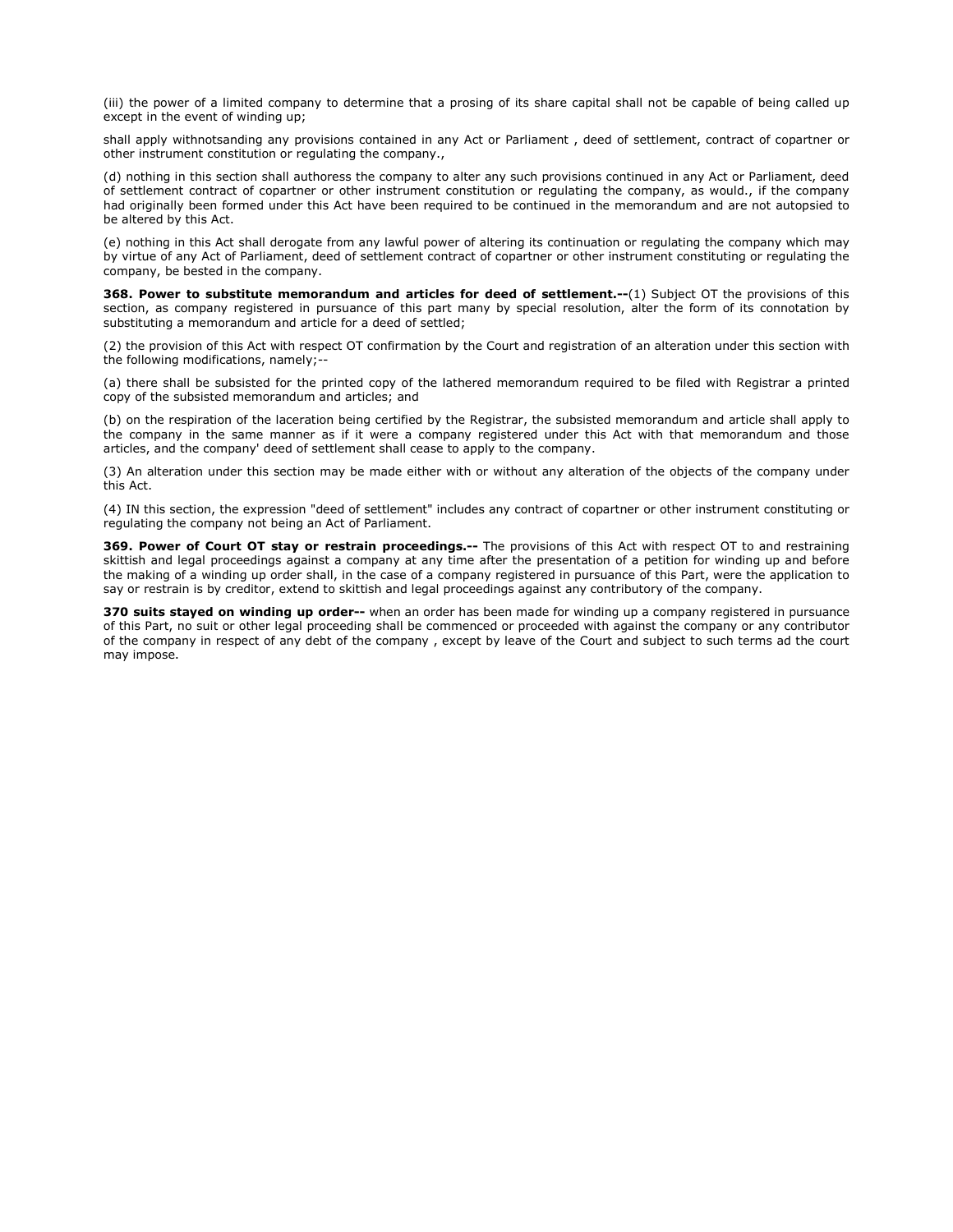# PART IX

### WINDING UP PF UNREGISTERED COMBINES

371. Meaning of "unregarded company" -- For the purposes of this Part, the expression" unregistered company shall not include a company registered under this Act or under any company law in force at any time company consisting of more than seven members and not registered under this Act or the said company with the following exceptions and additions, namely:--

(a) no unregistered company shall be wound up under this Act voluntarily or subject to supervision of the Court;

(b) the circumstance in which an unregistered company may be wound up are as follows namely;--

(i) if the company is dissolved or has ceased to carry on business or is carrying on business only for the purpose of winding up its affairs;

(ii) if the company is unable to pay its debts;

(iii) if the Court is of option that is just and equitable that the company should be wound up.

(c) an unregarded company shall for the purposes of this section deemed to be unable to pay its debts.

(i) if a creditor, by assignment or otherwise to who the company is indebted in a sum exceeding five hundred taka then due has served on the company, by leaving at its principal place of business, or by delivering to the secretary, or some directly, serving in such manner as the Court may approve or direct a demand under his hand REQUIRING the company tot he pay service of the demand neglected to pay the sum or to secure or compound for it to the satisfaction of the creator; or

(ii) if any suit or other legal proceeding has been instituted against any member or any debt or demand due or claimed to be due from the comma or from him in his character of member, and notice in writing of the institution of the suit or other legal proceeding having been served on the company by leaving the same at its p[principle place of business or by delivering it to the secretary, or some director, `manager or principal office of the company or by otherwise serving the same in such manner as the Court may approve or direct, the company has not within ten days after service of the notice paid, secured or compounded for the debt or demand, procured an order for the suit or other legal proceeding to be stayed, or indemnified the said member or defendant to this reasonable satisfaction against the suitor defendant to his reasonable against all costs, damages and expense to be in incurred by him by reason of the same; or

(iii) if execution or other process issued on a decree or order obtained in any Court in favour of a creditor against the company, or any member thereof as such, or any person authorized to be used as nominal defendant on behalf of the company , is returned unsatisfied; or

(IV) if it is otherwise proved to the satisfaction of the Court that the company is unable to pay its debts.

(2) Nothing in this Part shall affect the operation of any enactment which provides for any partnership, association or company being wound up or being wound up as a company or as unregistered company , under any enactment repealed by this Act, except that reference in any such any enactment repealed enactment shall be read as reference to the corresponding provision, if nay, of this Act.

(3) Where a company incorporate outside Bangladesh which has been carrying on business in Bangladesh, it may be wound up as an unregisor otherwise ceased to exist as a company under or by vulture of the laws of the country under which it was incorporated.

373. Contributors in winding up of unregistered Companies.--(1) In the event of an unregistered comma being wound up, every person shall be deemed to a contributory who is liable to pay or contribute to the payment of any debt or liability of the company, or to pay or contribute to the payment of any sum for the adjustment of the rights of the members among themselves, or to pay or contribute to the payment of the costs and expenses of eyeing up the company, and every contributory shall be to contribute to the assets of the company all sums due from him imp respect of any such liability as aforesaid.

(2) In the event of any contributory dying or being adjudged insolvent contributors.

374. Power to stay or restrain proceedings.-- The provisions of this Act with respect to staying and restraining suits and legal proceedings against a company at any time after the presentation of a petition for winding up and before the making of a winding up order shall, in the case of an unregistered company, where the application OT stay or restrains is by a creditor, extend to skittish and legal proceedings against any contributory of the company.

375. Restrictions on commencing etc. of suit after winding up order.--Where an order has been made for winding up of a company under this Part, no suit or other legal proceedings shall bee proceeded with or commenced against except by leave of the Court , and subject OT such terms as the Court may impose.

376. Courts directions as to property in certain cases.-- If an unregistered company has no power to sue and be sued in a common name, or if for any reason it appears expedient the Court may by the winding in order, or by any subsequent order, direct that all or any part of the property, movable and immovable, and including obligations and actionable claims as may belong to the company or OT trestles on its befall is to vest in the official liquidator by his official named and thereupon the property or the part thereof specified in the order shall best accordingly, and the official liquidator may, after giving such indemnity , if any, as the Court may direct, bring or defend in his official name any suit or other legal proceeding relating tot that property, or necessary to be brought or defended for purposes of effectually winding up the company and recovering its property.

377. Provisions of this part cumulative.-- The provisions of this Part with respect to unregistered companies shall be addition to, and not in restriction of, any provision herein before in this Act contained with respect OT winding upcompnaies by the Court and the Court official liquidator may exercise any powers or do any act in the case of unregistered Combines which might be exercised or done by t or him in the winding up of Combines formed and registered under this Act; but an unregistered company shall not except in the event of its being wound up, be deemed OT be a company under this Act, and then only to the extent provided by this Part.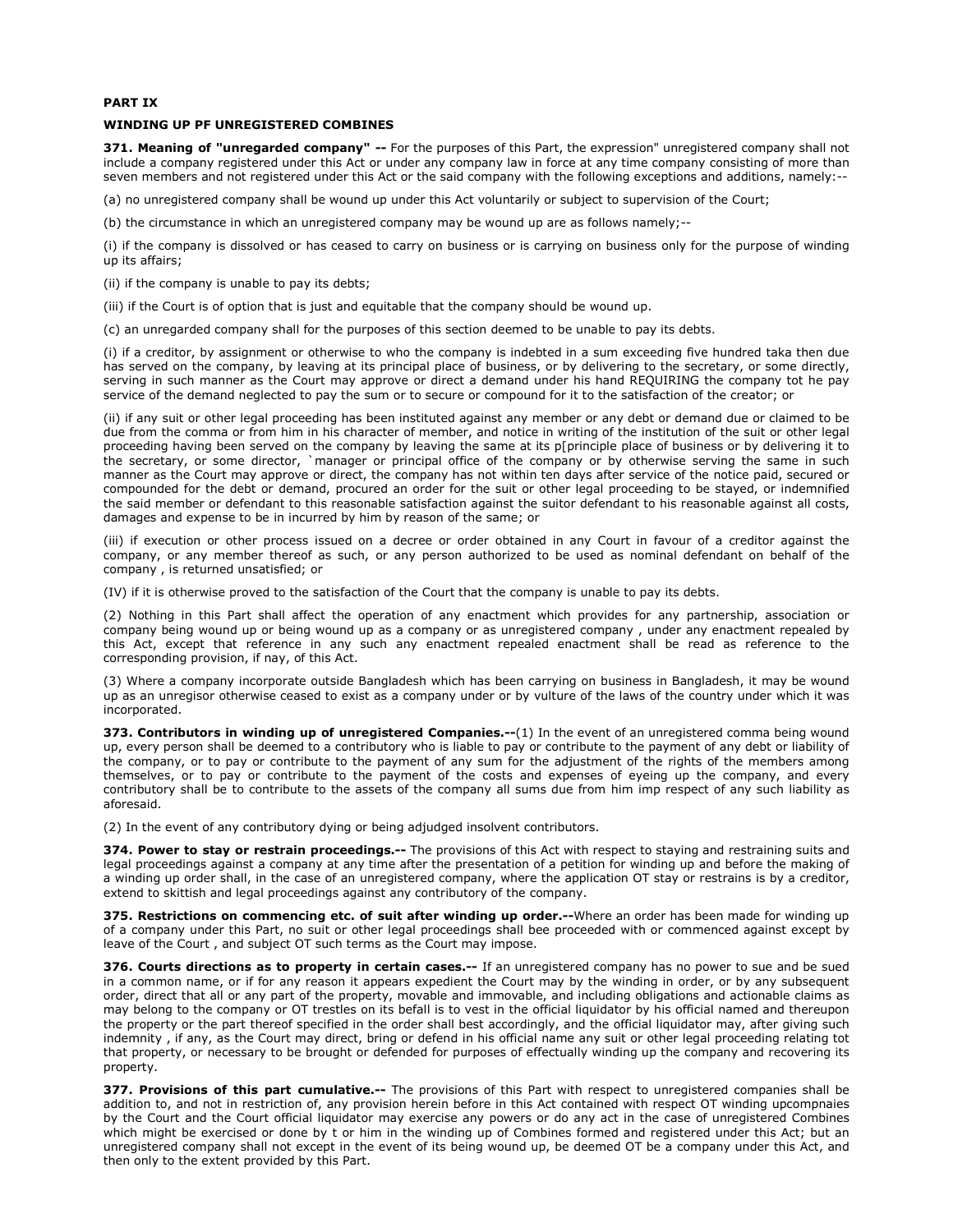# PART X

### FOREIGN COMBINES' REGISTRATION, ETC.

378. application of sections 376 to 387 to foreign companies.--Sections 379 to 387 shall apply to all foreign Combines, that is to say, campiness falling under the following two classes, namely:--

(a) Combines incorporated outside Bangladesh which, after commencement of this Act establish a place of business within Bangladesh; and

(b) combines incorporate outside Bangladesh which have before the commencement of this Act, established a place of business within Bangladesh and continued to have an established place of business with Bangladesh, at the commencement of this Act.

379. Documents, etc. to be delivered to Registrar by foreign Combines carrying on business in Bangladesh--(1) Foreign Combines, which after the commencement of this Act, establish a place of business with Bangladesh shall, within one month of the establishment of the place of business,, deliver to the Registrar for registration--

(a) a certified copy of the charter or statues or memorandum and articles of the company or other instrument constitution or defining the constitution of the company; and if the instrument is not written in Beguile or English Language, a certified Penally or English translation thereof;

(b) the full address of the registered or principal office of the company;

(c) a list of the directors and secretary, if any, of the company;

(d) the name and address or the names and addresses of one or more persons resident in Bangladesh, authorized to accept on behalf of the company service of p[process and any notice or other document required to be served on the company;

(e) the full address of the office of the company in Ballades which to be deemed its principal place of business in Bangladesh.

(2) foreign Combines other than those mentioned in sub-section(1), shall if they have not delivered to the Registrar before the commencement of this Act the Documents and particulars specified in the sub-section (1) and section continue to be subject to the obligation to deliver those documents and particulars in accordance with this Act.

(3) If any alteration is made or coccus in--

(a) the charter, studies , or memorandum and articles of foraging company or other instrument constituting or defining the constitution of a foreign company, or

(b) the registered or principal office of a foreign company or

(d) the names and addresses of the persons authorized to accept service on behalf of a foreign company, or

(e) the principal place of business of a foreign company in Bangladesh, the Company sh , within the prescribed time, file with the Registrar a return containing the prescribed particulars of the alteration.

380 Accounts of foreign company .-- (1) Every foreign company shall, in every calendar year .--

(a) make out a balance sheet and profit and loss account or in the case of a company not trading for profit, and income and expenditure account it the company is handling company, group accounts in such form and consigning such particulars and including such documents, and under the provision of this Act it would, if it had been accompany within the meaning of this Act, have been required to make out and lay before the company in general meeting; and

(d) deliver three copies of those documents to the Registrar:

Provided that the Government may by notification in the official Gazette direct that in the he case of a foraging company or class of foreign Combines the requirements of clause (a)) shall not apply, or shall apply subject to such exceptions and modification as many be specified in the notification.

(2) If any such document as is mentioned in sub-section (1) is not written in Penal or English language, there shall be annexed to it a certified translating thereof.

(a) in veery prospectus inviting subscription in Bangladesh for its shares or debentures, state the country in which the company is incinerated;

(b) conspicuously exhibit on the outside of every office or place where it carries on business in Bangladesh, the name of the company and the country in which it is incinerated, in the letters easily legible in Beguile or English character,

(c) cause the name of the company and of the country in which the company is incur outdated, to be stated in legible Penally or English characters in all bill heads and letter paper, and in all notices and other official publications of the company; and.

(d) if the liability of the members of the company is limited, cause a notice of that fact--

(i) to be stated in every Suva prospectus as aforesaid and in all bill heads, letter paper, notices, advertisements and other official publications of the company, in legible Penholders, in legible Penally or English characters.

382. Service on foreign company.-- Any process notice, or other document required OT be served on a foreign company shall be deemed to be sufficiently served, if addressed to any person mentioned in section 37991) (d) and left at, or sent by post to the address which has ben so delivered under that section to the Registration.

Provided that--

(a) where any such company make default in delivering to the Registrar in pursuance of that section the name and address of a person, or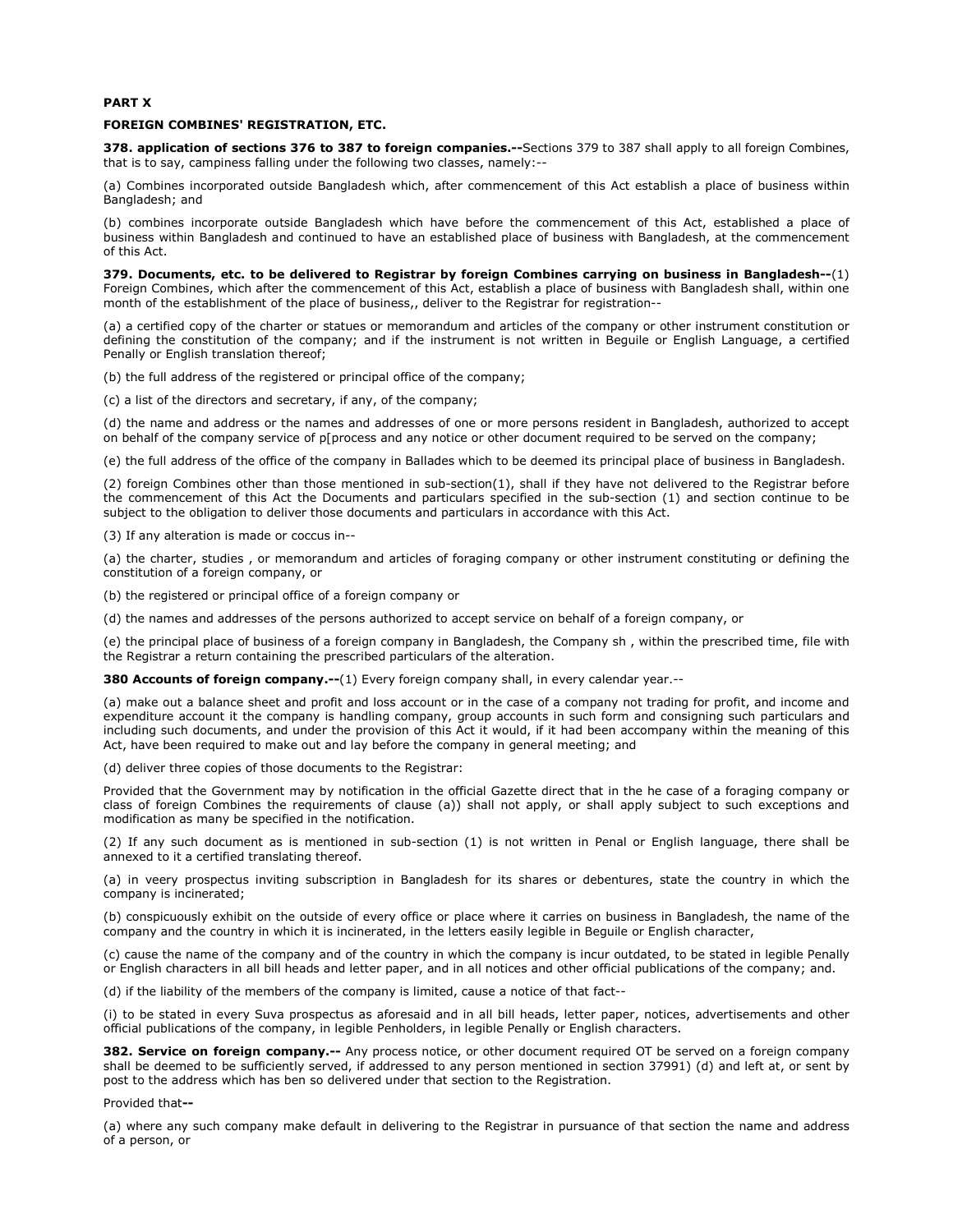(b) if at any time all the persons whose names and address have been delivered to the Registrar are dead, or ceased or have ceased so to reside at those addresses, or refused to accept on behalf of the company any process, notice or other document, or, those cannot be served or sent for any other reason, such document may be served on the company by leaving it at, or sending it by post to, any place of business established by the company in Bangladesh.

383. Notice of ceasing place of business of a company .-- If any foreign company ceases to have a place of business in Bangladesh, it shall forthwith give notice of the fact to the Registrar, and as from the date on which notice is so given, the obligation of the company to deliver any document to the Registrar shall cease, provided it has no other place of business in Bangladesh.

384. Penalties.-- If any foreign company fails to comply with any of the foregoing provisions of this Part, the company shall be punishable with fine which may extend to one thousand taka, or, in the case of a continuing offence, with an additional fine of five hundred taka for every day after the first day during which the default continues; and every officer or agent of the company who is knowingly willfully, makes such default, shall be punishable with the same fine.

385. Company's failure to comply with this Part not to affect its liability under contracts.-- Any failure by a foreign company to comply with any of the foregoing provisions of this Part shall not affect the validity of any contract dealing or transaction entered into by the company or its liability to be sued in respect thereof; but the company shall not be entitled to bring any suit, claim any set off, make any counter claim or institute any legal proceeding in respect of any such contract, dealing or transaction until it has complied with the provisions of this Part.

386. Fees for registration of documents under this Part.-- There shall be paid to the Registrar for registering any document required by the foregoing provisions of this Part such fees as specified in Schedule II.

387. Interpretation.-- For the purposes of the foregoing provisions of this Part--

(a) the expression "director" includes any person occupying the position of director by whatever name called.

(b) the expression "prospectus" has the same meaning as when used in relation to a company incorporated under this Act;

(c) the expression "place of business" includes a share transfer or share registration office;

(d) the expression "secretary" includes any person occupying the position of secretary, by whatever name called and

(e) the expression "certified" means certified in the prescribed manner to be a true copy or a correct translation.

388. Restriction on sale and offer for sale of shares.--(1) It shall not be lawful for any person--

(a) to issue, circulate or distribute in Bangladesh any prospectus offering to the public for subscription to shares in or debentures of a company incorporated or to be incorporated outside Bangladesh whether the company has or has not established, or when formed will or will not establish, a place of business in Bangladesh, unless--

(i) before the issue, circulation or distribution of the prospectus in Bangladesh a copy thereof, certified by the chairman and two other directors of the company as having been approved by resolution of the managing body, has been delivered for registration to the Registrar;

(ii) the prospectus state on the face of it that the copy has been so delivered;

(iii) the prospectus is dated; and

(iv) the prospectus other wise complies with this Part; or

(b) to tissue to any person in Bangladesh a form of application for shares in or debentures of such a company of intended company as aforesaid unless the form is issued with a prospectus which complies the requirements of this Part :

Provided that this clause shall not apply if it is shown that the form of application was issued in connection with a bonafide invitation to a person to enter into an underwriting agreement with respect to the shares of debentures.

(2) This section shall not apply to the issue to existing members or debentures holders of a company of a prospectus or form of application relating to shares in or debentures of the company, whether an applicant for shares or debentures will not have the right to renounce in favour of other persons, but, subject as aforesaid, this section shall apply to a prospectus or form of application whether issued or with reference to the formation of a company or subsequently.

(3) Where any document by which any shares in or debentures of a company incorporated outside Bangladesh are offered for sale to the public would, if the company concerned had been a company within the meaning of this Act, have been deemed by virtue of section 142 to be a prospectus issued by the company, that document shall be deemed to be, for the purposes of this section, a prospectus issued by the company.

(4) An offer of share or debentures for subscription or sale to any person whose ordinary business or part of whose ordinary business is to by or sell shares or debentures, whether as principal or agent, shall not be deemed an offer to the public for the purposes of this section.

(5) A person who is knowingly responsible for the issue, circulation or distribution of any prospectus, or for the issue of a form of application for shares or debentures, in contravention of the provisions of this section shall be liable to a fine not exceeding ten thousand taka.

(6) In this section and in section 389, the expression "prospectus" "shares" and "debentures" have the same meaning as and when used in relation to a company incorporated under this Act.

389. Requirements as to prospectus.-- In order to comply with this Part a prospectus, in addition to complying with the provisions of sub-clauses (ii) and (iii) of clause(a) of sub-section (1) of section 388, must--

(a) Contain particulars with respect to the following matters, namely--

(i) the objects of the company;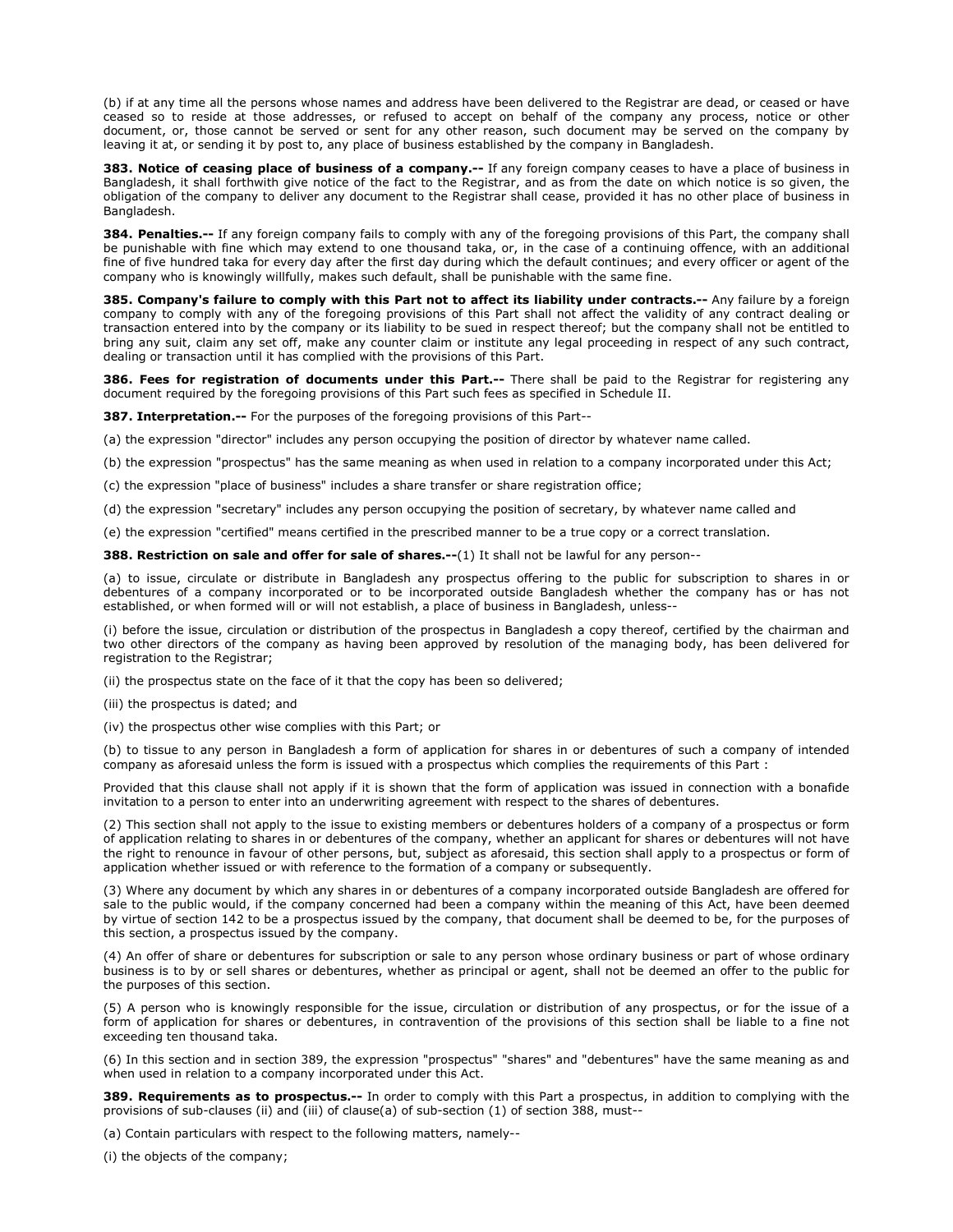(ii) the instrument constituting or defining the constitution of the company;

(iii) the enactments, or provisions having the force of an enactment, by or under which the incorporation of the company was effected;

(iv) an address in Bangladesh where the said instrument, enactments or provisions, or copies thereof, and if the same are in a foreign language other than English a translation thereof in the Bengali or English certified in the prescribe manner can be inspected;

(v) the date on which and the country in which the company was incorporated.

(vi) whether the company has established a place of business in Bangladesh:

Provided that the provisions of sub-clause (i), (ii), and (iii) of this clause shall not apply in the case of a prospectus issued more than two years after the date at which the company is entitled to commence business;

(b) subject to the provisions of this section, state the matters specified in sub-section (1) of section 135 and set out the reports specified in that section :

Provided that--

(i) where any prospectus is published as a newspaper advertisement, it shall be a sufficient compliance with the requirements that the prospectus must specify the objects of the company if the advertisement specified the primary objects with which the company was formed; and

(ii) in section 135 of this Act, a reference to the article of the company shall be deemed, to be a reference to the constitution of the company.

(2) Any condition requiring or binding any applicant for shares or debenture shall be void, if the acceptance thereof has the effect of--

(a) waiving compliance with any requirements of this section; or

(b) serving him with notice of any contract, document or matter not specifically referred to in the prospectus.

(3) In the event of non-compliance with or contravention of any of the requirements, of this section, a director or other person responsible for the prospectus shall not incur any liability by reason of the non-compliance or contravention, if--

(a) as regards any matter not disclosed, he proves that he was not cognizant thereof; or

(b) he proves that the non-compliance or contravention arose from an honest mistake of fact on his part; or

(c) the non-compliance or contravention was in respect of matter which, in the option of the court dealing with the case, were immaterial or were otherwise such as ought, in the option of that Court, having regard to all the circumstances of the case, reasonably to be excused.

Provided that in the event of failure to include in a prospectus a statement with respect to the matters specified in clause 18 of the Part-I of Schedule-III or in pursuance of sub-section (1) of section 135, no director or other person shall insure any liability in respect of the failure unless it be proved that he had knowledge of the matters not disclosed.

(4) Nothing in this section limit or diminish any liability which any person may incur under the general law or this Act, apart from this section.

390. Restriction on canvassing for sale of shares.--(1) It shall be an oftence of any person goes from house to house of the public or any member of public offering shares of a company incorporated outside Bangladesh for subscription to or sale of such shares.

(2) In this sub-section the expression `house" shall not include an office used for business purposes.

(3) Any person acting in contraventions of this section shall be liable to a fine not exceeding five hundred taka.

391. Provisions regarding charges.-- The provisions of section 159 to 168- both inclusive, and 171 to 176, both inclusive, shall extend to charge on properties in Bangladesh which are created and to charges on property in Bangladesh which us acquired, by a company incorporated outside Bangladesh which has an established place of business in Bangladesh :

Provided that, were a charge is created outside Bangladesh or the completion of the equisition of property takes place outside Bangladesh, sub-clause (i) of the proviso to sub-section (1) of section 159 and the proviso to sub-section (1) of section 160 shall apply as if the property wherever situated were situated tside Bangladesh.

392. Notice of appointment of receiver etc.--(1) The provisions of section 169 and 170 share apply to the case of all companies incorporated outside Bangladesh but having an established place of business in Bangladesh.

(2) The provisions of section 181 shall apply to such companies to the extent of requiring them to keep at their principal place of business in Bangladesh the books of account required by that section with respect to money received and expended, sales and purchases made, and assets and liabilities in relation to its business in Bangladesh.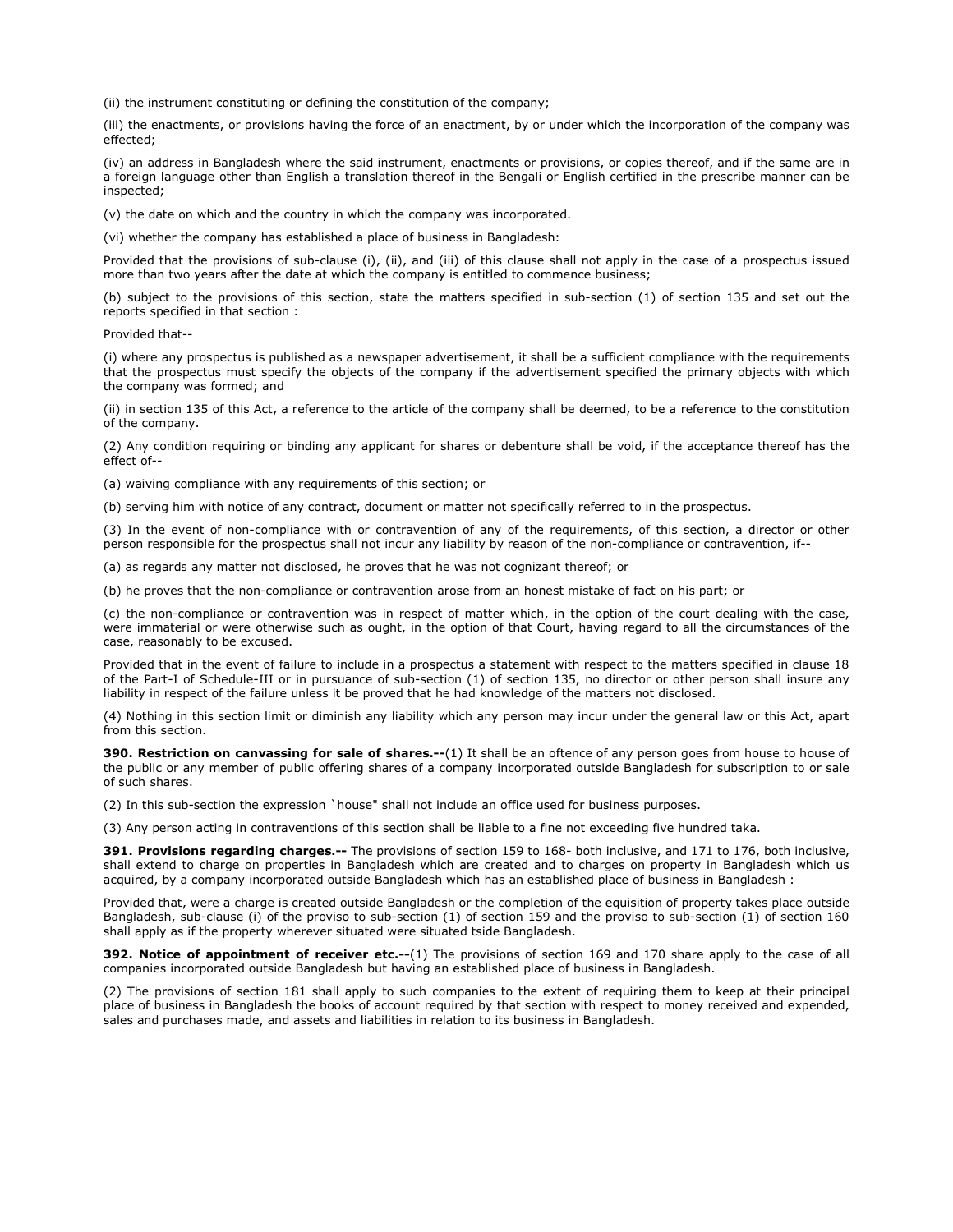# PART XI

## SUPPLEMENTAL

### Legal proceedings, offence, etc.

393. Cognizance of offence.--(1) No Court inferior to that of a Magistrate of the first class shall try any offence under this Act.

(2) Notwithstanding anything contained in the Code of Criminal Procedure, 1898 (V of 1898),--

(a) every offence under this Act shall, for the purpose of the said Code, be deemed to be non-cognizable.

(b) where the complainant is the Registrar, the personal attendance of the complainant before the Court trying the offence shall not be necessary unless the Court, for reasons to be recorded in writing, requires his personal attendance for the purpose of taking cognizance or holding trial.

394. Application of fines.-- The court imposing any fine under this Act may direct that the whole or any part thereof be applied in or towards payment of the cost of the proceedings, or in or towards the rewarding of the person on whose information the fine is recovered.

395. Power to require limited company to give security for costs.-- Where a limited company is plaintiff or petitioner in any suit or other legal proceeding, any Court having jurisdiction in the matter may, if it appears that there is reason to believe that the company will be unable to pay the cost of the defendant if successful in his defense, require sufficient security to be given for those costs, and may stay all proceedings until the security is given.

396. Power of Court to grant relief in certain cases.--(1) If in any proceeding for negligence, default, breach of duty or breach of trust against a person specified in sub-section (3, it appears to the Court hearing the case that persons is or may be liable in respect of the negligence, default, breach of duty or breach of trust, but that he has acted honestly and reasonably, and that having regard to all the circumstances of the case, including those connected with his appointment, he ought fairly to be excused for the negligence, default, breach of duty or breach of trust, that Court may relieve him, either wholly or partly, from his lability on such terms as the Court may think fit.

(2) Where any person specified in sub-section (3) has reason to apprehend that any claim will o might be made against him in respect of any negligence, default, breach of duty or breach of trust, he may apply to the Court for relief, and the Court on any such application shall have the same power to relieve him under this sub-section of it would have under sub-section (1).

(3) The persons to whom this section applies are the following:-

- (a) directors of a company;
- (b) managers and managing agents of a company;
- (c) officers of a company;

(d) persons employed by a company as auditors, whether they are or are not officers of the company.

397. Penalty for false statement.-- Whoever in any return, report, certificate balance-sheet or other documents, required by or for the purposes of any of the provisions of this Act, willfully makes a statement false in any material particular, knowing it to be false, shall be punishable with imprisonment of either description for a term which may extend to five years, and shall also be liable tofine.

398. Penalty for wrongful with holding of property.-- Any director, managing agenst, manager or other officer or employee of a company who wrongfully obtains possession of any property of a company, or having any such property in his possession wrongfully withholds it or wilfully applies it to purposes other than those expressed or directed in the articles and authorised by this Act, shall on the complaint of the company or a creditor or contributory there-of, be punishable with fine not exceeding five thousand taka, and may be orderd by the Court trying the offence to deliver of or refund within a time to be fixed by the Court any such property improperly obtained or wrongfully with- held or wilf lly misapplied, or in default to suffer imprisonment for a period not exceeding two years.

399. Penalty for misapplication of securities by employers. $-(-1)$  All moneys of securities deposited with a company by its employees in pursuance of their contracts of service, with the company shall be kept or deposited by the company in a special account to be opened by the company for this purpose in a scheduled bank as defined in the Bangladesh Bank Order, 1972 (P.O.No. 127 of 1972) and no portion thereof shall be utilised by the company except for the purposes agreed to in the contract of service.

(2) Where a provident fund has been constituted by a company for its employees or any class of its employees, all moneys contributed to such fund whether by the company or, by the employees or acruing by way interest or otherwise to such fund shall be either deposited n a Post Office Saving Bank account or invested in securities mentioned or referred to in clauses (a) to (e) of section 20 of the Trusts Act, 1882 (II of 1882) : and all moneys belonging to such fund which are so deposited or invested shall be so deposited or invested in such securities by annual instalments not exceeding ten in number and not less in amount in any year than one tenth of the whole amount of such moneys.

Provided that where the said one-tenth part of the whole amount of the moneys belonging to such fund exceeds the maximum amount which may be deposited in a Post Office Savings Bank account under the rules regulating such deposits for the time being in force, the excess amount may be kept or deposited in a special account to be opened for the purpose in such scheduled bank.

(3) Notwithstanding anything to the contrary in the rules of any fund to which sub-section (2) applies or in any contract between a company and its employees, no employee shall be entitled to receive in respect of such portion of the amount to his credit in such fund as is invested in accordance with the provisions of sub-section (2) interest at a rate exceeding the rate of interest yielded by such investment.